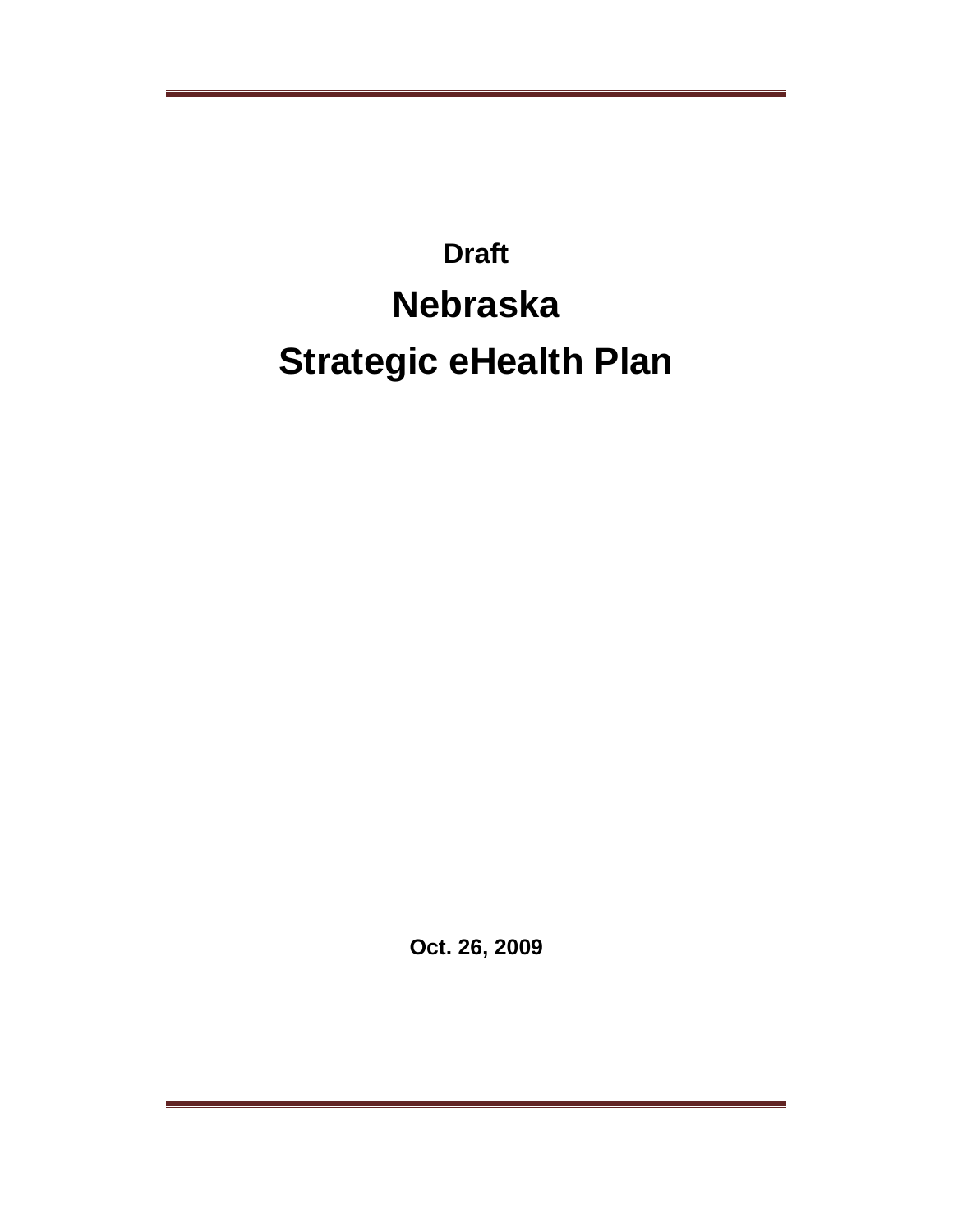This edition of Nebraska's Strategic eHealth Plan lays out the state's vision, goals, and objectives, and strategies for implementing statewide health information exchange and supporting the meaningful use of health information technology. The plan focuses on the domains of adoption, governance, finance, technical infrastructure, business and technical operations. Key considerations and recommendations are also included. As the eHealth Council continues to address the development of health information exchange and the adoption of health IT, the plan will be updated. Frequent revisions are anticipated due the quickly changing health IT environment. Please check the Nebraska Information Technology Commission's website (www.nitc.nebraska.gov) for the most recent edition.

> **2009 State of Nebraska Nebraska Information Technology Commission 501 S. 14th Street P.O. Box 95045 Lincoln, NE 68509-5045 (402) 471-3560**  www.nitc.nebraska.gov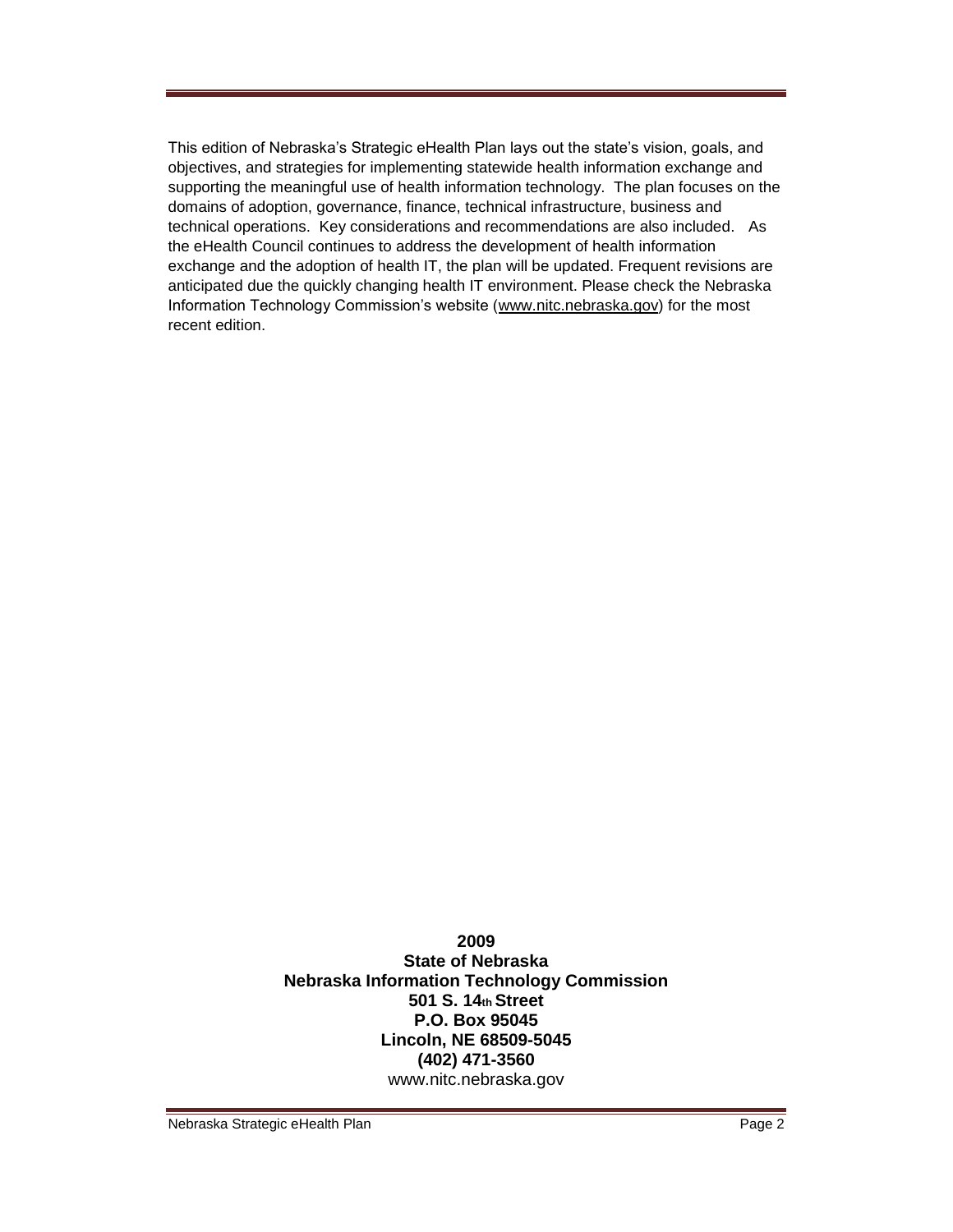# **Table of Contents**

| <b>Executive Summary</b>                                           | 5  |
|--------------------------------------------------------------------|----|
| Introduction                                                       | 11 |
| <b>Environmental Scan</b>                                          | 14 |
| Statewide Health Information Exchange Integrator<br>$\bullet$      | 14 |
| Regional or Specialty Health Information Exchanges<br>٠            | 15 |
| Assessment of Current HIE Capacities<br>٠                          | 17 |
| Other HIT Resources and Collaborative Opportunities<br>$\bullet$   | 19 |
| Human Capital<br>٠                                                 | 23 |
| <b>Consumer Views</b><br>$\bullet$                                 | 24 |
| <b>HIE Development and Adoption</b>                                | 27 |
| Vision<br>٠                                                        | 27 |
| <b>Guiding Principles</b><br>٠                                     | 27 |
| Goals<br>$\bullet$                                                 | 28 |
| Objectives<br>٠                                                    | 29 |
| Strategies                                                         | 31 |
| Health IT Adoption                                                 | 34 |
| <b>Medicaid Coordination</b>                                       | 37 |
| <b>Current Status</b><br>$\bullet$                                 | 37 |
| Cooperation with State-Designated Entity<br>٠                      | 37 |
| <b>Funding Sources</b><br>٠                                        | 37 |
| <b>Meaningful Use</b><br>$\bullet$                                 | 38 |
| HIT/HIE/EHR/EMR Activities<br>$\bullet$                            | 40 |
| <b>NHIN</b>                                                        | 41 |
| Coordination of Medicare and Federally Funded State-based Programs | 42 |
| Participation with Federal Care Delivery Organizations             | 46 |
| Coordination of Other ARRA Programs                                | 47 |
| Governance                                                         | 49 |
| Governance Model<br>٠                                              | 49 |
| eHealth Council<br>٠                                               | 49 |
| State HIT Coordinator                                              | 51 |
| <b>State Designated Entity</b><br>٠                                | 52 |
| Nebraska Department of Health and Human Services                   | 53 |
| Transparency and Accountability                                    | 53 |
| Key Considerations and Recommendations                             | 54 |
| Objectives                                                         | 54 |
| <b>Strategies</b>                                                  | 54 |
| Finance                                                            | 55 |
| <b>Ensuring Sustainability</b>                                     | 55 |
| Objectives<br>$\bullet$                                            | 57 |
| <b>Strategies</b>                                                  | 58 |
| <b>Technical Infrastructure</b>                                    | 59 |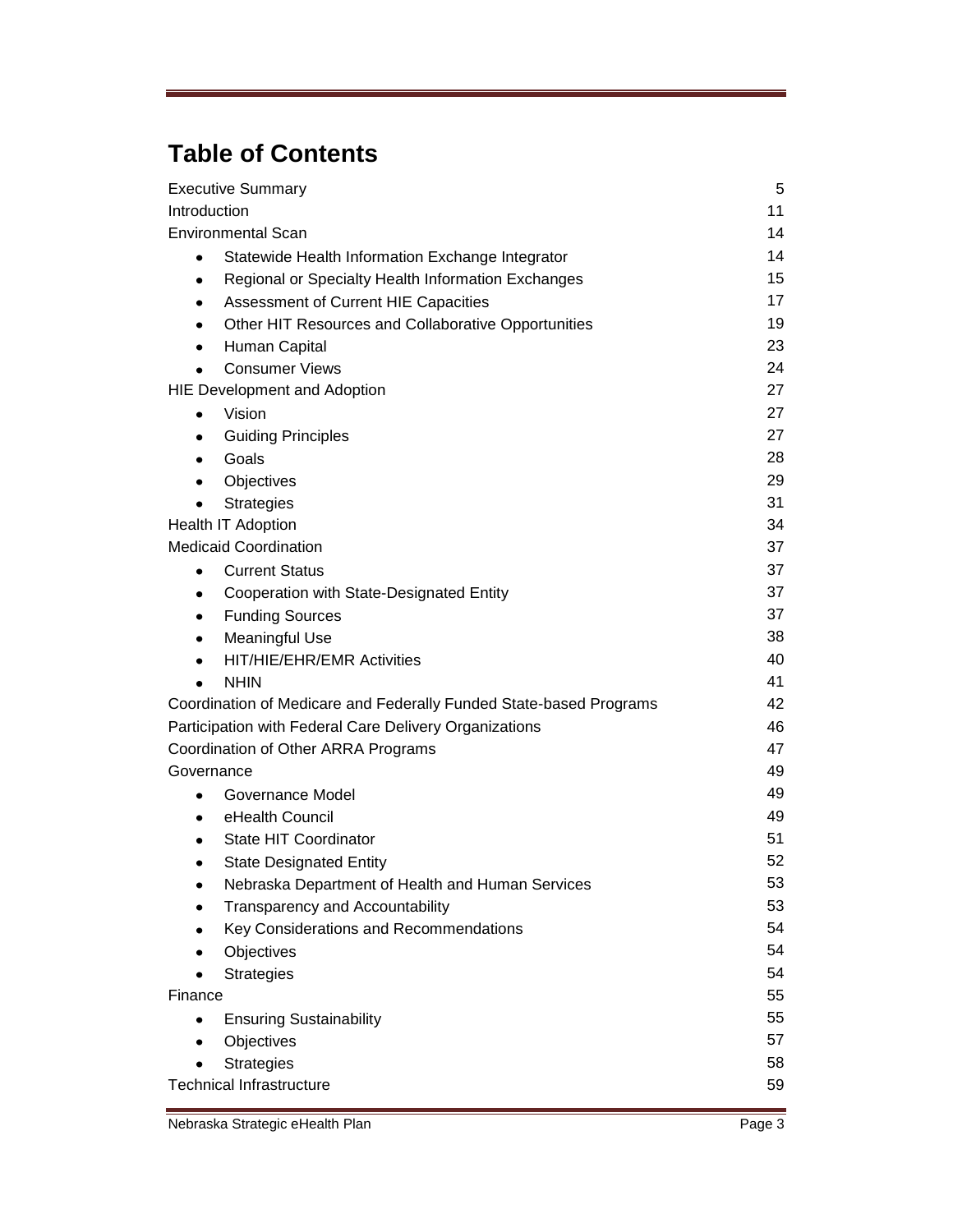| Recommendations and Conclusions                           | 61 |
|-----------------------------------------------------------|----|
| Objectives                                                | 62 |
| <b>Strategies</b>                                         | 62 |
| <b>Business and Technical Operations</b>                  | 64 |
| Objectives<br>٠                                           | 67 |
| <b>Strategies</b>                                         | 67 |
| Legal/Policy                                              | 68 |
| <b>Federal and State Laws</b><br>$\bullet$                | 68 |
| <b>Policies</b><br>٠                                      | 69 |
| <b>Trust Agreements</b><br>$\bullet$                      | 69 |
| Coordination, Oversight and Enforcement<br>$\bullet$      | 70 |
| <b>Consumer Research and Education</b>                    | 70 |
| Key Considerations and Recommendations                    | 71 |
| Objectives                                                | 71 |
| <b>Strategies</b>                                         | 71 |
| Appendix A –eHealth Council and Work Group Members        | 73 |
| Appendix B—Reports, Recommendations, and Related Research | 78 |
| Appendix C—Health Information Exchanges                   | 80 |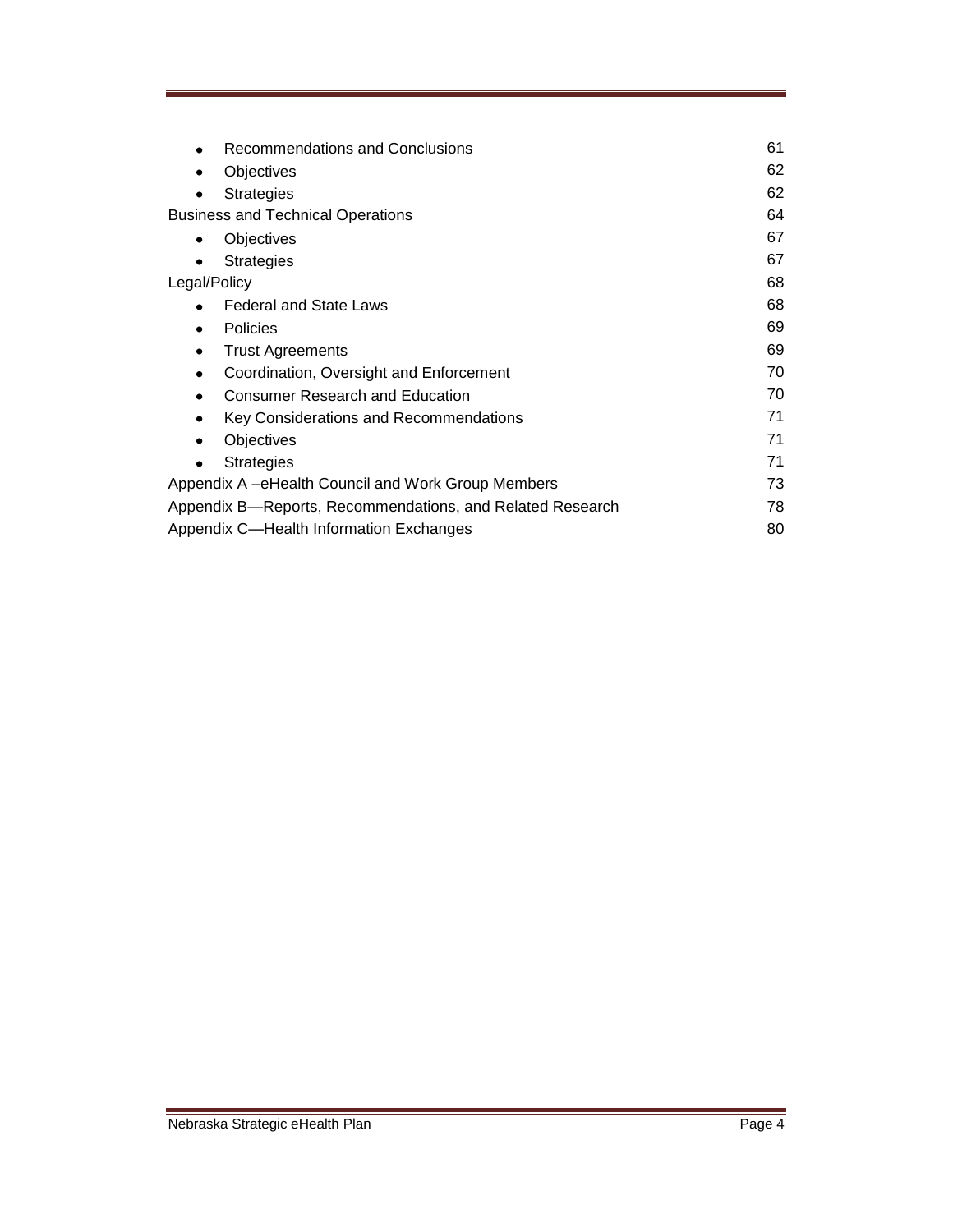# **Executive Summary**

Health information technology (Health IT), often referred to as eHealth, promises to improve the quality of patient care and consumer safety as well as enhance public health efforts. Over the past several years, significant progress has been made in addressing many of the barriers which have limited the adoption of health IT. Additionally, the American Recovery and Reinvestment Act provides significant funding for health IT. The time is right to build upon the investments in health IT being made in Nebraska by health care providers, public health, and third party payers.

Nebraska is poised to become a leader in health information exchange. Significant progress is being made in the development of health information exchange in the state. The private sector has taken the lead in developing health information exchange. Nebraska has established a fully operational and sustainable health information exchange, the Nebraska Health Information Initiative (NeHII). As the State Designated Entity for Nebraska, NeHII will serve two functions: (a) as an integrator for health providers, health organizations and health information exchanges requesting facilitation to connect to the NHIN and/or with each other, and (b) as a health information exchange offering services in its own right. NeHII will provide the technical infrastructure for the sharing of health information throughout the state. NeHII will also work with the state's other regional and specialty health information exchanges in various stages of implementation to leverage their success in ensuring a complete and sustainable business model. Nebraska's regional and specialty health information exchanges are the Southeast Nebraska Health Information Exchange (SENHIE), Southeast Nebraska Behavioral Health Information Exchange (SNBHIN), and Western Nebraska Health Information Exchange (WNHIE).

Coordination of eHealth activities in the state is facilitated by the Nebraska Information Technology Commission's eHealth Council. The Nebraska Information Technology Commission's eHealth Council has taken the lead in developing the state's eHealth Plan. NeHII-- in coordination with the state's regional and specialty exchanges and the eHealth Council--has developed both the stakeholder support and sustainable business plan necessary for statewide health information exchange.

This plan lays out the state's vision, goals, and objectives, and strategies for implementing statewide health information exchange and supporting the meaningful use of health information technology. The plan focuses on the domains of adoption, governance, finance, technical infrastructure, business and technical operations. Key considerations and recommendations are also included. This plan has been designed with explicit recognition that it will be updated frequently in order to be responsive to the dynamic healthcare and HIT environment, consumer health care interests, and emerging improvements in health information management.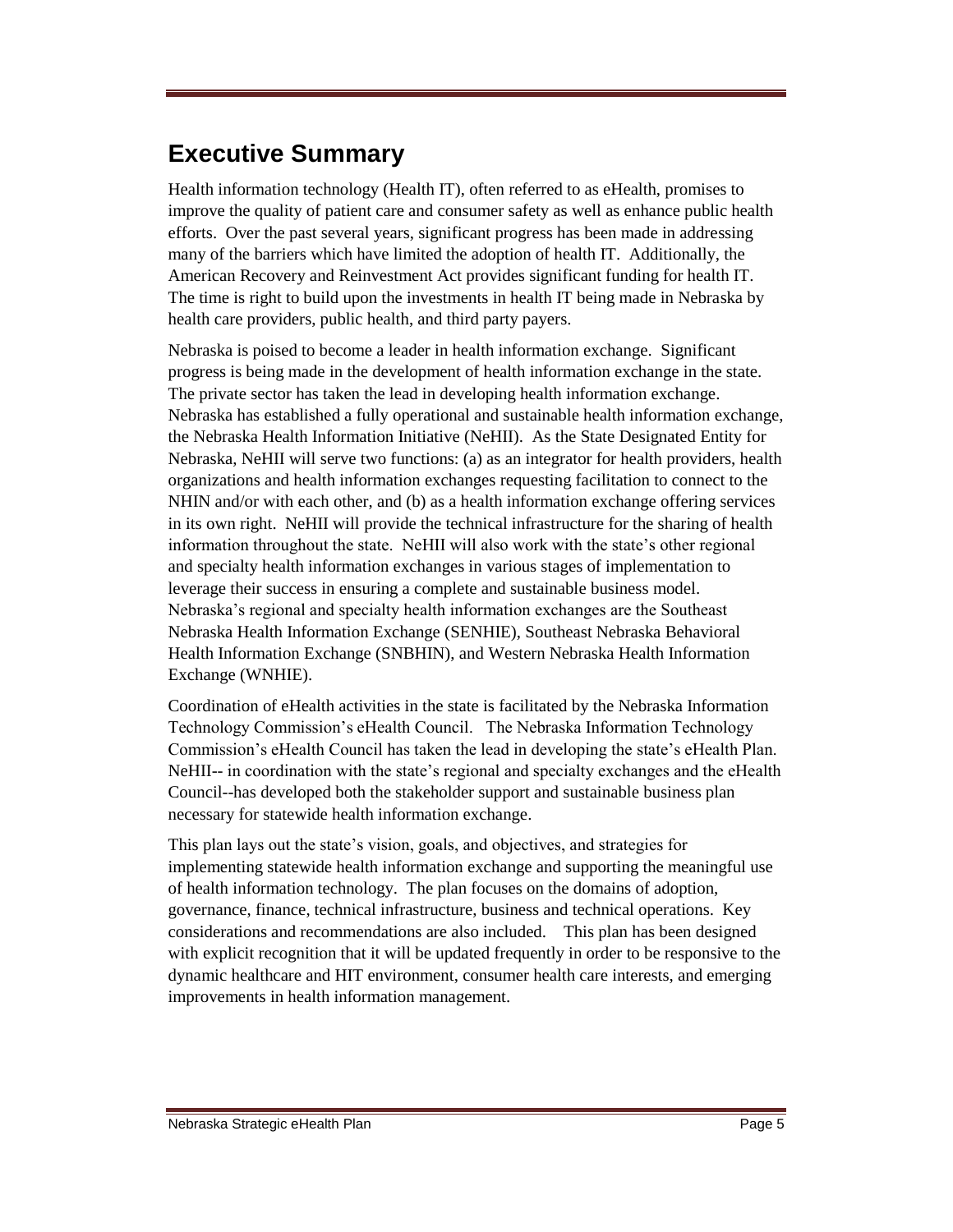## **Vision**

Stakeholders in Nebraska will cooperatively improve the quality and efficiency of patient-centered health care and population health through a statewide, seamless, integrated consumer-centered system of connected health information exchanges. Nebraska will build upon the investments made in the state's health information exchanges and other initiatives which promote the adoption of health IT.

## **Goals**

These goals will be achieved while ensuring the privacy and security of health information, which is an essential requirement in successfully implementing health information technology and exchanging health information:

- Using information technology to continuously improve health care quality and  $\bullet$ efficiency through the authorized and secure electronic exchange and use of health information.
- Improve patient care and consumer safety;  $\bullet$
- Encourage greater consumer involvement in personal health care decisions;  $\bullet$
- $\bullet$ Enhance public health and disease surveillance efforts;
- $\bullet$ Improve consumer access to health care;
- $\bullet$ Improve consumer outcomes using evidence-based practices.

# **Health IT Adoption**

Adoption of health IT by providers is a key build**i**ng block for health information exchange. Health IT applications include electronic medical records (EMRs) and eprescribing. Adoption of electronic medical records remains low. Nationally, 21% of physician offices and 10% of hospitals had implemented EMRs in  $2008$ <sup>1</sup>. In  $2007$ , approximately 30% of physicians in Nebraska routinely used an EMR. Encouragingly, half of the physicians in Nebraska planned to implement an EMR system.<sup>2</sup> The use of eprescribing is also another important measure of health IT adoption. Although the use of

<sup>&</sup>lt;sup>1</sup>Office of the National Coordinator website,

[http://healthit.hhs.gov/portal/server.pt?open=512&objID=1152&parentname=CommunityPage&parentid=3&mode=2&in\\_](http://healthit.hhs.gov/portal/server.pt?open=512&objID=1152&parentname=CommunityPage&parentid=3&mode=2&in_hi_userid=10741&cached=true) [hi\\_userid=10741&cached=true,](http://healthit.hhs.gov/portal/server.pt?open=512&objID=1152&parentname=CommunityPage&parentid=3&mode=2&in_hi_userid=10741&cached=true) accessed June 11, 2009.

<sup>&</sup>lt;sup>2</sup> Galt, Kimberly; Drincic, Andjela; Paschal, Karen; Kasha, Ted; Bramble, James; Siracuse, Mark; Abbott, Amy; and Fuji, Kevin, Status of HIT In Nebraska: Focus on EHRs in Physician Offices, Creighton Health Services Research Program, March 2008,

[http://chrp.creighton.edu/Documents/EHR\\_Report/Status\\_of\\_Health\\_Information\\_Technology\\_in\\_Nebraska\\_Ma](http://chrp.creighton.edu/Documents/EHR_Report/Status_of_Health_Information_Technology_in_Nebraska_March_2008.pdf) [rch\\_2008.pdf,](http://chrp.creighton.edu/Documents/EHR_Report/Status_of_Health_Information_Technology_in_Nebraska_March_2008.pdf) accessed on June 11, 2009, p. 6.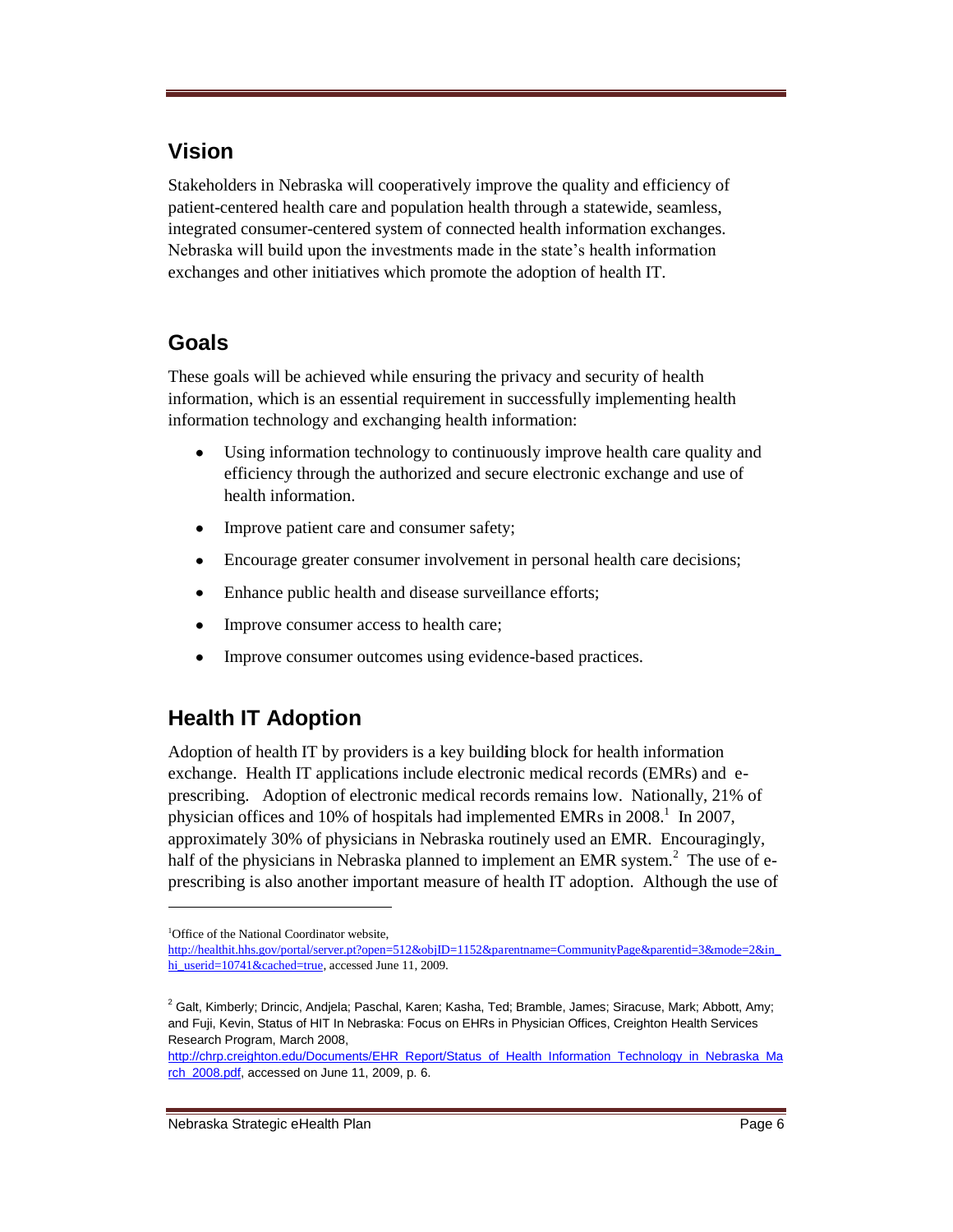e-prescribing is growing, adoption still remains low. Only 4% of eligible prescriptions in the U.S. were routed to pharmacies electronically in  $2008$ .<sup>3</sup> In Nebraska, less than 2% of eligible prescriptions were routed electronically.<sup>4</sup>

Although adoption of health IT remains low, an increasing number of healthcare providers are using e-prescribing and/or EMRs. Medicaid and Medicare incentives as well as assistance from the Regional Center serving Nebraska should help spur adoption. Additionally, NeHII offers an affordably priced, CCHIT-certified, web-based EMR which will meet the needs of many physicians in meeting meaningful use requirements to obtain Medicare and Medicaid incentives.

#### **Objectives**

- $\bullet$ Encourage and support health IT in order to achieve meaningful use by providers.
- Build an appropriately-trained, skilled health information technology workforce.  $\bullet$
- Encourage and support the adoption of personal health records.  $\bullet$
- Improve health literacy in the general population.  $\bullet$

#### **Governance**

In Nebraska, both the private and public sectors will share responsibilities for governance of health information exchange. Nebraska's governance structure needs to reflect the private sector's high level of leadership and investment in health information exchange. This type of relationship between state government and the private sector has been described as the Private Sector-Led Electronic HIE with Government Collaboration model. The State of Nebraska will support and collaborate with the industry. The state's eHealth advisory group, the NITC eHealth Council, will be directly involved in addressing and making recommendations regarding privacy and security, interoperability, fiscal integrity, business and technical operations, and universal access for Nebraska's statewide health information exchange. The State of Nebraska will act as the prime recipient and fiscal agent for the State Health Information Exchange Cooperative Agreement Program. As the State Designated Entity, NeHII will assume the primary responsibility for directing and executing the State Health Information Exchange Cooperative Agreement program in Nebraska. NeHII will work cooperatively with the Nebraska Information Technology Commission (NITC) eHealth Council and the State

<sup>3</sup> National Progress Report on E-Prescribing. 2009. SureScripts. <http://www.surescripts.com/downloads/NPR/national-progress-report.pdf>accessed June 11, 2009, p. 10.

<sup>&</sup>lt;sup>4</sup> Nebraska: State Progress Report on E-Prescribing. 2009. SureScripts. [http://www.surescripts.com/downloads/NPR/NE2009.pdf,](http://www.surescripts.com/downloads/NPR/NE2009.pdf) accessed June 26, 2009.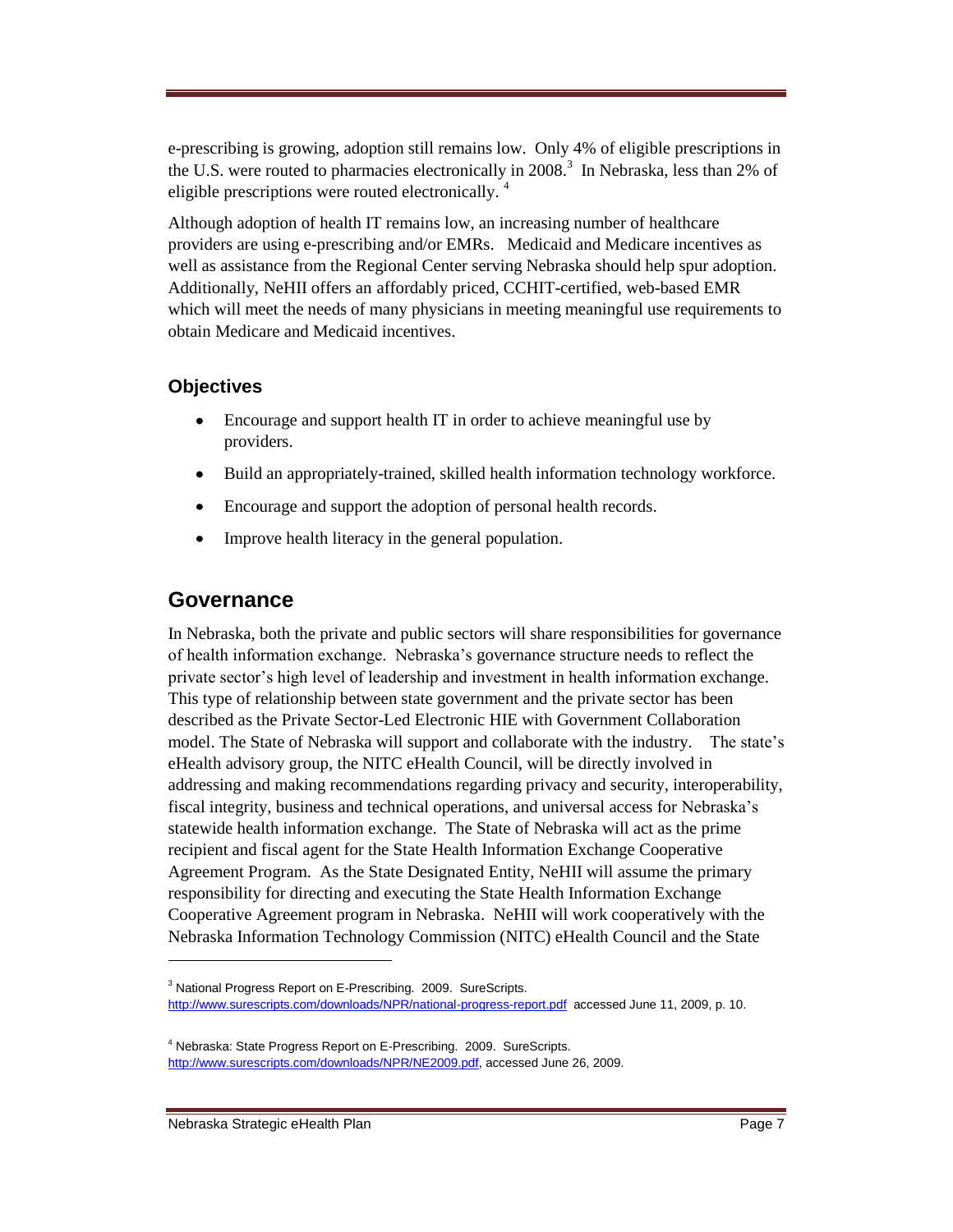Health Information Technology Coordinator to facilitate and coordinate the implementation of health information exchange in the state. As the State HIT Coordinator, Lieutenant Governor Rick Sheehy will coordinate health information exchange efforts within the State of Nebraska and will work with the eHealth Council to facilitate health information exchange efforts across the state. The roles and responsibilities of NeHII as the State Designated Entity, the Health IT Coordinator, and the NITC eHealth Council will be further defined in a Memorandum of Understanding.

#### **Objectives**

- $\bullet$ Address issues related to governance, oversight, and financing of health information exchange.
- Ensure transparency, accountability, and privacy.

## **Finance**

The development of health information exchange in Nebraska will require financing to both build and sustain the infrastructure to support eHealth at state, regional, and local levels. Business models for health information exchange will need to deliver value to a wide variety of stakeholders. Nebraska has established a fully operational and sustainable health information exchange, the Nebraska Health Information Initiative (NeHII). Currently 13 hospitals, one health plan, and over 300 individual users provide the necessary license revenue to ensure the exchange operates in a financially secure manner. As the SDE, NeHII provides the technical infrastructure for Nebraska, providing a stable, sustainable architecture to facilitate the sharing of health information. Additional grant funding will allow Nebraska to speed implementation of the system in rural areas of the state and to resolve funding questions concerning the connection to regional and specialty exchanges.

#### **Objectives**

- $\bullet$ Support the development of a sustainable business model for building and maintaining health information exchange in Nebraska.
- $\bullet$ Leverage the state's role as a payer to support health information exchange.

## **Technical Infrastructure**

Nebraska's technical architecture will be based upon a federation of health information exchanges and other providers, following national standards. NeHII will serve as the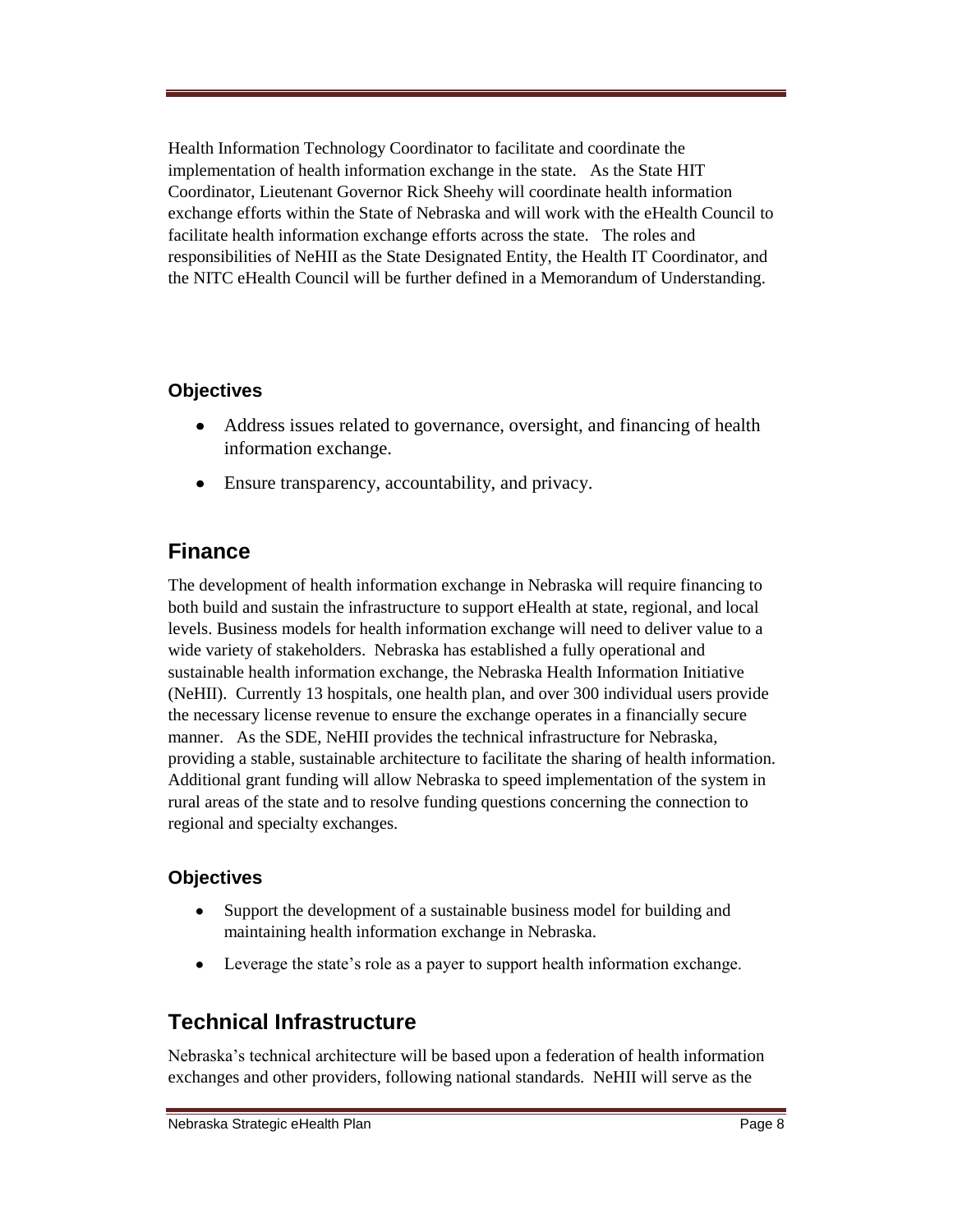integrator for Nebraska, providing the technical architecture and creating a statewide health information exchange. This type of architecture is simple and encourages innovation. Coordination will be provided through the NITC, the eHealth Council, and a technical infrastructure work group. The work group will include representatives of the health information exchanges and other stakeholders. The work group will be responsible for making technical recommendations to facilitate health information exchange within the state and across the U.S.

#### **Objectives**

- Support the development and expansion of health information exchanges  $\bullet$ to improve the quality and efficiency of care.
- Support the development of interconnections among health information exchanges in the state and nationwide.
- Promote the development of a robust telecommunications infrastructure.
- Ensure the security of health information exchange.

## **Business and Technical Operations**

Business and technical operations will support meaningful use and will be delivered efficiently through collaboration, cooperation, and consolidation. The statewide health information exchange will provide the following services:

- Eligibility information from BlueCross BlueShield of Nebraska, Medicaid, and—  $\bullet$ in the future—other payers.
- Outcome and quality reporting
- $\bullet$ Public health reporting and population health outcomes
- Electronic prescribing and refill requests
- Electronic clinical laboratory ordering and results delivery
- Prescription fill status and/or medication fill history
- Clinical summary exchange for care coordination and patient engagement  $\bullet$

#### **Objectives**

- Support meaningful use.  $\bullet$
- Encourage the electronic exchange of public health data.
- Encourage the integration of health information exchange with telehealth  $\bullet$ delivery.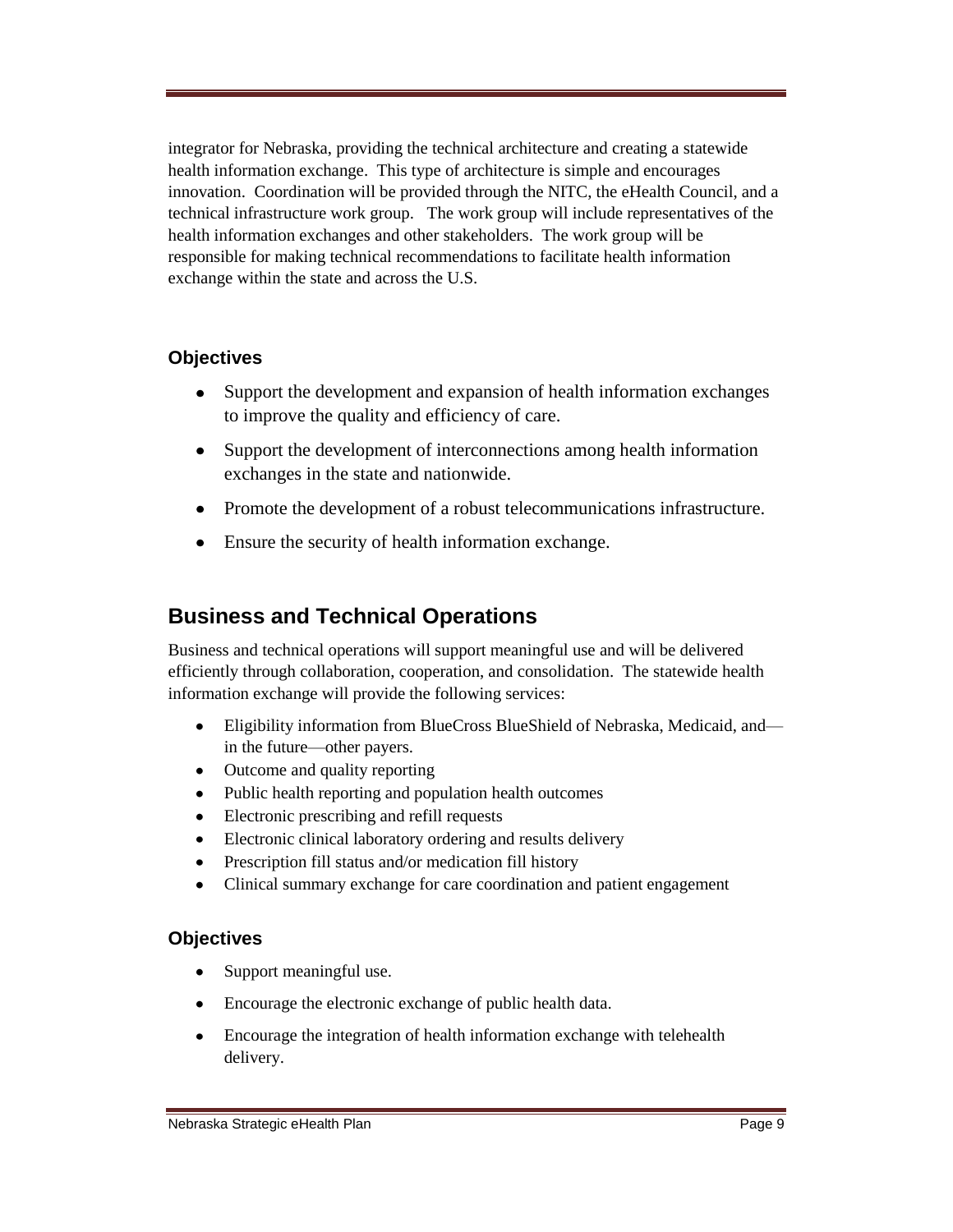## **Legal/Policy**

Privacy and security is paramount to the successful exchange of health information. The Health Insurance Portability and Accountability Act of 1996, known as "HIPAA," provides federal protections for health information. Nebraska's health information exchange privacy and security policies have been developed to be in compliance with HIPAA. The NITC eHealth Council will coordinate with the Attorney General's Office, State HIT Coordinator, and the privacy and security officers of the state's HIEs to develop a framework for privacy and security enforcement.

Through the national Health Information Security and Privacy Collaborative, Nebraska has addressed minimum policy requirements regarding authentication and audit for interstate data exchange. Efforts have also been undertaken to ensure that Nebraska's laws do not present a barrier to the exchange of health information. Consumer needs and concerns have also been considered. Research indicates that Nebraskans have positive views about sharing health information electronically, but do have some privacy and security concerns. Additionally, consumer outreach materials are being developed.

#### **Objectives**

- $\bullet$ Continue to address health information security and privacy concerns of providers and consumers.
- Build awareness and trust of health information technology. $\bullet$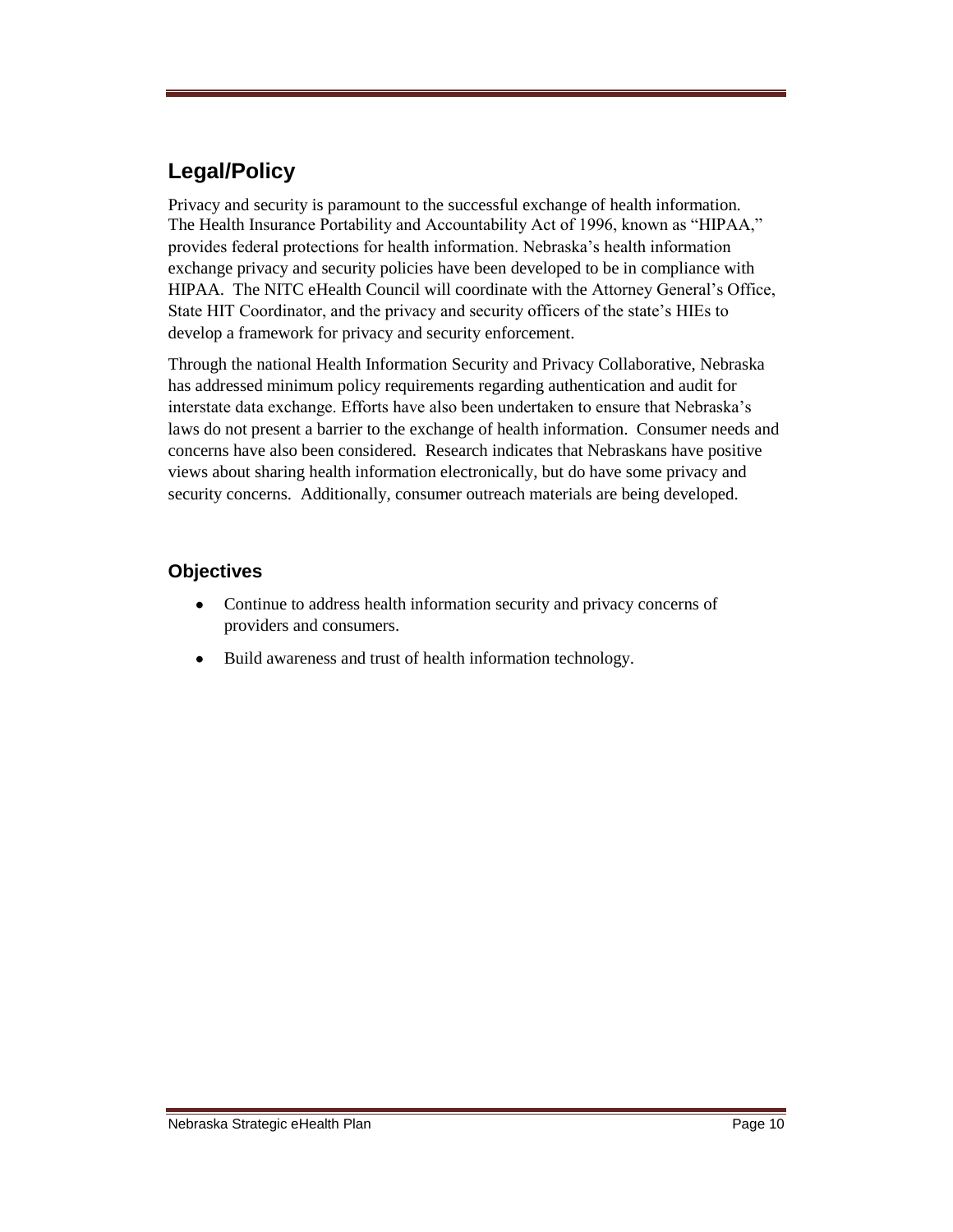# **Introduction**

**Promise of Health IT.** Health information technology (Health IT), often referred to as eHealth, promises to improve the quality of patient care and consumer safety as well as enhance public health efforts. The push for improving the quality of health care began ten years ago. In 1999, a report on medical errors by the Institute of Medicine found that more Americans died from preventable medical errors in hospitals than from automobile accidents, breast cancer or AIDs. Health IT promises to:

- **Improve health care quality and efficiency.** Health care providers can better make clinical decisions and manage consumer care at the point of care with more complete consumer information. The need for duplicate tests will be reduced.
- **Improve patient care and consumer safety**. Medication and other errors may be reduced by the implementation of Health IT because providers have timely and complete information.
- **Improve consumer outcomes using evidence-based practices.** Electronic medical  $\bullet$ record systems can provide evidence-based knowledge to clinical decision makers quickly and accurately at the point of care.
- **Encourage greater consumer involvement in personal health care decisions.**   $\bullet$ Personal health records can help consumers track their progress, record observations of daily living, manage their health care, and improve their quality of life.
- **Enhance public health and disease surveillance efforts.** Public health reporting is often done manually, rather than electronically. Electronic reporting can provide more timely information to public health officials and reduce the reporting burden of providers, increasing the prospects for timely and accurate reporting.
- **Improve consumer access to health care.** Many of Nebraska's rural counties lack  $\bullet$ access to specialists. Two-way videoconferencing and other telehealth technologies can make specialist services (including consultation, consumer counseling, and diagnostic services) available to residents of rural areas.

**National Initiatives.** The importance of electronic health records in efforts to improve the quality of care was officially recognized in 2004 by President Bush when he called for Americans to have electronic health records by 2014. The Office of the National Coordinator for Health IT has provided leadership for health IT efforts since its creation in 2004 by publishing the *Federal Health Information Technology Strategic Plan<sup>5</sup>* in 2008. The National Governors Association (NGA) State Alliance for eHealth has provided information and recommendations to states. National bodies, including the Health Information Technology Standards Panel (HITSP), have worked to develop standards. The Certification Commission for Health IT (CCHIT) has begun certifying a

<sup>&</sup>lt;sup>5</sup> The Federal Health Information Technology Strategic Plan: 2008-1012 is available at:

[http://healthit.hhs.gov/portal/server.pt/gateway/PTARGS\\_0\\_10731\\_848084\\_0\\_0\\_18/HITStrategicPlanSummary](http://healthit.hhs.gov/portal/server.pt/gateway/PTARGS_0_10731_848084_0_0_18/HITStrategicPlanSummary508.pdf%20.) [508.pdf .](http://healthit.hhs.gov/portal/server.pt/gateway/PTARGS_0_10731_848084_0_0_18/HITStrategicPlanSummary508.pdf%20.)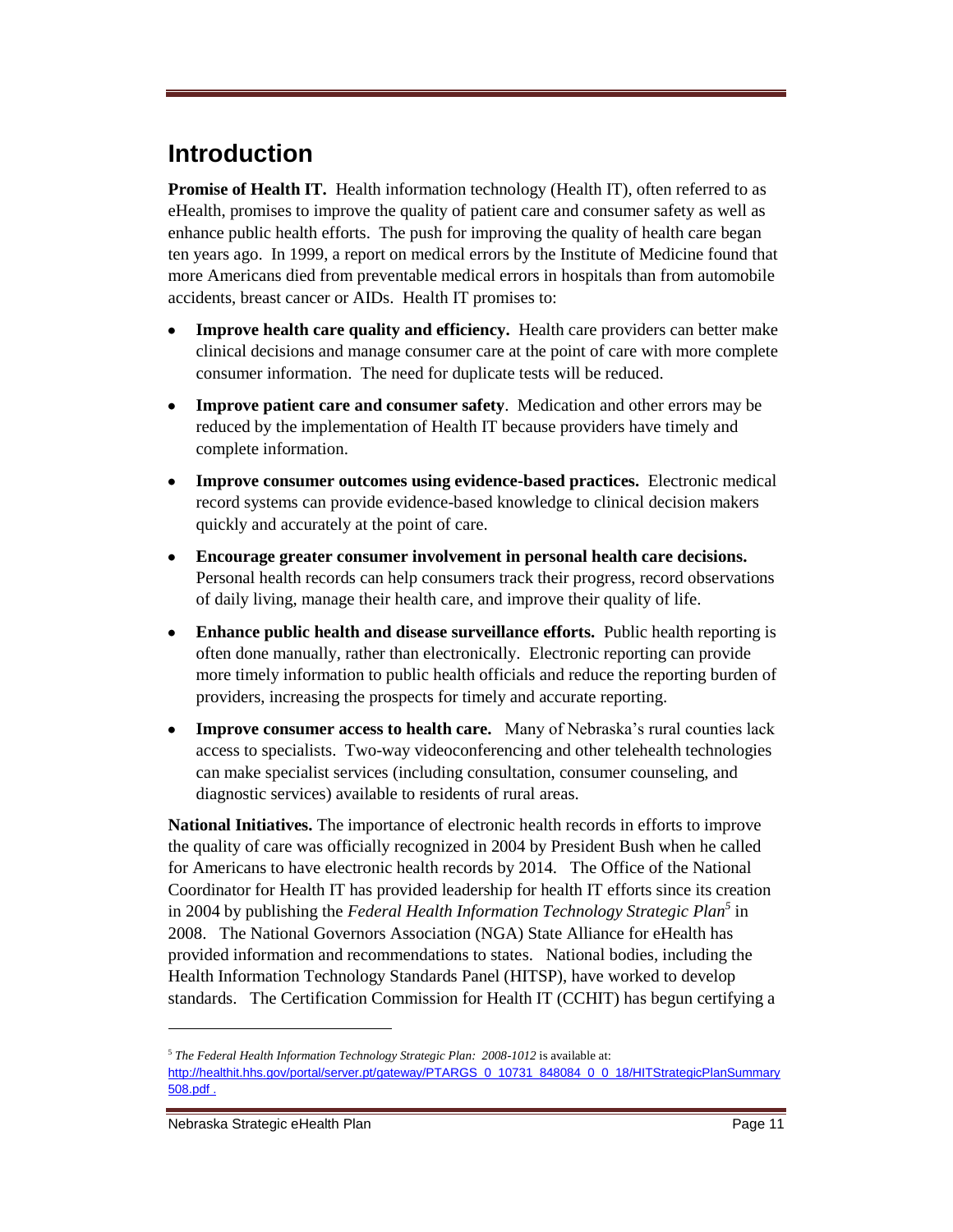variety of HIT solutions, including electronic medical records, e-prescribing systems, and personal health records.

Under President Obama, the push to adopt health IT and to reform health care has intensified. The American Recovery and Reinvestment Act established several programs to support the meaningful use of health information technology. Meaningful use of health information technology includes the use of electronic health records, e-prescribing, and connectivity to a health information exchange. A detailed definition of Meaningful Use is being developed by the Centers for Medicare and Medicaid Services.

Several Nebraskans are participants in these national initiatives. Three Nebraskans are participants in the NGA State Alliance for eHealth and its work groups. From the time HISP was first initiated, Nebraska has maintained an active presence on the technical committees and the HISP voting panel. At least six Nebraskans are currently participating in work groups of the Certification Commission for Health IT (CCHIT), including the Advanced Clinical Decision Support, Cardiovascular Medicine, Electronic Prescribing, Emergency Department, Health Information Exchange, and Long Term and Post Acute Care Work Groups.

**Health IT Adoption and Barriers.** Nevertheless, health IT adoption remains low. Nationally, 21% of physician offices and 10% of hospitals had implemented EMRs in 2008.<sup>6</sup> In 2007, approximately 30% of physicians in Nebraska routinely used an EMR. Encouragingly, half of the physicians in Nebraska planned to implement an EMR system.<sup>7</sup> Barriers to health IT adoption include cost, time required for implementation, privacy and security concerns, and technical issues.

**Progress and Opportunities.** Over the past few years, significant progress has been made in addressing these barriers. Many technical issues are being addressed by the continued development of standards and the certification of electronic medical record systems. Over 40 states, including Nebraska, have worked together through the national Health Information Security and Privacy Collaborative (HISPC) to address privacy and security issues.

Nebraska has also made significant progress in the development of health information exchange. Nebraska has four health information exchanges: the Nebraska Health Information Initiative (NeHII), Southeast Nebraska Health Information Exchange (SENHIE), Southeast Nebraska Behavioral Health Information Exchange (SNBHIN), and

<sup>&</sup>lt;sup>6</sup>Office of the National Coordinator website,

[http://healthit.hhs.gov/portal/server.pt?open=512&objID=1152&parentname=CommunityPage&parentid=3&mode=2&in\\_](http://healthit.hhs.gov/portal/server.pt?open=512&objID=1152&parentname=CommunityPage&parentid=3&mode=2&in_hi_userid=10741&cached=true) [hi\\_userid=10741&cached=true,](http://healthit.hhs.gov/portal/server.pt?open=512&objID=1152&parentname=CommunityPage&parentid=3&mode=2&in_hi_userid=10741&cached=true) accessed June 11, 2009.

<sup>&</sup>lt;sup>7</sup> Galt, Kimberly; Drincic, Andjela; Paschal, Karen; Kasha, Ted; Bramble, James; Siracuse, Mark; Abbott, Amy; and Fuji, Kevin, Status of HIT In Nebraska: Focus on EHRs in Physician Offices, Creighton Health Services Research Program, March 2008,

[http://chrp.creighton.edu/Documents/EHR\\_Report/Status\\_of\\_Health\\_Information\\_Technology\\_in\\_Nebraska\\_Ma](http://chrp.creighton.edu/Documents/EHR_Report/Status_of_Health_Information_Technology_in_Nebraska_March_2008.pdf) [rch\\_2008.pdf,](http://chrp.creighton.edu/Documents/EHR_Report/Status_of_Health_Information_Technology_in_Nebraska_March_2008.pdf) accessed on June 11, 2009, p. 6.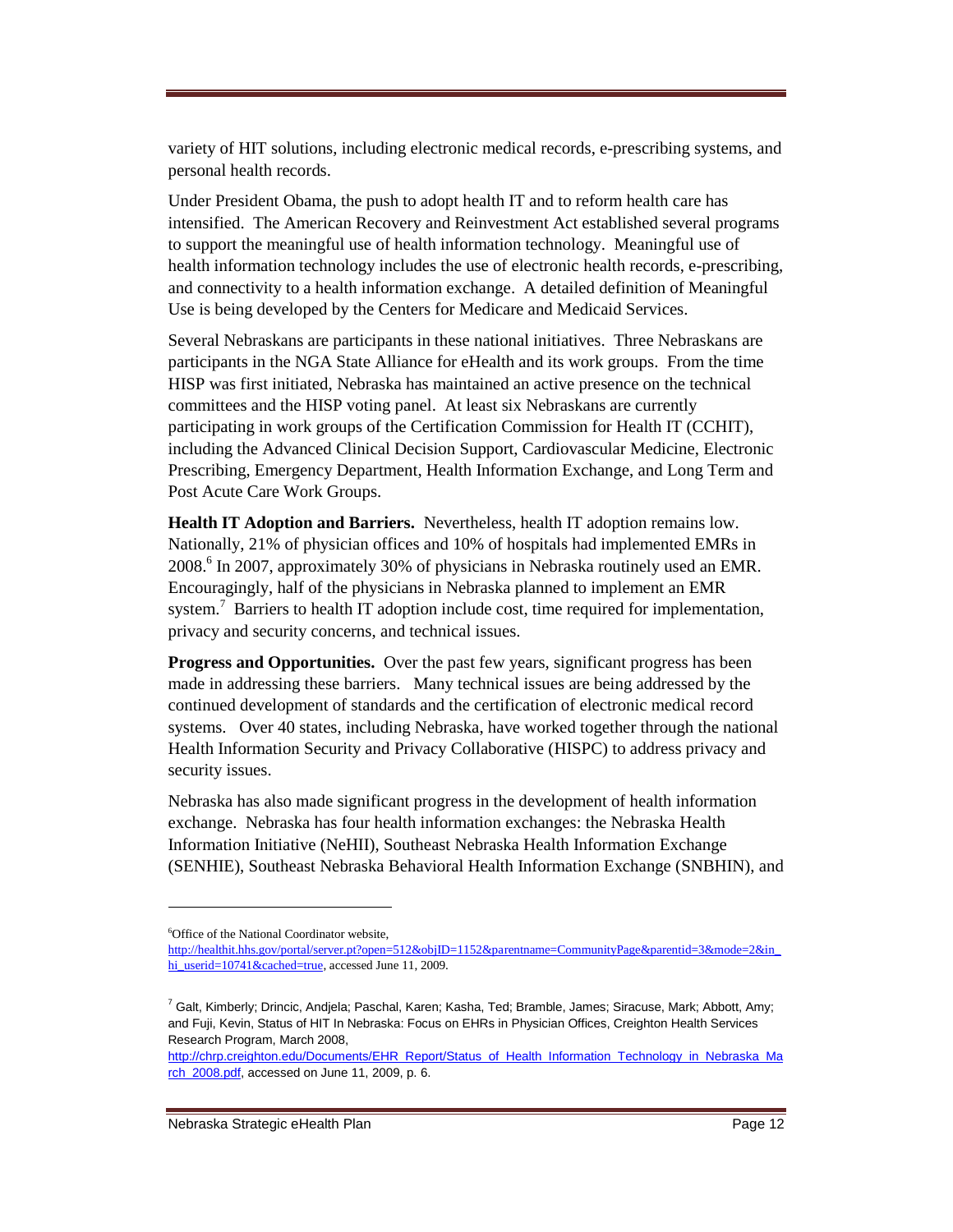Western Nebraska Health Information Exchange (WNHIE). Two of these exchanges— NeHII and SENHIE— are currently active. NeHII is also one of the largest fully functional health information exchanges in the country and will serve as the state's designated entity for implementing statewide health information exchange.

The State Health Information Exchange Cooperative Agreement Program Funding Opportunity Announcement for the Office of the National Coordinator for Health Information Technology represents a unique funding opportunity to pursue health IT adoption. A requirement of this program is the submission of strategic and operational plans. This Strategic Plan addresses the vision, goals, objectives and strategies for continued statewide HIE implementation and adoption. The plan also addresses continuous improvements in the effective and secure exchange of health information across Nebraska.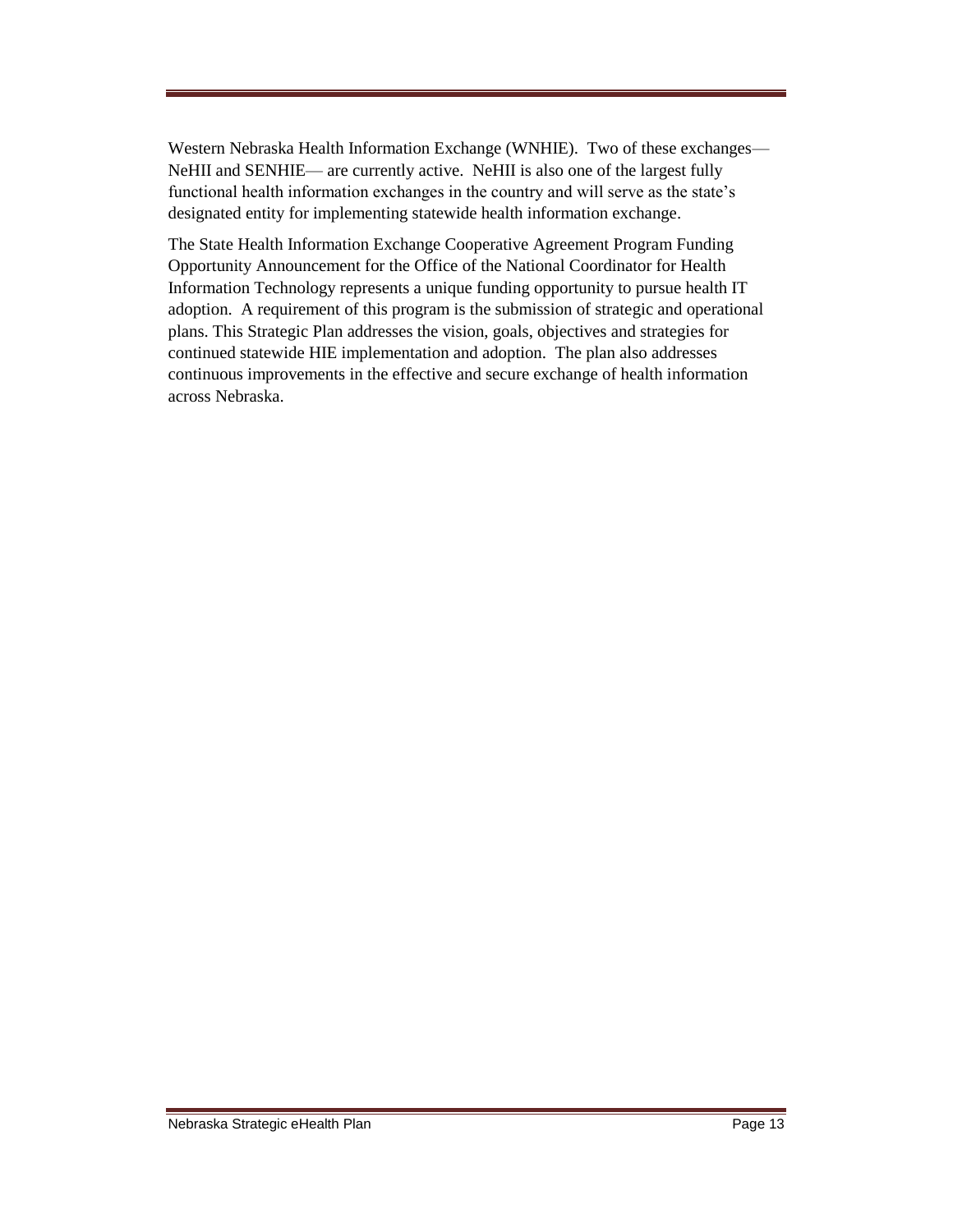# **Environmental Scan**

Nebraska is poised to become a leader in health information exchange. Significant progress is being made in the development of health information exchange in the state, led by the private sector. Nebraska has established a fully operational and sustainable health information exchange, the Nebraska Health Information Initiative (NeHII). As the State Designated Entity for Nebraska, NeHII will provide the technical infrastructure for the sharing of health information throughout the state. NeHII will also work with the state's other regional and specialty health information exchanges in various stages of implementation to leverage their success in ensuring a complete and sustainable business model. Nebraska's regional and specialty health information exchanges are the Southeast Nebraska Health Information Exchange (SENHIE), Southeast Nebraska Behavioral Health Information Exchange (SNBHIN), and Western Nebraska Health Information Exchange (SNBHIN).

## **Statewide Health Information Exchange Integrator**

**The Nebraska Health Information Initiative (NeHII**), the state's largest health information exchange, is a fully operational and sustainable health information exchange. As the State Designated Entity for Nebraska, NeHII will act as the integrator for the state, providing the technical infrastructure for the sharing of health information. NeHII is exchanging laboratory, radiology, medication history and clinical documentation information between hospitals throughout the state including recent additions in nonmetropolitan Nebraska, ensuring full statewide coverage. In addition, insurance eligibility information is being sent and will be used to create a comprehensive patient summary. NeHII is providing e-prescribing functionality, linking hospitals and provider with pharmacy services. NeHII offers physicians a basic, web-based electronic medical record (EMR) that is CCHIT certified, so that providers who have not yet implemented electronic medical records can participate at an affordable price. Over 300 physicians and staff are currently participating in NeHII. Over one million patient records are available through the system. NeHII announced their statewide implementation at their Annual Meeting July 9, 2009 where Lt. Governor Rick Sheehy also reported the Governor will designate NeHII as the State Designated Entity for health information technology. More information is available at [www.nehii.org.](http://www.nehii.org/) The majority of the implementation funding or seed capital has been obtained through membership fees to the NeHII Collaborative. Partial funding for the pilot project was provided by a grant from the Nebraska Information Technology Commission.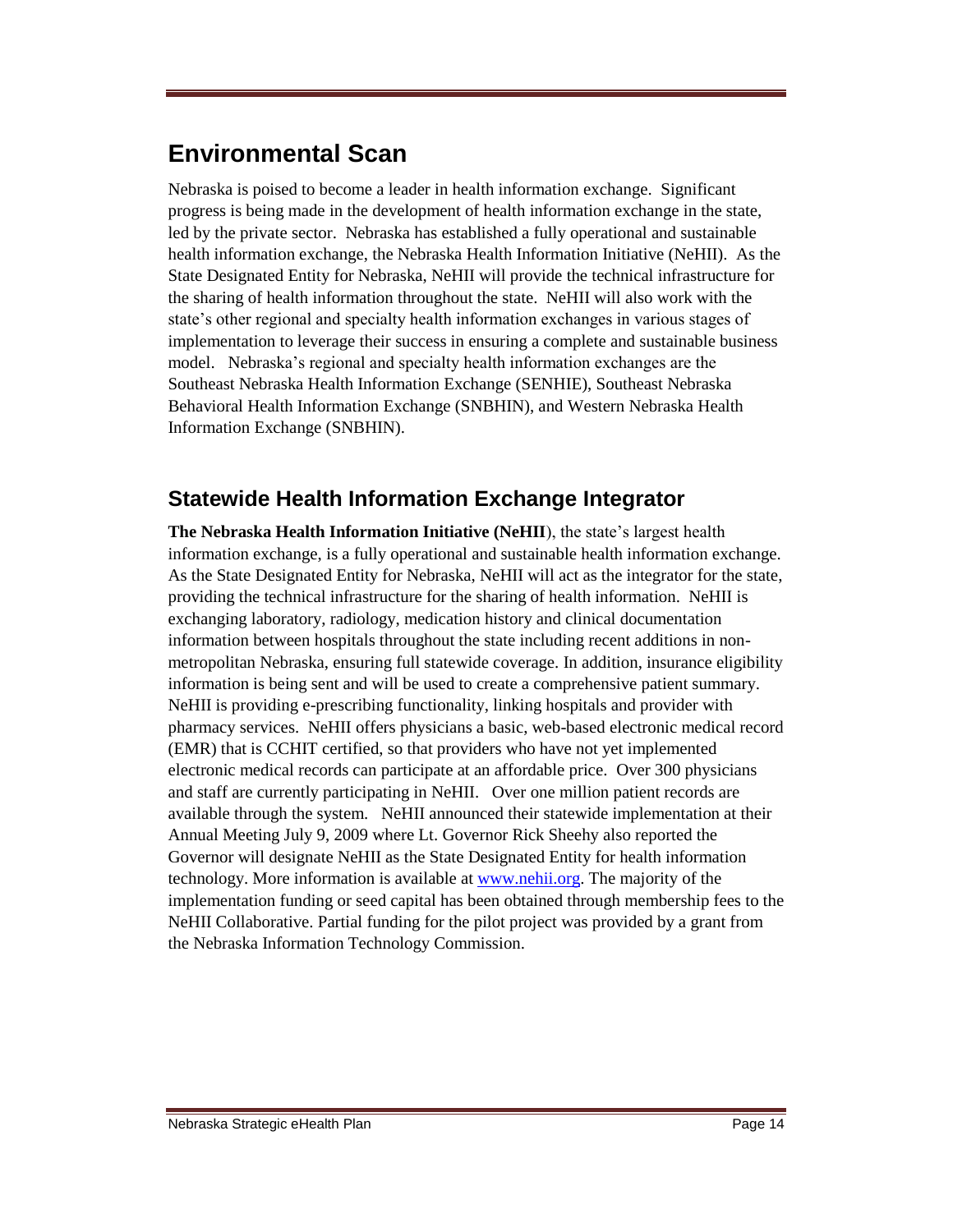## **Regional or Specialty Health Information Exchanges**

**The Southeast Nebraska Behavioral Health Information Network (SNBHIN)** is currently developing an eHealth network to exchange behavioral health information among behavioral health providers in the Region V Service area, with the applications offered to other Regions in the State as time and resources allow. Participants include Blue Valley Behavioral Health Center, BryanLGH Medical Center, CenterPointe, Child Guidance Center, Community Mental Health Center, Cornhusker Place, Family Services, Heartland Health Alliance, Houses of Hope, Lincoln Council on Alcoholism and Drugs, Lincoln Medical Education Partnership, Lutheran Family Services, Mental Health Association, Region V Systems, and St. Monica's Home. SNBHIN partners have received several grants including a planning grant from the U.S. Department of Health and Human Services Agency for Healthcare Research and Quality (AHRQ) in 2004, an AHRQ Ambulatory Care Grant in 2008, a three-year Rural Health Network Development Grant from the U.S. Department of Health and Human Services' Health Resources and Services Administration in 2008, Region V Systems, and a grant from the Nebraska Information Technology Commission.

The **Southeast Nebraska Health Information Exchange (SENHIE)** is improving the quality of care and increasing efficiency in Thayer County. Through a \$1.6 million Critical Access Hospital Health Information Technology Grant, Thayer County Health Services has implemented the state's first health information exchange. Medical information on patients in Thayer County now flows seamlessly among providers, including physicians at satellite clinics or at Thayer County Health Services in Hebron, physicians and pharmacists at St. Elizabeth's Regional Medical Center, emergency responders, pharmacists, and long term care facilities. Thayer County Health Services is totally electronic, including eMAR (electronic medication administration record), CPOE (computerized physician order entry), and e-prescribing. Thayer County Health Services has significantly reduced medication errors and achieved 100% medication reconciliation among providers using e-prescribing. SENHIE achieved a HIMSS HIE benchmark score of 6.023 out of a possible 7 points, setting the bar for critical access hospitals. SENHIE is fully funded and has a sustainable business model.

The **Western Nebraska Health Information Exchange (WNHIE)** will connect health care providers in the Panhandle. Partners include the Rural Nebraska Healthcare Network, Box Butte General Hospital, Chadron Community Hospital, Garden County Health Services, Gordon Memorial Hospital, Kimball Health Services, Memorial Health Center, Morrill County Community Hospital, Perkins County Health Services, Regional West Medical Center, Panhandle Public Health District, and Region I Mental Health and Substance Abuse. WNHIE has received several grants including a planning grant from the U.S. Department of Health and Human Services Agency for Healthcare Research and Quality (AHRQ) in 2004, a three-year implementation grant from AHRQ, a HRSA Rural Network Development Grant, a Rural Health Care Pilot grant from the FCC, and a grant from the Nebraska Information Technology Commission.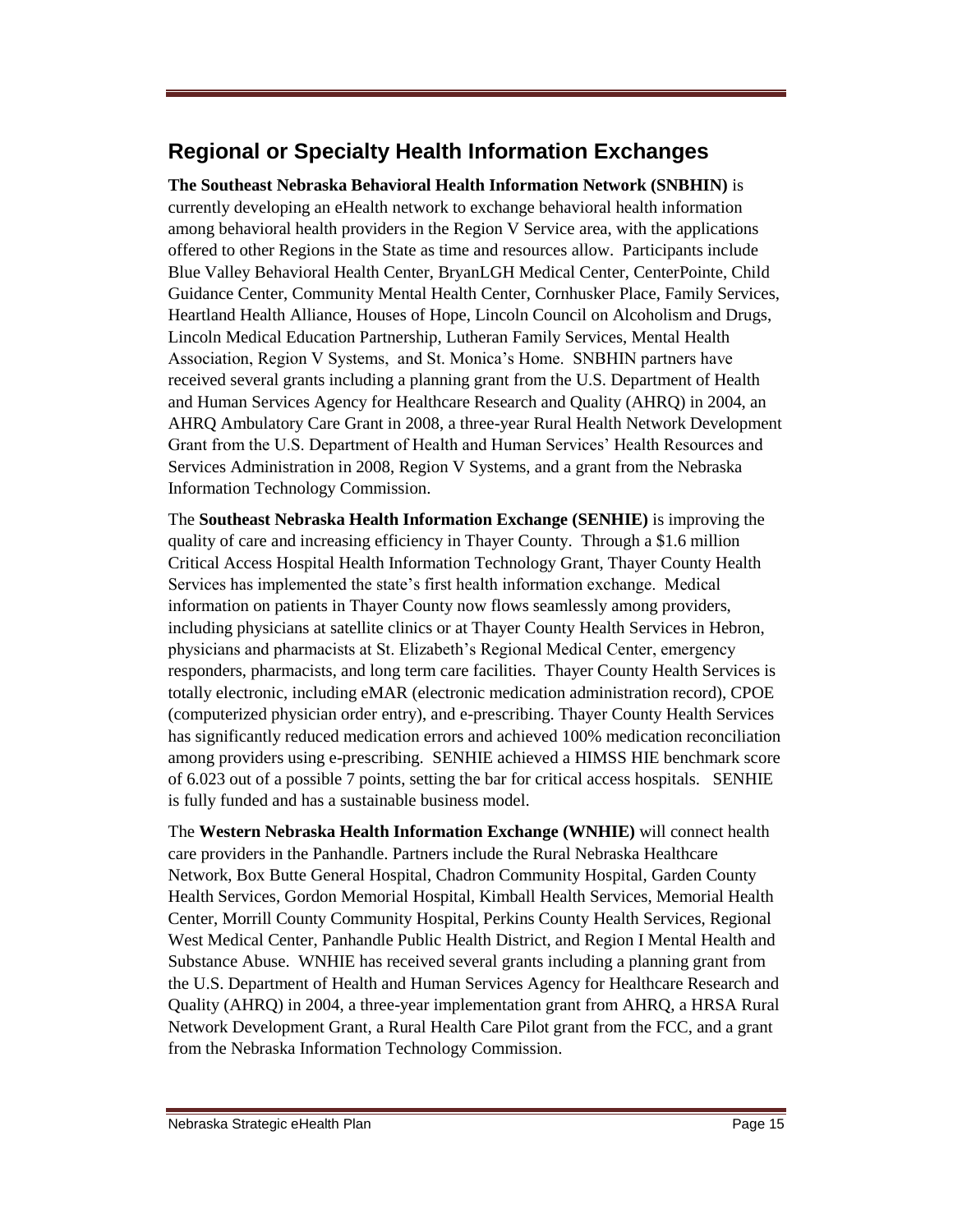The **Nebraska Statewide Telehealth Network** connects nearly all of the state's hospitals and all of the state's public health departments.<sup>8</sup> The Nebraska Statewide Telehealth Network is used for patient consultations, teletrauma, teleradiology, continuing medical education, and other applications. The network has been well-received by physiciansand consumers. On a 7-point scale, physicians using the network rated 6.69 on their future use of the system and 6.63 on their confidence in the network. The Nebraska Statewide Telehealth Network provides a critical emergency preparedness link between the Nebraska Division of Public Health and providers and facilities across the state. A secure audio/video connection can be made between state leadership and every end point for simultaneous live information exchange in an emergency situation.

Additionally, the **State of Nebraska Department of Health and Human Services** has several systems which will interface with health information exchanges. Nebraska has all the data repositories that most states currently have in place to track and manage communicable disease, infectious disease, and many other components that affect the health of Nebraska's citizens. Nebraska is making significant improvements in applications to bring these multiple and dissimilar data streams into a usable tool. Nebraska was one of the beta sites for the National Electronic Disease Surveillance System development and currently receives 90% of all reportable diseases through electronic information exchange. Nebraska has developed a centralized immunization registry, a Parkinson's registry, and a robust provider alerting and communication network. Through the e-Nebraska Ambulance Rescue Service Information System (e-NARSIS), EMS providers can submit reports electronically. The Statewide Trauma Data Collection System was created to gather trauma information more accurately and timely to improve performance of state trauma system and to reduce morbidity and mortality. The Public Health/eHealth Work Group is identifying opportunities to develop interfaces between health information exchanges and public health data systems.

<sup>&</sup>lt;sup>8</sup> Information on the Nebraska Statewide Telehealth Network can be found at [http://www.netelehealth.net](http://www.netelehealth.net/) .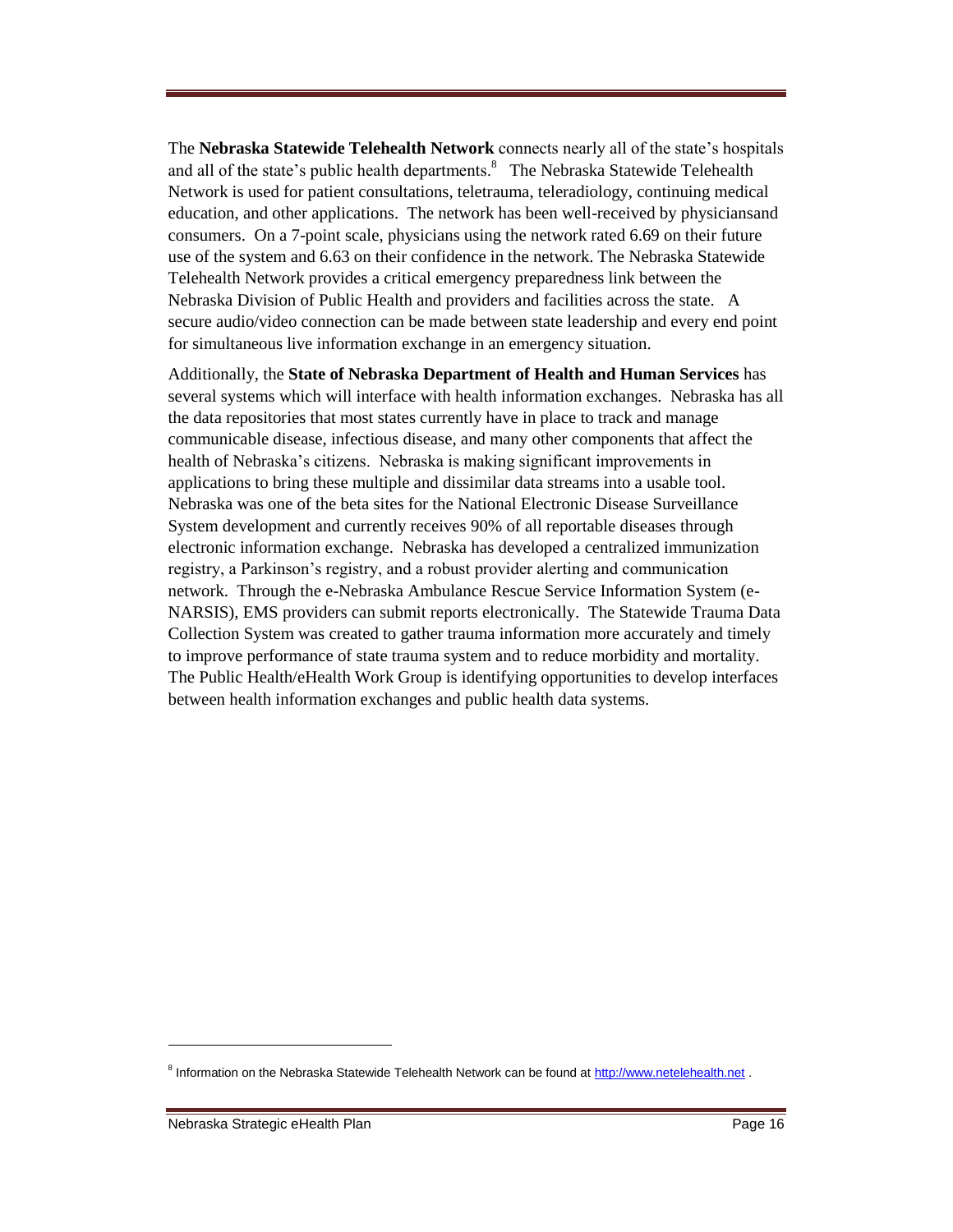## **Assessment of Current HIE Capacities**

Nebraska is well-positioned to implement a statewide health information exchange through NeHII. Much of the ground work has already been laid. The following table summarizes the state's current status regarding health IT adoption, governance, finance, technical infrastructure, business and technical operations, and legal/policy issues.

| <b>Domain</b>                               | <b>Current Status</b>                                                                                                                                                                                                                                   | <b>Requirement for</b><br><b>Statewide HIE</b>                                                                                                                               |
|---------------------------------------------|---------------------------------------------------------------------------------------------------------------------------------------------------------------------------------------------------------------------------------------------------------|------------------------------------------------------------------------------------------------------------------------------------------------------------------------------|
| Adoption                                    | Low to moderate adoption of HIT                                                                                                                                                                                                                         | Universal adoption of HIT by<br>providers                                                                                                                                    |
| Governance                                  | Governance structures are in<br>process of being formalized                                                                                                                                                                                             | Formalized governance<br>structure                                                                                                                                           |
| Finance                                     | Sustainable business models have<br>been developed. Grant funding will<br>accelerate and expand the<br>development health information<br>exchange.                                                                                                      | Sustainable business models                                                                                                                                                  |
| <b>Technical Infrastructure</b>             | A scalable technical infrastructure<br>is in place. NeHII will provide the<br>technical infrastructure for<br>statewide health information<br>exchange. Regional and specialty<br>health information exchanges are<br>at various stages in development. | Statewide health information<br>exchange with connection to<br><b>NHIN</b>                                                                                                   |
| <b>Business and Technical</b><br>Operations | Business and technical operations<br>currently do not support all<br>meaningful use objectives.                                                                                                                                                         | Business and technical<br>operations which support all<br>meaningful use objective.                                                                                          |
| Legal/Policy                                | Federal and state laws and policies<br>have been examined. Business<br>associate agreements have been<br>developed. Consumer views and<br>needs have been considered. A<br>framework for privacy and security<br>enforcement is in development.         | DURSAs in place<br>Minimum privacy and security<br>policies in place<br>Harmonization of business<br>practices<br>Framework for privacy and<br>security enforcement in place |

**Adoption.** While adoption of health IT among providers is currently low to moderate, health IT adoption is increasing. Medicaid and Medicare incentives and technical assistance from the Regional Center should help spur adoption. Additionally, NeHII is offering an affordably priced, CCHIT-certified EMR system which will provide an attractive option for providers.

Governance. The state's governance structure for health IT is in the process of being formalized. The governance structure is expected to be formalized by late 2009.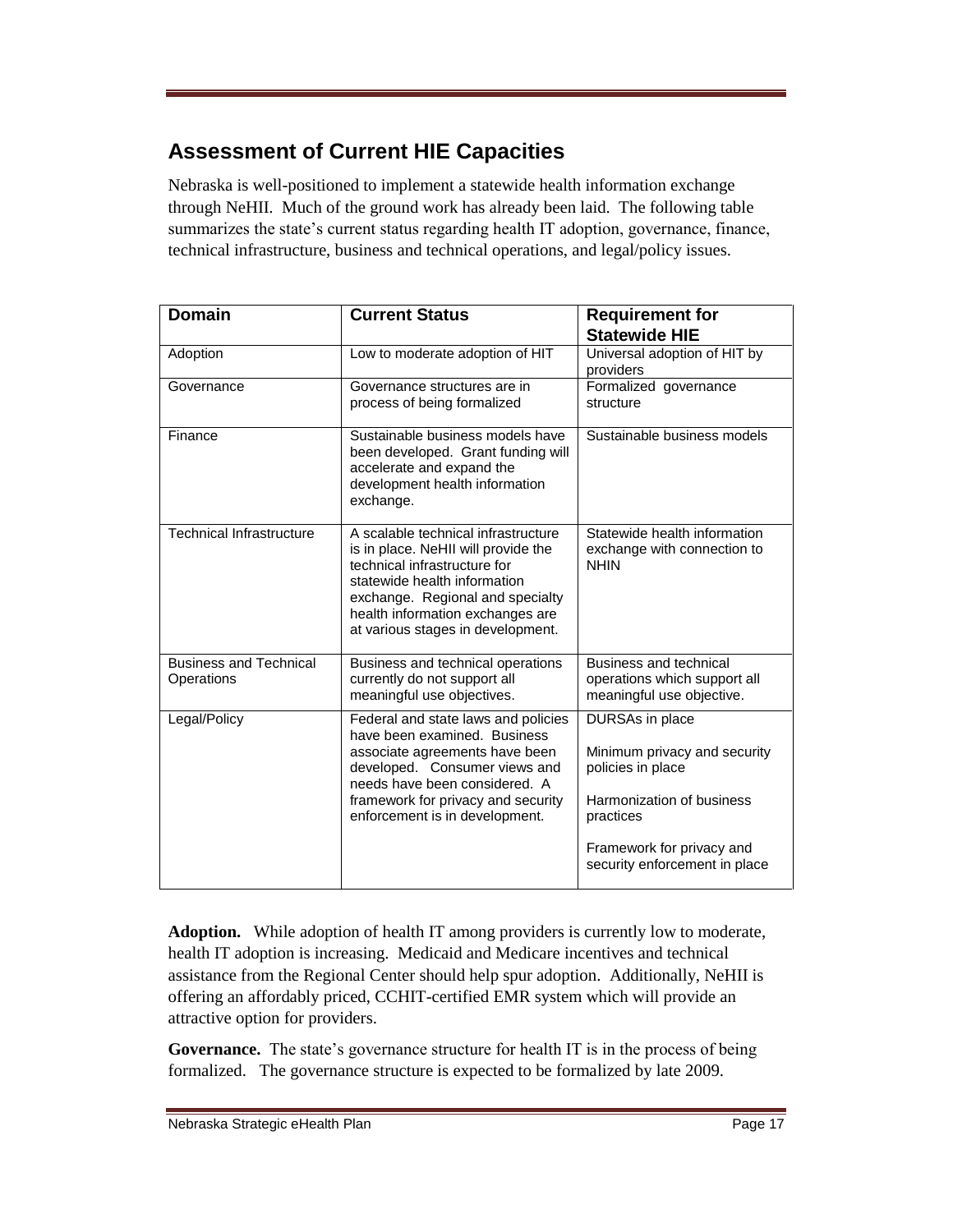**Finance.** Sustainable business models have been developed. Grant funding will accelerate and expand the development of health information exchange. Expanded participation of providers in health information exchange will improve financial sustainability and should be encouraged.

**Technical Infrastructure.** NeHII will provide the technical infrastructure for statewide health information exchange. Regional and specialty health information exchanges are at various stages in development and will connect to NeHII. Connections to the National Health Information Network will be made through NeHII.

**Business and Technical Operations.** As meaningful use is defined, efforts will need to focus on the development and expansion of services which support meaningful use.

**Legal/Policy.** Much of the groundwork has been laid to address legal and policy issues. As the state moves toward statewide health information exchange, further work will need to be done in the development of trust agreements such as DURSAs, the adoption of minimum privacy and security policies, the harmonization of business practices, and the development of a framework for privacy and security enforcement.

Later sections of the plan address each of these domains in more detail.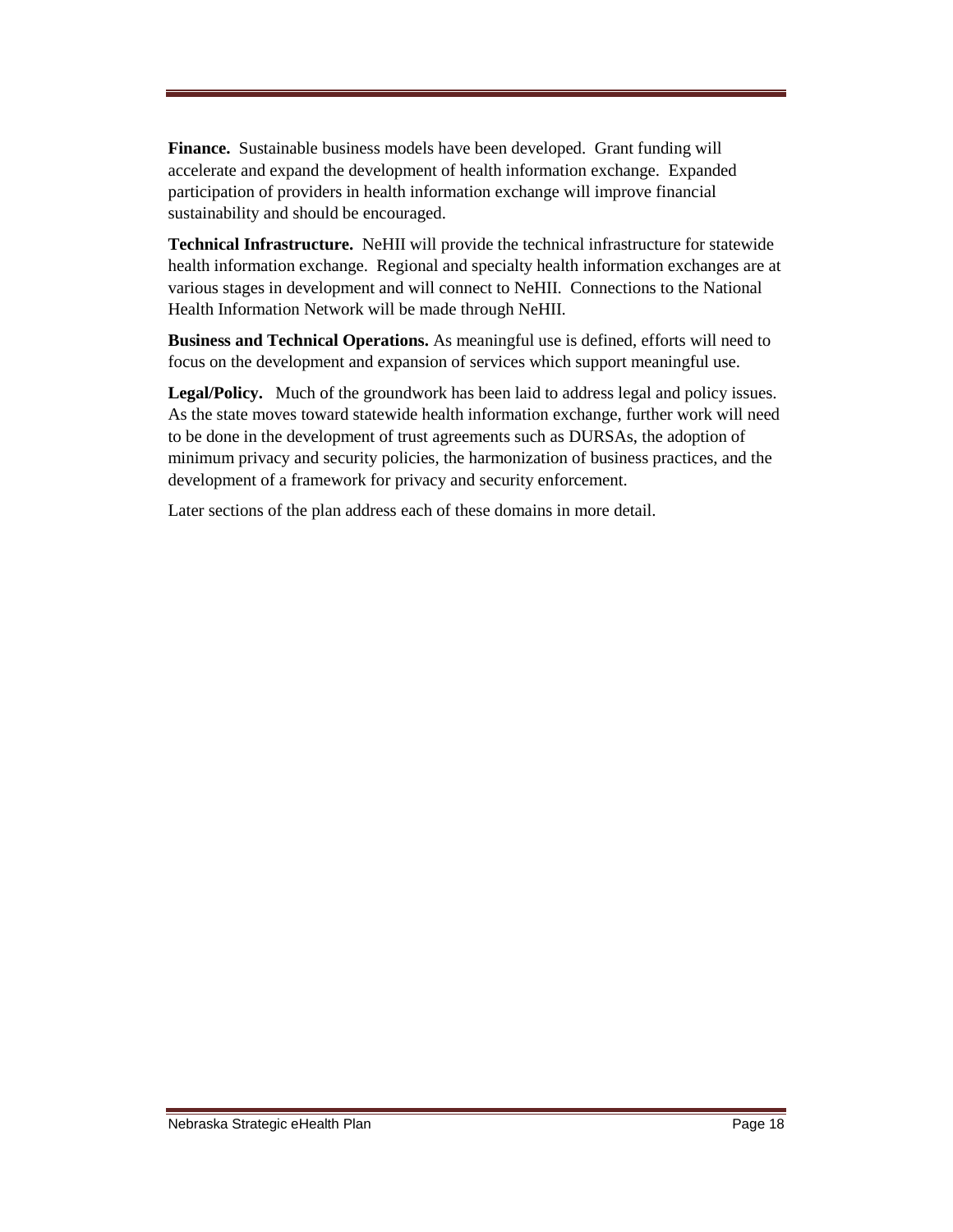## **Other HIT Resources and Collaborative Opportunities**

## **HIT Resources**

Several programs created and funded by the American Recovery and Reinvestment Act will provide additional support to Nebraska's eHealth efforts.

The **Medicare and Medicaid Health IT provisions in the Recovery Act** provide incentives and support for the adoption of certified electronic health records. Eligible professionals and hospitals participating in Medicare or Medicaid may receive bonus payments if they demonstrate meaningful use of certified EHRs. These bonus payments will significantly reduce the financial burden of adopting EHRS for many healthcare providers. The incentive bonuses will begin in 2011. Beginning in 2015, the Recovery Act mandates penalties under Medicare for eligible professionals and hospitals that fail to demonstrate meaningful use of certified EHRs. It should be noted that long term care facilities and behavioral health providers are not eligible for support through these provisions.

Through the **Health Information Technology Extension Program**, Regional Extension Centers will offer technical assistance, guidance and information on best practices to support and accelerate health care providers' efforts to become meaningful users of electronic health records. The regional centers will support primary care providers in achieving meaningful use of EHRs and enabling nationwide health information exchange. CIMRO of Nebraska is applying to be a regional center and has the support of key stakeholders in the state. On Sept. 29, 2009, CIMRO of Nebraska was invited to submit a full application to participate in the Health Information Technology Extension Program.

## **Collaborative Opportunities**

The Nebraska Information Technology Commission (NITC) eHealth Council was formed in 2007 to facilitate collaborative opportunities to advance eHealth in the state. The eHealth Council has 25 members representing state and federal government, health care providers, eHealth initiatives, public health, employers, payers, and consumers. Involvement of stakeholders in meetings and work groups of the eHealth Council has been encouraged regardless of ethnicity, gender, or race. Various stakeholder groups have been invited to participate in panels and give presentations to the eHealth Council. All meetings of the eHealth Council are open to the public. Additionally, work groups have been created to address issues related to health information security and privacy, personal health records, e-prescribing, and public health. Work groups have included both eHealth Council members and other stakeholders.

Collaborative opportunities with the following stakeholders are being incorporated into Nebraska's strategic and operational plans for health information exchange: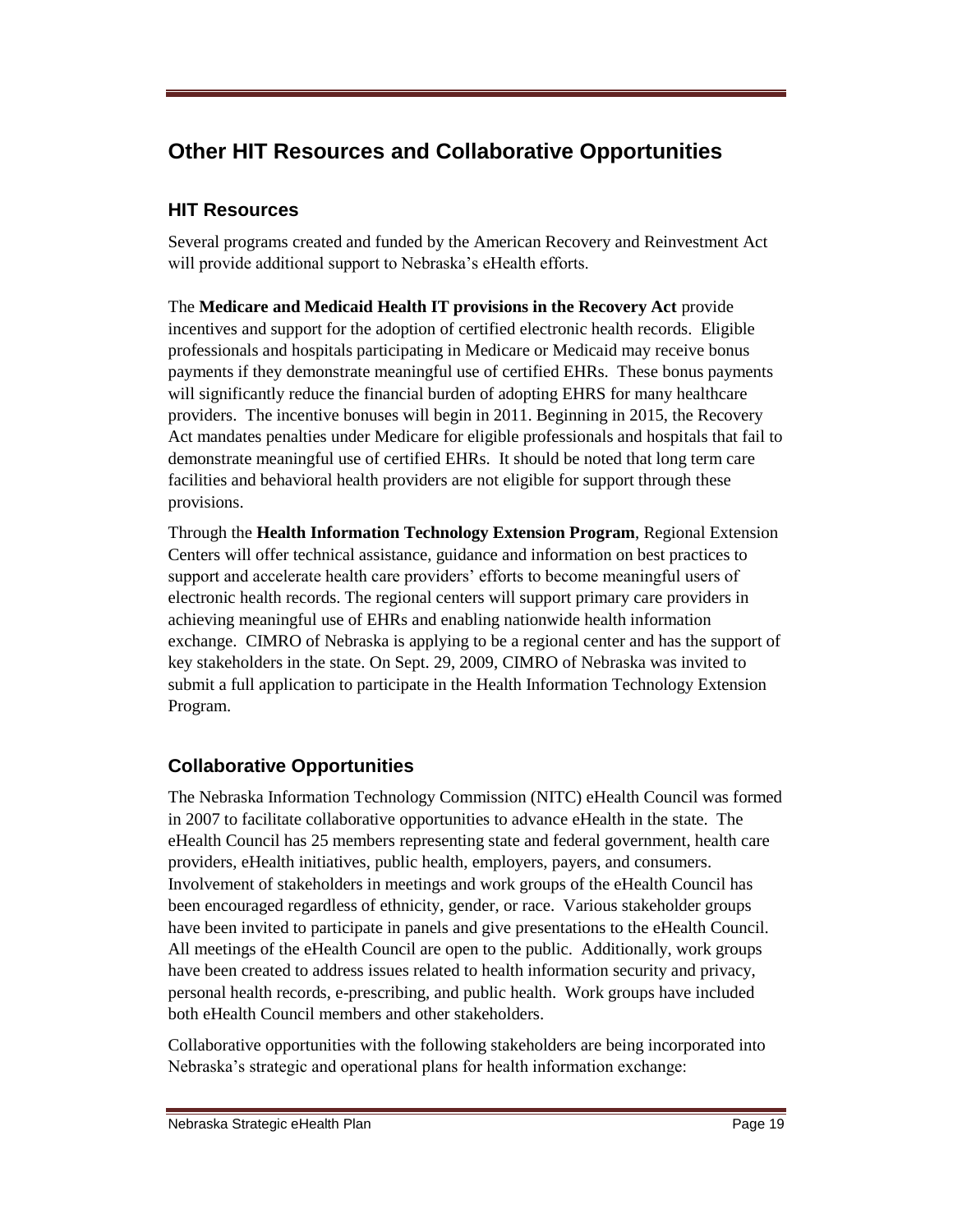- Medicaid
- Health information exchanges
- Public health
- Health care providers
- Nebraska Statewide Telehealth Network  $\bullet$
- Department of Corrections
- Long Term Care
- Broadband Mapping  $\bullet$

**Medicaid.** As a payer, Medicaid has the opportunity to participate in NeHII and/or the state's other health information exchanges. The Division of Medicaid and Long-Term Care will also administer Medicaid bonuses for meaningful use of electronic health records. The Director of the Division of Medicaid and Long-Term Care is a member of the NITC eHealth Council and a member of NeHII's Board of Directors.

**Health Information Exchanges.** The state's four health information exchanges participate in the NITC eHealth Council. Each of the four health information exchanges is unique in its approach and in the mix of providers and consumers served. By leveraging the investments of these entities, the state can better serve the needs of diverse consumers and providers.

**Public Health.** The NITC eHealth Council has formed a Public Health Work Group to identify ways to utilize health information exchange to enhance disease surveillance and other public health efforts. Participants in the work group include Nebraska's Chief Medical Officer and leaders from local public health organizations. The work group has prioritized electronic reporting of reportable diseases and use of the immunization registry as areas in which the state is most ready and which would support meaningful use.

**Health Care Providers.** The NITC eHealth Council includes representatives of several of the state's key provider associations. The Nebraska Medical Association, Nebraska Hospital Association, Nebraska Health Care Association, and Nebraska Pharmacists Association have been supportive of ehealth efforts in the state. Physician champions have been instrumental in both of the active health information exchanges in the state. As Nebraska moves toward the implementation of statewide health information exchange, the continued involvement of health care providers and physician champions will be required.

**Nebraska Statewide Telehealth Network.** The Nebraska Statewide Telehealth Network connects nearly all of Nebraska's hospitals and public health departments. It is used for patient consultations, teletrauma, teleradiology, and other applications. Health Information Exchange and telehealth are complementary technologies. Both can improve patient access to care and quality of care.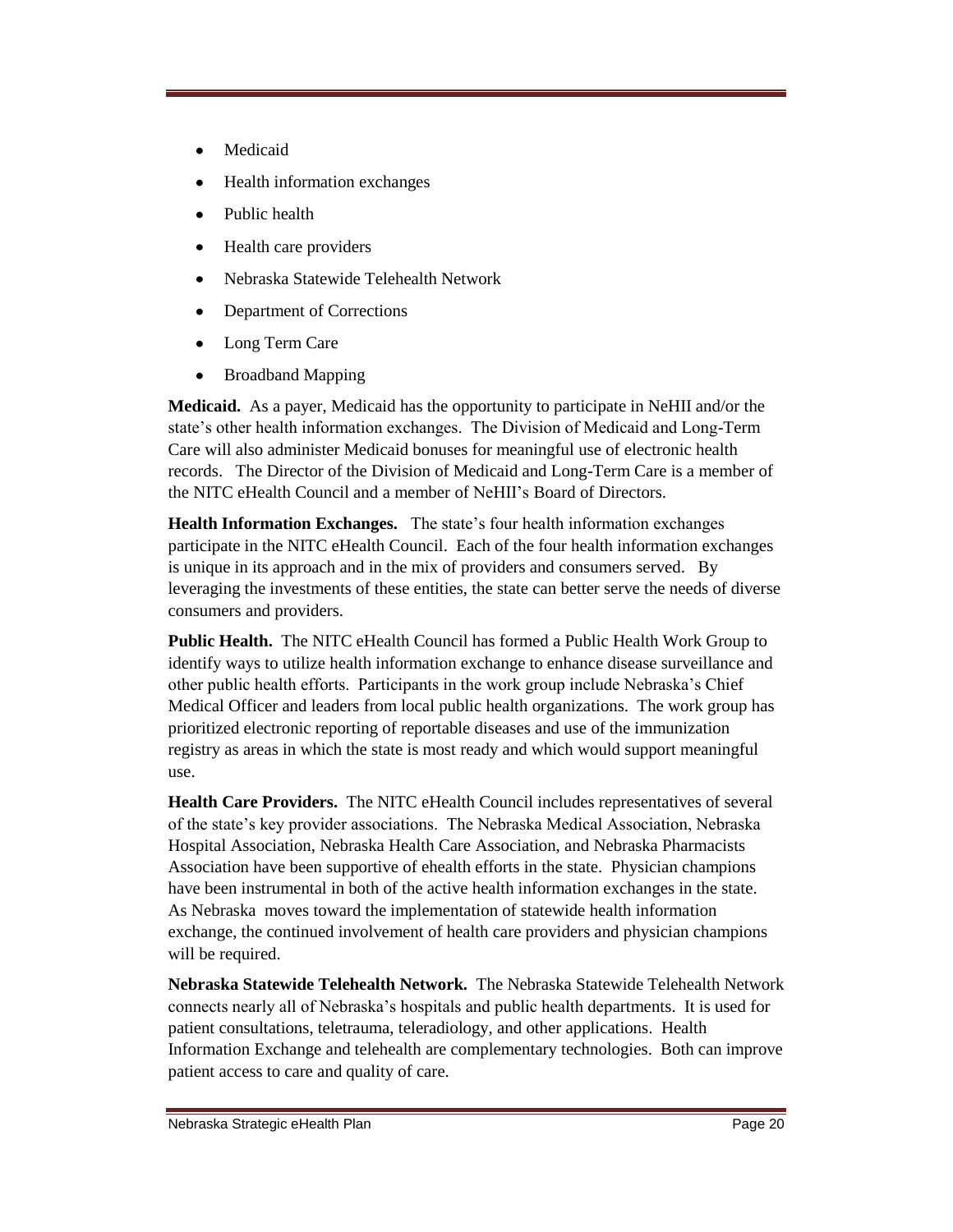**Department of Corrections.** The Department of Corrections is in the process of purchasing an electronic medical record system and has indicated an interest in participating in health information exchange in the future. Representatives from the Department have met with NeHII to discuss future connectivity.

**Long Term Care.** There are currently approximately 500 Assisted Living and Nursing Facilities licensed in Nebraska. In many communities, they are a primary employer and are essential to sustainability of the community. Many of these companies are actively moving towards or have actively implemented electronic health records. Some facilities are now seeking or establishing connectivity to other providers such as pharmacies, medical directors or other providers. The issues they struggle with are as individual as the facilities themselves. Some facilities are connecting to local pharmacies but have difficulty connecting with other pharmacies due to the pharmacies' readiness to accept eprescriptions. Others can connect with the Medical Director and the primary physician group but not with the laboratory for diagnostic test results as examples. Nye Senior Services, Vetter Health Services, Gold Crest Retirement Center, Tabitha Health Care Services, Good Samaritan Health Systems and Golden Living are all aggressively moving forward in EHR. Nursing facilities because of the federal requirement of transmitting Minimum Data Set information electronically via high speed internet are already accepting of the need for movement to EHR.

Golden Living, LLC is a nationwide Long Term and Post Acute Care (LTPAC) company with 310 skilled nursing facilities (SNFs) in 21 states including 24 in Nebraska, 16 in Kansas, and 17 in South Dakota. In addition to nursing homes, the Golden Living family of companies offer rehabilitation therapy, hospice care, home health and assisted living services. Golden Living is proposing a collaborative effort with Nebraska's rural and urban hospitals to develop electronic interconnectivity/interoperability for discharging patients from hospitals after acute care and the readmission and discharge of SNF and home health patients due to an episodic incident. Today, this function is mostly done by telephone, fax, and paper which can result in misinformation, lack of required information, duplicate diagnostic tests, medication mismanagement, and so forth.

Golden Living is prepared to partner with hospitals and physicians to develop this electronic interconnectivity/interoperability directly and also by utilizing telemedicine for rural hospitals. In most health information exchanges (HIEs) interconnectivity and interoperability between hospitals and LTPAC providers has not been accomplished due to the fact that LTPAC providers have not been included in ARRA for incentives. Yet an estimated 40 percent of discharges from hospitals go to LTPAC providers.

Golden Living, along with its acute care and ambulatory care partners, believes the best strategy is to develop a pilot program composed of urban and rural SNFs, a home care agency, and hospitals. The pilot would contain quality and efficiency metrics such as the reduction of re-hospitalization, medication reconciliation and management, and reduction of unnecessary duplicate diagnostic tests. The results of the pilot would be Nebraska scalable – meaning the information and metrics learned could be projected across the entire state. The pilot would provide Nebraska an efficient and cost-effective model for patient transition between acute and LTPAC across a continuum of care.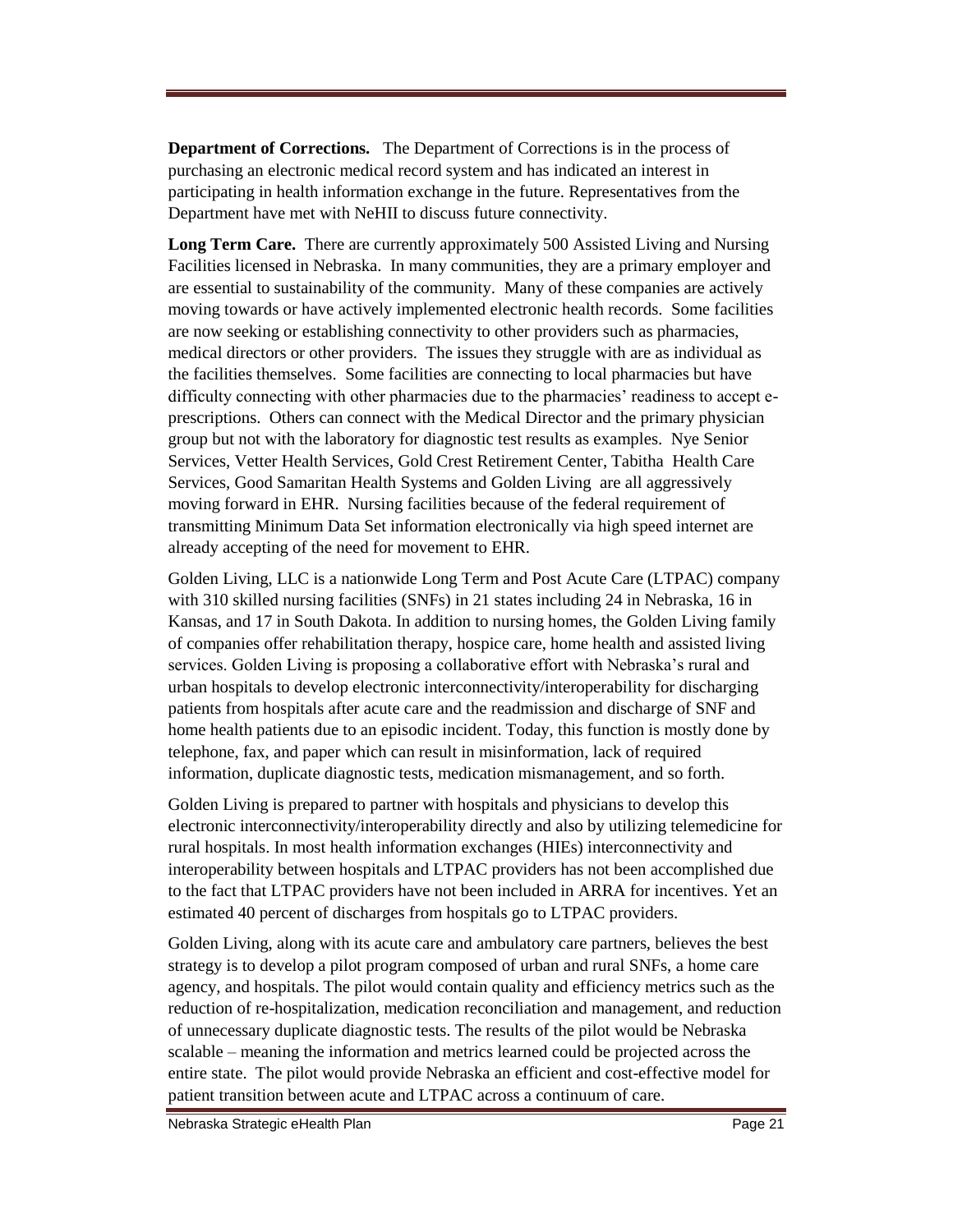**Broadband Mapping.** While nearly all communities in Nebraska have broadband access, some health care providers may find that their broadband options are limited. The State of Nebraska has applied to participate in the NTIIA's Broadband Mapping program. Through a broadband planning component of the program, regional technology committees will be formed to identify areas in need of greater broadband capabilities and to develop technology plans. The regional technology committees can provide a vehicle for any underserved providers to address broadband issues.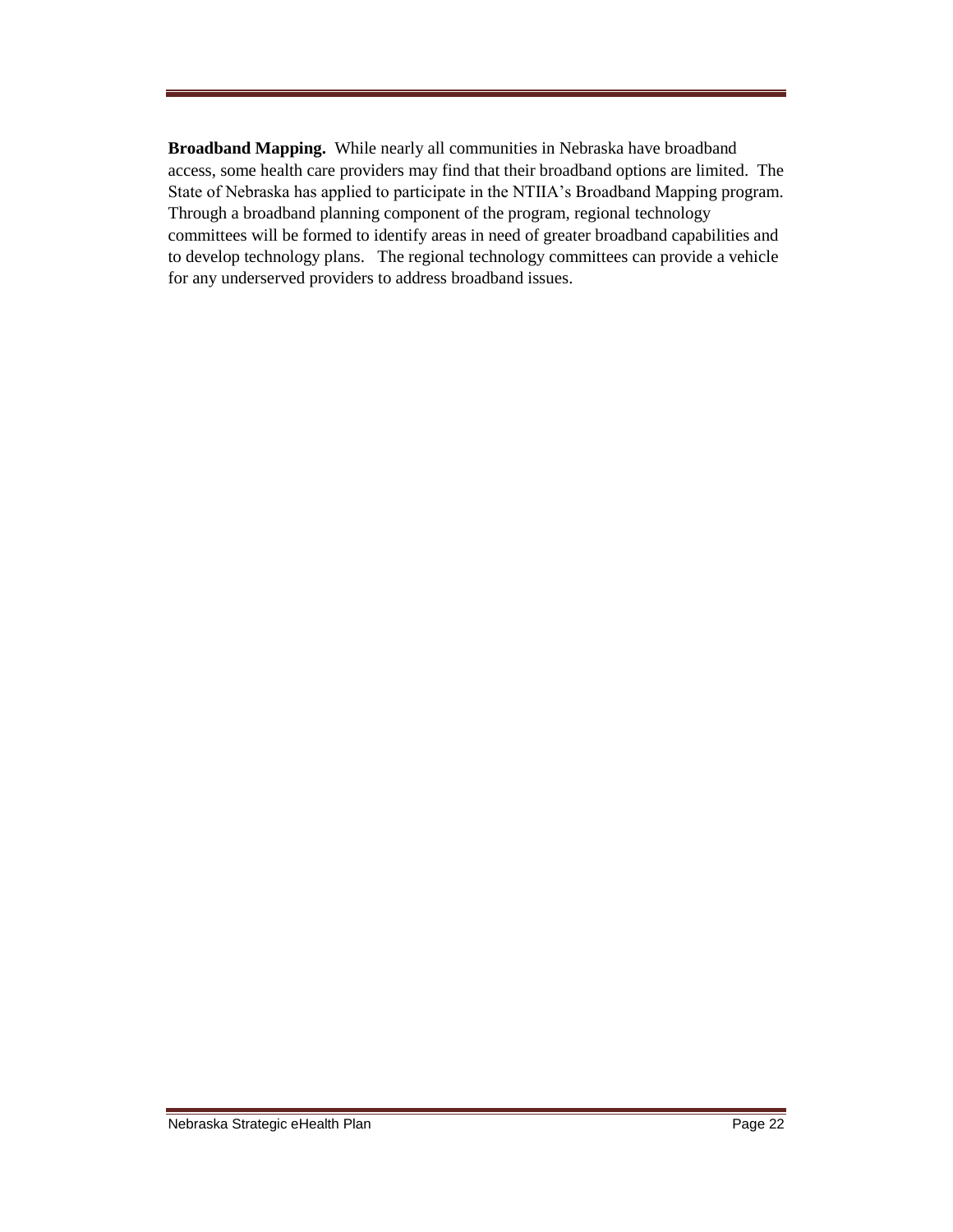## **Human Capital**

Nebraska is investing in the human capital required to implement and support health information exchange. The Western Nebraska Health Information Exchange, in particular, has focused on developing human capital. Training sessions with nationally recognized trainers for becoming a Certified Professional in Health Information Technology (CPHIT) and Certified Professional in Electronic Health Records (CPEHR) have been held in the state's sparsely populated Panhandle. As a result, the Panhandle has the highest number of certified professionals in health information technology (HIT) and electronic health records (EHR) per capita in the United States. Training has also been offered in project management, vendor selection, process mapping, and skill training. A training academy developed in partnership with Western Nebraska Community College now offers training for college credit at participating hospitals.

The state's other health information exchanges are also investing in human capital. NeHII is working with the Peter Kiewit Institute to develop undergraduate and graduate programs for health IT and bioinformatics. NeHII has also provided a team of trainers to help providers learn to use the system. At SENHIE the development of human capital consists of providing staff with specialized training in electronic health records through CCHIT. Specialized training includes CPEHR and CPHIE. A Nurse Informatics was developed internally. In addition CPHIMS certification will be obtained by the IT Director. Network and Cisco certification will also be encouraged for IT staff. As a whole, the behavioral healthcare sector has not been able to afford ongoing investments in information technology, and this lack of investment has meant that many of the providers operate in cumbersome, paper based systems. Provider personnel are minimally trained in state of the art technology systems and face a steep learning curve in adopting the full scope of technology functionalities. Funding will help to provide training for provider personnel, and, in the long run, greatly improve health outcomes for consumers of behavioral healthcare.

Nebraska entities are also involved in a number of initiatives to build the state's health care work force. For example, a \$500,000, two-year grant from the Robert Wood Johnson Foundation (RWJF) and the Northwest Health Foundation's (NWHF) Partners Investing in Nursing's Future grant program, will fund the Midwest Geriatric Nursing Quality Improvement program to improve care in regional long-term care facilities through furthering geriatric care education for registered nurses and leadership development for nurse managers. The Vetter Foundation of Nebraska is the lead foundation for the project and the UNMC College of Nursing is the lead organizational partner.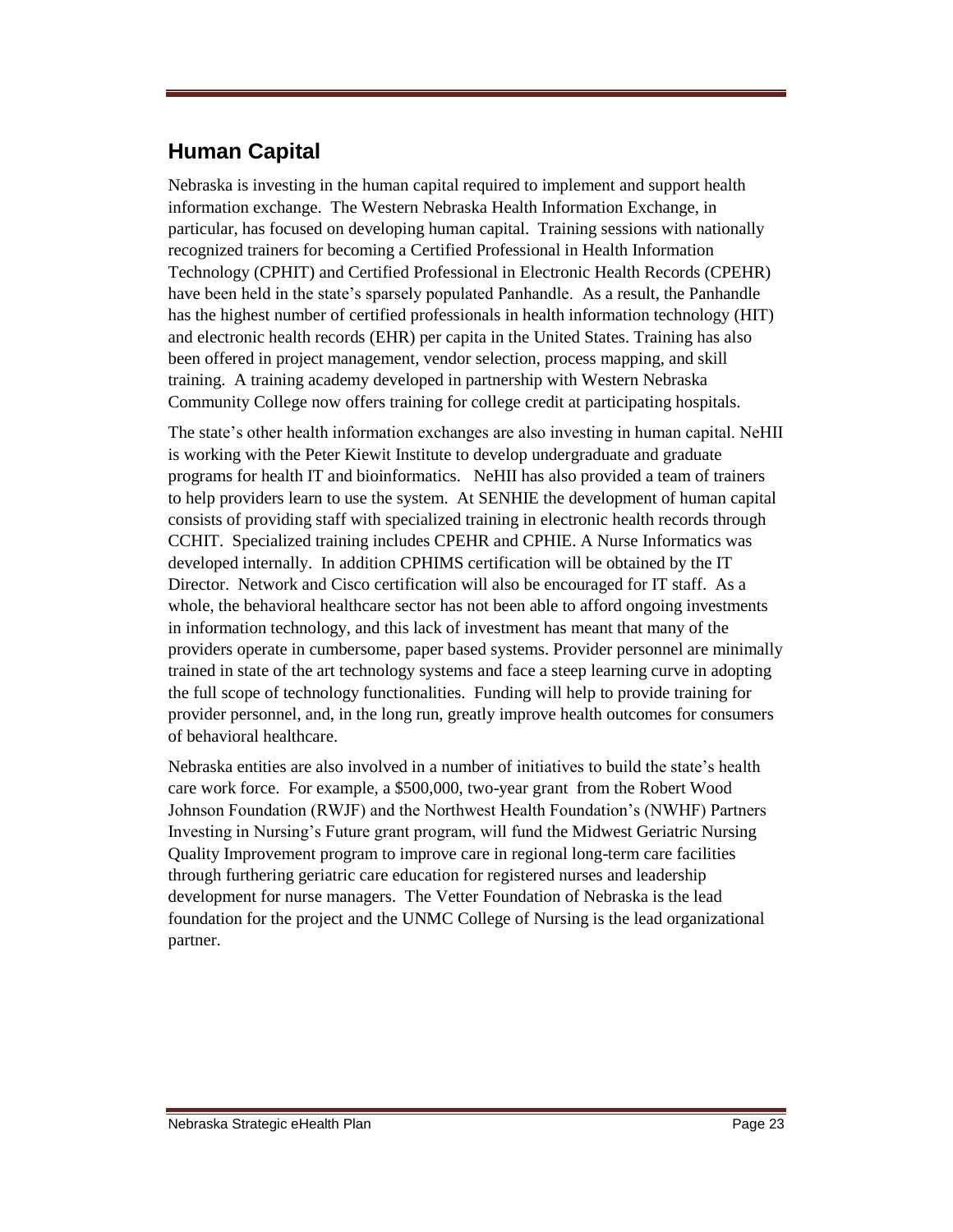## **Consumer Views**

As stakeholders, consumer needs and use of health IT should also be considered. Consumers include individuals accessing health care for themselves or acting as a decision maker for another person.

**Consumer Views of Health IT.** Nebraska consumers are generally receptive toward health IT and health information exchange. Research by the University of Nebraska Public Policy Center indicates that Nebraskans have positive views about sharing health information electronically, but do have some privacy and security concerns. Most participants in the deliberative discussion felt that the State of Nebraska had a role in ensuring the privacy and security of health information (100%), providing information to consumers about health information security and privacy (94%), regulating health information networks (91%), and facilitating public-private partnerships to exchange health information  $(88\%)$ .<sup>9</sup>

The support of Nebraska consumers toward health information exchange is also borne out by the high rate of consumers deciding to have their health information included in Nebraska's largest active health information exchange, the Nebraska Health Information Initiative (NeHII). Less than two percent of consumers have opted out of participating in NeHII. NeHII is also processing requests from consumers who initially opted out of the HIE and have now reconsidered and want to have their health information included in the HIE.

Consumers are extremely satisfied with telehealth services provided through the Nebraska Statewide Telehealth Network. Virtually all consumers indicated they would recommend its use to a family member. Use of the system saved consumers attending meetings and conferences over \$1 million in mileage costs alone.

**Privacy and Security Considerations.** Many consumers do not have a good understanding of health information privacy laws such as HIPAA or how health information is exchanged. HIPAA allows for the sharing of personal health information for treatment, payment, and operations, without consumer consent. Providers are required to report incidences of certain diseases, births, deaths, trauma incidences, etc. to public health agencies, and may make other disclosures of consumer information for specified health and safety purposes. Certain types of health information receive additional protection under federal law. For example, Section 42 of the Code of Federal Regulations requires consent for the release of alcohol and drug abuse treatment facility information.

<sup>&</sup>lt;sup>9</sup> Abdel-Monem, Tarik, and Herian, Mitchel, Sharing Health Records Electronically: The Views of Nebraskans, University of Nebraska Public Policy Center, December 11, 2008,

[http://ppc.unl.edu/userfiles/file/Documents/projects/eHealth/Sharing\\_Health\\_Records\\_Electronically\\_Final\\_Repo](http://ppc.unl.edu/userfiles/file/Documents/projects/eHealth/Sharing_Health_Records_Electronically_Final_Report.pdf) [rt.pdf](http://ppc.unl.edu/userfiles/file/Documents/projects/eHealth/Sharing_Health_Records_Electronically_Final_Report.pdf), accessed on June 25, 2009.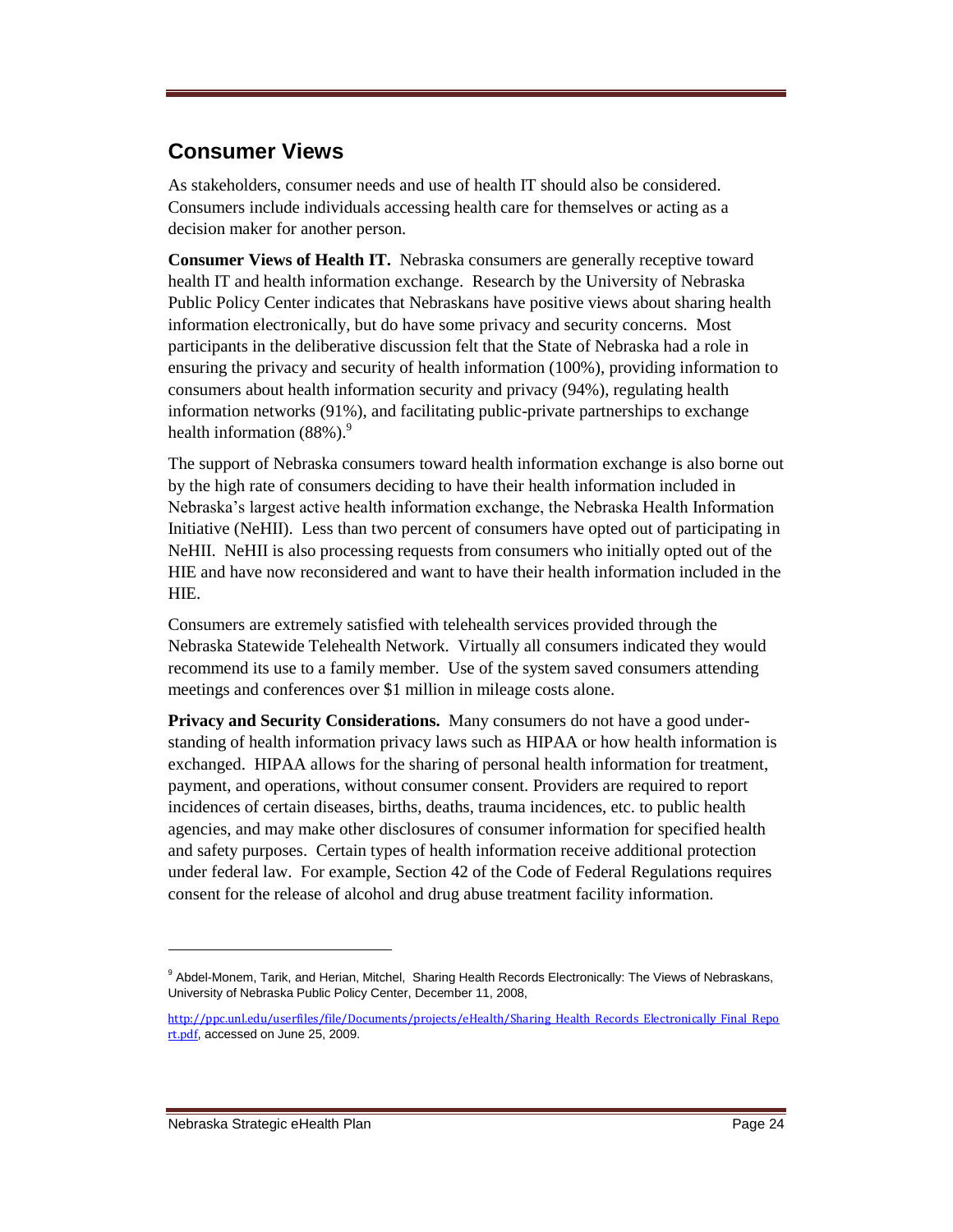Currently health information is often shared via fax or paper copies delivered by mail or courier. The use of health IT and electronic health information exchange changes the method of sharing information, making the sharing of information faster and more convenient. The use of electronic exchange also provides an accurate audit trail of those who have accessed the system and what information they have viewed.

Most health information exchanges use either opt-in or opt-out policies for consumer consent. The opt-in approach is one where consumers are required to sign an authorization acknowledging they are permitting their data to be released to other providers in the HIE. An opt-out policy for consumer consent simply stated means the health information is in the HIE unless the consumer takes a signature-required action to have their information excluded from the HIE. The default is set to include the information in the system unless the consumer takes action to opt-out of the health information exchange.

NeHII has developed extensive privacy and security policies with broad stakeholder representation using nationally recognized legal health IT experts to support the statewide health information exchange. Other states have expressed interest in purchasing the policies for use within their state health information exchange projects. The state's regional and specialty health information exchange have also developed privacy and security policies.

**Health Literacy.** Health literacy is the degree to which individuals have the capacity to obtain, process, and understand basic health information and services needed to make appropriate health decisions.<sup>10</sup> Fourteen percent of adults (30 million people) lack basic health literacy, according to the National Assessment of Adult Literacy. Low health literacy has been linked to poor health outcomes and higher healthcare costs. Older adults, racial and ethnic minorities, people with less than a high school degree or GED certificate, people with low income levels, non-native speakers of English, and people with compromised health status are most likely to experience low health literacy.<sup>11</sup> If designed and used appropriately, health IT tools such as personal health records have the potential to improve health literacy.

**Referral Patterns.** Nebraskans, especially those in rural areas of the state, often travel for health care, sometimes crossing state lines. Medical trading areas are often regional

<sup>10</sup> U.S. Department of Health and Human Services. 2000. *Healthy People 2010*. Washington, DC: U.S. Government Printing Office. Originally developed for Ratzan SC, Parker RM. 2000. Introduction. In *National Library of Medicine Current Bibliographies in Medicine: Health Literacy*. Selden CR, Zorn M, Ratzan SC, Parker RM, Editors. NLM Pub. No. CBM 2000-1. Bethesda, MD: National Institutes of Health, U.S. Department of Health and Human Services.

<sup>11</sup> National Center for Education Statistics. 2006. *The Health Literacy of America's Adults: Results From the 2003 National Assessment of Adult Literacy.* Washington, DC: U.S. Department of Education*.*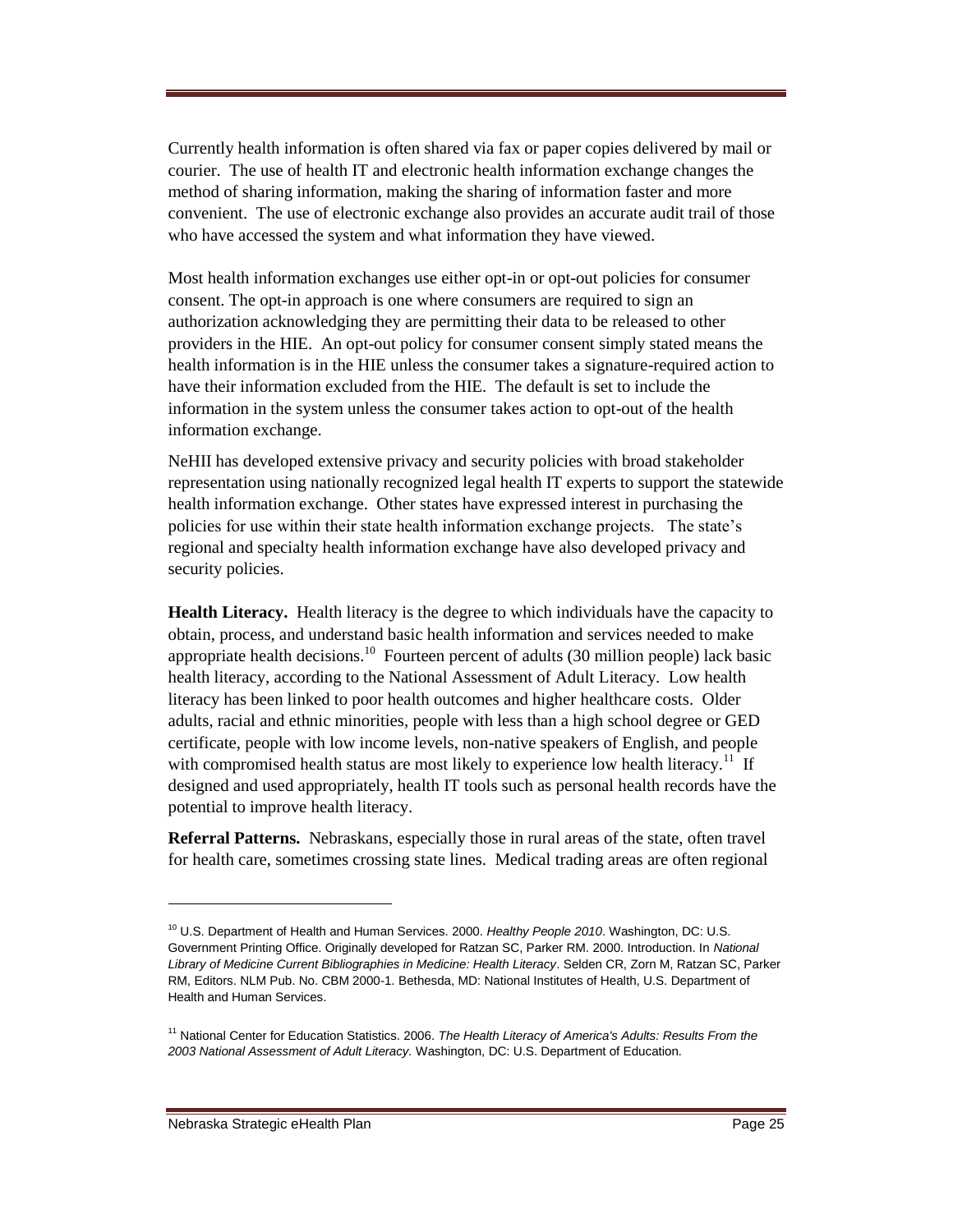or among specialty treatment providers with specific business needs. These needs can be addressed through an HIE that supports data exchange through an integrated approach to improve consumer access to care, improve quality, and reduce costs. The neighboring states of Iowa, Kansas, Wyoming, Colorado, and South Dakota have been mentioned as medical trading areas with Nebraska. Some consumers also travel to Minnesota and Texas for treatment. Additionally, some retirees winter in Arizona or other states with warmer climates. Where appropriate, the exchange of permitted patient information should be considered with adjacent regions and across the entire United States. NeHII is in conversation with neighboring states mentioned to lay the groundwork for regional multi-state health information exchange. NeHII will also participate and support all activities to develop the National Health Information Network (NHIN).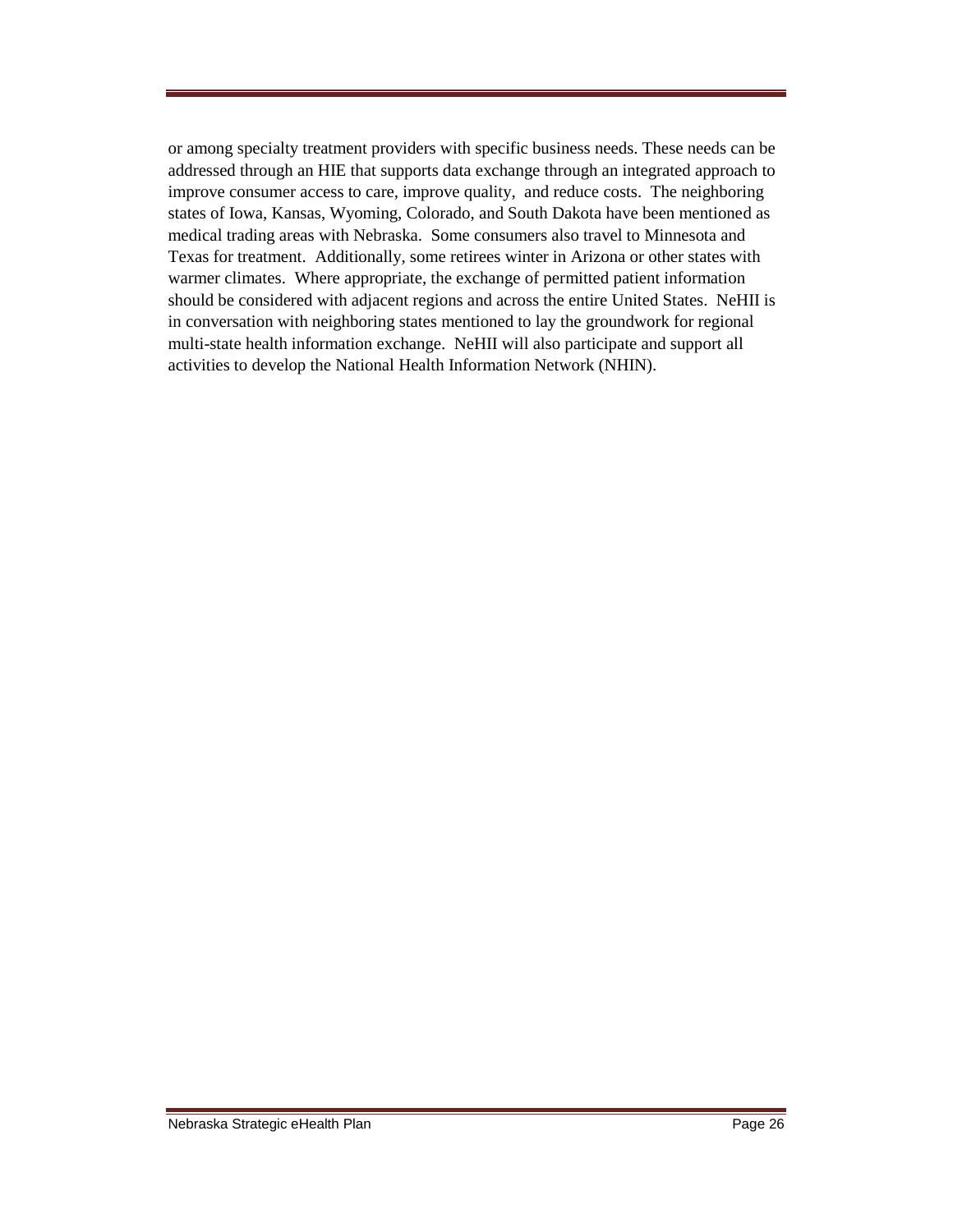# **HIE Development and Adoption**

The NITC eHealth Council has developed a vision, guiding principles, goals, objectives and strategies to guide Nebraska's implementation of statewide health information exchange.

# **Vision**

Stakeholders in Nebraska will cooperatively improve the quality and efficiency of patient-centered health care and population health through a statewide, seamless, integrated consumer-centered system of connected health information exchanges. Nebraska will build upon the investments made in the state's health information exchanges and other initiatives which promote the adoption of health IT.

# **Guiding Principles**

Statewide health information exchange in Nebraska will:

- Utilize national standards and certification to facilitate meaningful use and  $\bullet$ interoperability.
- Utilize solutions which are cost-effective and provide the greatest return on investment.
- Utilize a sustainable business model for both the development of infrastructure and operations.
- Leverage existing eHealth initiatives and investments in Nebraska.
- Support the work processes of providers.
- Encourage ongoing stakeholder engagement and participation in development of the state plan and throughout all stages of implementation.
- Support consumer engagement and ensure the privacy of health information.  $\bullet$
- Encourage transparency and accountability.
- Measure and report goal- and consumer-centered outcomes of investments of public  $\bullet$ dollars.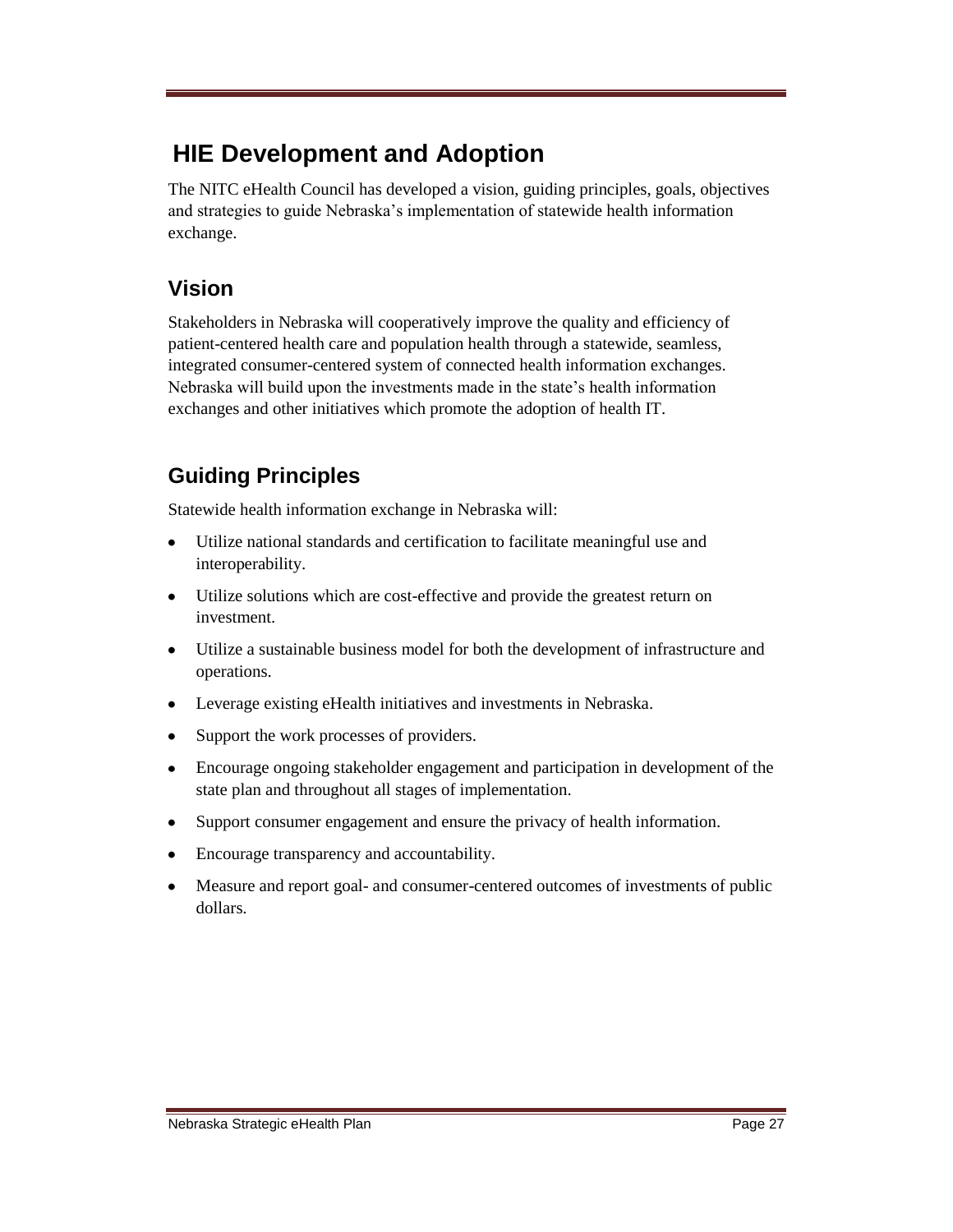## **Goals**

These goals will be achieved while ensuring the privacy and security of health information, which is an essential requirement in successfully implementing health information technology and exchanging health information:

- $\bullet$ Using information technology to continuously improve health care quality and efficiency through the authorized and secure electronic exchange and use of health information.
- Improve patient care and consumer safety;  $\bullet$
- Encourage greater consumer involvement in personal health care decisions;  $\bullet$
- $\bullet$ Enhance public health and disease surveillance efforts;
- Improve consumer access to health care;  $\bullet$
- Improve consumer outcomes using evidence-based practices.  $\bullet$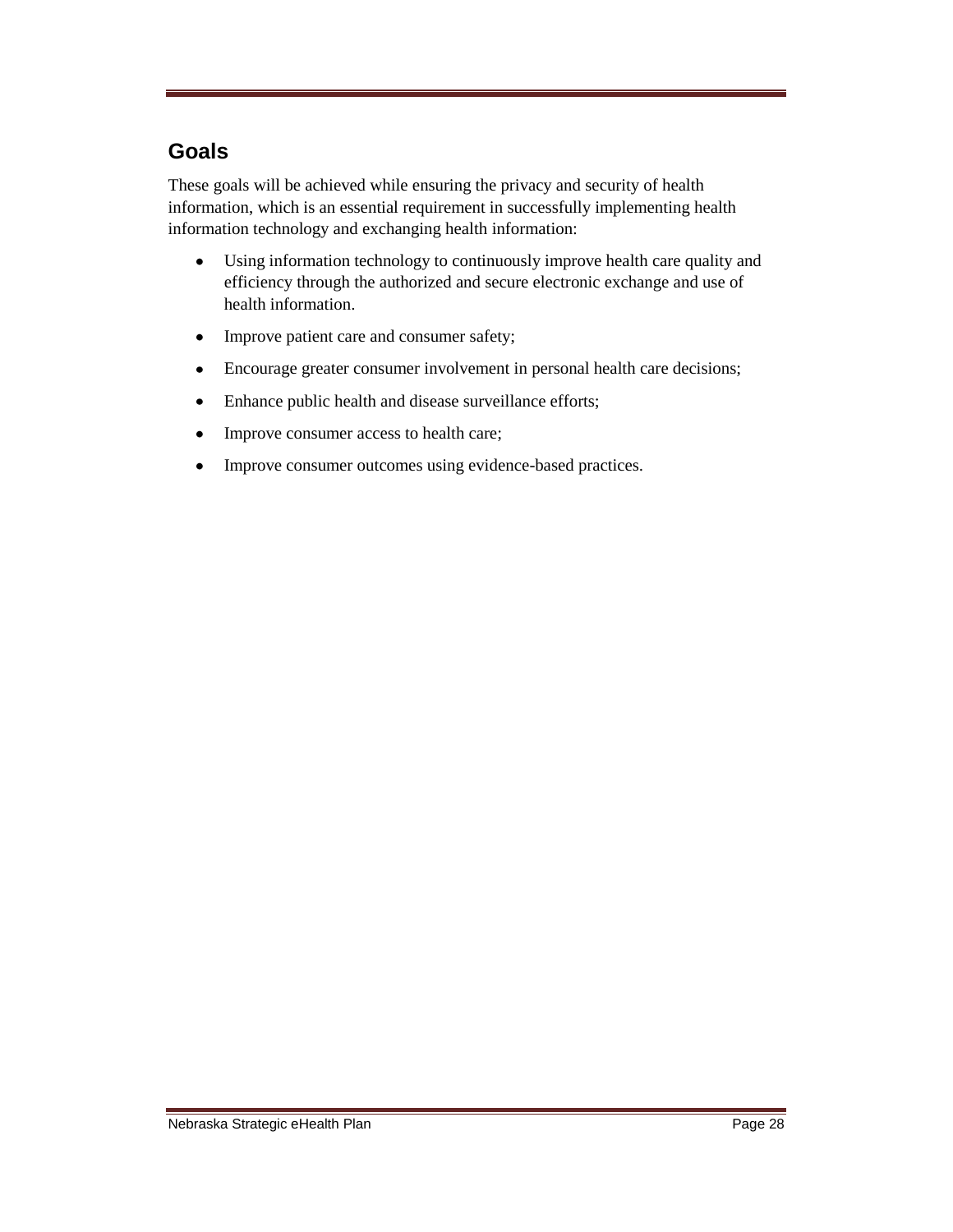## **Objectives**

## **Adoption**

- $\bullet$ Encourage and support the adoption of health IT in order to achieve meaningful use by providers.
- $\bullet$ Build an appropriately-trained, skilled health information technology workforce.
- Encourage and support the adoption of personal health records.
- $\bullet$ Improve health literacy in the general population.

#### **Governance**

- Address issues related to governance, oversight, and financing of health information exchange.
- Ensure transparency,accountability, and privacy.

#### **Finance**

- Support the development of a sustainable business model for building and  $\bullet$ maintaining health information exchange in Nebraska.
- Leverage the state's role as a payer to support health information exchange.

## **Technical Infrastructure**

- Support the development and expansion of health information exchanges to  $\bullet$ support meaningful use and to improve the quality and efficiency of care.
- $\bullet$ Support the development of interconnections among health information exchanges in the state and nationwide.
- Promote the development of a robust telecommunications infrastructure.
- Ensure the security of health information exchange.

#### **Business and Technical Operations**

- $\bullet$ Support meaningful use.
- $\bullet$ Encourage the electronic exchange of public health data.
- Encourage the integration of health information exchange with telehealth  $\bullet$ delivery.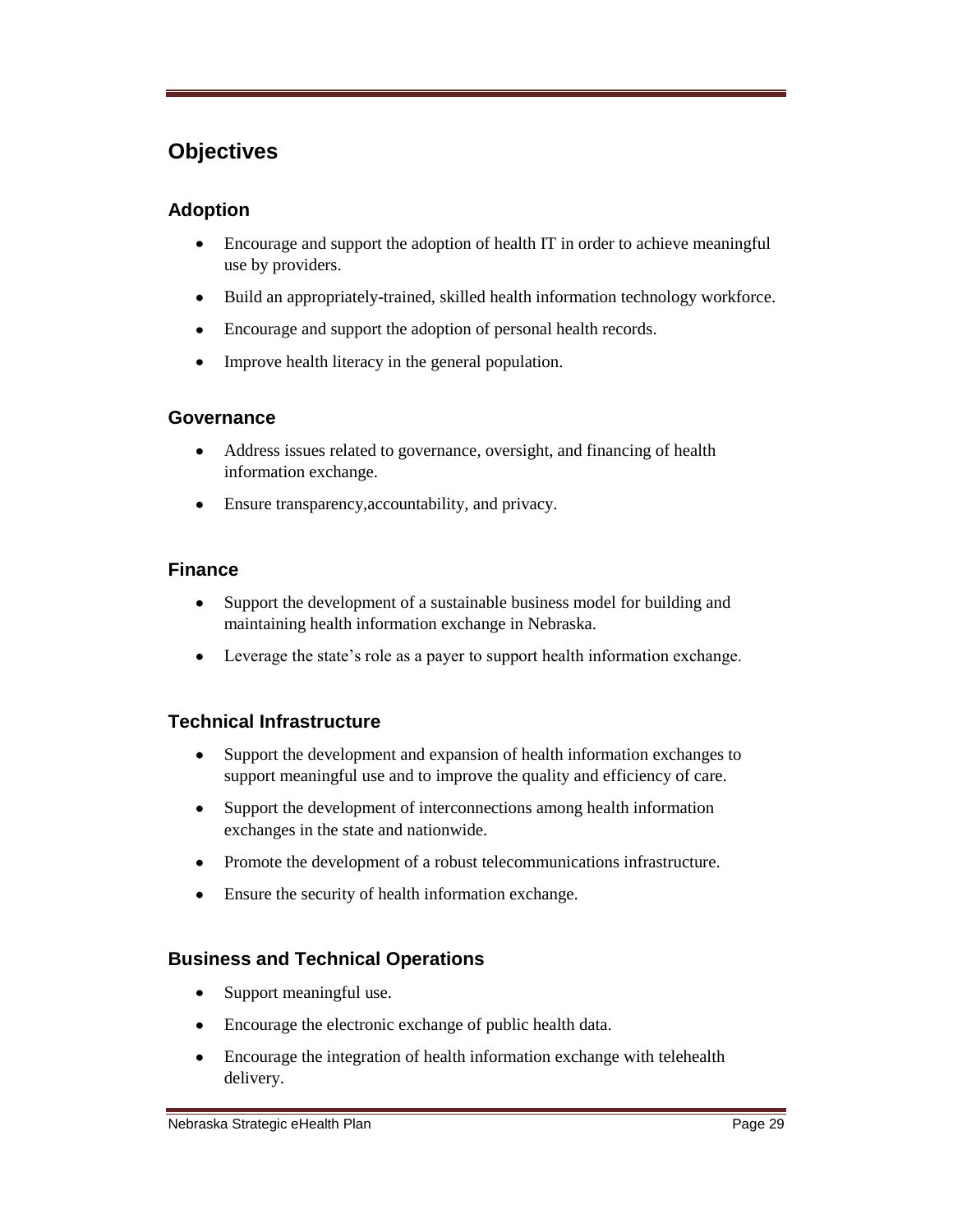## **Legal and Policy**

- Continue to address health information security and privacy concerns of providers and consumers.
- Build awareness and trust of health information technology.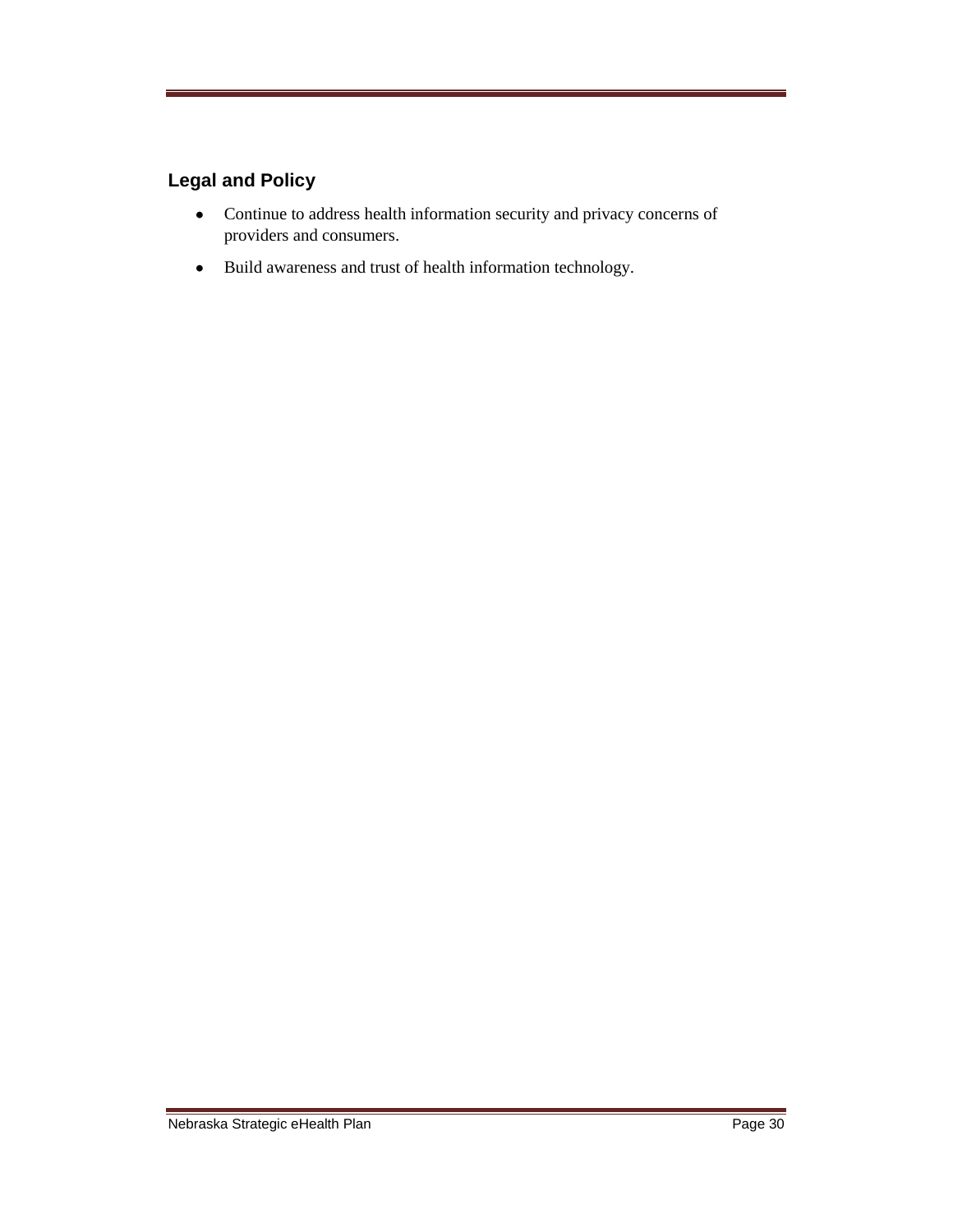## **Strategies**

#### **Adoption**

- $\bullet$ Partner with the Regional Center serving Nebraska to facilitate provider adoption of EMRs and attainment of meaningful use requirements.
- $\bullet$ Work with eligible providers to utilize Medicaid and Medicare incentives.
- $\bullet$ Encourage efforts to offer affordably priced and effective EMR options.
- $\bullet$ Consider the needs and uses of all providers.
- Spread innovation by highlighting successful provider implementation models  $\bullet$ (i.e., physician practices, critical access hospitals, long term care facilities, and pharmacies).

#### **Governance**

- $\bullet$ Formalize the relationships among and responsibilities of NeHII as the State Designated Entity, the state's regional and specialty health information exchanges, the Nebraska Department of Health and Human services including Medicaid and public health, the State HIT Coordinator, and the NITC eHealth Council.
- Develop mechanisms to ensure accountability, transparency, and privacy.

#### **Finance**

- $\bullet$ Encourage and support the effective use of investments to obtain meaningful use, including:
	- o Leveraging existing and planned investments in health information exchange, public health, Medicaid, and other programs.
	- o Leveraging Medicaid administrative funding for provider incentives.
	- o Leveraging other programs which support health information exchange, workforce development, and broadband development.
	- o Identifying sources of grant funding to fund start up costs and accelerate implementation.
- Determine where value is being delivered in the HIE network and tie the primary  $\bullet$ ongoing HIE revenue streams to value delivered.
- Market the benefits of health information exchange services to providers.  $\bullet$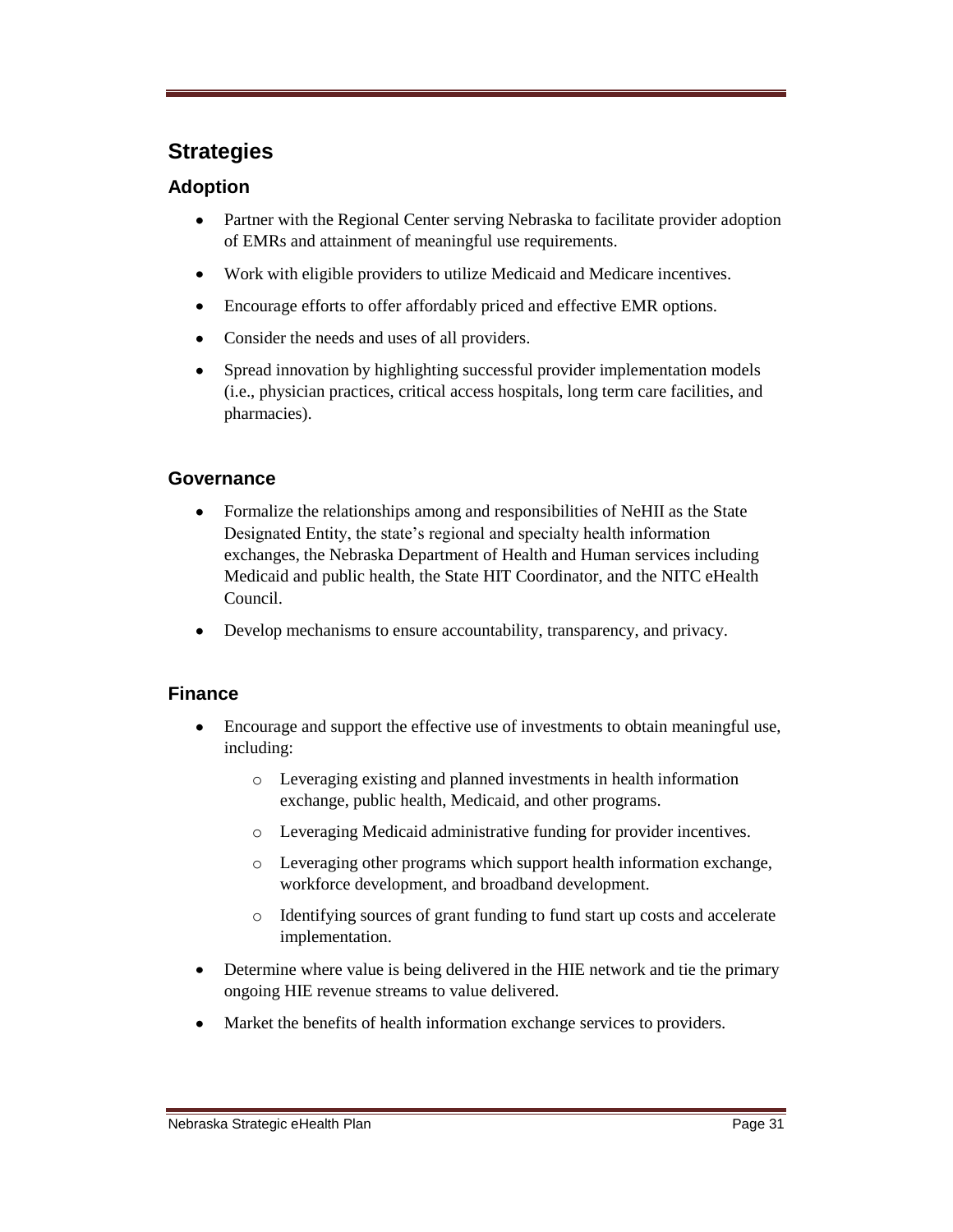#### **Technical Infrastructure**

- $\bullet$ Facilitate participation in existing health information exchanges to ensure statewide coverage.
- Coordinate the statewide technical architecture to support HIE integration.
- Assure the technical architecture meets the overall clinical and policy objectives of the state.
- Enumerate the critical environmental assumptions that the technical architecture must address, including interactions among HIEs and other partners.
- Address issues related to broadband access and affordability if necessary.

#### **Business and Technical Operations**

- Continuously assess and prioritize additional functionality to address meaningful  $\bullet$ use requirements.
- $\bullet$ Support the development of effective analytics reporting for decision support and quality reporting.
- Encourage and support e-prescribing and refill requests.  $\bullet$
- Provide prescription fill status and/or medication fill history.  $\bullet$
- Encourage and support the provision of electronic health information to patients.  $\bullet$
- Partner with payers and other stakeholders to develop strategies to improve care  $\bullet$ coordination and quality and efficiency of health care.
- $\bullet$ Encourage electronic reporting and use of public health data.
- Provide electronic eligibility and claims transactions.  $\bullet$
- $\bullet$ Provide electronic clinical laboratory ordering and results delivery.
- Provide clinical summary exchange for care coordination and patient  $\bullet$ engagement.

#### **Legal/Policy**

- $\bullet$ Coordinate with the Attorney General's Office, State HIT Coordinator, and the privacy and security officers of the state's HIEs to develop a framework for privacy and security enforcement.
- Continue to review and update privacy and security policies.
- Investigate statutory barriers to health information exchange.  $\bullet$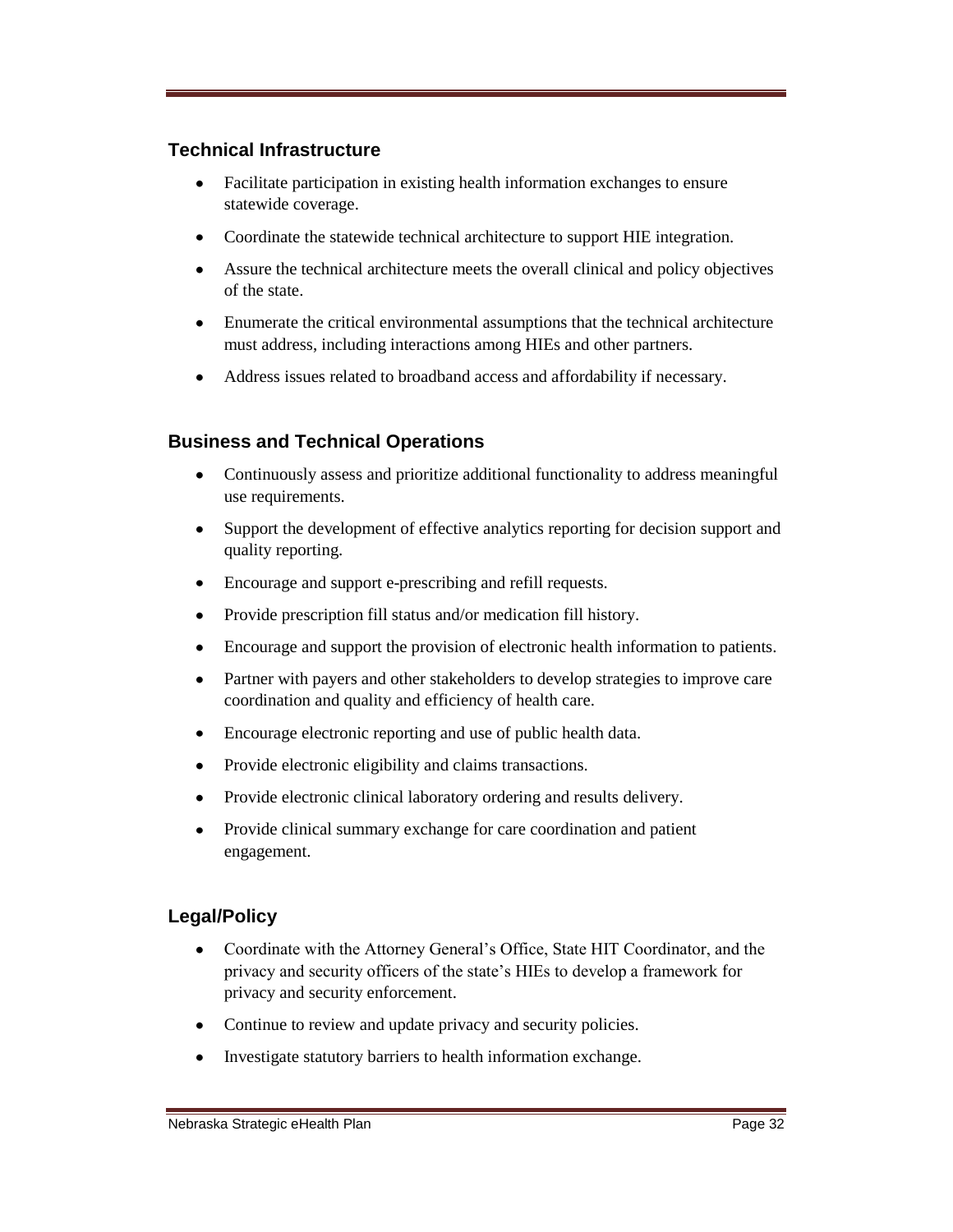- Provide information on privacy and security to providers and consumers through  $\bullet$ a statewide consumer education campaign, a privacy and security website, and a brochure for statewide distribution.
- Establish a collaborative infrastructure with the ongoing capacity to identify  $\bullet$ issues, consider options, and advance recommendations through a transparent and inclusive decision-making process.
- Encourage the harmonization of policies related to access, authentication, audit  $\bullet$ and authorization.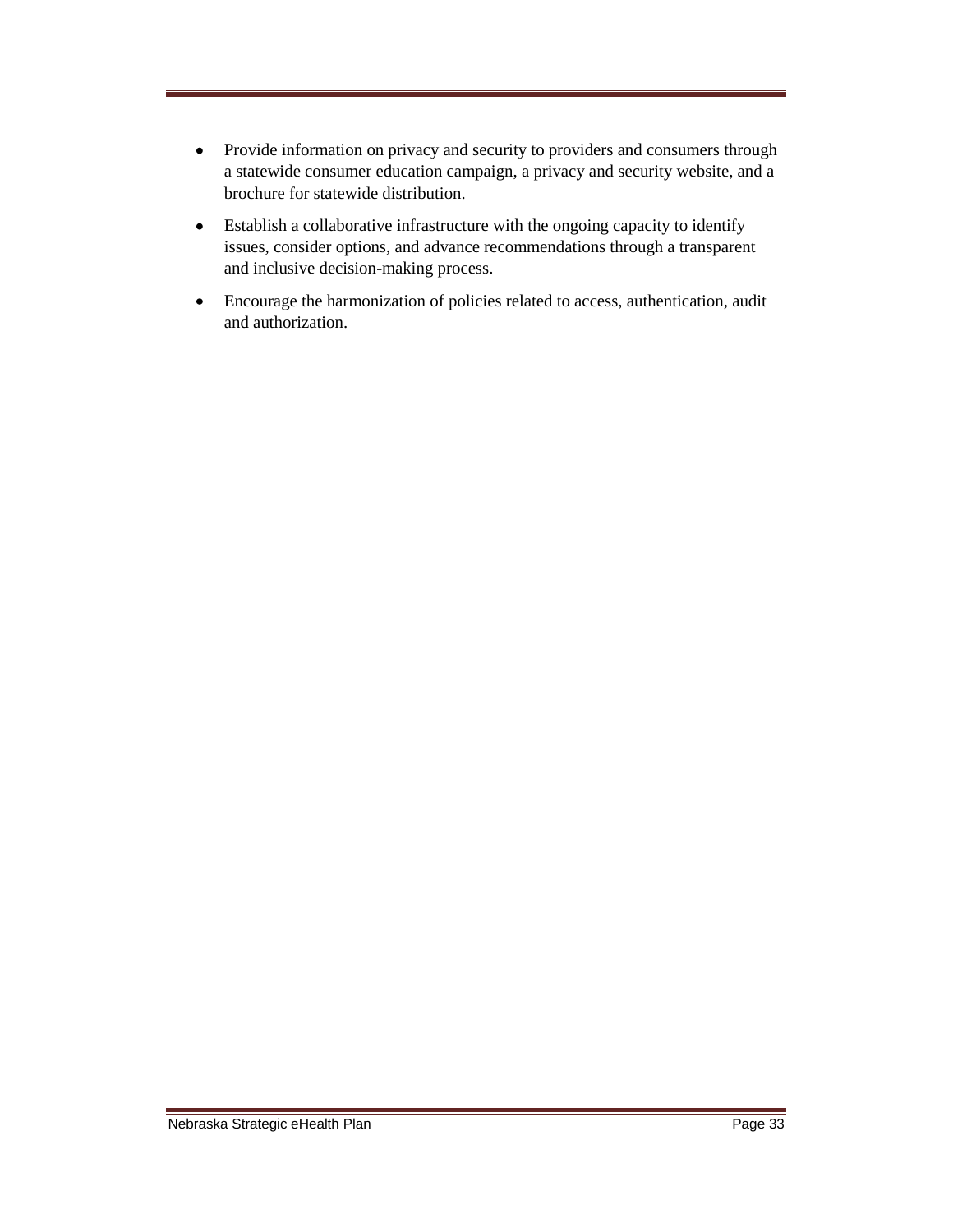# **Health IT Adoption**

Adoption of health IT by providers is a key build**i**ng block for health information exchange. Health IT applications include electronic medical records (EMRs) and eprescribing. Adoption of electronic medical records remains low. Nationally, 21% of physician offices and 10% of hospitals had implemented EMRs in 2008.<sup>12</sup> In 2007, approximately 30% of physicians in Nebraska routinely used an EMR. Encouragingly, half of the physicians in Nebraska planned to implement an EMR system.<sup>13</sup>

The use of e-prescribing is also another important measure of health IT adoption. Although the use of e-prescribing is growing, adoption still remains low. Only 4% of eligible prescriptions in the U.S. were routed to pharmacies electronically in  $2008$ .<sup>14</sup> In Nebraska, less than 2% of eligible prescriptions were routed electronically. <sup>15</sup> Nationally, 76 percent of community pharmacies in the U.S. were connected for prescription routing at the end of 2008.<sup>16</sup> In Nebraska, pharmacy participation in e-prescribing is significantly lower. Approximately 61% of pharmacies accepted e-prescriptions.<sup>17</sup> Physician use of eprescribing also remains low. A survey of 612 Nebraska physicians carried out by the Creighton Health Services Research Program and the Nebraska Medical Association in March 2008 found 8.7% of physicians were e-prescribing. Of these, 59% reported daily use of e-prescribing. $18$ 

 $\overline{a}$ 

<sup>13</sup> Galt, Kimberly; Drincic, Andjela; Paschal, Karen; Kasha, Ted; Bramble, James; Siracuse, Mark; Abbott, Amy; and Fuji, Kevin, Status of HIT In Nebraska: Focus on EHRs in Physician Offices, Creighton Health Services Research Program, March 2008,

[http://chrp.creighton.edu/Documents/EHR\\_Report/Status\\_of\\_Health\\_Information\\_Technology\\_in\\_Nebraska\\_Ma](http://chrp.creighton.edu/Documents/EHR_Report/Status_of_Health_Information_Technology_in_Nebraska_March_2008.pdf) [rch\\_2008.pdf,](http://chrp.creighton.edu/Documents/EHR_Report/Status_of_Health_Information_Technology_in_Nebraska_March_2008.pdf) accessed on June 11, 2009, p. 6.

<sup>14</sup> National Progress Report on E-Prescribing. 2009. SureScripts. <http://www.surescripts.com/downloads/NPR/national-progress-report.pdf>accessed June 11, 2009, p. 10.

<sup>15</sup> Nebraska: State Progress Report on E-Prescribing. 2009. SureScripts. [http://www.surescripts.com/downloads/NPR/NE2009.pdf,](http://www.surescripts.com/downloads/NPR/NE2009.pdf) accessed June 26, 2009.

<sup>16</sup> National Progress Report on E-Prescribing. 2009. SureScripts. [http://www.surescripts.com/downloads/NPR/national](http://www.surescripts.com/downloads/NPR/national-progress-report.pdf)[progress-report.pdf](http://www.surescripts.com/downloads/NPR/national-progress-report.pdf) accessed June 11, 2009, p. 15.

<sup>17</sup> Data from Surescripts website [\(http://www.surescripts.com,](http://www.surescripts.com/) accessed April 28, 2009).

[http://chrp.creighton.edu/Documents/EHR\\_Report/Status\\_of\\_Health\\_Information\\_Technology\\_in\\_Nebraska\\_Ma](http://chrp.creighton.edu/Documents/EHR_Report/Status_of_Health_Information_Technology_in_Nebraska_March_2008.pdf) [rch\\_2008.pdf,](http://chrp.creighton.edu/Documents/EHR_Report/Status_of_Health_Information_Technology_in_Nebraska_March_2008.pdf) accessed on June 11, 2009, p. 6.

<sup>&</sup>lt;sup>12</sup>Office of the National Coordinator website,

[http://healthit.hhs.gov/portal/server.pt?open=512&objID=1152&parentname=CommunityPage&parentid=3&mode=2&in\\_](http://healthit.hhs.gov/portal/server.pt?open=512&objID=1152&parentname=CommunityPage&parentid=3&mode=2&in_hi_userid=10741&cached=true) [hi\\_userid=10741&cached=true,](http://healthit.hhs.gov/portal/server.pt?open=512&objID=1152&parentname=CommunityPage&parentid=3&mode=2&in_hi_userid=10741&cached=true) accessed June 11, 2009.

<sup>&</sup>lt;sup>18</sup> Galt, Kimberly; Drincic, Andjela; Paschal, Karen; Kasha, Ted; Bramble, James; Siracuse, Mark; Abbott, Amy; and Fuji, Kevin, Status of HIT In Nebraska: Focus on EHRs in Physician Offices, Creighton Health Services Research Program, March 2008,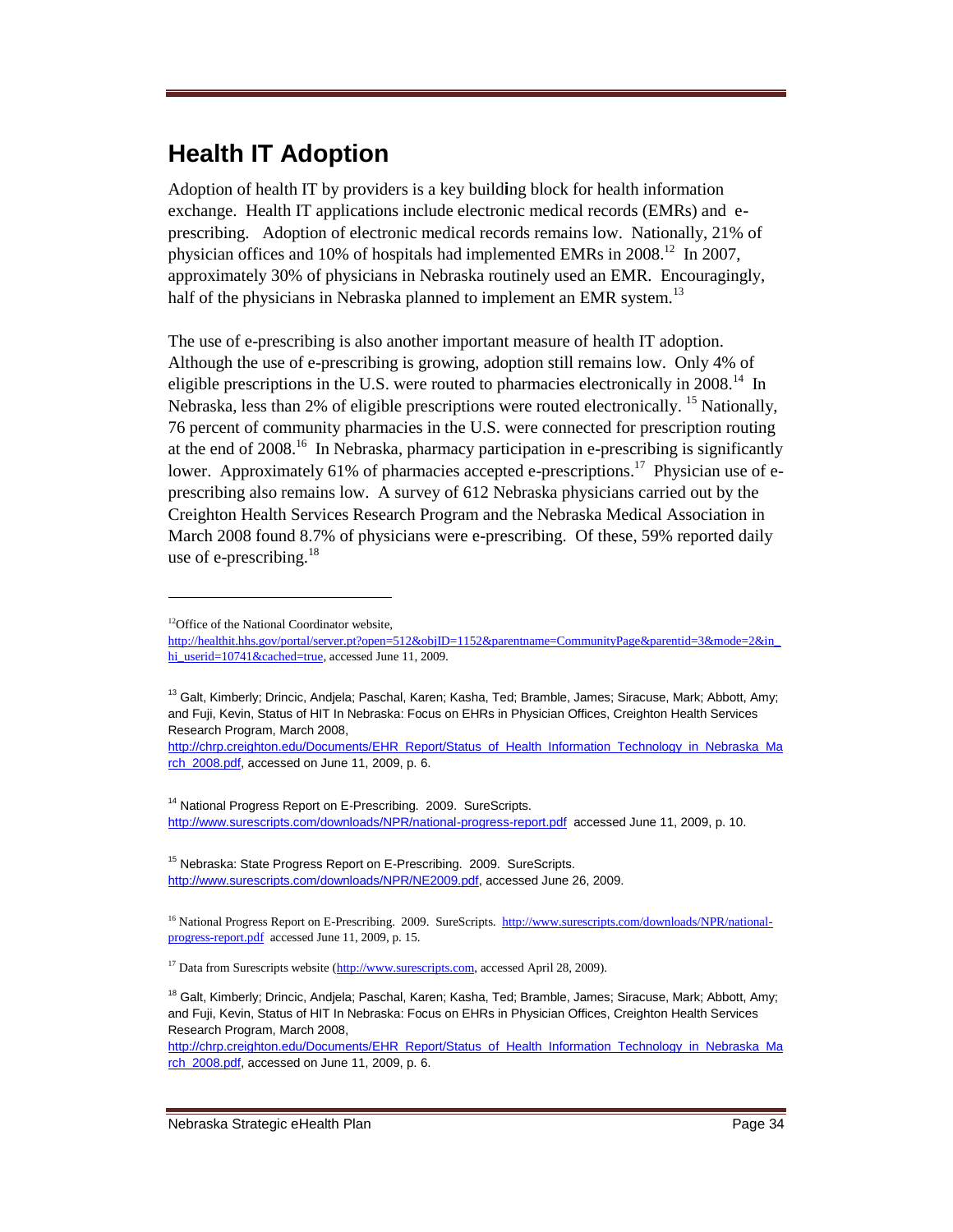Although adoption of health IT remains low, an increasing number of healthcare providers are using e-prescribing and/or EMRs. Medicaid and Medicare incentives as well as assistance from the Regional Center serving Nebraska should help spur adoption.

Key considerations and recommendations are listed below:

- Some health care providers—especially in the most rural areas of the state—may  $\bullet$ require both financial and technical support to adopt health information technologies. Systems need to be scaled to optimal use given the size and scope of physician practices and institutional settings.
- $\bullet$ In Nebraska, physicians wishing to participate in NeHII also have the option of using a CCHIT-certified EMR Lite or a viewer. Both of these options are less expensive and easier to implement than full EMR systems.
- The Regional Extension Center serving Nebraska will facilitate provider  $\bullet$ adoption of EMRs.
- Medicaid and Medicare incentive programs should reduce the financial burden  $\bullet$ for qualified providers. Some providers including long term care facilities and behavioral health providers are not eligible for these incentives. Special consideration may need to be given to providers ineligible for incentives. NeHII will offer a cost effective CCHIT-certified EMR to the medical directors of long term care facilities.
- $\bullet$ Information technology applications have to include improvements in management that generate a fair return on investment to the organization adopting the new technology.
- $\bullet$ It is critical that provider plans to adopt health information technology include a focus on safety and continuous quality improvement as part of their health IT implementation plan. Without a culture of safety and continuous quality improvement, health IT adoption will have limited impact on improving quality of patient care and consumer safety.
- When implementing new technologies, efforts should be made to identify new sources of errors and to address those errors.
- Physician practices, critical access hospitals, and pharmacies which have  $\bullet$ successfully implemented health IT can serve as models.
- Barriers to increased use of telehealth should be identified and addressed. These  $\bullet$ include statutory and regulatory issues as well as limitations on bandwidth.
- $\bullet$ Colleges and universities should be encouraged to create and enhance existing HIT and bioinformatics curriculums for undergraduate and graduate degree programs.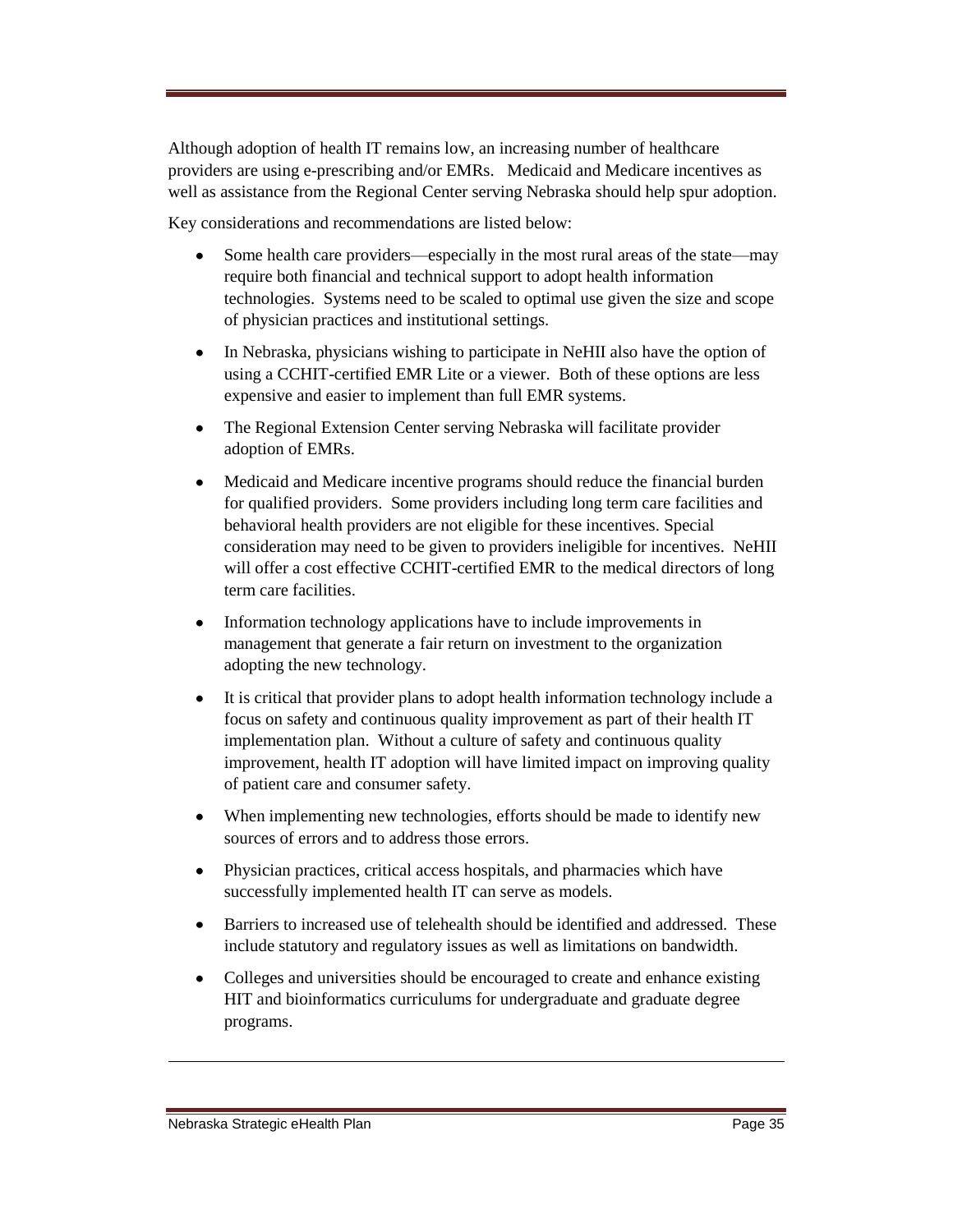- The involvement of all stakeholders in health IT implementation should be  $\bullet$ encouraged.
- $\bullet$ Consumers are an important stakeholder group. They must be included in any advisory body.

## **Objectives**

- Encourage and support health IT in order to achieve meaningful use by  $\bullet$ providers.
- $\bullet$ Build an appropriately-trained, skilled health information technology workforce.
- $\bullet$ Encourage and support the adoption of personal health records.
- $\bullet$ Improve health literacy in the general population.

## **Strategies**

- Partner with the Regional Center serving Nebraska to facilitate provider adoption  $\bullet$ of EMRs and attainment of meaningful use requirements.
- Work with eligible providers to utilize Medicaid and Medicare incentives.  $\bullet$
- Encourage efforts to offer affordably priced and effective EMR options.  $\bullet$
- Consider the needs and uses of all providers.  $\bullet$
- Spread innovation by highlighting successful provider implementation models  $\bullet$ (i.e., physician practices, critical access hospitals, and pharmacies).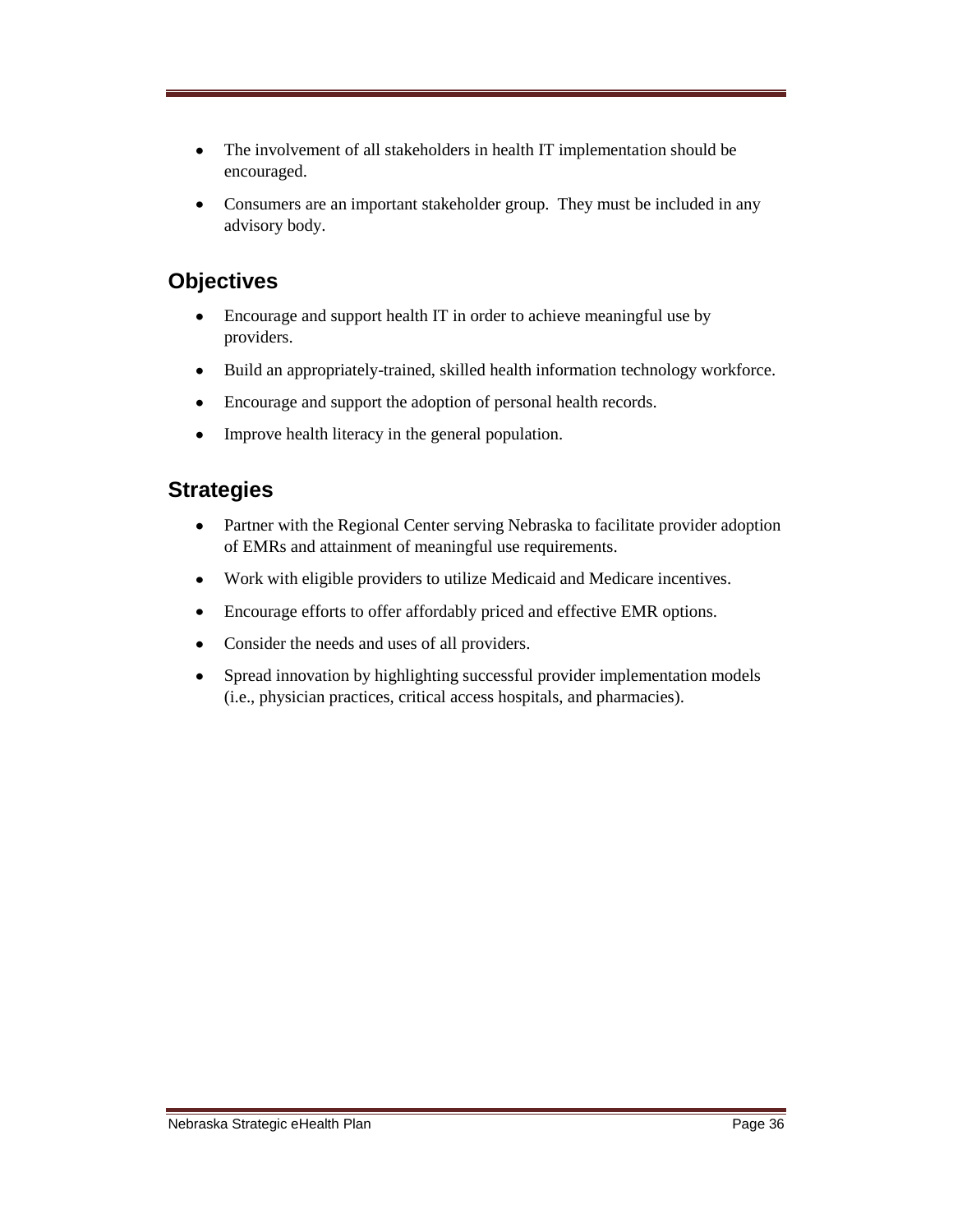# **Medicaid Coordination**

## **Current status**

The Nebraska Medicaid Program (Medicaid) is a member of the state-wide e-Health Council. Medicaid intends to be a fully contributing member of the state-designated HIE, for data exchange in the same manner as any other member HIE. The Director of Medicaid holds a seat on the NeHII Board of Directors.

Medicaid is undertaking a significant revision of its approach to the development and implementation of system support that places it in an ideal position to design the development and ultimate adoption of a system suite to accommodate the various components of the e-health objectives and to enhance its contributions to the state-wide HIE effort under this grant request.

## **Cooperation with State-Designated Entity**

Medicaid intends to become fully interoperable with the designated statewide HIE. In that regard, Medicaid will submit a HIT Planning APD (Advanced Planning Document) to the Centers for Medicare and Medicaid Services (CMS) to initiate the process to access funds available only through state Medicaid agencies. In the short term, these planning funds will allow Medicaid to plan the approach to development of the Medicaid role in both supporting the state-designated HIE in achievement of their stated goals, and to explore the possibilities for Medicaid in reaching its goals to fully adopt electronic capabilities commensurate with national HIT/HIE objectives. In the longer term, additional HIT/HIE funds are available through CMS to Medicaid agencies that will considerably further the development and implementation of e-health capabilities.

## **Funding Sources**

There are multiple federal funding stream distribution mechanisms available for HIT/HIE development in each state. Medicaid planning effort will produce a concise definition of the activities that will be conducted under each funding stream and, while not duplicating effort, ensuring that all dependencies, along with technical and operational relationships, are considered.

The Medicaid HIT/HIE planning will be conducted with federal financial participation under ARRA separately from its direct contribution to activities funded under this grant request. Federal matching funds obtained outside this grant request will be targeted to develop enhanced and additional Medicaid technical abilities. The separately funded activities will directly support and enable the objectives and requirements of the statedesignated HIE.

Planning and investment in the study of technical solutions that support HIT activities requires Medicaid to apply critical analysis to the chronology and funding of all HIT/HIE components and activities. Additionally, federal matching funds are available through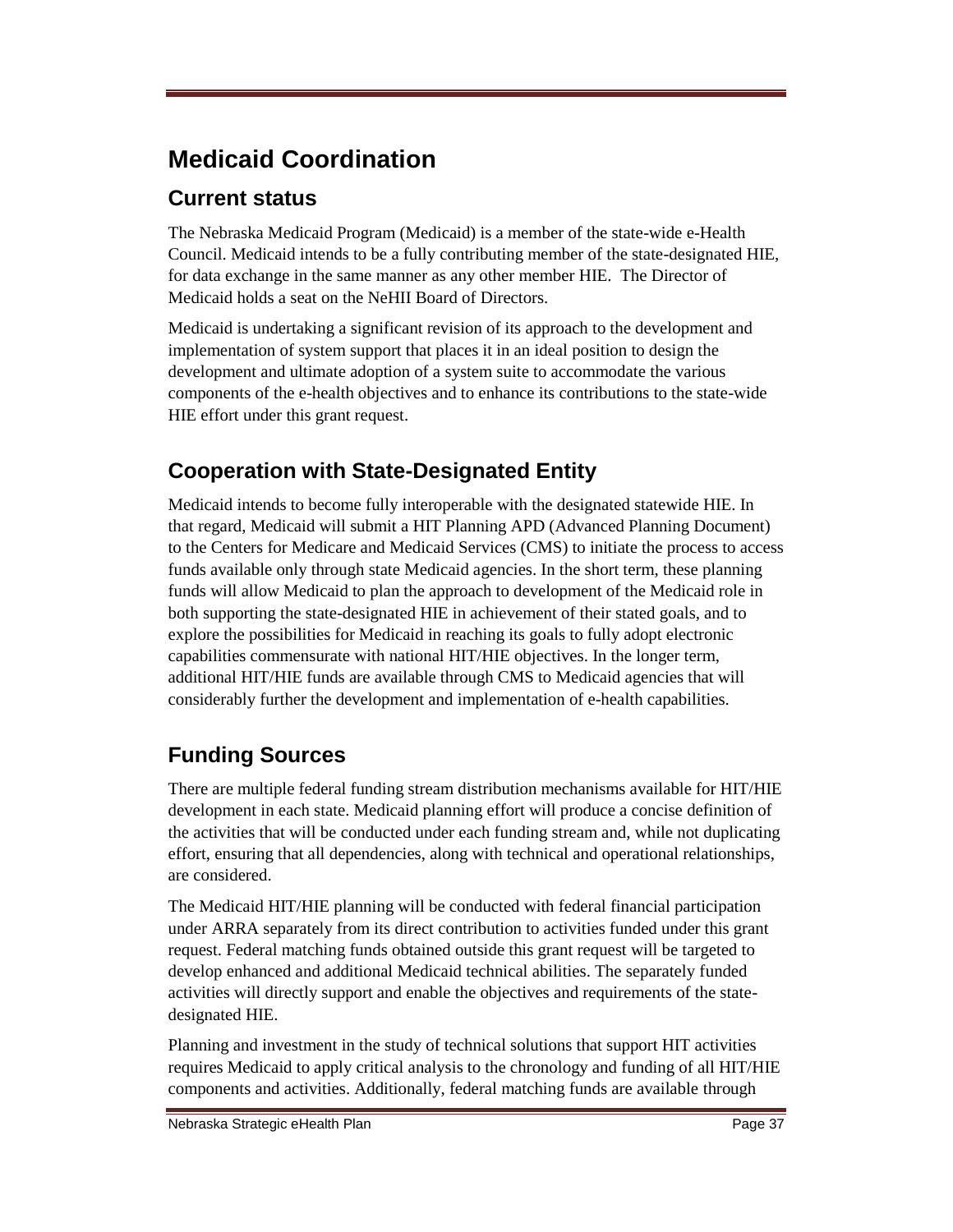CMS, specifically for state Medicaid agencies, to use in the operation of their program and the development of system tools. In that regard, Medicaid fully subscribes to the MITA (Medicaid Information Technology Architecture) principles, and the application of these and their alignment with information and systems within and without Medicaid control will govern the development of technical capability and support Medicaid uses for in-house systems and for support of the state-wide HIT/HIE objectives.

## **Meaningful Use**

The criteria to establish and measure meaningful use are at present suggested in the broadest terms. The ONC and CMS have indicated that guidelines for the definition of meaningful use will be forthcoming by the end of calendar 2009; however, these are not readied and published prior to the due date for this grant request. CMS is also establishing requirements for State responsibilities to track "meaningful use" of certified EHR technology by providers, and Nebraska like other states will engage in planning to ensure that such use may be tracked and reported in a manner consistent with the federal guidelines.

Medicaid is beginning to draw its plans for the administrative control of ARRA funds. CMS has advised Medicaid that "Section 4201 of the Recovery Act requires that incentive payments be used for the adoption and use of "certified EHR technology," which (pursuant to section  $1903(t)(3)(A)$  of the Social Security Act (the Act) and by definition) must be certified as meeting standards adopted under section 3004 of the Public Health Service (PHS) Act. Section 3004(b)(1) of the PHS Act requires the Secretary to adopt, which may be through an interim-final rule, an initial set of standards, implementation specifications, and certification criteria."

All final Medicaid planning will occur during the imminent development of the State Medicaid HIT Plan (SMHP), which is supported under ARRA Section 4201. This plan, which is contained in an Advance Planning Document to CMS, is expected to be complete within a few months of this writing.

Consequent of the information contained in any forthcoming rule, Medicaid must ensure that EHR software is certified, providers are eligible for the incentive program, and a reportable, continual increase in the percentage of providers who adopt the technology into their practices is documented. Further, Medicaid must ensure that incentives paid to providers are not duplicative of those paid by Medicare, and encourage providers to not only adopt and implement but upgrade the software when appropriate. Medicaid understands that coordination at the operational level will be required with Regional Extension Centers (RECs) as established under PHS 3012 Title XXX for technical support and guidance. Additional coordination procedures must be developed and put into place with Medicare and other entities for the administration of the ARRA HIT provisions, as well as the continuance of interaction with both the ONC and CMS in the development and implementation of strategic administrative and procedural plans that address the HIT and MITA plans for the next five years and beyond.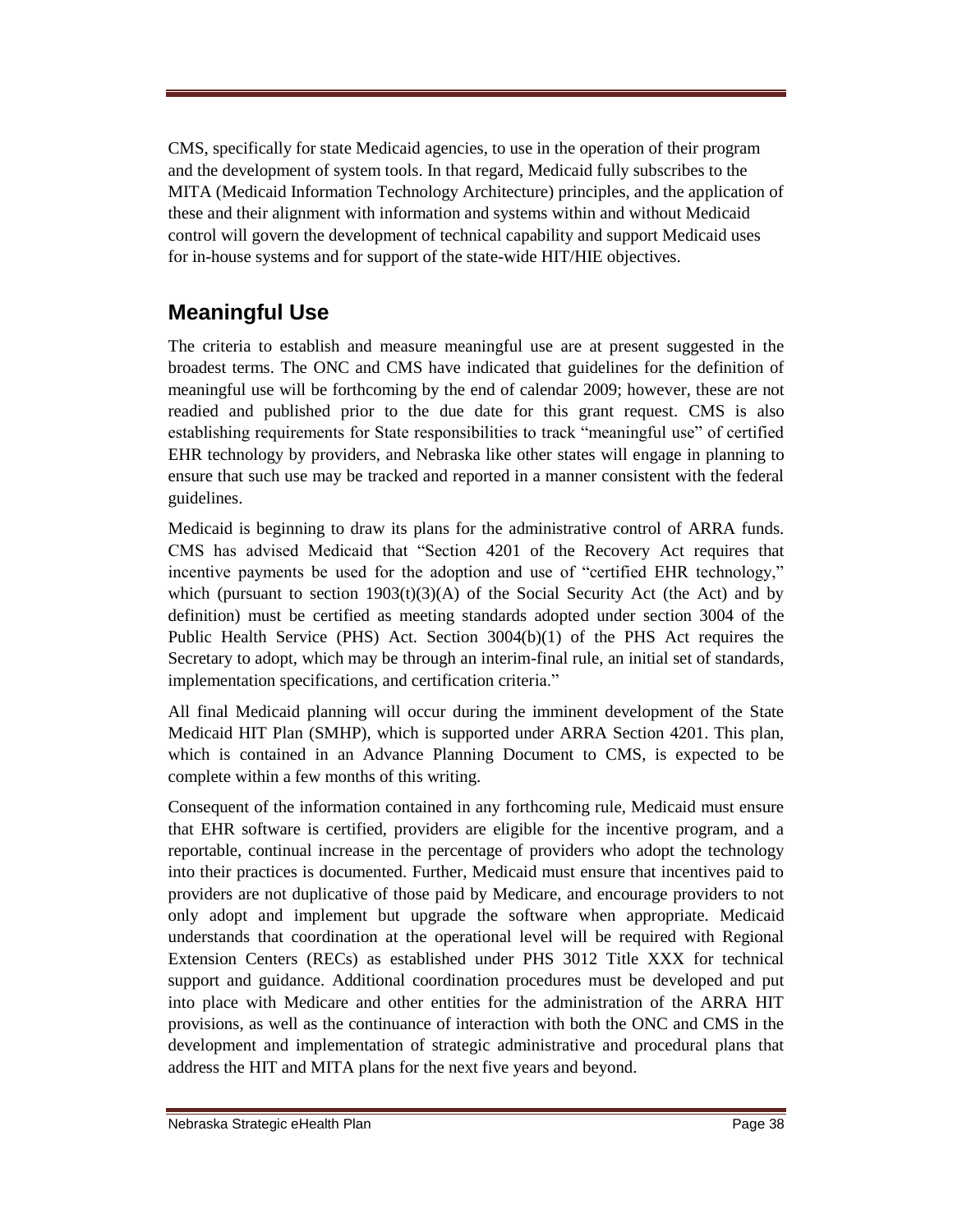Medicaid will be required to devise metrics, and the associated reporting capabilities, that demonstrate value has been obtained from the adoption and use of EHR pertaining to reduced prescribing errors, reduced duplication of services, and possibly timeliness and accuracy measurement of provider submitted data.

Medicaid's participation in the development of a specific State roadmap for HIT adoption and use as it relates to Medicaid as well as the State's overall plan for electronic health information exchange as specified under section 3013 of the Public Health Service Act. Participating in Statewide efforts to promote interoperability and meaningful use of electronic health records will help define the Medicaid-specific performance goals related to EHR technology adoption, use, and expected outcomes required under 4201.

CMS expects any State Medicaid program to include in their SMHP the vision for Medicaid to become part of existing or planned Federal, regional, statewide, and/or local health information exchanges (HIE) with projected dates for achieving objectives of the vision where appropriate. Medicaid will build off of existing efforts to advance regional and State-level HIE, facilitate and expand the secure, electronic movement and meaningful use of health information according to nationally recognized standards, and move towards nationwide interoperability. The State must also consider the types of changes that may be needed to transform its current MMIS into one capable of accommodating this future vision in a manner consistent with the MITA Framework 2.0.

ARRA Section 4201 also requires Medicaid to:

- Establish leadership accountability for assuring return on investment and  $\bullet$ provider public reporting on clinical quality measures and outcomes. Quality measures must be designed to allow more stringent criteria be added over time.
- Arrange or provide technical assistance and training of Medicaid providers in the planning, adoption and use of EHRs, and inform providers about other resources such as the Regional Extension Centers.
- Provide forums and opportunities for input from stakeholders, including  $\bullet$ advocacy organizations, other public social service agencies, and safety net providers.
- $\bullet$ Collaborate and coordinate with other HIT initiatives in the public and private sector, such as those being conducted by a State designated entity, community health centers, safety net hospitals, public health, behavioral health, VHA, DoD, CDC, IHS, HRSA, AHRQ, SAMHSA, and other States (where appropriate).
- Continue to bring successful Medicaid Transformation Grant initiatives and  $\bullet$ projects to scale.
- $\bullet$ Initiate, where appropriate, State legislation as necessary to create the legal and regulatory authorities for Health Information Exchange/EHR.
- Ensure that existing quality reporting processes are aligned. $\bullet$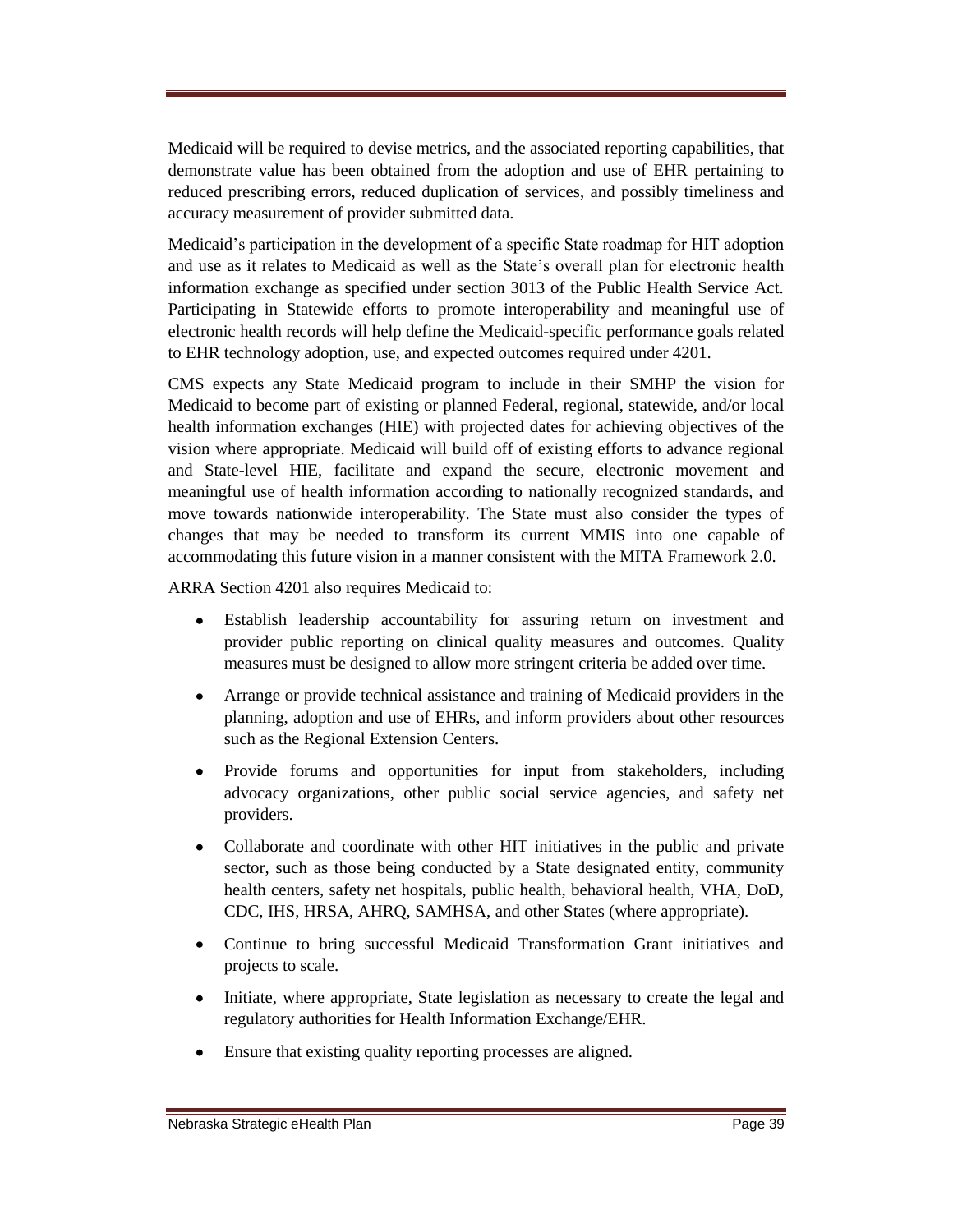### **HIT/HIE/EHR/EMR Activities**

Medicaid is launching comprehensive planning activities spanning all funding sources. Medicaid objectives are being developed that will encompass the contribution to the state-designated HIE, establish and define Medicaid requirements, and describe the increasing development and use of electronic health information exchange in support of e-eligibility, e-claims expansion, and e-prescribing, and identification of the Medicaid stakeholder provider community members that qualify for inclusion in HIE and associated EMR/EHR initiatives and incentives.

Page limits in this grant request do not allow a full accounting of the many activities Medicaid will undertake in the HIT/HIE arena. The following paragraphs discuss a few:

- $\bullet$ Medicaid will be charged by CMS with proving the eligibility of all parties that receive HIT incentive equipment, funding, and training, as well as with definition of meaningful use and associated metrics that will be used to gauge the compliance with HIT provisions and the outcome objectives of increased e-health information exchange, clinical outcomes, and administrative and health care delivery efficiencies. The challenge to Medicaid is the potential detail and complexity of HIT/HIE requirements.
- Federal regulations are, as of this writing, unpublished regarding the definition  $\bullet$ and measurement of meaningful use, a cornerstone objective of the HIT program. However, it is to be anticipated that in context of the forthcoming regulations and federal guidance, quality and timeliness of e-health information must be proven. Over time, Medicaid must refine the data sets from EMR and EHR data and use these data sets for internal and external purposes. Privacy and security measures that meet state and federal standards will be imposed on all data and the transmission and use thereof.
- Medicaid plans to eventually use the EMR and EHR data to identify providers  $\bullet$ who demonstrate increased efficiencies, reduce overuse of services, reduce the duplication of services, and produce improved clinical health outcomes in not only the Medicaid population, but in general practice.
- $\bullet$ Medicaid may continue to use the data collected to develop clinical practice guidelines and provide clinical decision support tools, supplemented by webbased client health pages for feedback to physicians, to be used for, as an example, medication compliance.
- Medicaid, under CMS HIT funding, will ensure certified EMR and EHR  $\bullet$ technology is employed and will provide our stakeholder users with training and support. It is anticipated that this training and support will encourage the use of information e-exchange to improve quality and care coordination, reported with measures of clinical quality that Medicaid will develop to illustrate both access and successful application.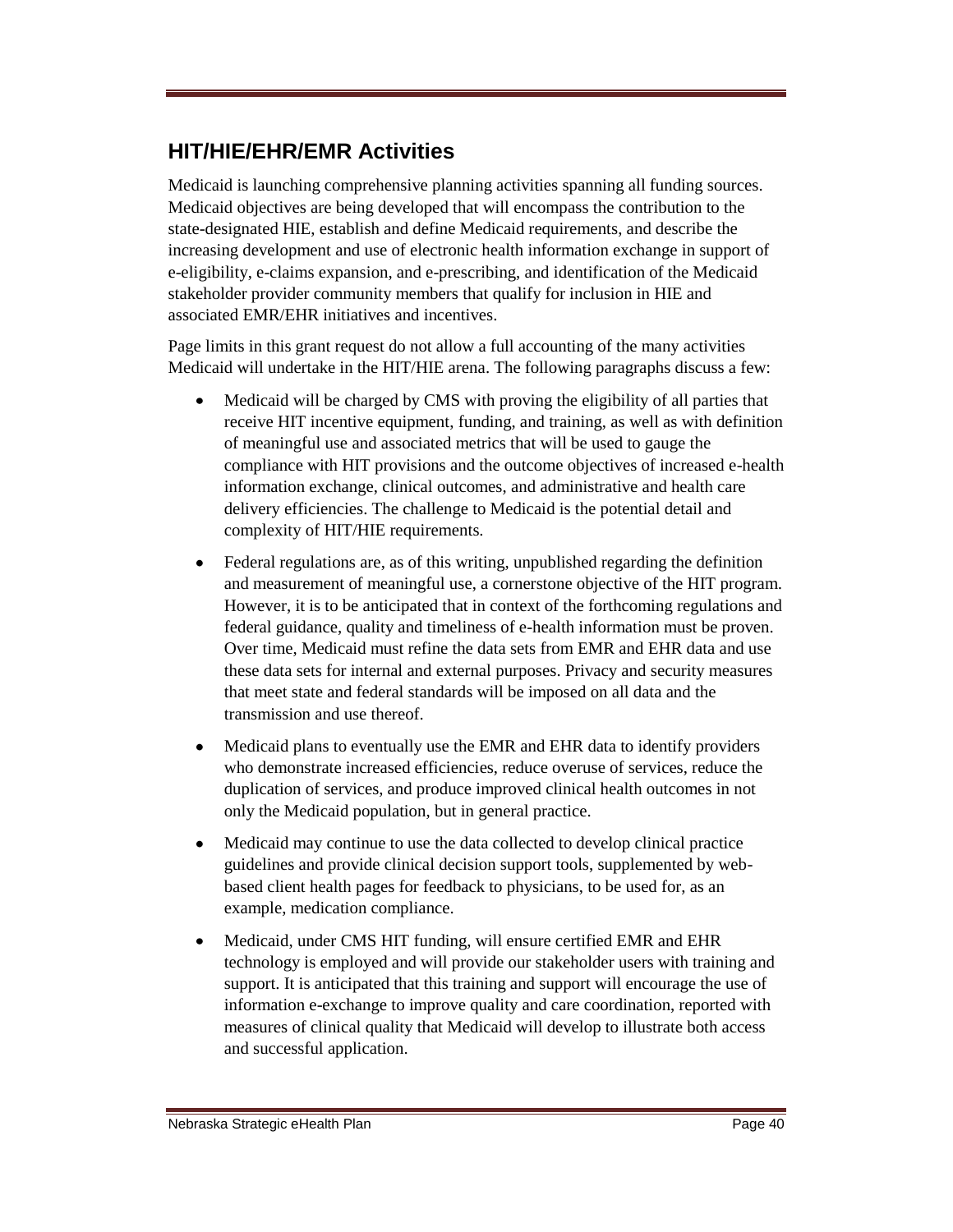Medicaid will plan the distribution of incentive funds and structure federally- $\bullet$ required audit procedures to remain eligible for the matching funds. Audits will be related to assessments of e-health penetration into the Medicaid provider and client populations.

#### **NHIN**

As the NHIN network and functions are developed and evolve, Medicaid will comply to the extent possible with appropriate exchange capabilities and EHR data, including associated data sets contributed to and maintained by Medicaid, the Nebraska SDE, and other HIE/HIO/RHIO entities with whom Medicaid has or will establish an exchange relationship. Should the NHIN utilize exchange protocols that are different than the HIE methods in place with Medicaid's HIE partners, conversions or interfaces will be accommodated to accomplish the provision of data to the NHIN.

It is likely that Medicaid may set as a HIT goal the collection and study of everexpanding EHR data as the SMHP is completed. Recognizing that the NHIN access to data from all payors and providers may be leveraged to provide results from the compilation of vast continuum of care studies that will in turn support any local or state payor or HIO in their efforts to improve care outcomes and quality improvements as well as contribute to the local provision of clinical decision support intelligence, Medicaid expect to be able to accommodate a direct relationship with NHIN for the provision of any additional data as requested.

In conclusion, Medicaid will support the state-designated HIE and its business model pro forma to the extent reasonable and possible under ARRA and CMS regulations, and take every advantage to achieve e-health information-based innovations throughout the Medicaid program, its operation, and its system support suite.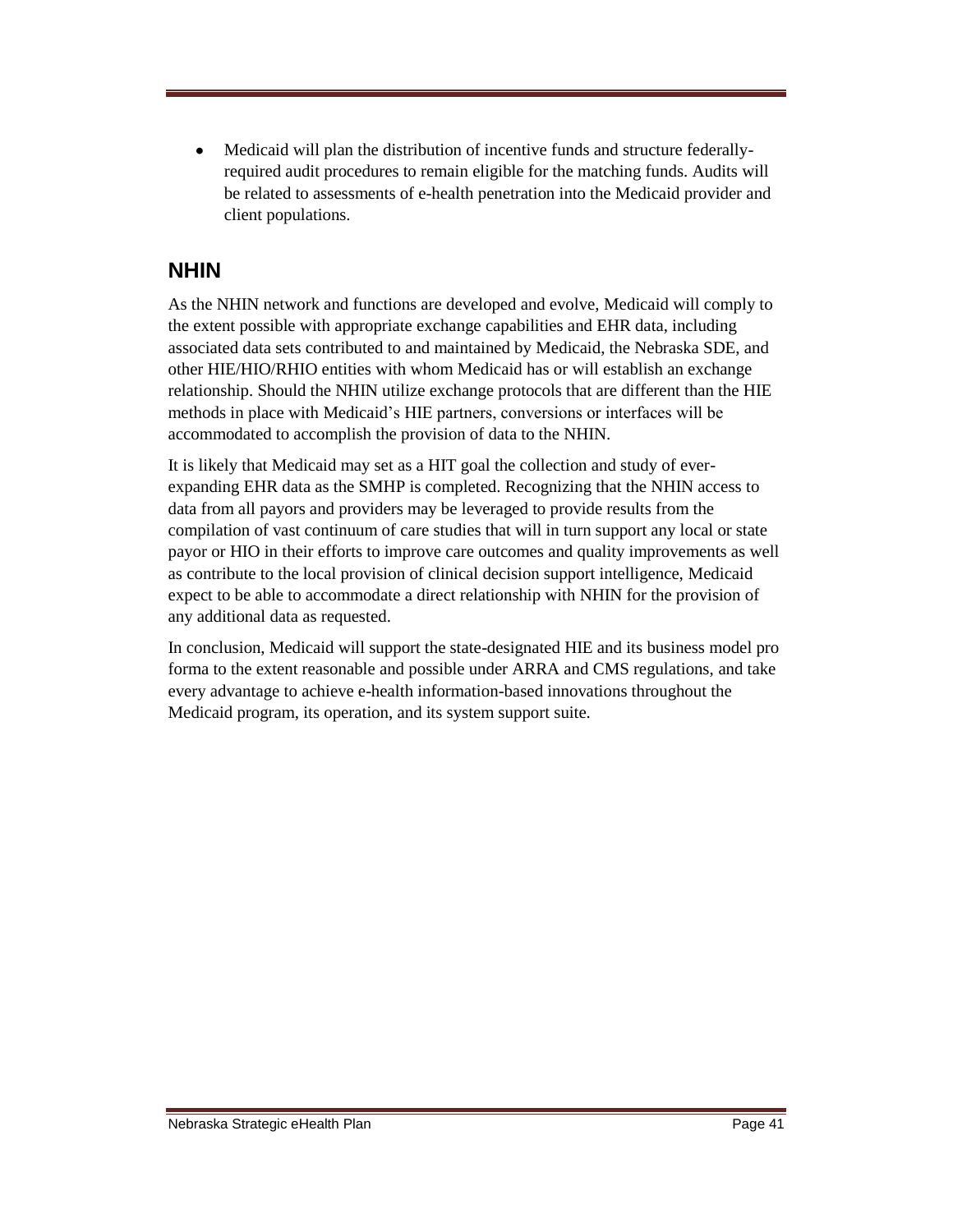# **Coordination of Medicare and Federally Funded, State-based Programs**

Efforts are being made to coordinate with Medicare and other federally funded, statebased programs.

**Epidemiology and Laboratory Capacity Cooperative Agreement Program (CDC).**  The Epidemiology and Laboratory Capacity Cooperative agreement between CDC and the State of Nebraska is a primary funding source for the surveillance, collection, analysis and intervention in public health disease situations. There are a number of electronic data sources that are supported, including the Nebraska Public Health Lab, the water lab, the NEDSS system, West Nile Surveillance and the Arbonet system. Currently about 90% of laboratory results for reportable diseases are being reported electronically through the NEDSS system. Most other epidemiology and surveillance systems will be recipients of improved quality and efficiency of data achieved through the HIEs.

The above systems are funded through CDC and use Public Health Information Network (PHIN) standards to communicate with CDC. Nebraska has been working with CDC, ASTHO and other public health organizations to standardize reporting and integration requirements for public health data. Much of the work Nebraska does in this area is coordinated by the Public Health Data Standards Consortium, of which Nebraska has membership on the Board of Directors.

**Assistance for Integrating the Long-Term Care Population into State Grants to Promote Health IT.** Electronic medical records (EMR), and by extension, the Electronic Health Record (EHR) contain data that to be useful must adhere to standards that all users will recognize and utilize. Providers that are not directly incented under the provisions of ARRA funding will be beneficiaries of any payor expansion of the EMR/EHR technology and subject to the same sorts of data analysis.

Long-Term Care is an example of a provider group that will be affected by the expansion of EHR, in that the format of the EMRs at use in such facilities will be required to be interoperable in the larger health information exchange models. The American Health Information Management Association and the Reigenstreif Institute will contribute to the development of coding standards for EHR with their Logical Observation Identifier Names and Codes Terminology.

The ONC, as it establishes regulations for interoperability in the HIT initiatives, will work in concert with these and other standards organizations to develop and promulgate rules that will extend to all electronic health records and the exchange thereof.

Medicaid will accommodate the development work of the ONC and private organizations into its overall State Medicaid HIT Plan (SMHP), and ensure the flexibility to incorporate developing standards into the HIT operation.

**HIV Care Grant Program Part B States/Territories Formula and Supplemental Awards/AIDS Drug Assistance Program Formula and Supplemental Awards (HRSA).** The Ryan White Part B Program provides medications to persons living with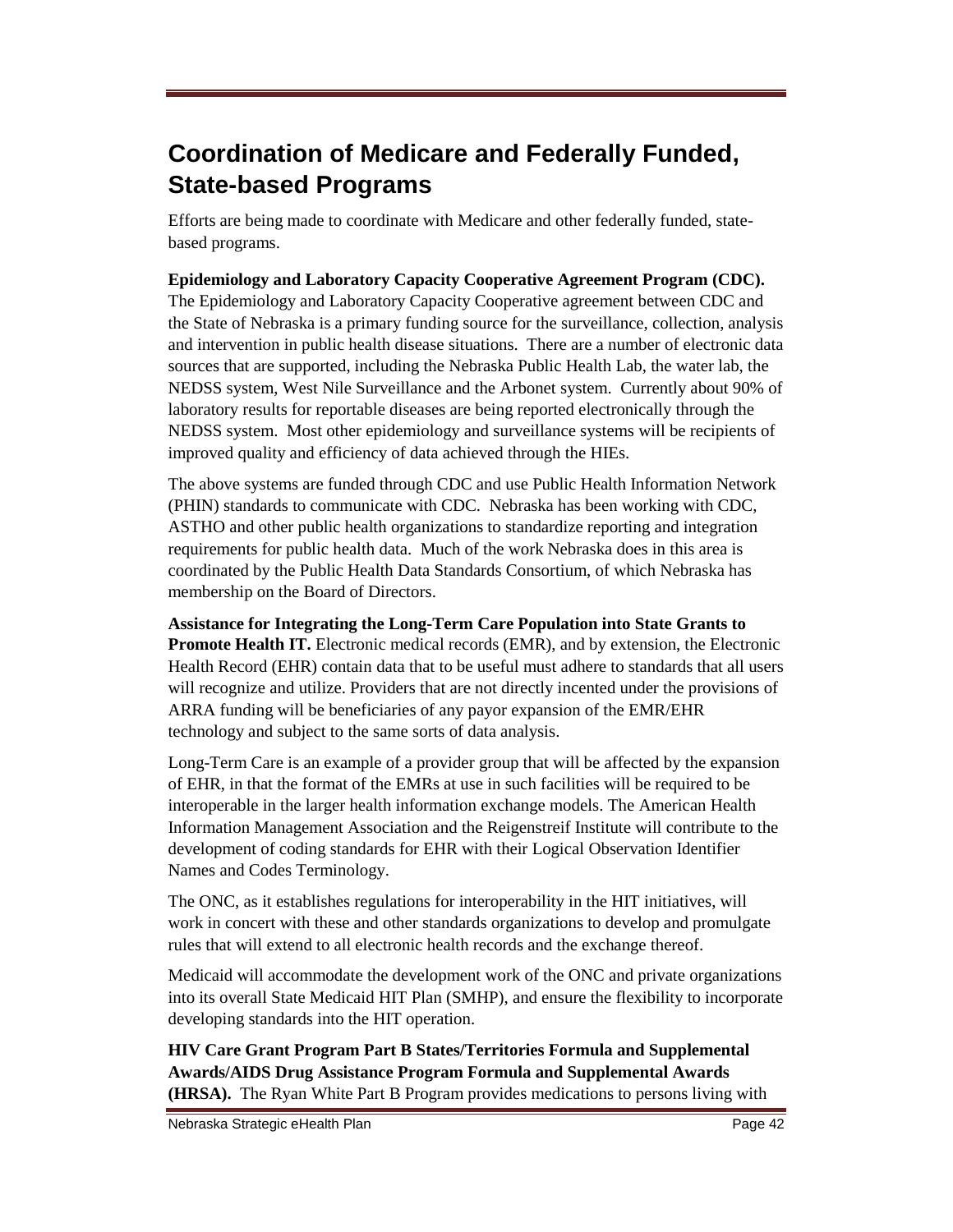HIV disease through the AIDS Drug Assistance Program (ADAP) as well as to provide emergency assistance for rent, utility, transportation, food and insurance premium payments. The ADAP is funded through a contract between the State of Nebraska and the University of Nebraska Medical Center. The ADAP also provides Medicare Part D premiums for patients who meet the eligibility requirement, including the Low Income Subsidy (LIS) program. This collaboration ensures that the Ryan White Program funds are utilized as a payer of last resort for any services that are provided to patients/clients.

Nebraska receives formula (base), ADAP earmark and in FY 2009, supplemental funds to assistance with the provision of medication therapy. The Program is funded by HRSA under the Ryan White Care Act and continues under the reauthorization of the 2006 Ryan White Modernization Act. The Program has been funded since continuously 1993 and works collaboratively with federal and community partners to ensure that services are provided. The Ryan White program Manager is the authority for administering all funds distributed by HRSA for the Ryan White Part B Program in Nebraska.

**State Office of Rural Health Policy (HRSA).** The mission of the Nebraska Office of Rural Health is to define and promote the development of a health care system that assures the availability and accessibility of quality health care services to meet the needs of people living in rural Nebraska. Programs and activities are designed to assist rural Nebraskans get high quality health care through a variety of efforts. The Office of Rural Health was instrumental in HISPC and is represented on the eHealth Council. The Office of Rural Health provided significant support for the Southeast Nebraska Health Information Exchange in Thayer County. The Office of Rural Health is heavily involved in workforce development for rural Nebraska, telehealth access, and broadband technologies. Access to health care and personal electronic health care data are critical components to improved rural health.

**State Office of Rural Health Primary Care Office (HRSA).** The Primary Care Office defines underserved areas and populations for health care services. Efforts are made to enhance the access to health care services and health care providers in these underserved areas. The Primary Care Office collaborates with the National Health Service Corps to place primary care, mental health and dental health providers in underserved areas. The State Office of Rural Health Primary Care Office has an agreement with the University of Nebraska Medical Center's Health Professions Tracking System to monitor and assure timely information regarding health care provider practice locations and availability. There are a variety of federal and state programs which require a shortage area designation for one to be eligible to participate. Federal shortage area designations which are submitted by the State Office of Rural Health Primary Care Office are made by the federal Office of Shortage Designation. State shortage area designations are set by the Nebraska Rural Health Advisory Commission which is manned by the State Office of Rural Health.

**State Mental Health Data Infrastructure Grants for Quality Improvement (SAMSHA).** The Nebraska Department of Health and Human Services Division of Behavioral Health Services (DBHS) is responsible for submitting data to the Substance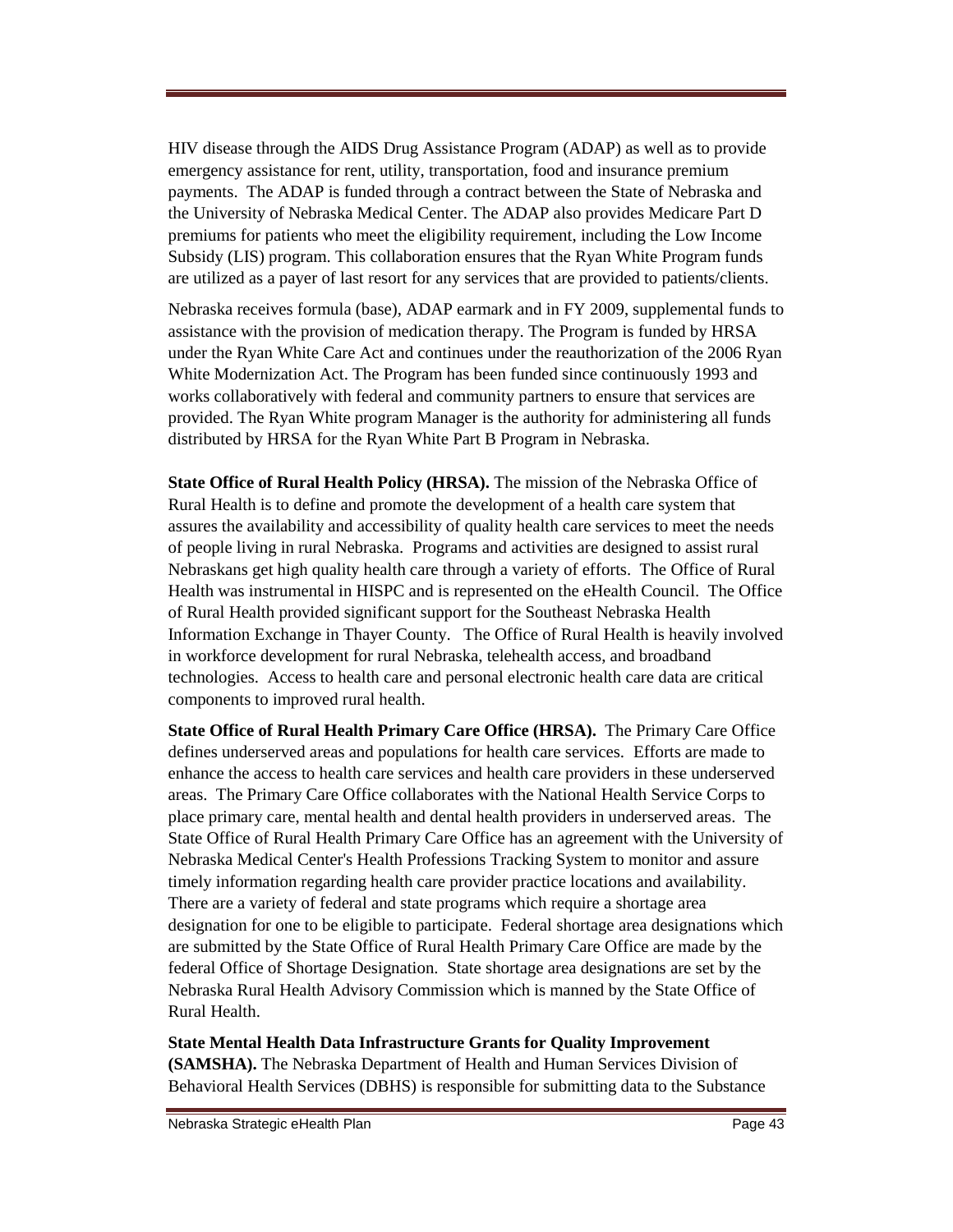Abuse and Mental Health Service Administration (SAMSHA). The primary data that is required by SAMHSA includes the Treatment Episode Data Set (TEDS) and the National Outcome Measures (NOMs). Currently, The State utilizes the Magellan Health system as a central data system for storing the Nebraska TEDS/NOMs data as well as for utilization management services. This is a web-based application that allows providers to manually enter the TEDS/NOMs data directly into the Magellan system.

The State contracts with six regional behavioral health authorities which oversee approximately 150 providers. Each provider has their own process for data collection and reporting. Data is entered into a provider's local system every time a client is admitted for service and upon discharge. The providers are also responsible for re-keying the TEDS/NOMs data into the Magellan system.

Of the six regions, only one has an automated solution for entering data directly into the Magellan system. Providers in the other five regions use a manual data entry process to load the data in the Magellan system. The State is currently reviewing options on reducing the re-keying issues and improving quality of data collection and reporting.

The Division of Behavioral Health Services requested technical assistance to develop strategies to address the data re-keying issue. Although the final report is yet to be released, the SNBHIN system concept was included as part of the technical assistance research, and preliminary information indicates that the SNBHIN architecture for data capture and upload to the Magellan system is consistent with the recommended strategies in the technical assistance report to the Division.

**IHS and Tribal Activity** The Indian Health Service (IHS), an agency within the Department of Health and Human Services, is responsible for providing federal health services to American Indians and Alaska Natives. IHS services are administered through a system of 12 Area offices and 161 IHS and tribally managed service units. The tribes in Nebraska fall under the Aberdeen Area Indian Health Service Area Office, which cover the states of Nebraska, Iowa, South Dakota, and North Dakota. However, the majority of the tribes in Nebraska are operated under the authority of the Indian Self-Determination and Education Assistance Act (Public Law 93-638, as amended), Titles I and V. This provides the tribes with the authority to manage their own health care and information technology decisions for their tribe.

The IHS IT infrastructure includes staffing, hardware, communications, and security that support every aspect of the IHS mission. The Resource and Patient Management System (RPMS) is the IHS enterprise health information system. The RPMS consists of more than 60 software applications and is used by a variety of healthcare providers at approximately 400 IHS, tribal, and urban locations. Client data is gathered through the RPMS system and the aggregate data is used to report on clinical performance measures to Congress. The IHS also maintains a national data warehouse (NDW) of patient encounter and administrative data for statistical purposes, performance measurement for accreditation, and public health and epidemiological studies.

Approximately 400 IHS, tribal and urban facilities providing medical services are utilizing the RPMS system for their clinical and reporting needs. However, 58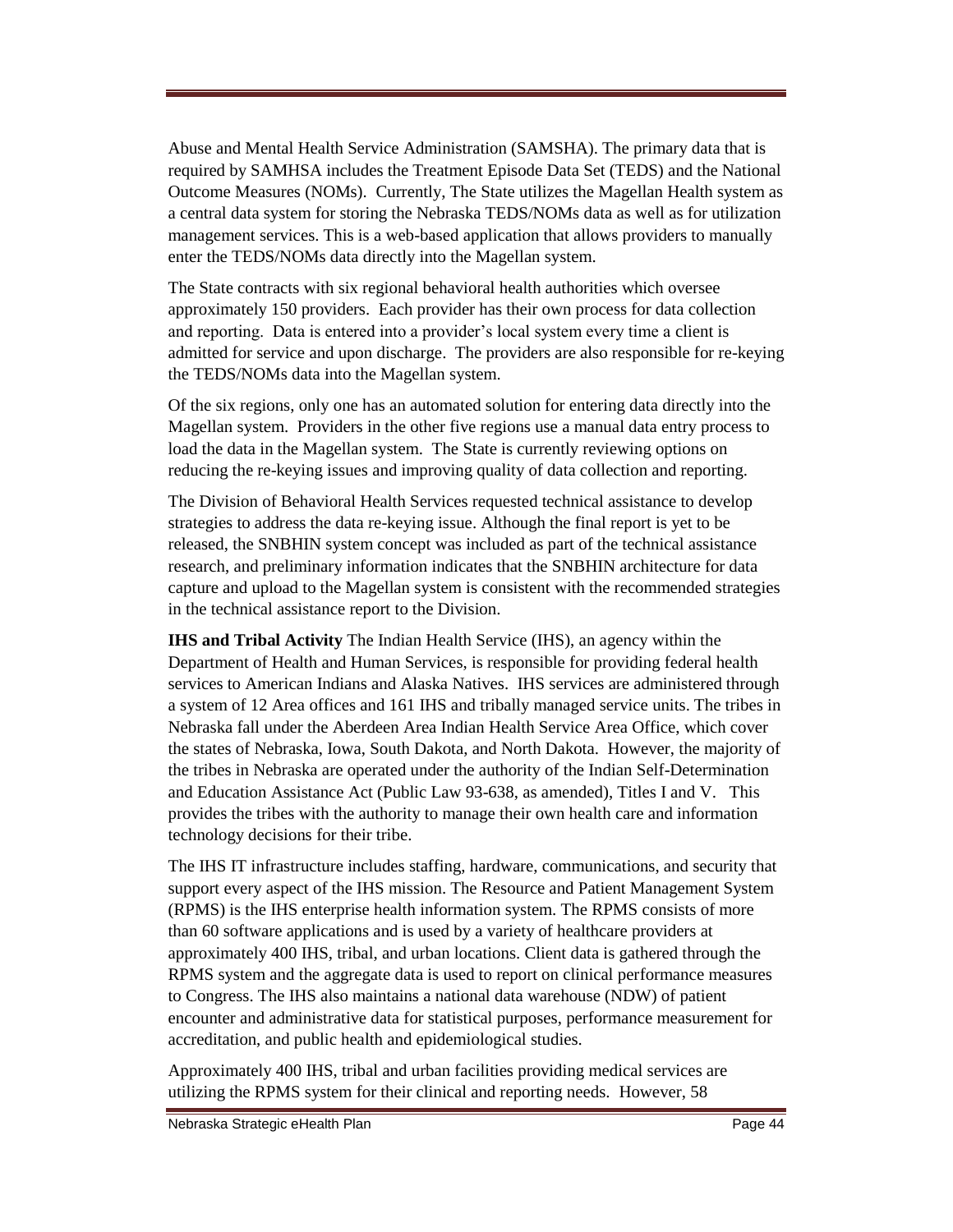percentage of the federally recognized tribes are self-governed and are not required to utilize RPMS. Thirty-two percent of IHS budget is allocated to tribes that have exercised their self-governance option. In Nebraska, the majority of tribal programs providing behavioral health services have exercised their right for self determination and are utilizing an off-the-shelf product (AccuCare) agreed to by the Aberdeen Area Alcohol and Drug Program Directors. Orion Healthcare Technology, a Nebraska based company, collaborates with the Aberdeen Area IHS and the tribes to provide AccuCare for their behavioral health clinical, reporting and outcome needs. Orion Healthcare Technology has consulted with the State of Nebraska and IHS to develop a data exchange for the tribal programs.

**Emergency Medical Services for Children Program (HRSA**). Early EMS systems were designed to provide rapid intervention for sudden cardiac arrest in adults and rapid transport for motor vehicle crash victims. There was limited recognition that children required specialized care. Pediatricians and pediatric surgeons, identifying poor outcomes among children receiving emergency medical care, became advocates on behalf of their patients. They sought to obtain for children the same positive results that EMS had achieved for adults.

The Nebraska Department of Health and Human Services, Division of Public Health, Credentialing Division is a regulatory agency that establishes initial training and renewal requirements leading towards certification of emergency medical care providers and services. The Emergency Medical Services (EMS) Program is responsible for continuing education and for the implementation of a statewide system of emergency care inclusive of pediatrics.

Over the past ten years, Nebraska's EMS Program has significantly improved its response to critically ill and injured children. This is due in large part to the leadership of the Nebraska Emergency Medical Services for Children (EMSC) and Trauma Program. However, much work remains to be done to encourage program growth and bring various statewide, regional, and national initiatives to fruition.

The Nebraska EMS Program contracts with Image Trend for the electronic data collection system, E-NARSIS. To date, 259 Emergency Medical Services have been trained on ENARSIS and 171 are actively using the system to electronically record patient care documentation. The ENARSIS data system is immediate, efficient, and accurate. This patient care documentation is web-based, and therefore is report generated, for immediate access to physicians, medical directors, and hospitals. Nebraska EMSC Program staff will use these results to expand and improve on existing program activities and to help meet EMSC program objectives Performance Measures. In addition, the Nebraska EMSC Program is very committed to participating in the National Repository and continues to promote Pediatric Education for the Pre-hospital Provider, Pediatric Advanced Life Support, and Emergency Nurses Pediatric Course national curriculum.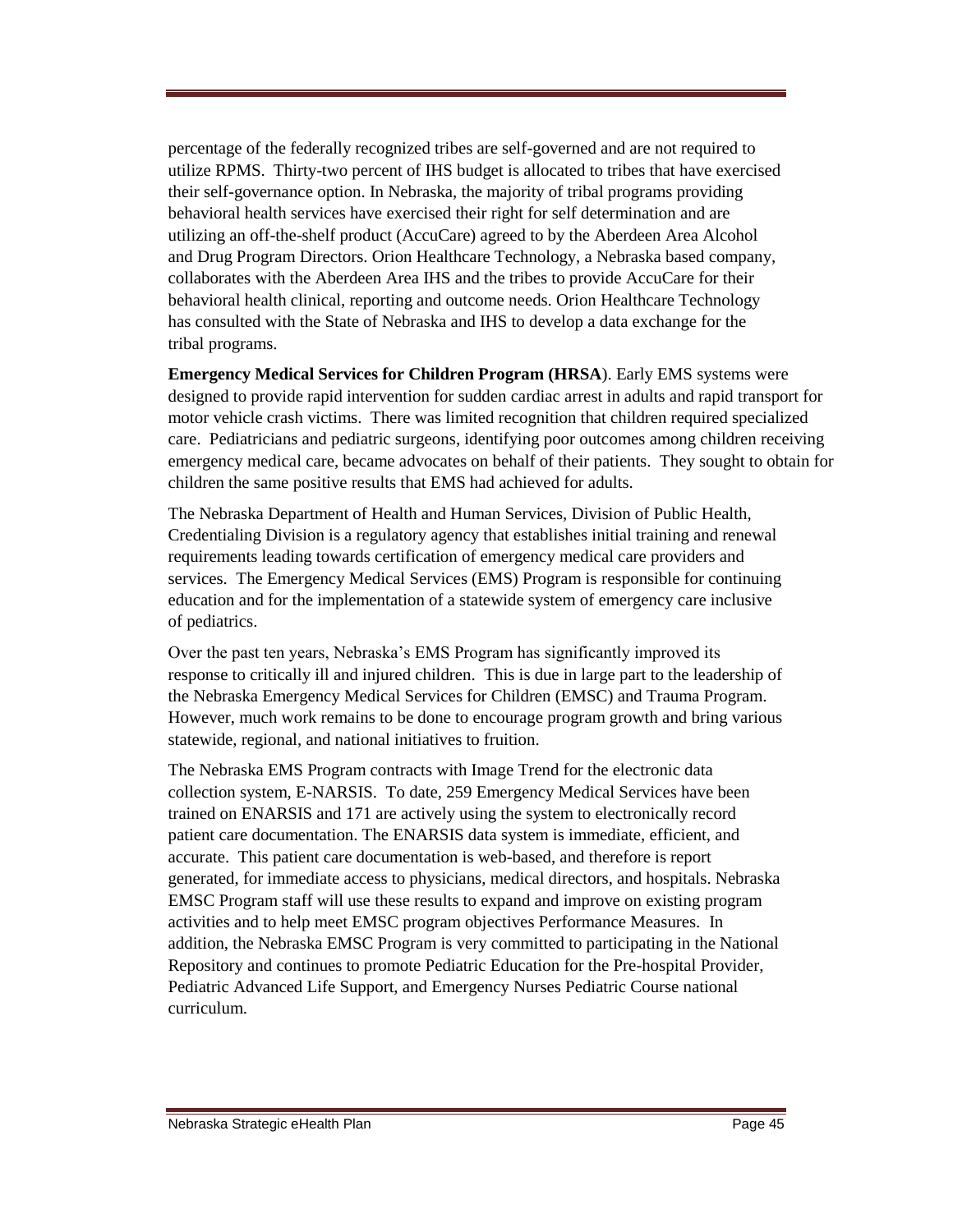# **Participation with Federal Care Delivery Organizations**

Nebraska is interesting in participating in health information exchange with federal care delivery organizations. Discussions enabling health information exchange to coordinate care and improve health outcomes of veterans have been held with local leadership of the Veterans Administration. Follow up discussions will likely be held in the future. Future discussions will also be held with local tribal leadership, Indian Health Services, local military health care leadership, and the Department of Defense.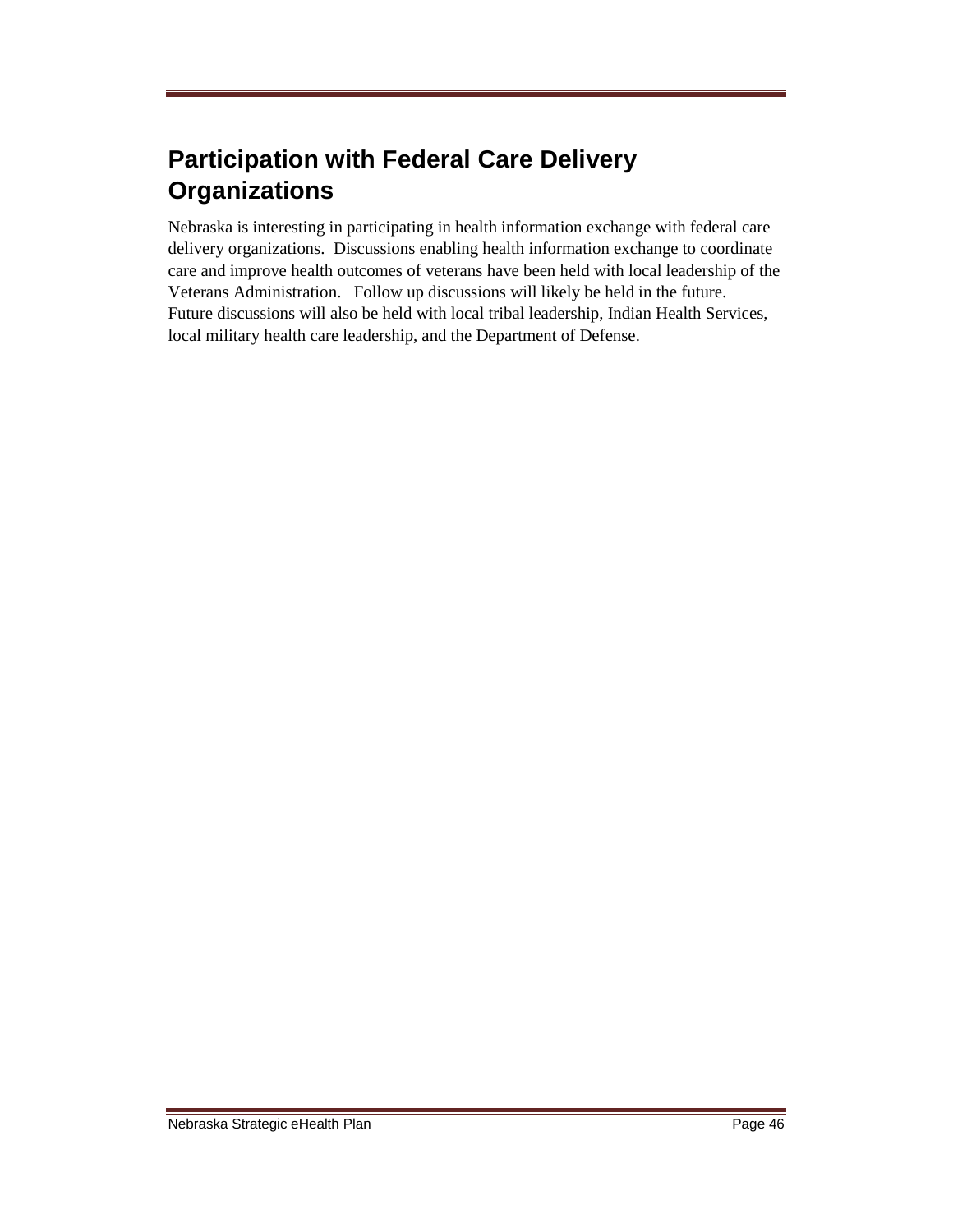# **Coordination of Other ARRA Programs**

**Regional Centers.** The NITC eHealth Council and the state's health information exchanges welcome the opportunity to partner with the Regional Center serving Nebraska.

A collaborative of Nebraska organizations has submitted a Cycle 1 application to establish a Health Information Technology Extension Program that will serve providers throughout the state. CIMRO of Nebraska, the Medicare Quality Improvement Organization (QIO) for the state of Nebraska, is serving as a lead applicant for the proposed program. The mission of CIMRO of Nebraska is to ensure the quality, effectiveness, efficiency and economy of healthcare services provided to Nebraska Medicare beneficiaries. CIMRO of Nebraska has been invited to submit a full application.

The Nebraska Regional Center will furnish education, outreach, and technical assistance, to help Nebraska providers select, successfully implement, and meaningfully use certified EHR technology to improve the quality and value of health care. The Nebraska Regional Center will also help Nebraska providers achieve, through appropriate available infrastructures, exchange of health information in compliance with applicable statutory and regulatory requirements, and patient preferences. Pursuant to requirements of the HITECH Act, priority shall be given to providers that are primary-care providers (physicians and/or other health care professionals with prescriptive privileges, such as physician assistants and nurse practitioners) in any of the following settings:

- $\bullet$ Individual and small group practices (ten or fewer professionals with prescriptive privileges) primarily focused on primary care;
- Public and Critical Access Hospitals;
- Community Health Centers and Rural Health Clinics; and
- $\bullet$ Other settings that predominantly serve uninsured, underinsured, and medically underserved populations

Each of the four Nebraska Health Information Exchanges and numerous other healthcare organizations have provided letters of support for the Nebraska Regional Center application. The Regional Center will collaborate with the State Designated entity, the other HIEs, the Telehealth Network, and other related initiatives to ensure that providers receive the most comprehensive information to meaningfully adopt EHR technology.

The eHealth Council and NeHII as the SDE will explore how to include the Regional Center into their governance structures. Planning meetings to accomplish partnership activities are in process.

**Work Force Development Initiatives**. Efforts are being made to coordinate with health related work force development initiatives. Two health-related proposals are under development for submission in October. One proposal for Lincoln and Southeast Nebraska specifically includes a health IT component. The NITC eHealth Council will work with Nebraska Workforce Development to coordinate efforts on work force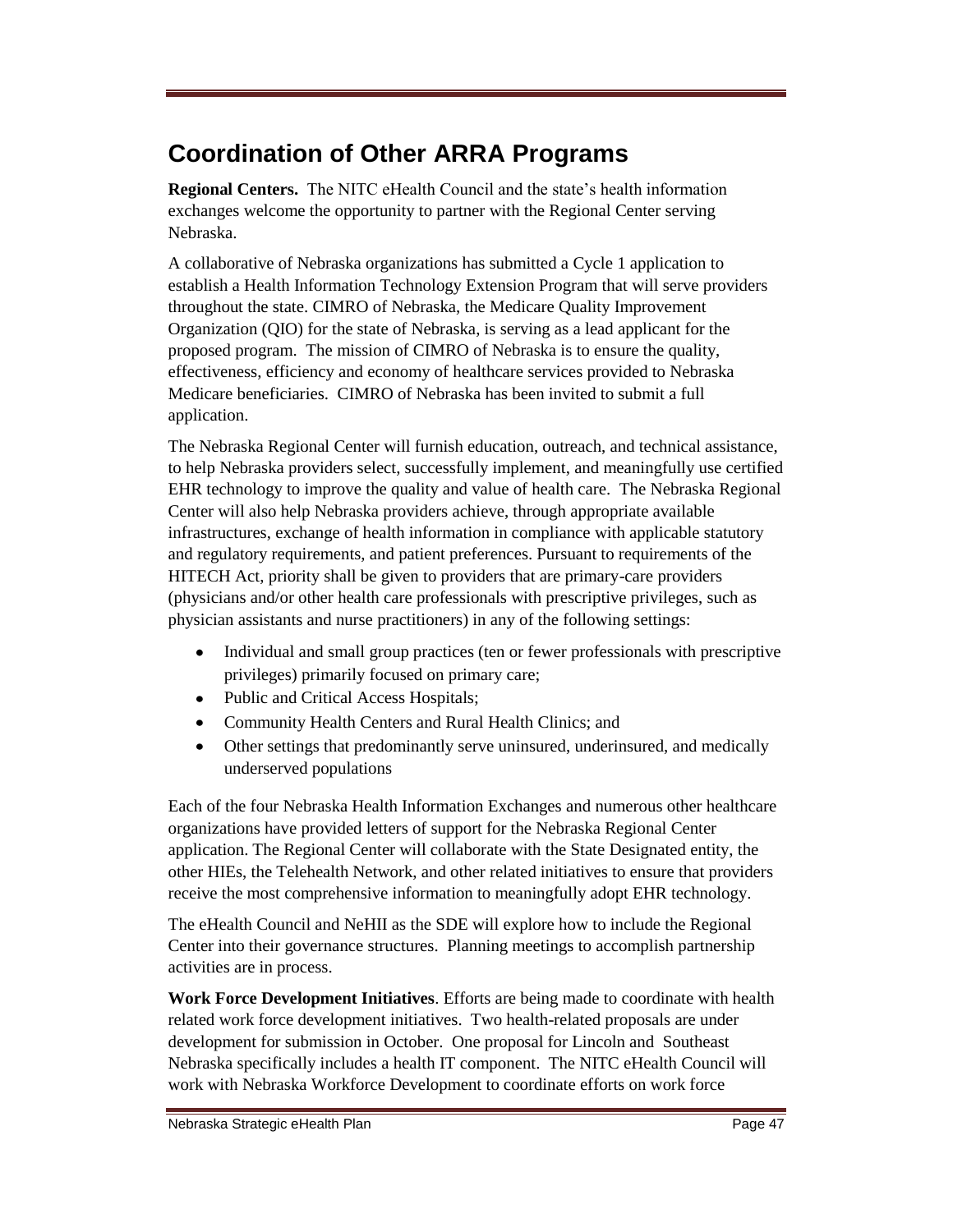development initiatives. As programs to promote a health IT workforce are developed and announced, efforts will be made to encourage local entities to apply and to coordinate efforts with any grantees.

**Broadband Programs.** The State of Nebraska has applied to participate in the NTIIA's Broadband Mapping program. Through a broadband planning component of the program, regional technology committees will be formed to identify areas in need of greater broadband capabilities and to develop technology plans. The regional technology committees can provide a vehicle for any underserved providers to address broadband issues. The Nebraska Information Technology Commission is involved in this effort and can facilitate coordination.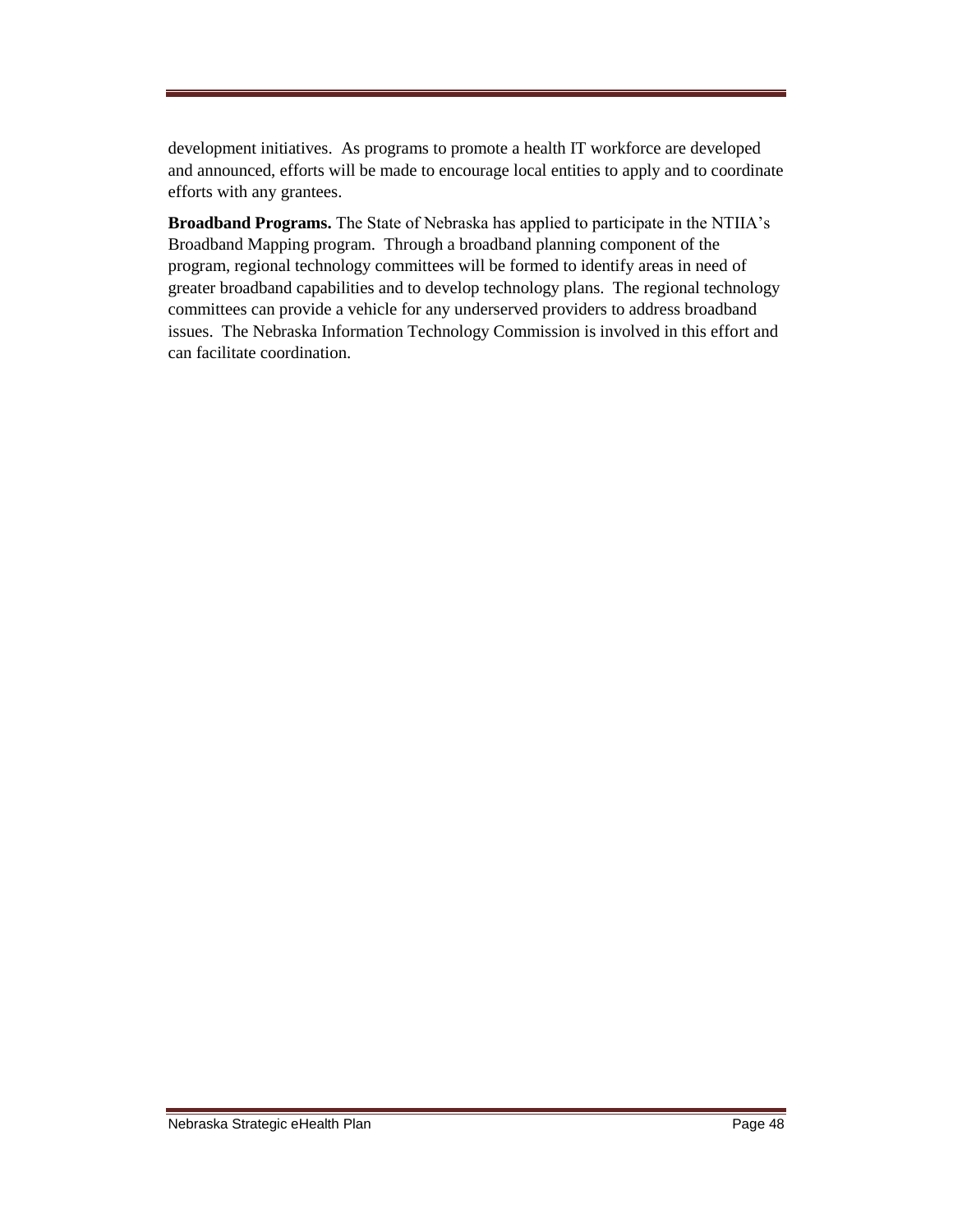## **Governance**

It is critical that governance structures be put in place to assure accountability for both the privacy and security of health care information shared through electronic HIE and public/private investments in statewide health information exchange. Governance structures should address privacy and security, interoperability, fiscal integrity, and universal access.

## **Governance Model**

In Nebraska, both the private and public sectors will share responsibilities for governance of health information exchange. Nebraska's governance structure needs to reflect the private sector's high level of leadership and investment in health information exchange. This type of relationship between state government and the private sector has been described as the Private Sector-Led Electronic HIE with Government Collaboration model. The State of Nebraska will support and collaborate with the industry. The state's eHealth advisory group, the NITC eHealth Council, will be directly involved in addressing and making recommendations regarding privacy and security, interoperability, fiscal integrity, business and technical operations, and universal access for Nebraska's statewide health information exchange. The State of Nebraska will act as the prime recipient and fiscal agent for the State Health Information Exchange Cooperative Agreement Program. As the State Designated Entity, NeHII will assume the primary responsibility for directing and executing the State Health Information Exchange Cooperative Agreement program in Nebraska. NeHII will work cooperatively with the Nebraska Information Technology Commission (NITC) eHealth Council and the State Health Information Technology Coordinator to facilitate and coordinate the implementation of health information exchange in the state. As the State HIT Coordinator, Lieutenant Governor Rick Sheehy will coordinate health information exchange efforts within the State of Nebraska and will work with the eHealth Council to facilitate health information exchange efforts across the state. The roles and responsibilities of NeHII as the State Designated Entity, the Health IT Coordinator, and the NITC eHealth Council will be further defined in a Memorandum of Understanding.

### **eHealth Council**

Lt. Governor Rick Sheehy and the Nebraska Information Technology Commission formed the eHealth Council in 2007 to foster the collaborative and innovative use of eHealth technologies through partnerships between public and private sectors, and to encourage communication and coordination among eHealth initiatives in Nebraska. The eHealth Council is responsible for developing the state's eHealth plan, coordinating stakeholders, and providing oversight and accountability. The eHealth Council will also be directly involved in making recommendations regarding privacy and security, interoperability, fiscal integrity, business and technical operations, and universal access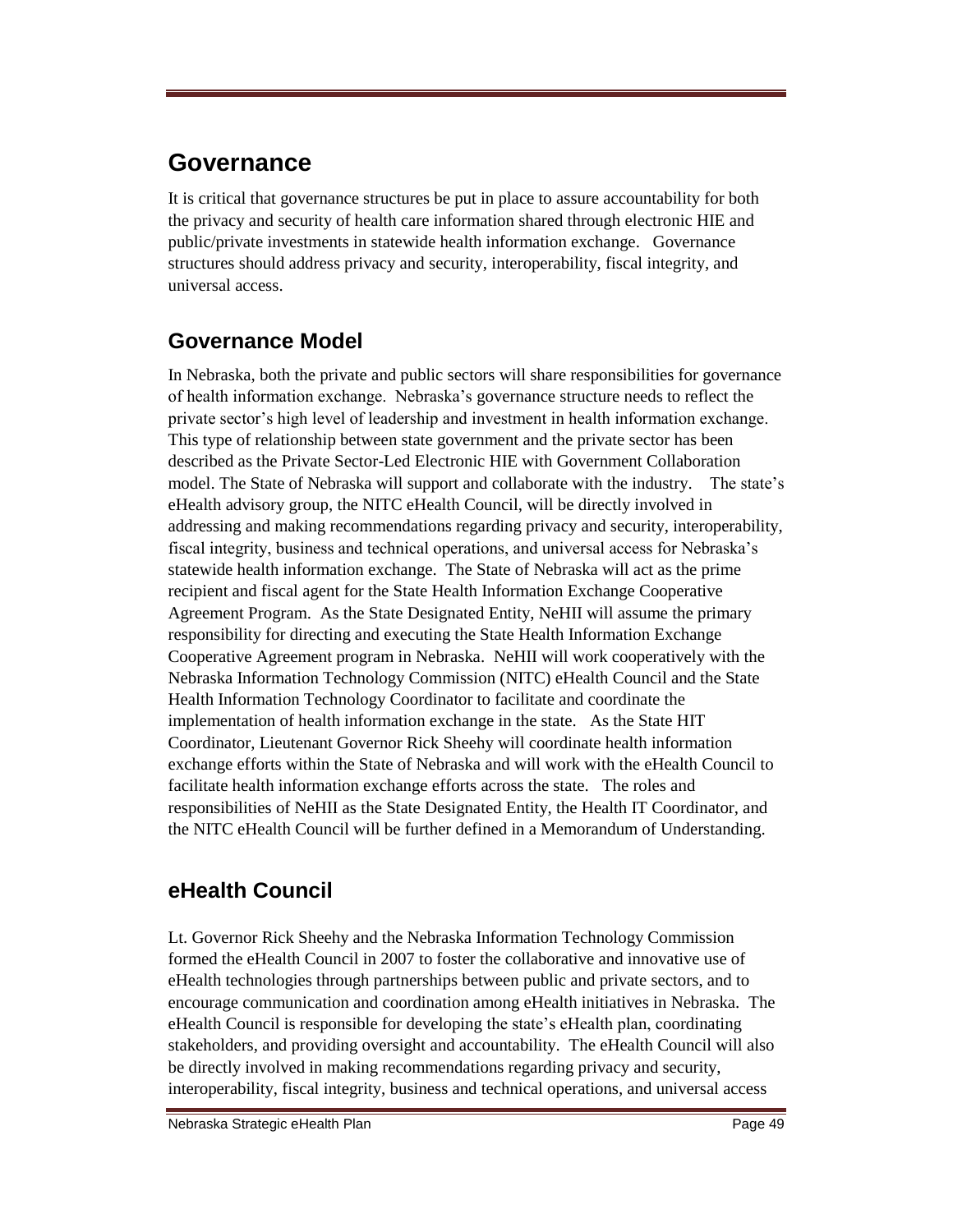for Nebraska's statewide health information exchange. Monthly newsletters are provided to all stakeholders and made publicly available to ensure accountability and transparency of all activity, and encourage feedback and input.

Members include representatives of the following groups:

- The State of Nebraska
- Health Care Providers
- $\bullet$ eHealth Initiatives
- $\bullet$ Public Health
- $\bullet$ Medicaid, Private Payers and Employers
- $\bullet$ Professional Associations
- Consumers  $\bullet$
- $\bullet$ Resource Providers, Experts, and Others

A list of eHealth Council members is included in the appendix.

The NITC and NITC eHealth Council, in cooperation with State Designated Entity and the State Health Information Technology Coordinator, will be responsible for:

- Developing the state's Strategic and Operational eHealth Plans and application for the State Health Information Exchange Cooperative Agreement Program.
- Coordinating activities with the state-designated entity, the Health Information  $\bullet$ Technology Regional Extension Center, the state's health information exchanges, and other stakeholders.
- Working with the State Designated Entity to support implementation efforts of the State Health Information Exchange Cooperative Agreement Program.
- Assisting the state Health Information Technology Coordinator in providing  $\bullet$ oversight over implementation of the State Health Information Exchange Cooperative Agreement Program.
- Establishing a framework for governance and oversight of health information  $\bullet$ technology in the state.
- Developing work groups to address privacy and security, fiscal integrity, interoperability, and business and technical operations.
- $\bullet$ Making policy recommendations related to health information technology.
- $\bullet$ Monitoring programmatic progress through scheduled reports, using approved reporting criteria and measures.
- $\bullet$ Complying with all reporting requirements and the terms and conditions of the cooperative agreement to ensure the timely release of funds.
- Ensuring expenses and matching contributions meet all federal requirements.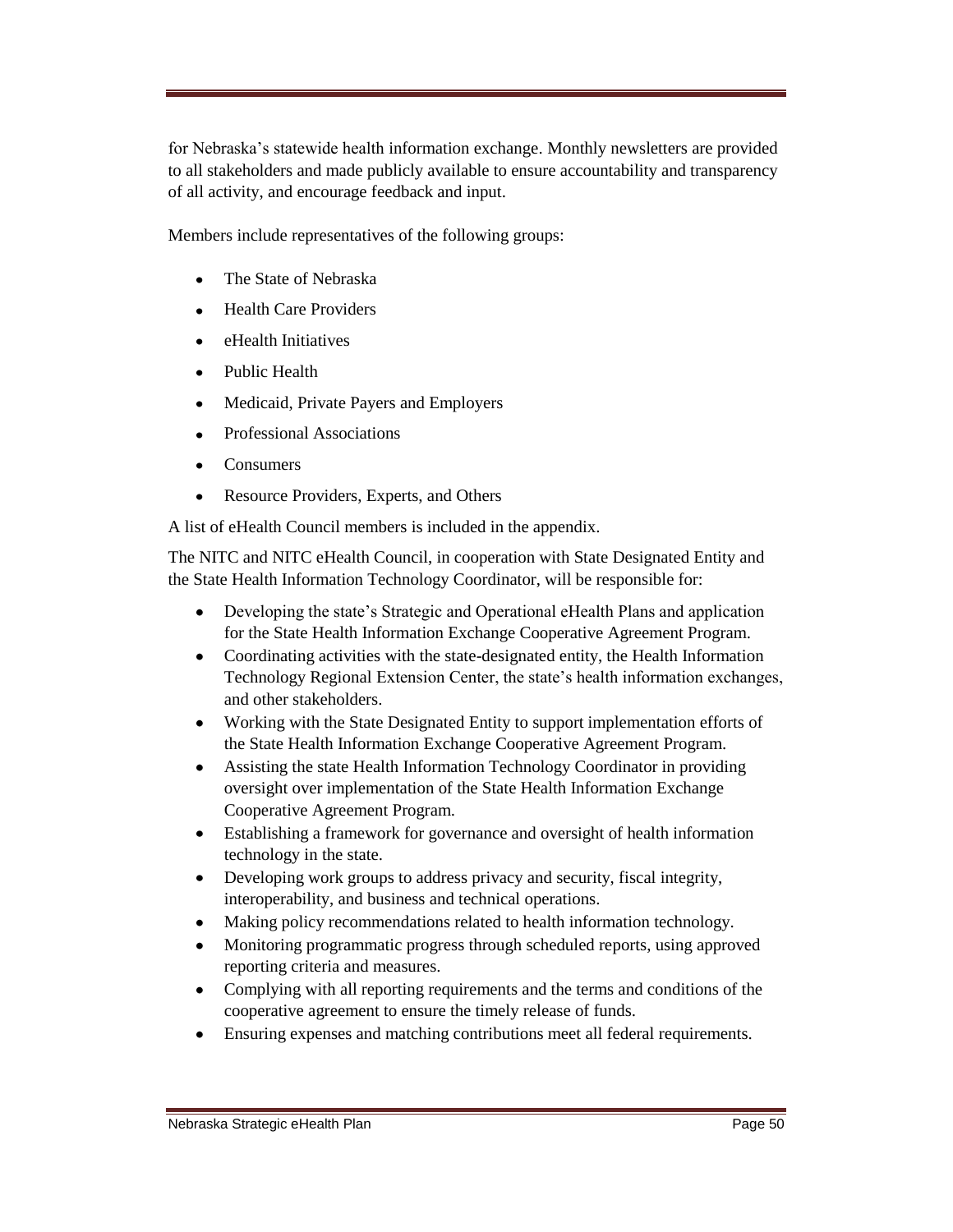- $\bullet$ Maintaining a fiscal control and monitoring system that meets requirements for federal audits and through which fund expenditures may be tracked in accordance with federal requirements.
- Receiving, reviewing, and monitoring requests for fund advance or  $\bullet$ reimbursements from subcontractors or other end recipients of funding.
- Delivering disbursements to subcontractors or other end recipients of funding in  $\bullet$ a timely manner.

The following figure illustrates the relationships among the NITC eHealth Council, state Health IT Coordinator, state designated entity (NeHII), and the state's health information exchanges.



### **State HIT Coordinator**

Lieutenant Governor Rick Sheehy will serve as the State HIT Coordinator. As Chair of the NITC, he works closely with the NITC eHealth Council. He also works with the State's Medicaid program, public health programs, and the Office of the CIO. He will coordinate health information exchange efforts within the State of Nebraska and will work with the eHealth Council to facilitate health information exchange efforts across the state. He will be supported by the NITC's Community and Health IT Manager.

Responsibilities of the State HIT Coordinator include: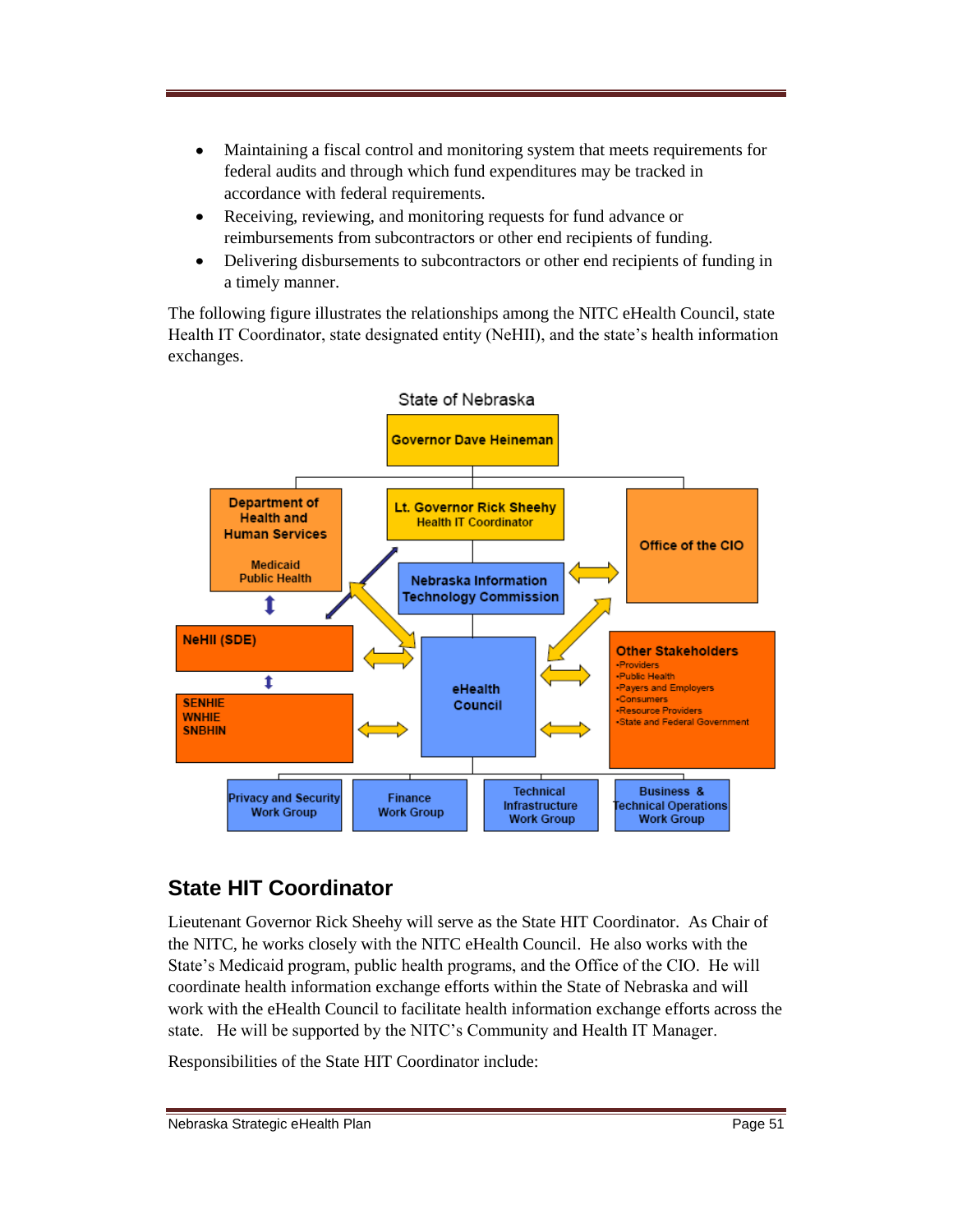- Coordinating state government participation in health information exchange.
- Coordinating activities with the state designated entity, the NITC eHealth Council, the state's health information exchanges, the Regional Health Information Exchange Cooperative Agreement Program, and other stakeholders.
- Assisting the NITC eHealth Council in the development of the state's eHealth Plan and the state's application for the State Health Information Exchange Cooperative Agreement Program.
- Assisting the NITC eHealth Council in the development of recommendations  $\bullet$ for a framework for governance and oversight of health information technology in the state and on other policy issues related to health information technology.
- Providing oversight over the implementation of the State Health Information  $\bullet$ Exchange Cooperative Agreement Program with the assistance of the NITC eHealth Council.

## **State Designated Entity**

As the State Designated Entity, NeHII will assume the primary responsibility for directing and executing the State Health Information Exchange Cooperative Agreement program in Nebraska. NeHII is a Nebraska corporation organized under the Nebraska Nonprofit Corporation Act. It was formed by a collaboration of not-for-profit Nebraska hospitals, private entities, state associations, healthcare providers, independent labs, imaging centers and pharmacies. Representatives of these entities and the Lt. Governor sit on the Board of Directors of NeHII. Members of the NeHII Board of Directors are listed in the Appendix. In 2007, a Decision Accelerator meeting, with representatives of health organizations from across the state, jump started the endeavor. NeHII expects to receive its 501(c)3 tax exempt status within the next 30 days.

NeHII's responsibilities include:

- Overseeing implementation of the eHealth Plan and the cooperative agreement.
- Complying with all current and future requirements of the project, including  $\bullet$ those in the approved state eHealth plan, guidance on the implementation of meaningful use, certification criteria, and standards (including privacy and security) specified and approved by the Secretary of Health and Human **Services**
- Collaborating with critical stakeholders, the NITC eHealth Council, the state  $\bullet$ Health Information Technology Coordinator, and the Office of the National Coordinator.
- Making regular reports on the fiscal and programmatic progress of the program to the eHealth Council and the state Health Information Technology **Coordinator**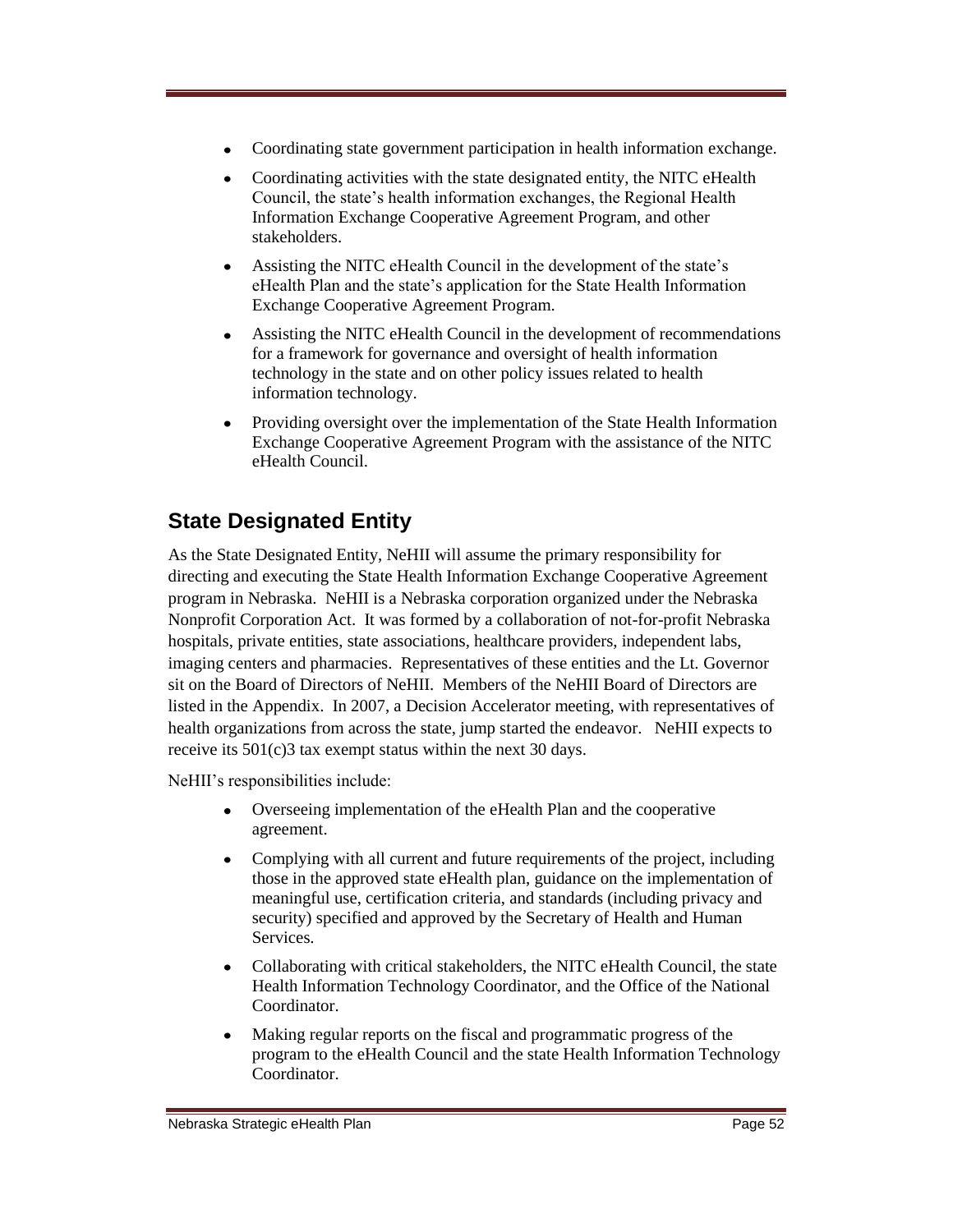- Collaborating with the Medicaid Director to assist with monitoring and compliance of eligible meaningful use incentive recipients.
- Collaborating with the Regional Centers to ensure that the provider connectivity supported by the Regional Centers is consistent with the state's plan for health information exchange.
- Cooperating with the national program evaluation.
- Participating in the State Health Information Exchange Forum and  $\bullet$ Leadership Training.
- Monitoring programmatic progress through scheduled reports, using approved reporting criteria and measures.
- Working with the NITC eHealth Council and State HIT Coordinator to  $\bullet$ comply with all reporting requirements and the terms and conditions of the cooperative agreement to ensure the timely release of funds.

### **Nebraska Department of Health and Human Services**

Successful implementation of statewide health information exchange requires coordination with the state's Medicaid program and public health programs. The Nebraska Department of Health and Human Services includes both the Division of Medicaid and Long-Term Care and the Division of Public Health. The NITC eHealth Council has three members representing the Nebraska Department of Health and Human Services, including the Medicaid Director. Inclusion of the Medicaid Director in the governance structure of the State Designated Entity, NeHII, is also being explored.

## **Transparency and Accountability**

The State of Nebraska will act as the prime recipient and fiscal entity for the State Health Information Exchange Cooperative Exchange Agreement program. The State of Nebraska is committed to transparency and accountability in its handling of all funds, including ARRA funds. The State Health IT Coordinator is working closely with the State Budget Director who has also been designated as the point person for ARRA funding to make sure that all federal requirements for transparency and accountability will be met. As the SDE, NeHII will conduct an initial review of requests for payment from subrecipients to ensure that the requests are aligned with the state's eHealth Plan. Requests for payment will then be presented to the Nebraska Information Technology Commission for a final review. With approval from the NITC, funds can then be drawn down.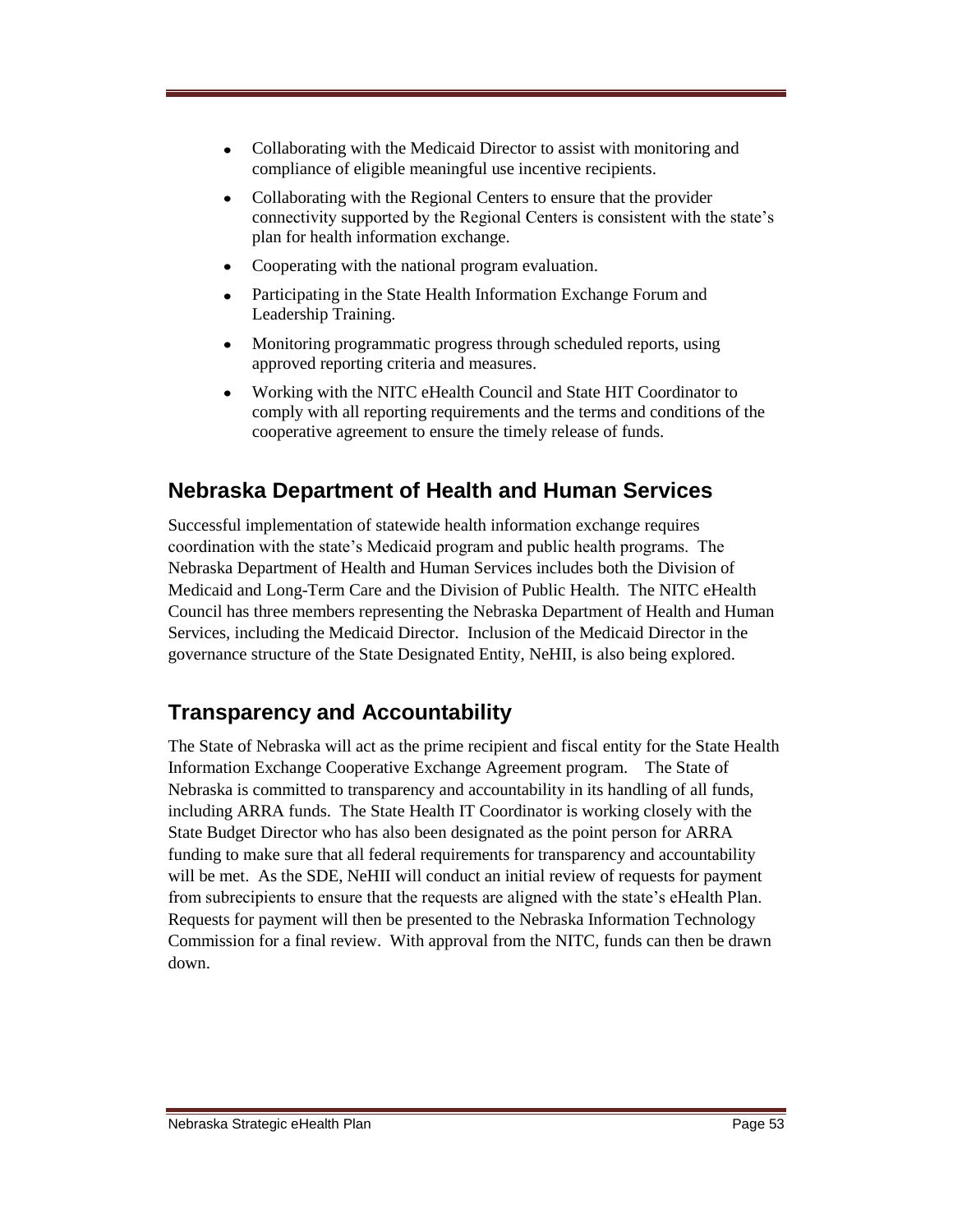## **Key Considerations and Recommendations**

- $\bullet$ Stakeholder input should be solicited when developing policies and recommendations, including future versions of the state eHealth plan.
- $\bullet$ Mechanisms must be put in place to ensure accountability of any funds received through the American Recovery and Reinvestment Act.

### **Objectives**

- Address issues related to governance, oversight, and financing of health  $\bullet$ information exchange.
- $\bullet$ Ensure transparency, accountability, and privacy.

### **Strategies**

- $\bullet$ Formalize the relationships among and responsibilities of NeHII as the State Designated Entity, the state's health information exchanges, the Nebraska Department of Health and Human services including Medicaid and public health, the State HIT Coordinator, and the NITC eHealth Council.
- Develop mechanisms to ensure accountability and transparency. $\bullet$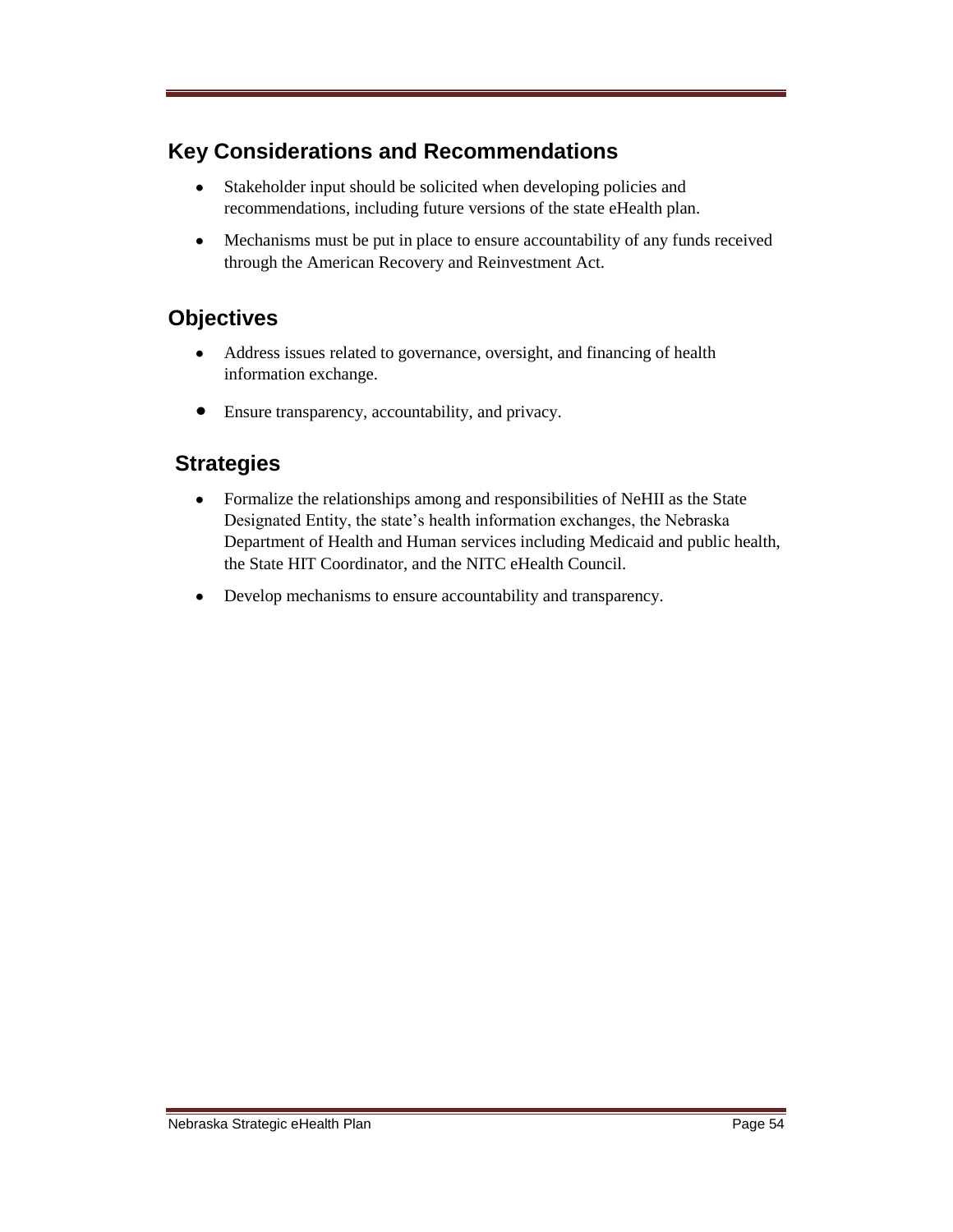# **Finance**

The development of statewide health information exchange in Nebraska will require financing to both build and sustain the infrastructure to support eHealth at state, regional, and local levels. Developing and implementing interoperable HIE is a complex, multiyear process which involves a complex array of funding sources, mechanisms, recipients, and revenue sources for financing.

Nebraska has developed an initial sustainability model, based on a variety of funding mechanisms. The Nebraska Health Information Initiative (NeHII) is a fully operational and sustainable health information exchange. Currently 13 hospitals, one health plan, and over 300 individual users provide the necessary license revenue to ensure the exchange operates in a financially secure manner. Licenses are purchased from the software vendor and resold to participants based on organizational structure. The margin from the licenses is used for operating expenses. The volume of committed participants ensures operational sustainability into the future. As the SDE, NeHII provides the technical infrastructure for Nebraska, providing a stable, sustainable architecture to facilitate the sharing of health information.

Funding from the State HIE Cooperative Agreement Program will be used to accelerate and expand the development of health information exchange statewide. Grant funds will be used for start up costs for health care providers and regional and specialty health information exchanges to connect to the statewide health information exchange. This includes using funds to make these regional and specialty exchanges operational. The use of grant funds for operations, however, undermines the sustainability of health information exchange. In Nebraska grant funds will be directed toward implementation costs rather than operational costs to the extent possible. A work group of the NITC eHealth Council will be formed to monitor fiscal integrity and to make recommendations related to funding.

## **Ensuring Sustainability**

The federal stimulus funding is designed to last four years at which time the Office of the National Coordinator will hold HIEs accountable for sustainable revenue generating business models. The HIE business models will need to deliver value to a wide variety of stakeholders. Nebraska has identified where value is being delivered in the HIE network and is tying the primary ongoing HIE revenue streams to value delivered. Nebraska will continue to explore numerous revenue models that in combination will create sustainability for the state's health information exchanges. Funding sources and programs which may be utilized include, but will not be limited to, the following:

**Regional Extension Centers** are Technical Assistance Organizations which will provide assistance for health information technology adoption. They will have a primary care focus, but will be able to provide financial and technical assistance to many provider groups.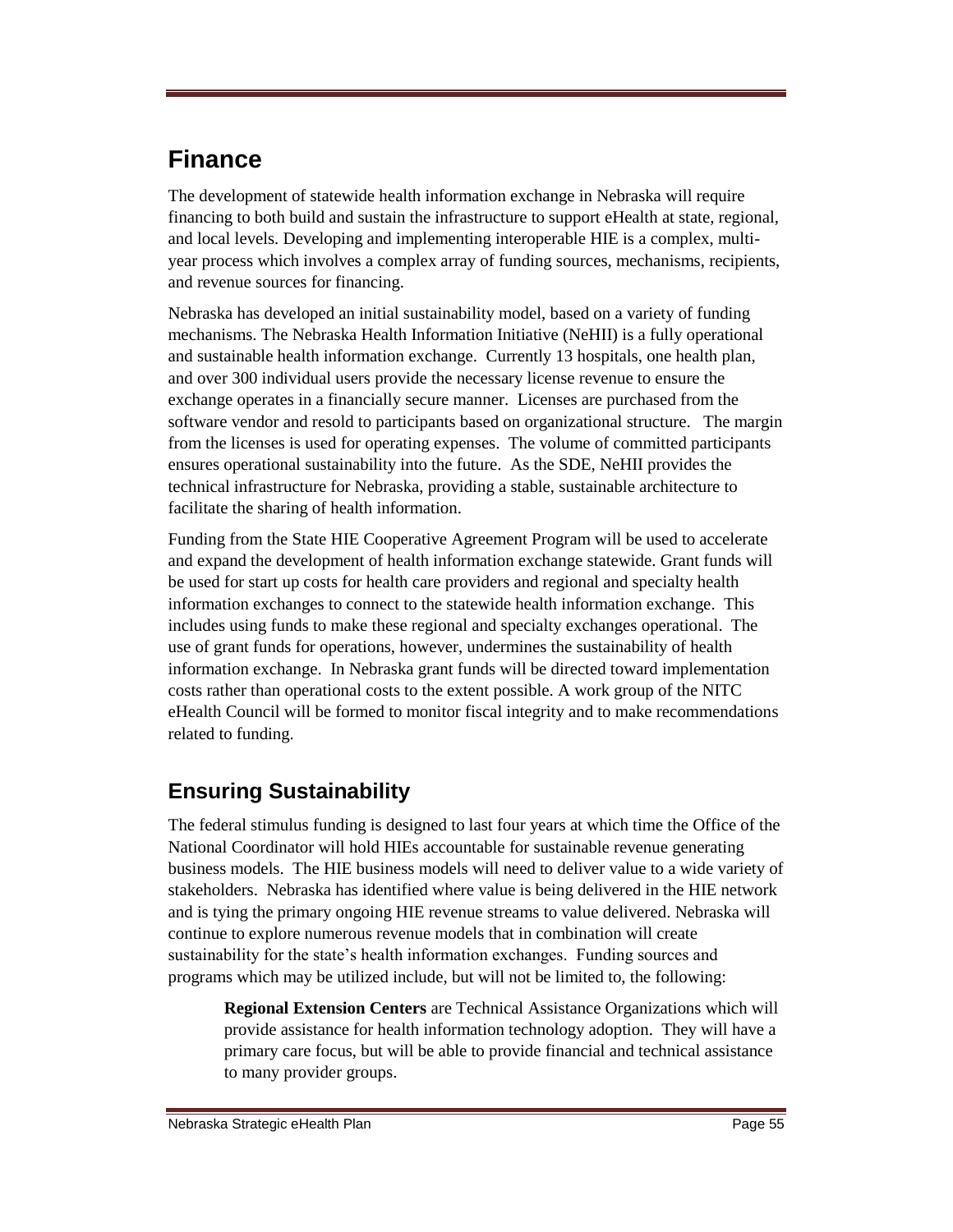**Medicaid and Medicare Incentives** will deliver financial incentives to the states provider groups. Initially the incentives are financial rewards for meeting "meaningful use" requirements. The incentives eventually turn to penalties for not meeting meaningful use requirements.

**Medicaid Administration.** Administrative funds to State Medicaid Agencies can be used for administering incentive payments, conducting oversight including tracking meaningful use attestations and reporting mechanisms, and pursuing initiatives to encourage adoption of electronic medical records to promote health care quality and to exchange data. Medicaid can support activities which support health information exchange. Eligible activities can receive a 90/10 federal match.

**Provider Remittance Fees**. There will be numerous fee-based plans for providers to integrate with the state-level HIE and exchange health information. Nebraska's health information exchanges are exploring both subscription and transaction based fee models.

**Payer Adjudication Fees**. Appropriate fee-based models for the state's payers will be explored. The fee structures could range from subscription fees to per member fees or some combination.

**New Technology Development.** The Peter Kiewit Institute (PKI) in Omaha, Nebraska, an innovative, state-of-the-art information technology and engineering program, is working with the state of Nebraska to deliver precise formulas for determining return on investment (ROI) to each segment of health information exchange stakeholders through the use of their simulation labs.

The research capabilities and the simulation labs of PKI are eager to work in conjunction with Nebraska to develop individualized formulas for each segment of stakeholders who play a role in the HIE so they will be able to use their budget numbers, apply the formula, and determine their own individualized ROI.

**Establish Models that Utilize Information on Points of Patient Care.** Using the NeHII engine to identify points of care, within the confines of a patient consent model, has the potential for establishing productive business opportunities that benefit both patients and business concerns through cost savings and increased efficiencies. NeHII is currently pursuing this model with a major business organization and is under a non-disclosure agreement.

**Strategic Advisory Services.** NeHII is being sought after by states throughout the U.S. to provide services in the planning, development, implementation, and delivery of additional HIE functionality. This need represents significant future revenue opportunities that have the potential to benefit HIE in the State of Nebraska.

It is expected that HIE inside and outside of Nebraska will continue to benefit from expertise surrounding the development of new functionality, stakeholder capital, establishment of revenue models, modifications to operational and strategic plans, and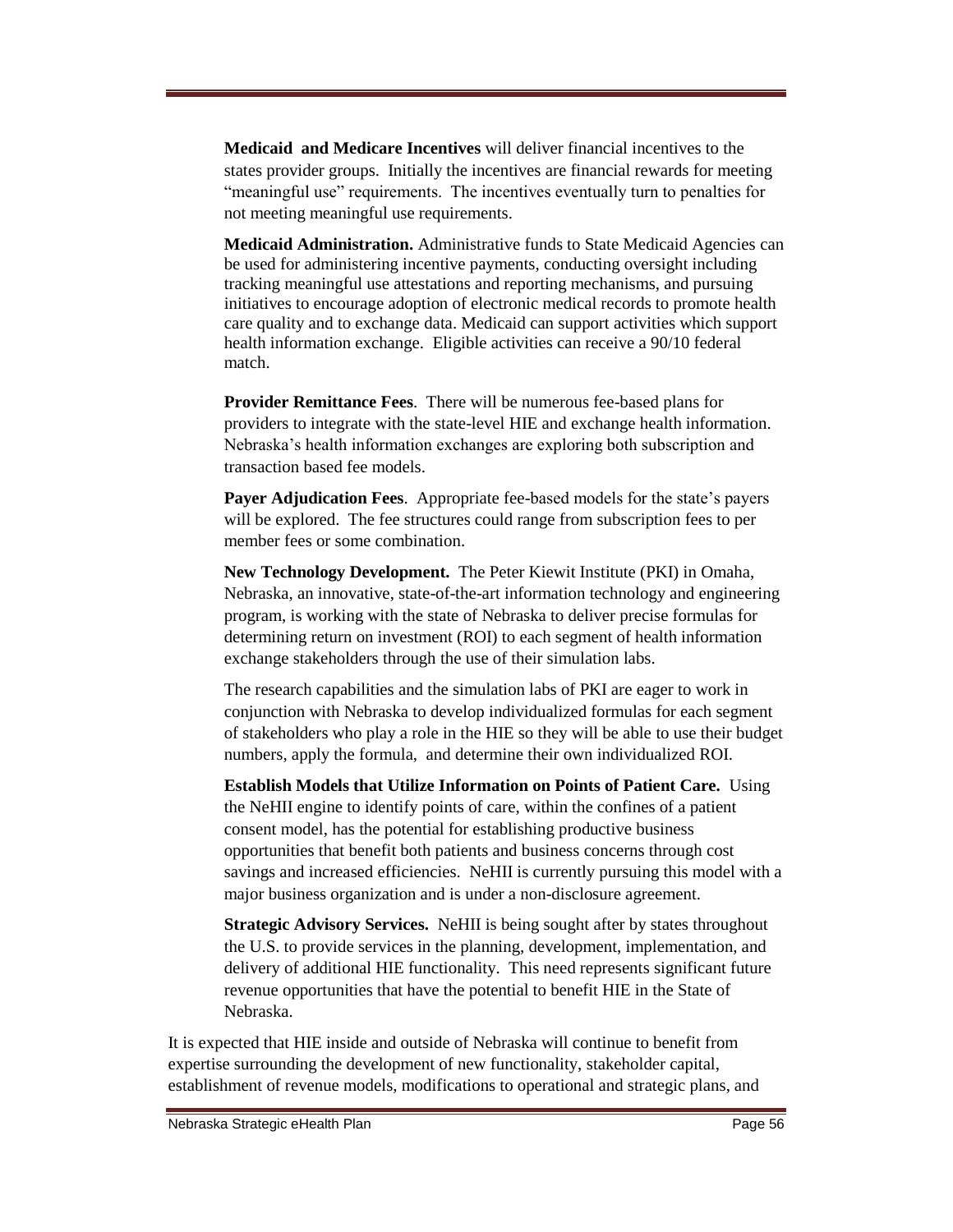assistance with the implementation of additional HIE members. The resulting revenue stream is likely to grow as HIE in the U.S. continues to expand and develop.

The proposed services are wide-ranging and include:

- Personal Health Record (PHR) development and implementation
- OCR of Paper Records to HL7 formats
- Development of products providing functionality surrounding Home Healthcare
- $\bullet$ Incorporating Spiritual Requirements in patient transfer and referral for faithbased partners of the HIE
- Claims communication and administration
- Quality analytics and biomedical research  $\bullet$

NeHII will develop this opportunity in cooperation with the Regional Extension Center, and will rely heavily on its existing partnerships with area educational facilities to reduce costs and increase efficiencies. By working with educational facilities, NeHII will be able to create the next generation of healthcare technology professionals through internships, classroom work, and post-graduate study.

NeHII professionals will work with students to gather requirements and design technical solutions to problems using real-world methodologies and processes. Invaluable as they begin their health technology careers, students will take an active role in solution development and will build benefit from mentor relationships with professional developers to foster the dynamics of collaboration and development of new knowledge.

In return, NeHII will be active in the development of the next generation of healthcare technology leading to reduced costs and greater throughput. NeHII will make the functionality available to its own participants, and create potential revenue streams by offering it to other exchanges and healthcare technology vendors around the country. This plan allows NeHII to operate the exchange in a sustainable and efficient manner, and provides a significant revenue source that will benefit Nebraska HIE members, their patients, and the community as a whole.

### **Objectives**

- Support the development of a sustainable business model for building and  $\bullet$ maintaining health information exchange in Nebraska.
- Leverage the state's role as a payer to support health information exchange.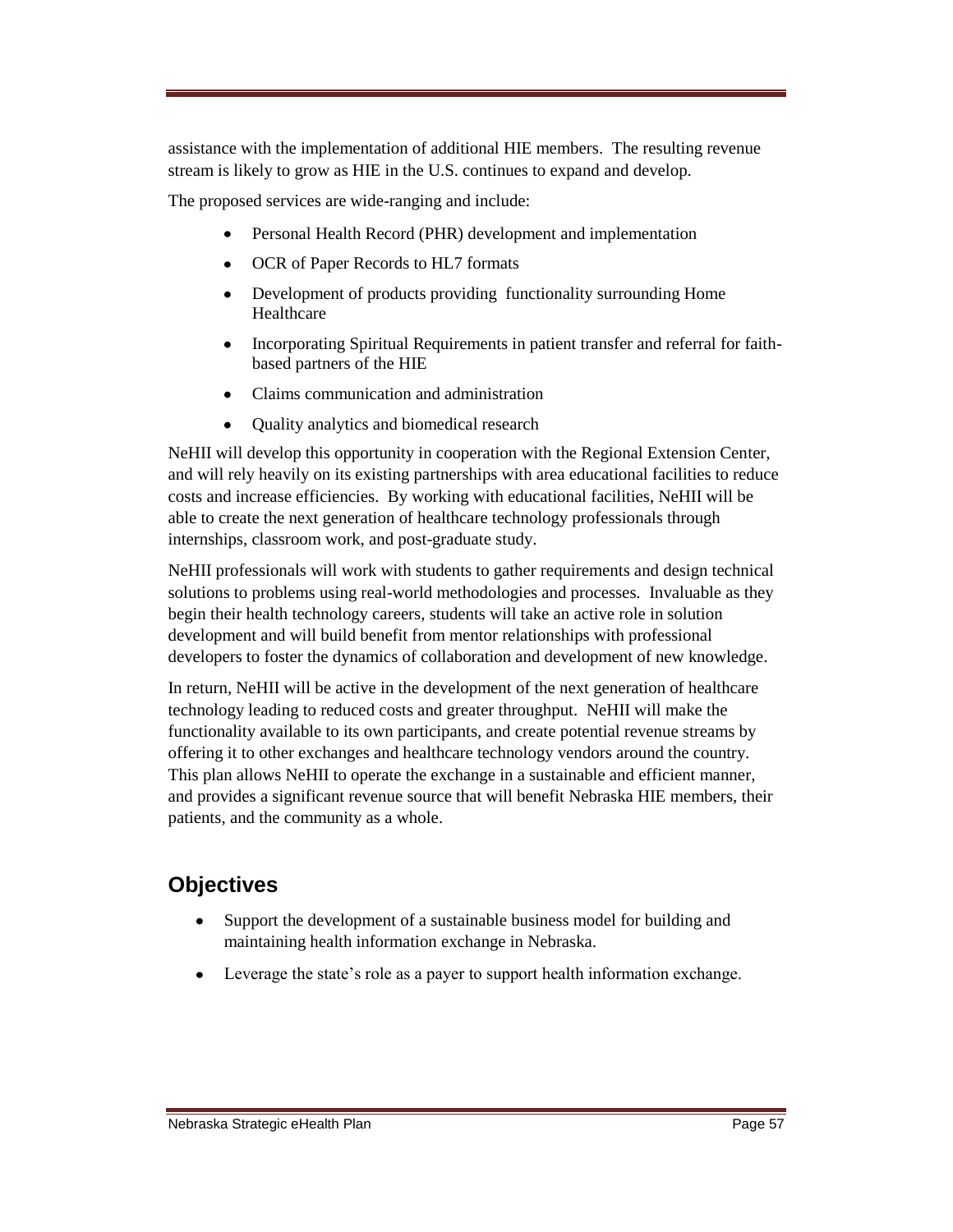#### **Strategies**

- Encourage and support the effective use of investments, including:  $\bullet$ 
	- o **Leveraging existing and planned investments in health information exchange, public health, Medicaid, and other programs.** The state has four health information exchanges. The state has invested also invested in an immunization registry and electronic reporting of reportable diseases. These systems can be utilized to support meaningful use. The State is also undertaking a significant revision of its approach to development and implementation of system support for the Nebraska Medicaid Program.
	- o **Leveraging Medicaid administrative funding for provider incentives.** States are authorized to receive a 90 percent federal match for administrative expenditures related to provider incentive payments for meaningful use of EHRs.
	- o **Leveraging other programs which support health information exchange, workforce development, and broadband development.** The proposed Regional Center serving Nebraska is engaged as a partner in Nebraska's efforts to develop statewide health information exchange. Workforce development and broadband development programs will also be leveraged.
	- o **Identifying sources of grant funding to fund start up costs and accelerate implementation.** The State Health Information Exchange Collaborative Agreement program is one source of funding for start up expenses for health information exchange efforts. Other potential sources of funding will also be identified.
- Determine where value is being delivered in the HIE network and tie the primary  $\bullet$ ongoing HIE revenue streams to value delivered.
- Market the benefits of health information exchange services to providers.  $\bullet$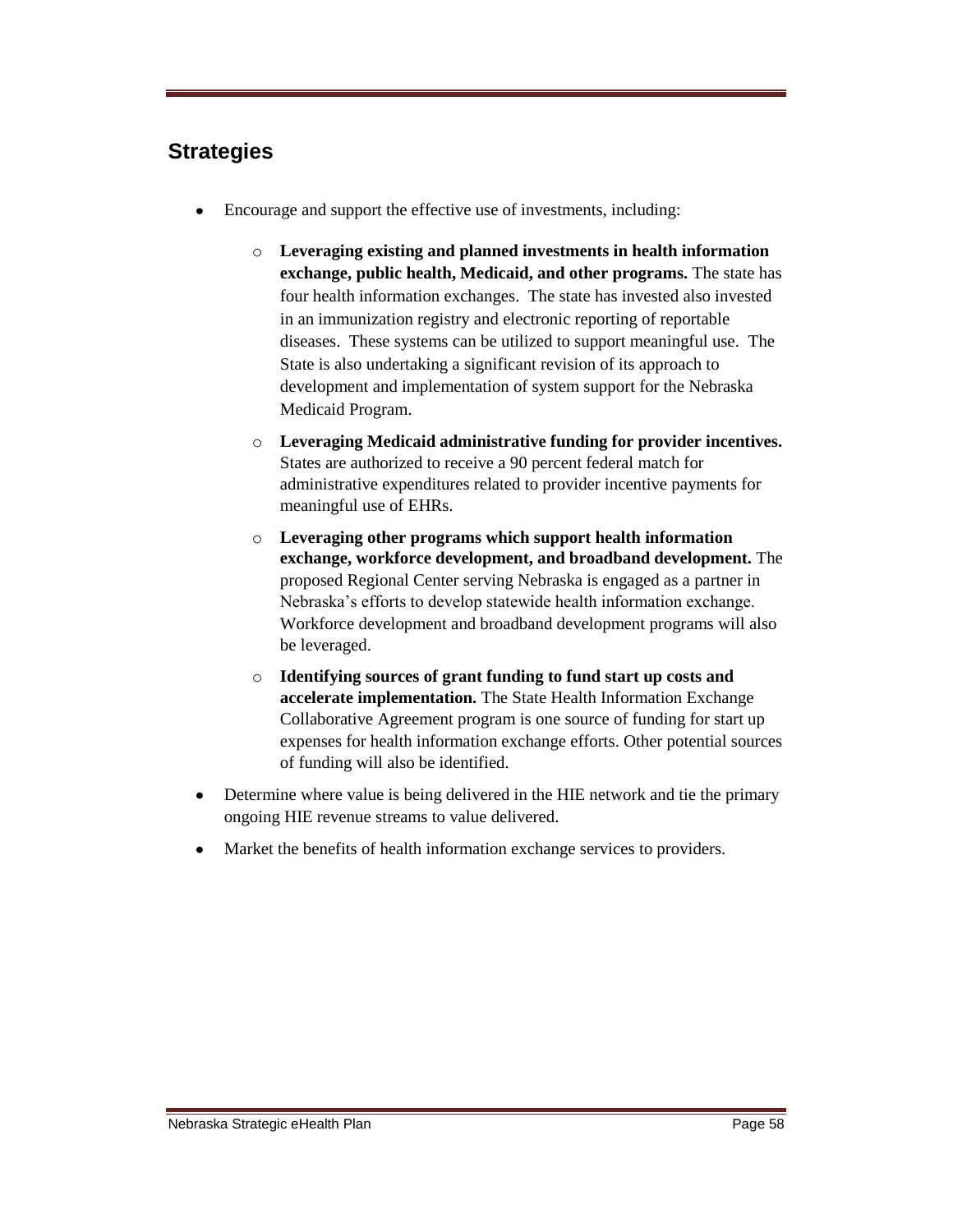# **Technical Infrastructure**

A statewide HIE is a "system of systems" in which participating health information systems work together within a defined architecture. The architecture consists of a set of principles, patterns and processes used to guide the design and construction of technical systems. Nebraska's technical architecture will be based upon a federation of health information exchanges and other providers, following national standards. The architecture will provide interoperability within the state. Interoperability with other states and federal care delivery providers will be made through a connection to the National Health Information Network (NHIN).

NeHII will serve as the integrator for Nebraska, creating a statewide health information exchange. The following diagram graphically represents the Nebraska HIE.



Review of the overall process is best explained beginning at the bottom of the diagram and proceeding upward. The following discussion is a high level recap of how health information is collected and then displayed.

- 1. Source data is originally created and maintained at various participating organizations. These include a variety of organizations such as hospitals, labs, clinics, and government organizations.
- 2. An interface process is established to extract and capture the necessary data which is then cleansed and normalized (a staging process) for insertion into patient datasets.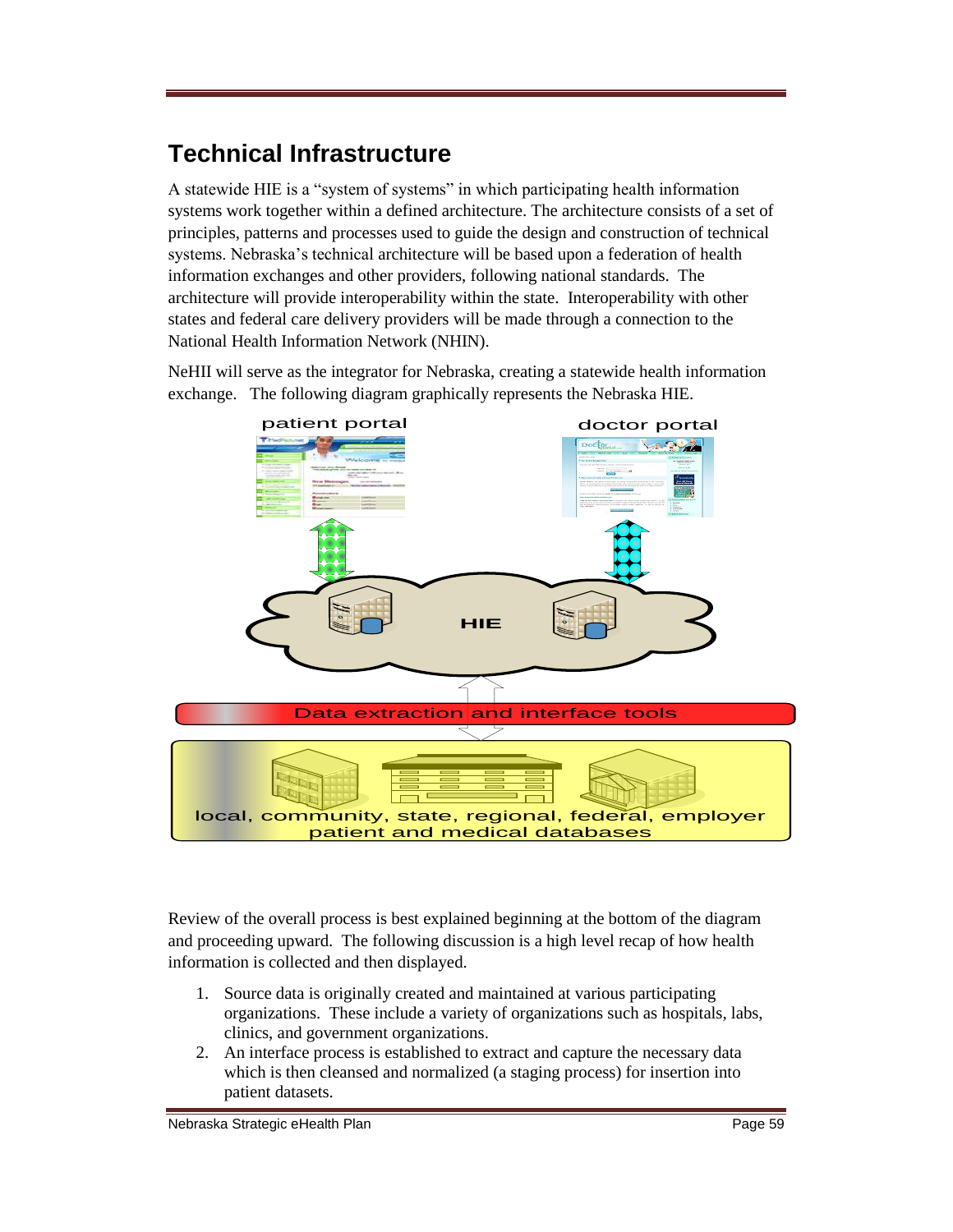- 3. As a part of the staging process, the Master Patient Index (MPI) and the Record Locator Service (RLS) which indicates that a patient has medical information available at the corresponding participating organization.
- 4. The MPI stores limited patient demographics along with other Meta data on the patient provided by the participating organization. Using an algorithm, an automatic link is made between the associated record to the records of other connected and participating organizations for that patient.
- 5. After the MPI is updated with the necessary information, patient information can be securely accessed as needed – via the portal.
- 6. In addition to being able to obtain patient information, the portal allows the user access to data (lab results) specific to the addressee – clinical messaging.

Nebraska's statewide health information exchange will initially utilize a hybrid federated model. In this phase, the system will use a peer-to-peer network to connect all participants without maintenance of a central repository. In this model, participating providers send all clinical data messages to the HIE, which then routs the clinical message to the intended recipient. Recipients are identified when the providers indicate the recipient in the message or result header.

The process outlined above describes a hybrid method of data exchange which is a mix of both the federated and centralized models. The hybrid model uses a system of networks connected through the Internet. Participants submit clinical data to edgeservers responsible for the data management of patient identification, storage, system management, security, and privacy. The edgeservers are interconnected via a centralized Master Patient Index (MPI) or Record Locator Service (RLS). This type of architecture is simple and encourages innovation.

Advantages of this model include improved public health disease surveillance, improved communication, and the empowerment of consumers through access to healthcare information.

The servers are all located in a secure environment with complete backup and disaster recovery capability. Additionally, the information on each server is kept separately by each data provider to prevent comingling of data. The diagram below illustrates NeHII's architecture.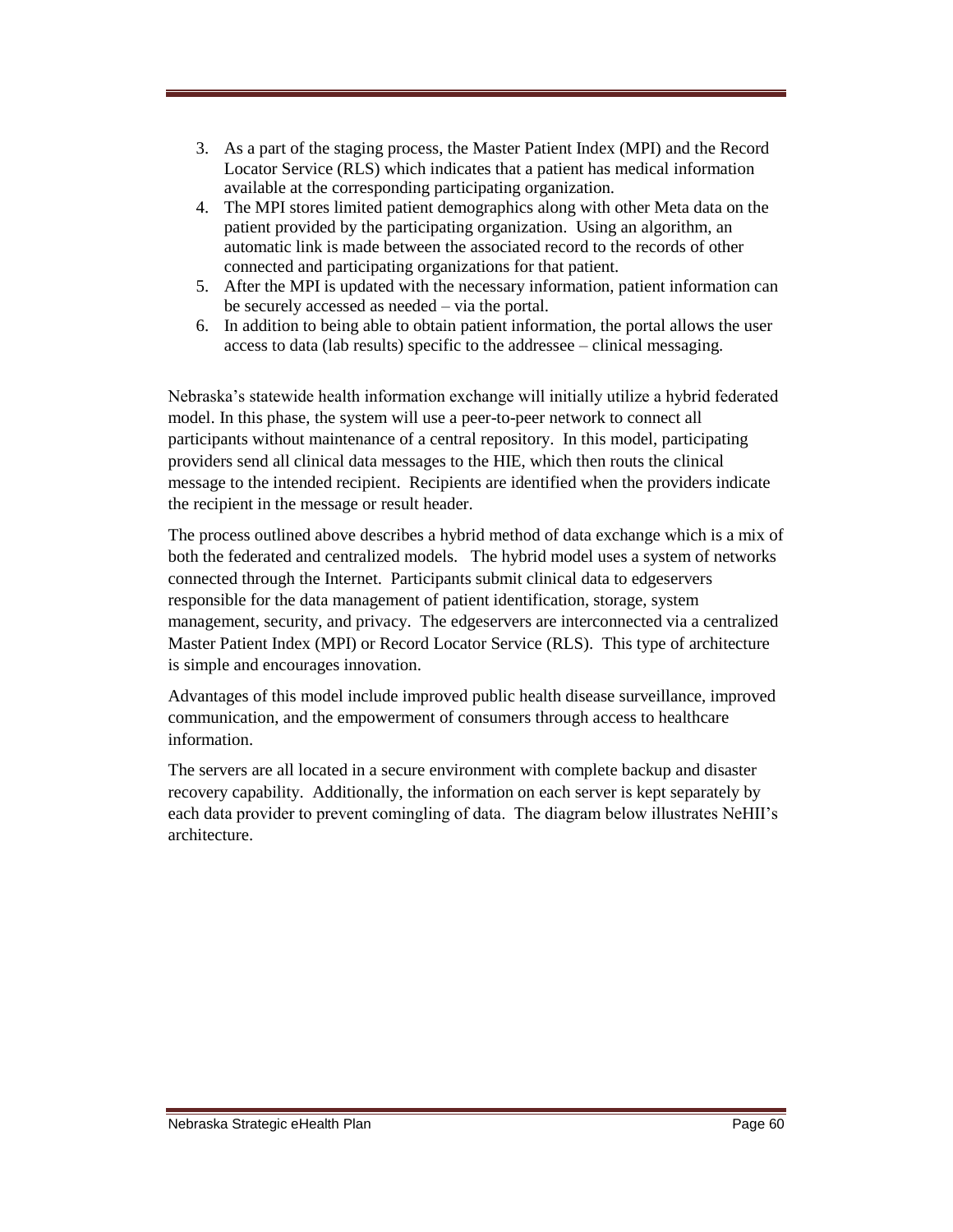

A phased implementation of the identified HIE services will reduce risks and help ensure success. The initial phase will involve deployment of network infrastructure as well as the clinical messaging service. Successive phases will involve deployment of medication history and finally, immunization registry.

Coordination will be provided through the NITC, the eHealth Council, and a technical infrastructure work group. The work group will include representatives of the health information exchanges and other stakeholders. The work group will be responsible for making technical recommendations to facilitate health information exchange within the state and across the U.S.

#### **Recommendations and Conclusions**

- $\bullet$ National standards and certification processes will be used to facilitate interoperability.
- $\bullet$ Interoperability solutions selected should be cost-effective and provide the greatest return on investment to all engaged parties, and all who benefit contribute to the cost of the investment.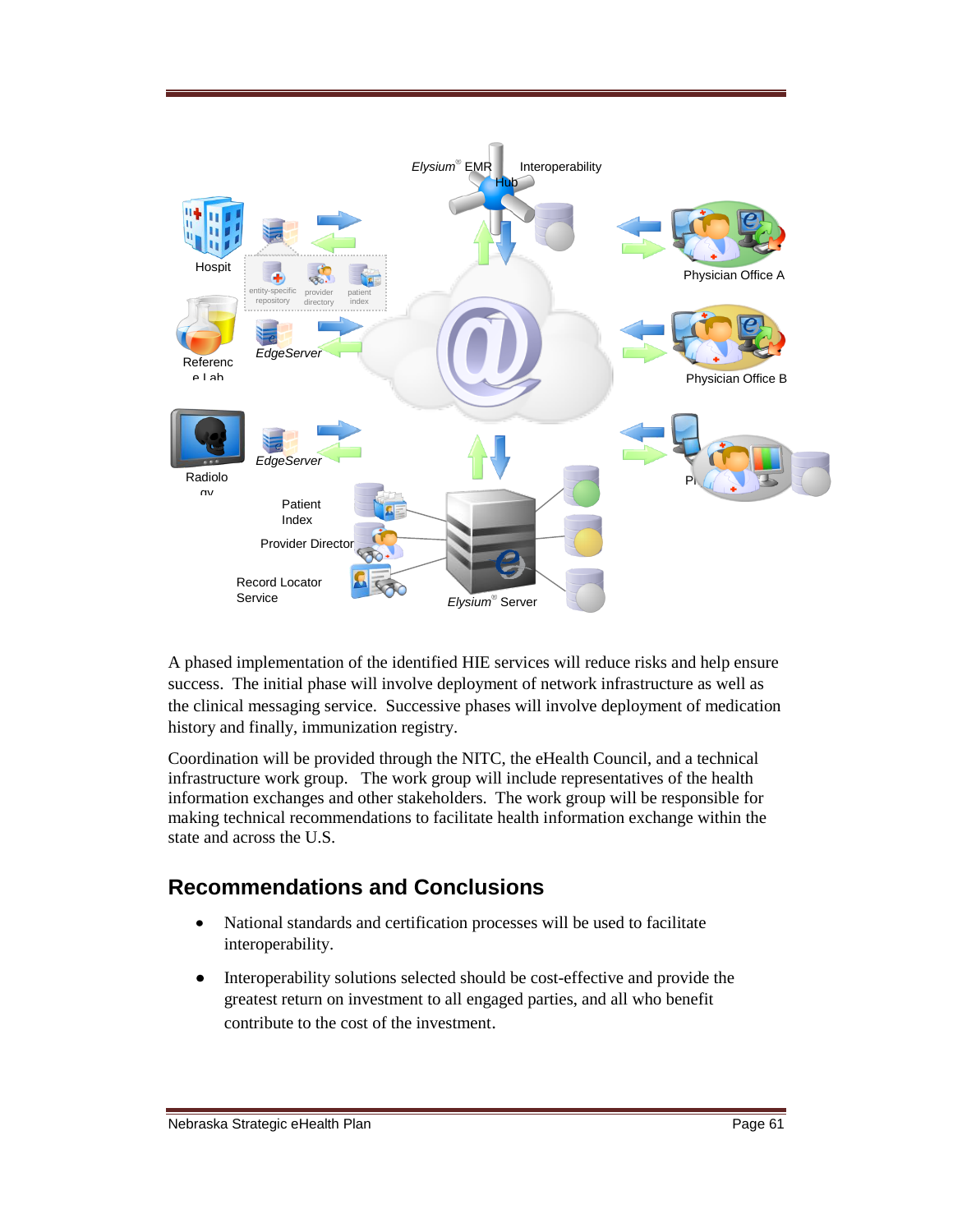### **Objectives**

- $\bullet$ Support the development and expansion of health information exchanges to improve the quality and efficiency of care.
- $\bullet$ Support the development of interconnections among health information exchanges in the state and nationwide.
- Promote the development of a robust telecommunications infrastructure.
- Ensure the security of health information exchange.

#### **Strategies**

- $\bullet$ **Facilitate participation in existing health information exchanges to ensure statewide coverage.** With NeHII and the regional and specialty health information exchanges, providers in all areas of the state have the opportunity to participate in health information exchange. Statewide health information exchange is only possible if providers choose to participate. Provider participation should be encouraged, monitored and evaluated. Provider participation can be encouraged by partnering the professional organizations to publicize successful provider implementation models. If participation rates are less than expected, efforts should be made to identify and address barriers to participation.
- $\bullet$ **Coordinate the statewide technical infrastructure to support HIE integration.** NeHII will act as the integrator for Nebraska's regional and specialty HIEs.
- **Assure the technical architecture meets the overall clinical and policy**   $\bullet$ **objectives of the state.** The eHealth Council ensure the technical architecture meets the needs of the state. A work group composed of representatives of the state's HIEs will be formed to set necessary specifications and to resolve technical issues.
- **Enumerate the critical environmental assumptions that the technical**   $\bullet$ **architecture must address, including interactions among HIEs and other partners.** A work group composed of representatives of the state's HIEs will be tasked with enumerating the critical environmental assumptions that the technical architecture must address.
- **Address issues related to broadband access and affordability if necessary.**   $\bullet$ **Nebraska has a robust telecommunications infrastructure.** Nevertheless, some providers in rural areas of the state may face barriers related to broadband availability and affordability. The State of Nebraska has applied to participate in the National Telecommunications Information Administration's Broadband Mapping program. Through the program, regional technology teams will be developed to identify and address issues related to broadband availability,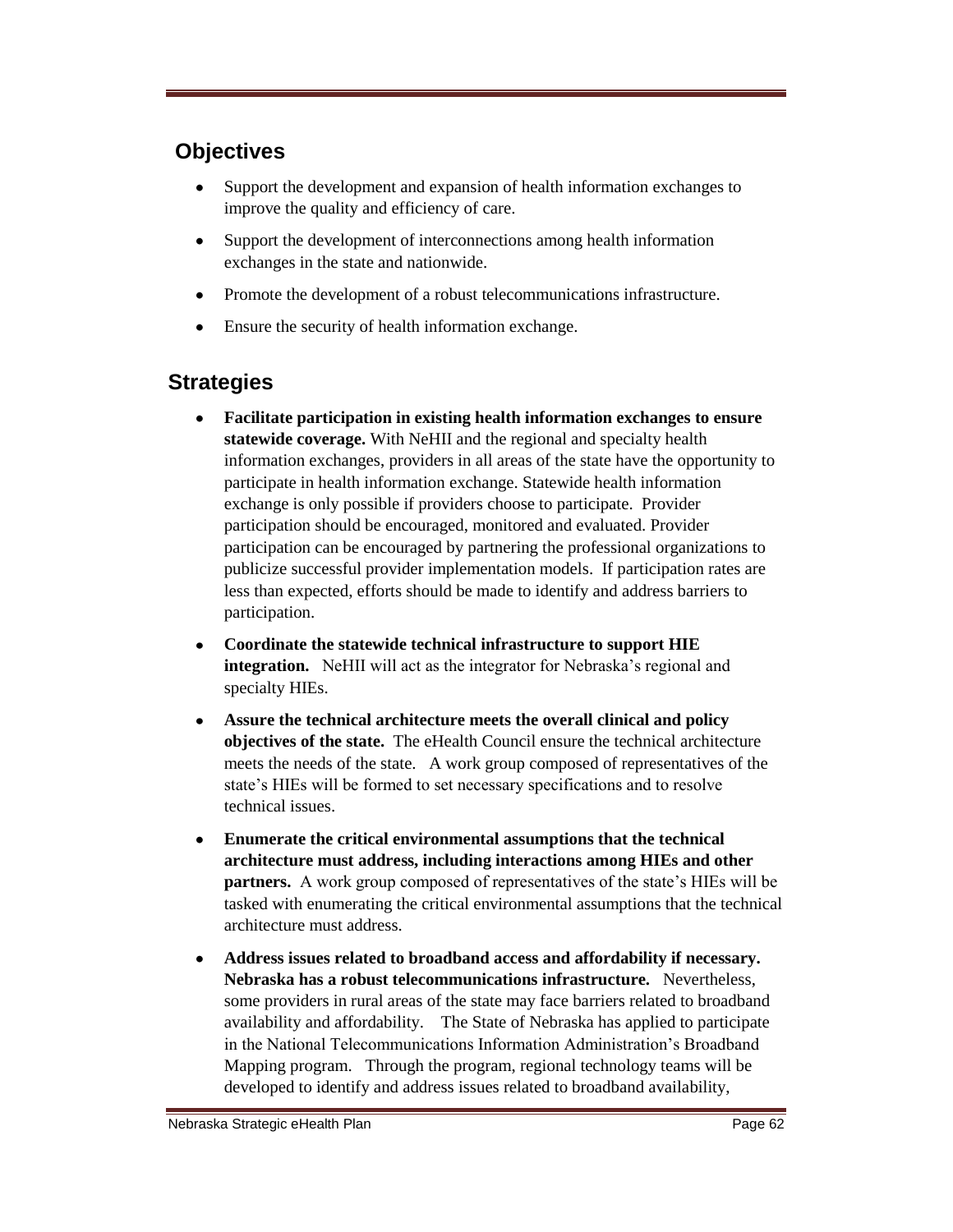affordability, and use. The program will provide a vehicle for health care providers to address any broadband-related issues.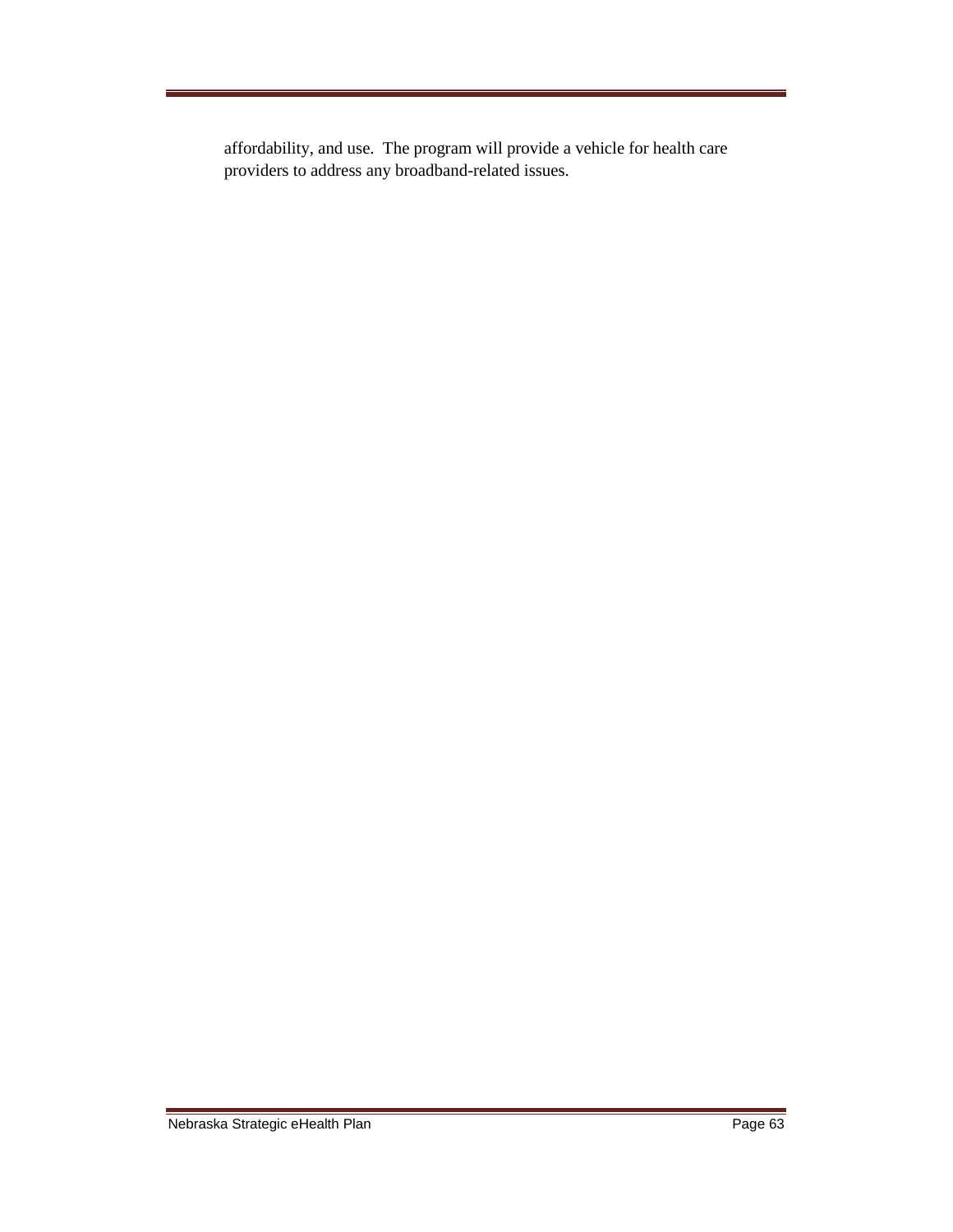# **Business and Technical Operations**

Business and technical operations will support meaningful use and will be delivered efficiently through collaboration, cooperation, and consolidation. The statewide health information exchange through NeHII will provide the following services:

- Eligibility information from BlueCross BlueShield of Nebraska, Medicaid, and in  $\bullet$ the future other payers;
- Outcome and quality reporting;  $\bullet$
- Public health reporting and population health outcomes;
- $\bullet$ Electronic prescribing and refill requests;
- $\bullet$ Electronic clinical laboratory ordering and results delivery;
- Prescription fill status and/or medication fill history; and  $\bullet$
- Clinical summary exchange for care coordination and patient engagement.  $\bullet$

Efforts will be made to collaborate and cooperate in the delivery of these services with the state's regional and specialty exchanges. As initial capability has been established, additional functionality to address meaningful use requirements is being assessed and prioritized. Funding from operational overhead and grant opportunities will be leveraged to meet the meaningful use requirements as the majority of technical issues have been successfully completed by NeHII.

The matrix on the following page illustrates how Nebraska's statewide health information exchange will address meaningful use.

Achieving meaningful use will require more than just the provision of technical services. It will also likely involve:

- Training and supporting users
- Developing a culture of patient safety
- Redesigning workflows
- $\bullet$ Identifying and addressing new sources of errors
- $\bullet$ Addressing legal or regulatory barriers

The eHealth Council and NeHII will work with stakeholders to discuss meaningful use objectives and identify any issues that need to be resolved. The eHealth Council formed work groups to address public health reporting and population health outcomes, eprescribing and refill requests, and PHRs. These work groups developed conclusions and recommendations which will facilitate the widespread achievement of related meaningful use objectives. Links to the recommendations and reports of these work groups can be found in the appendix. The Business and Technical Operations Work Group of the eHealth Council will be charged with making recommendations related to achieving meaningful use and universal access.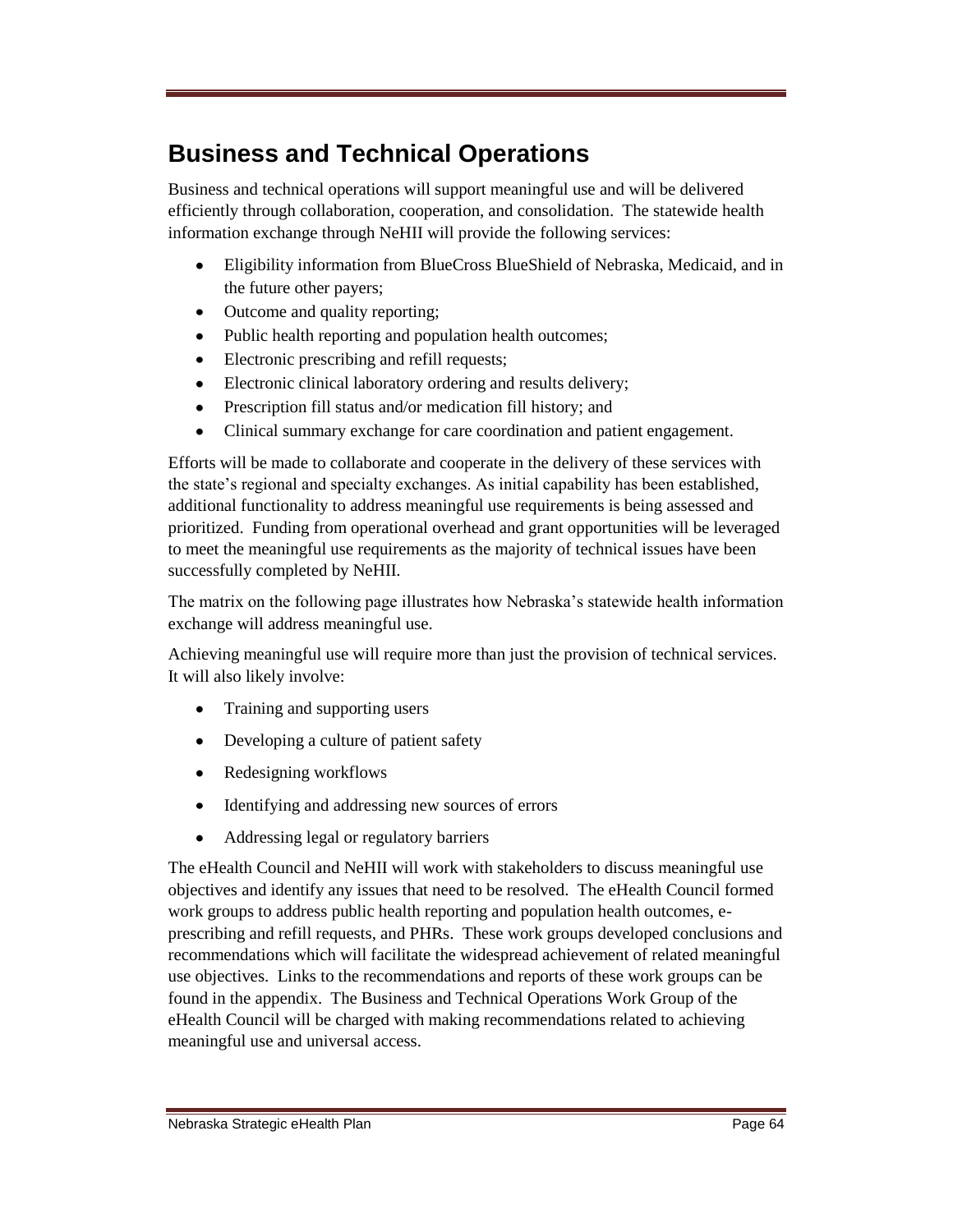| <b>Meaningful Use Matrix</b>                 |                                                                                                                                                                 |                                                    |  |
|----------------------------------------------|-----------------------------------------------------------------------------------------------------------------------------------------------------------------|----------------------------------------------------|--|
| Nebraska eHealth                             | <b>Functionality</b>                                                                                                                                            | <b>Strategic Plan</b>                              |  |
| <b>Health Outcomes</b>                       | What functions will the HIE systems perform that will<br>improve health outcomes?                                                                               | <b>Related Objective</b>                           |  |
| Improve healthcare quality and<br>efficiency | Aggregate reporting is available to study and improve<br>1.<br>quality of care.                                                                                 | Adoption 1. & 2.                                   |  |
|                                              | Authorized healthcare providers have easy access to<br>2.<br>up-to-date consumer data essential to the provision of<br>treatment.                               | Governance 1. & 2.                                 |  |
|                                              | 3.<br>Convenient and efficient communication is possible<br>across the delivery network between provider locations.                                             | Finance 1, & 2.                                    |  |
|                                              | Automated upload of consumer data required<br>4.<br>decreases staff data entry time due to a single point of<br>data entry.                                     | Technical<br>Infrastructure 1, & 2.                |  |
|                                              | Access to a centralized Nebraska database allows<br>5.<br>efficiency in collecting historical treatment information<br>necessary to provide quality healthcare. |                                                    |  |
|                                              | Collection and access to aggregate data to meet<br>6.<br>Federal reporting requirements is simplified and data<br>integrity improved.                           |                                                    |  |
|                                              | Over time, a decrease in the cost to provide care will<br>7.<br>occur.                                                                                          |                                                    |  |
|                                              | The system will experience collective ability to leverage<br>8.<br>overall reduced costs of healthcare.                                                         |                                                    |  |
|                                              | Providers are able to retrieve and act on electronic<br>9.<br>prescription fill data i.e. pick-up.                                                              |                                                    |  |
|                                              | 10. Providers can perform medication reconciliation at each<br>transition of care from one healthcare setting to another.                                       |                                                    |  |
|                                              | 11. Reduction in the number of duplicative lab tests<br>conducted.                                                                                              |                                                    |  |
| Improve consumer care and<br>consumer safety | Providers can manage chronic conditions using<br>1.<br>consumer lists and decision support.                                                                     | Technical<br>Infrastructure 4.                     |  |
|                                              | 2.<br>Providers can produce an electronic summary care<br>record for every transition in care (place of service,<br>consults, discharge, etc.).                 | <b>Business and</b><br><b>Technical Operations</b> |  |
|                                              | Providers can access comprehensive consumer data<br>3.<br>from all available sources.                                                                           | 1.                                                 |  |
|                                              | Immediate access to up-to-date complete medical<br>4.<br>records in an emergency situation improves treatment<br>outcome.                                       | Legal and Policy 1.                                |  |
|                                              | Known individual consumer adverse treatment reactions<br>5.<br>are readily available.                                                                           |                                                    |  |
|                                              | The timeliness and coordination of treatment improves<br>6.<br>through electronic transmittal of lab results.                                                   |                                                    |  |
|                                              | 7.<br>Provider notification of need for regular lab tests.                                                                                                      |                                                    |  |
|                                              | Timeliness of lab tests improved.<br>8.                                                                                                                         |                                                    |  |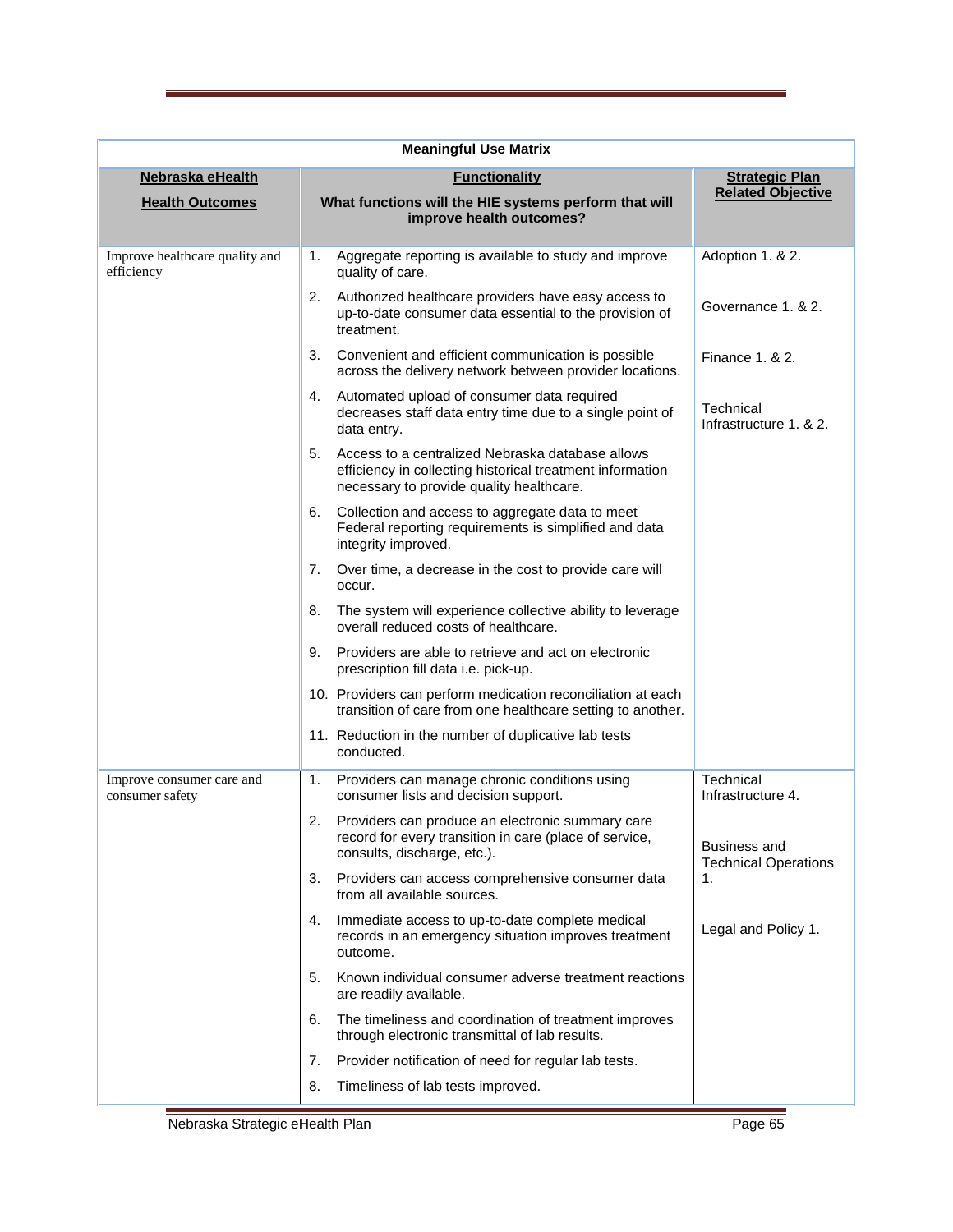| <b>Meaningful Use Matrix</b>                                                   |                                                                                                                                                                                                                                                                                                                                                                                                                                                                                                                     |                                                                                            |  |
|--------------------------------------------------------------------------------|---------------------------------------------------------------------------------------------------------------------------------------------------------------------------------------------------------------------------------------------------------------------------------------------------------------------------------------------------------------------------------------------------------------------------------------------------------------------------------------------------------------------|--------------------------------------------------------------------------------------------|--|
| Nebraska eHealth<br><b>Health Outcomes</b>                                     | <b>Functionality</b><br>What functions will the HIE systems perform that will<br>improve health outcomes?                                                                                                                                                                                                                                                                                                                                                                                                           | <b>Strategic Plan</b><br><b>Related Objective</b>                                          |  |
| Improve consumer outcomes<br>using evidence-based practices                    | Providers have easy access to up-to-date consumer<br>1.<br>medical records increasing evidence-based treatment<br>decisions.<br>2.<br>Providers have access to evidence-based order sets<br>reducing treatment errors.                                                                                                                                                                                                                                                                                              |                                                                                            |  |
| Encourage greater consumer<br>involvement in personal health<br>care decisions |                                                                                                                                                                                                                                                                                                                                                                                                                                                                                                                     | Adoption 3. & 4.<br>Legal and Policy 2.                                                    |  |
| Enhance public health and<br>disease surveillance efforts                      | Summarized or de-identified data, when sufficient to<br>1.<br>satisfying a data request for population health purposes<br>is readily available.<br>2.<br>Timely reporting to external disease or device registries<br>is possible.                                                                                                                                                                                                                                                                                  | <b>Business and</b><br><b>Technical Operations</b><br>2.                                   |  |
| Improve consumer access to<br>health care                                      | Systematic identification of healthcare disparities is<br>1.<br>possible.<br>2.<br>Consumers experience timely access to services due to<br>centralized management of referral and wait list data.<br>3.<br>Ability to effectively utilize telehealth/telemedicine due<br>to availability of on-line access to consumer information<br>is increased.<br>Duplication of consumers on multiple wait lists for<br>4.<br>services is eliminated which increases timely consumer<br>access to appropriate level of care. | Technical<br>Infrasturcture 3.<br><b>Business and</b><br><b>Technical Operations</b><br>3. |  |

Nebraska will implement statewide health information exchange using an incremental approach based on readiness and investments in health IT. NeHII's infrastructure is in place and is scalable. Hospitals, physician practices, and other health care providers can connect to NeHII whenever they are ready. The operational plan will detail the implementation schedule to connect to the state's regional and specialty exchanges. Nebraska also intends to connect to the National Health Information Network (NHIN). The timing of that connection will be determined by both the state's readiness to connect and the participation of other states or federal care delivery systems in NHIN.

The state will leverage existing and planned efforts in order to spur statewide expansion of health information exchange. NeHII and the state's regional and specialty exchanges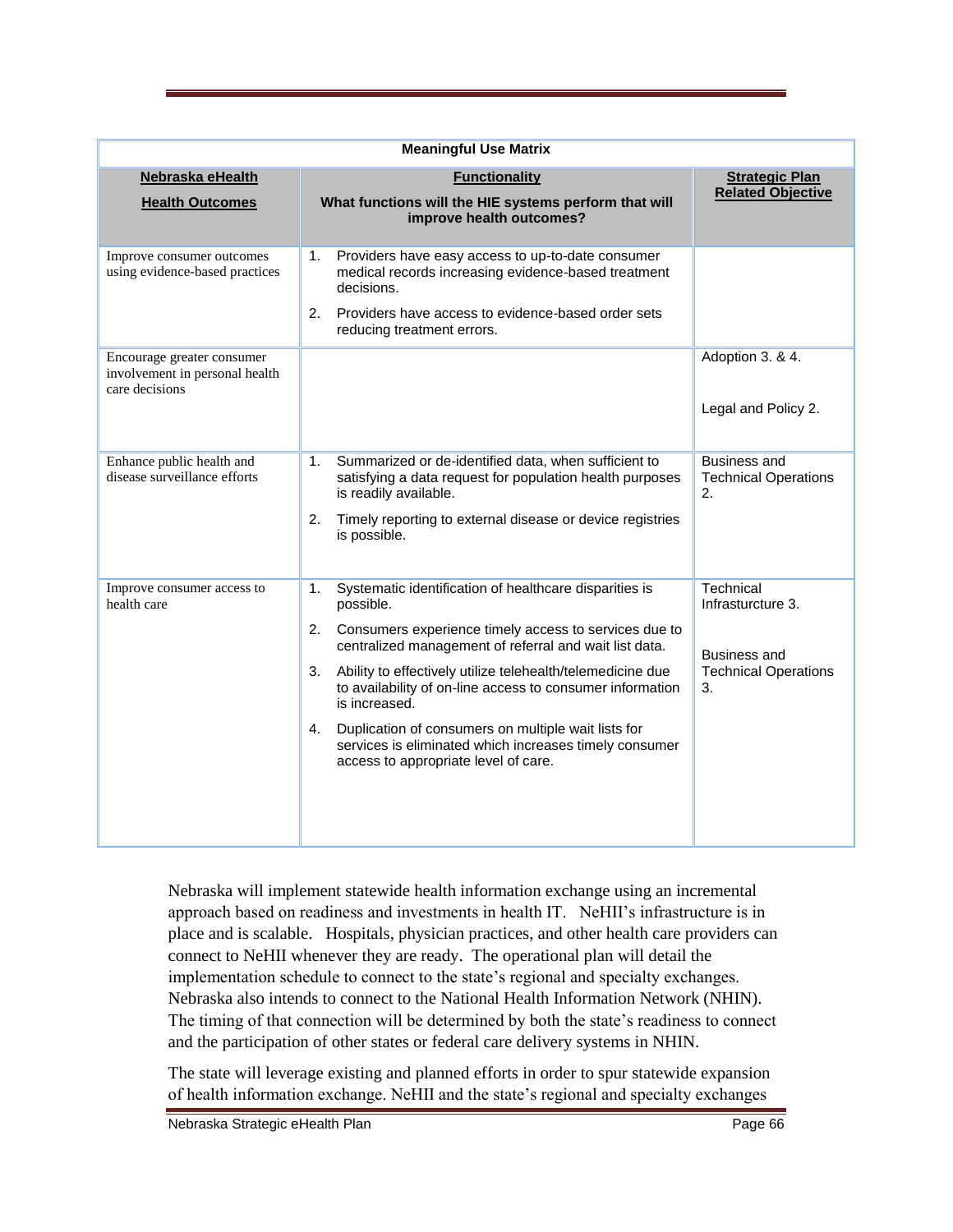will partner with the Regional Center to support providers in their efforts to achieve meaningful use. Efforts will also be made to partner with the professional medical associations in the state.

Nebraska has been represented in national discussions regarding meaningful use. NeHII has a representative on the HIT policy workgroups to develop meaningful use criteria.

### **Objectives**

- Support meaningful use.  $\bullet$
- Encourage the electronic exchange of public health data.
- $\bullet$ Encourage the integration of health information exchange with telehealth delivery.

### **Strategies**

- $\bullet$ Continuously assess and prioritize additional functionality to address meaningful use requirements.
- $\bullet$ Support the development of effective analytics reporting for decision support and quality reporting.
- $\bullet$ Encourage and support e-prescribing and refill requests.
- Provide prescription fill status and/or medication fill history.  $\bullet$
- $\bullet$ Encourage and support the provision of electronic health information to patients.
- Partner with payers and other stakeholders to develop strategies to improve care  $\bullet$ coordination and quality and efficiency of health care.
- Encourage electronic reporting and use of public health data.  $\bullet$
- Provide electronic eligibility and claims transactions.  $\bullet$
- Provide electronic clinical laboratory ordering and results delivery.
- $\bullet$ Provide clinical summary exchange for care coordination and patient engagement.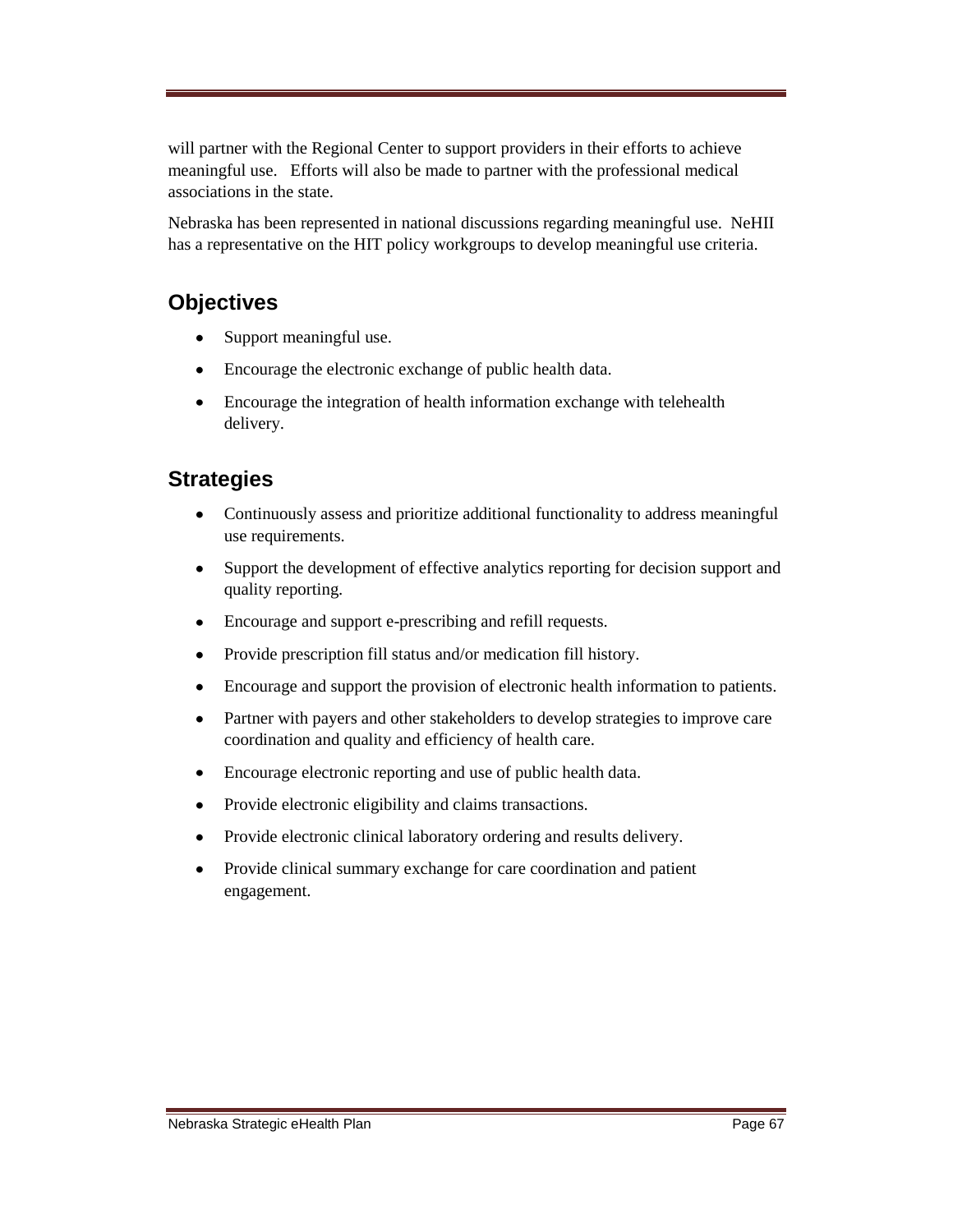# **Legal/Policy**

Privacy and security is paramount to the successful exchange of health information. The Health Insurance Portability and Accountability Act of 1996, known as "HIPAA," provides federal protections for health information. Nebraska's health information exchange privacy and security policies have been developed to be in compliance with HIPAA. The NITC eHealth Council will coordinate with the Attorney General's Office, State HIT Coordinator, and the privacy and security officers of the state's HIEs to develop a framework for privacy and security enforcement.

Through the national Health Information Security and Privacy Collaborative, Nebraska has addressed minimum policy requirements regarding authentication and audit for interstate data exchange. Efforts have also been undertaken to ensure that Nebraska's laws do not present a barrier to the exchange of health information. Consumer needs and concerns have also been considered. Research indicates that Nebraskans have positive views about sharing health information electronically, but do have some privacy and security concerns. Additionally, consumer outreach materials are being developed.

## **Federal and State Laws**

The Health Insurance Portability and Accountability Act of 1996 (HIPAA) is the most important federal law affecting health information sharing. The HIPAA Privacy Rule provides federal protections for personal health information held by covered entities and gives patients an array of rights with respect to that information. The Privacy Rule is also balanced so that it permits the disclosure of personal health information needed for patient care and other important purposes. HIPAA allows for the sharing of personal health information for treatment, payment, and operations, without consumer consent. Providers are required to report incidences of certain diseases, births, deaths, trauma incidences, etc. to public health agencies, and may make other disclosures of consumer information for specified health and safety purposes. The HITECH Act introduced new security and privacy requirements, extending HIPAA requirements to business associates of covered entities and requiring notification of breaches. The HITECH Act also authorized State Attorney Generals to enforce HIPAA provisions. Certain types of health information receive additional protection under federal law. For example, Section 42 of the Code of Federal Regulations requires consent for the release of alcohol and drug abuse treatment facility information.

The Legal Work Group of the Nebraska Health Information Security and Privacy Committee (HISPC) reviewed Nebraska health information disclosure laws to identify laws more stringent than HIPAA. Neb. Rev. Stat. 71-8403 stipulates that authorizations for release of medical records are valid for a maximum period of 180 days. The group recommended deleting the 180-day restriction. HIPAA requirements would then apply, allowing consumers to state an expiration date or expiration event. Legislation will likely be introduced next year to eliminate the 180-day limit. The eHealth Council and E-Prescribing Work Group also identified a potential barrier to e-prescribing in a Nebraska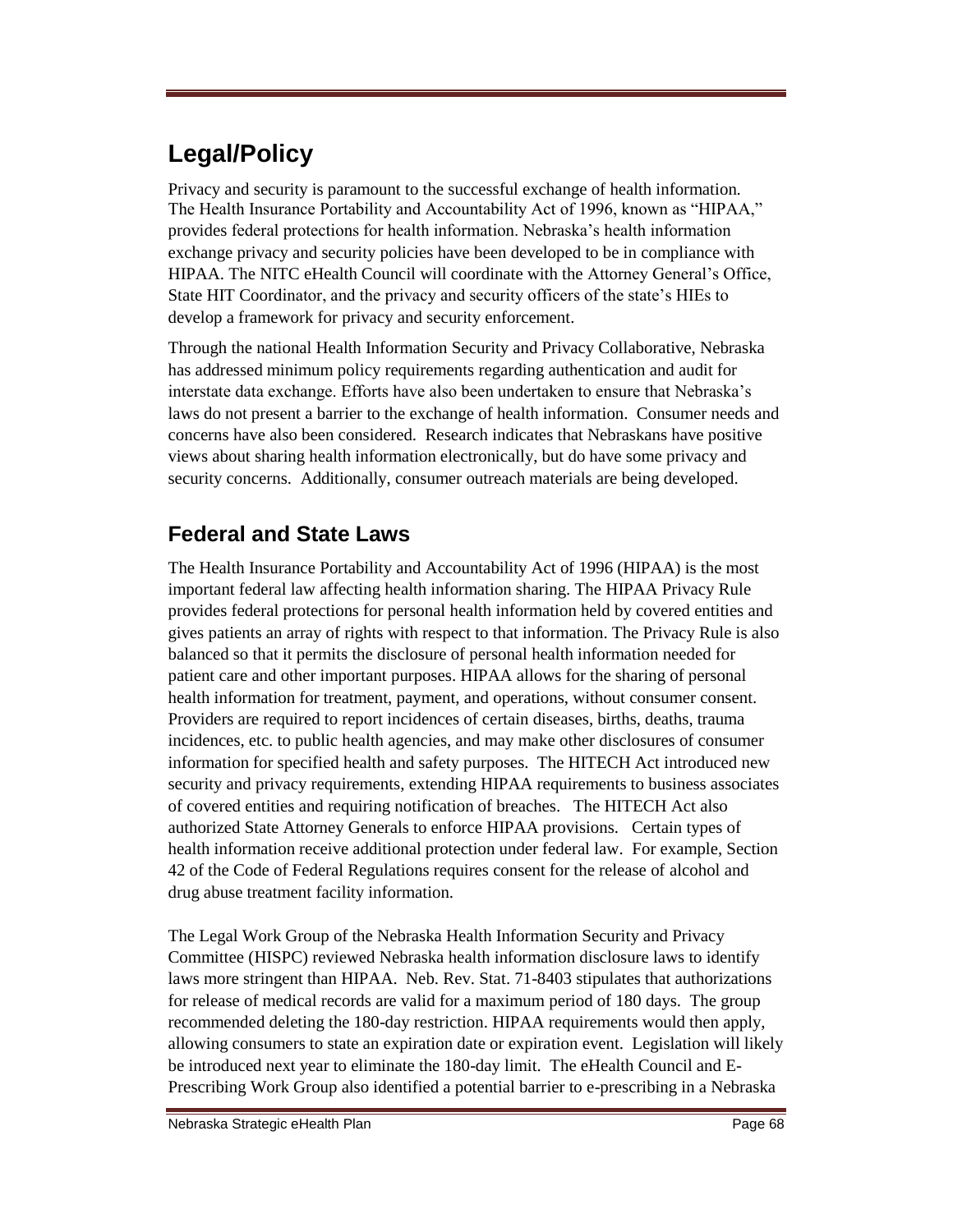statute that requires pharmacists to keep paper copies of prescriptions. LB 195, which was signed into law this year, included a change to this statute which would allow pharmacists to keep copies of prescriptions in a readily retrievable format. A more extensive legal review was conducted to identify Nebraska laws, regulations and statutes that govern the specific areas of behavioral health information and predictive genetic testing. A link to findings from this review is available in the appendix.

## **Policies**

Nebraska's statewide health information exchange has developed security and privacy policies. NeHII uses an opt-out policy for consumer consent. The default is set to include the information in the system unless the consumer takes action to opt-out of the health information exchange.

Through the national Health Information Security and Privacy Collaborative, Nebraska addressed minimum policy requirements regarding authentication and audit for interstate data exchange. The Adoption of Standards Collaborative conducted an in-depth analysis of security and privacy policies related to authentication and audit. Nebraska's health information exchanges participated in a review of their policies as part of this project. Participation in the national HISPC initiative has also facilitated communication with other states regarding health information security and privacy. As an extension of the HISPC 3 work, Nebraska has completed work on three different but related challenges: 1) Consumer Education, 2) Provider Education, and 3) Authentication and Access Control for the Nebraska immunization registry.

The Health Information Security and Privacy Work Group will recommend minimum and security and privacy policies for the state and will address harmonization of business practices related to authentication, audit, authorization and access.

## **Trust Agreements**

In order to ensure health information security and privacy, health information exchanges must put in place signed trust agreements which allocate responsibilities and accountability. Trust agreements establish common agreement on essential policies. Each health information exchange must have trust agreements with end users which address compliance with applicable law, cooperation with other health information exchanges, requirements to the health information network only for "permitted" purposes,‖ limitation on the future use of data received through the health information exchange, and security measures regarding password protection. A Data Use and Reciprocal Support Agreement (DURSA) is a comprehensive, multi-party trust agreement that must be signed by health information exchanges wishing to exchange data with other exchanges. Nebraska's health information exchanges have developed trust agreements with their end users. The state's Health Information Security and Privacy Work Group, consisting of the privacy and security officers of the state's health information exchanges and other stakeholders, will facilitate the develop of DURSAs for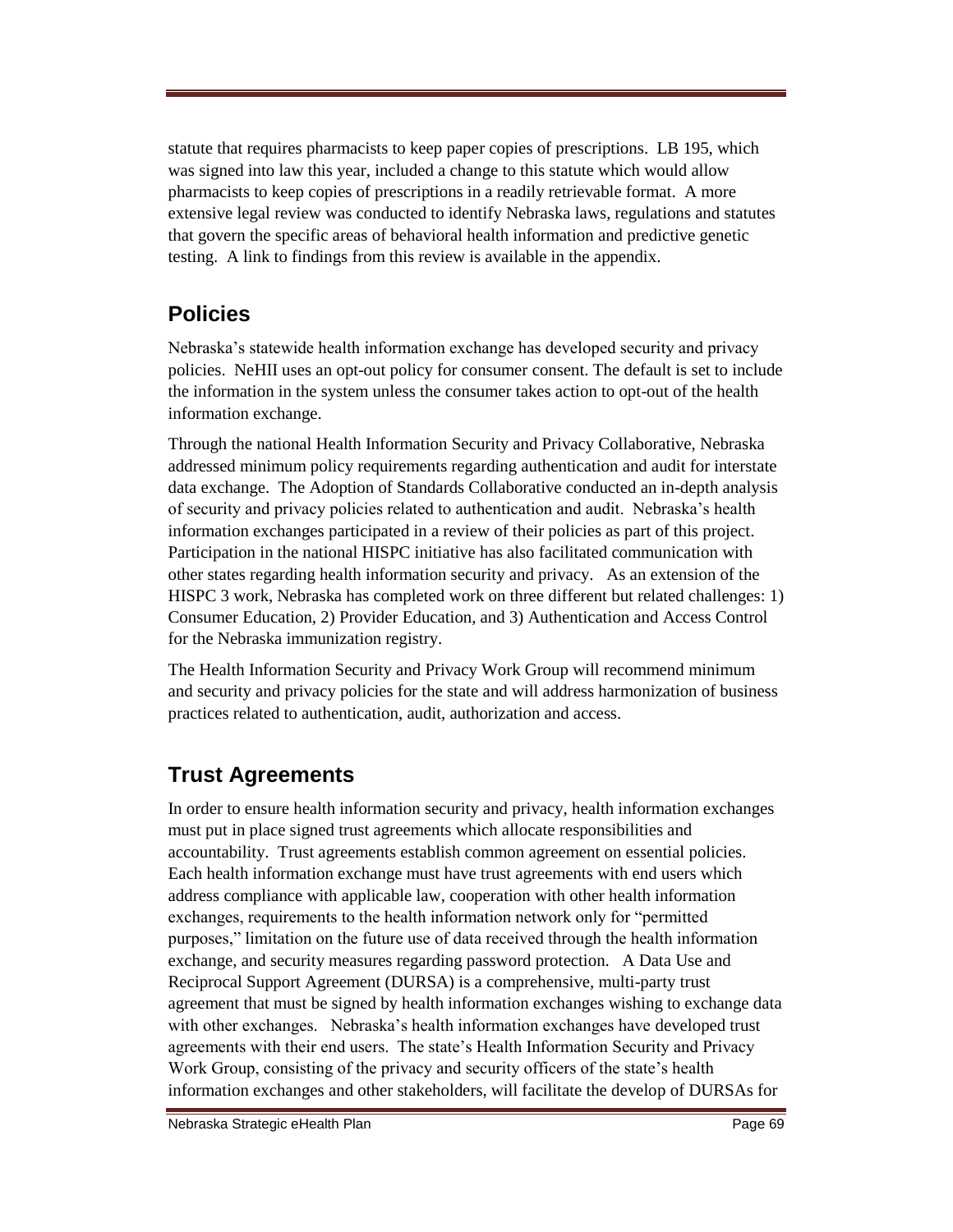Nebraska exchanges.

### **Coordination, Oversight and Enforcement**

The NITC eHealth Council will establish a collaborative infrastructure with the ongoing capacity to identify issues, consider options, and advance recommendations through a transparent and inclusive decision-making process. A Privacy and Security Work Group of the eHealth Council will be formed, consisting of the privacy and security officers of the state's health information exchanges as well as other stakeholders. The work group will be charged with:

- Continuing to review and update privacy and security policies;
- Investigating statutory barriers to health information exchange;  $\bullet$
- $\bullet$ Facilitating the development of trust agreements;
- Recommending minimum and security and privacy policies for the state; and
- Addressing the harmonization of business practices related to authentication,  $\bullet$ audit, authorization and access.

The NITC eHealth Council will coordinate with the Attorney General's Office, State HIT Coordinator, and the privacy and security officers of the state's HIEs to develop a framework for privacy and security enforcement.

## **Consumer Research and Education**

The University of Nebraska Public Policy Center conducted a deliberative discussion and survey on sharing health information electronically on Nov. 17, 2008, building upon the consumer research conducted by the Creighton Health Services Research Program for the Nebraska HISPC. The deliberative discussion and survey indicated that Nebraskans have positive views about sharing health information electronically, but do have some privacy and security concerns. Most participants in the deliberative discussion felt that the State of Nebraska had a role in ensuring the privacy and security of health information (100%), providing information to consumers about health information security and privacy (94%), regulating health information networks (91%), and facilitating public-private partnerships to exchange health information  $(88\%)$ . <sup>19</sup>

Additionally the Education Work Group is working with the Creighton Health Services Research Program to develop a website and consumer education brochure in conjunction with the national HISPC program. NeHII is also funding a statewide consumer education campaign beginning August 2009 utilizing public service announcements, town hall

 $\overline{a}$ 

<sup>&</sup>lt;sup>19</sup> Abdel-Monem, Tarik, and Herian, Mitchel, Sharing Health Records Electronically: The Views of Nebraskans, University of Nebraska Public Policy Center, December 11, 2008,

[http://ppc.unl.edu/userfiles/file/Documents/projects/eHealth/Sharing\\_Health\\_Records\\_Electronically\\_Final\\_Rep](http://ppc.unl.edu/userfiles/file/Documents/projects/eHealth/Sharing_Health_Records_Electronically_Final_Report.pdf) [ort.pdf,](http://ppc.unl.edu/userfiles/file/Documents/projects/eHealth/Sharing_Health_Records_Electronically_Final_Report.pdf) accessed on June 25, 2009.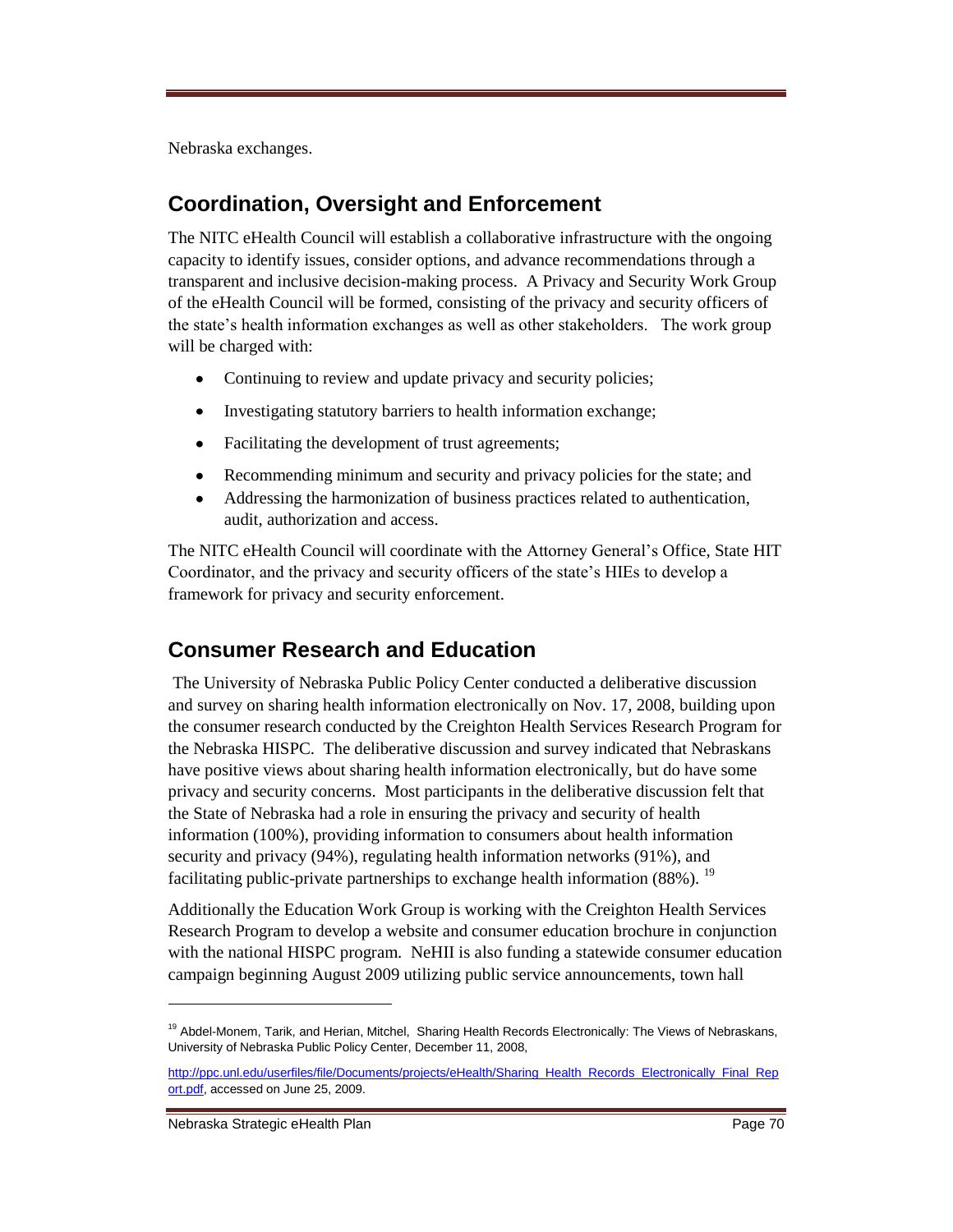meetings, television and radio interviews, brochures for distribution etc. to address this identified need.

NeHII has been tracking the opt-out rates since pilot implementation in March 2009. The percentage of consumers opting out of the health information exchange has ranged consistently between 1 and 2%.

### **Key Considerations and Recommendations**

- Privacy and security are key requirements for the exchange of health information  $\bullet$ exchange.
- Privacy and security policies and practices will continue to evolve in response to changes in the legal environment and technological changes.
- Nebraska's privacy and security laws may need to be further reviewed in light of  $\bullet$ the HITECH ACT. Compliance may require ongoing monitoring and policy changes.
- Although consumers are generally supportive of the use of health information  $\bullet$ technology, efforts should be made to educate consumers on how their health information is used, how it is protected, and what privacy rights they have.
- Providers may also need information and training on privacy and security laws  $\bullet$ and practices.
- A mechanism for consumers to confidentially report concerns about the handling  $\bullet$ of personal health information and their health data should be established independently from the State Designated Entity. Information for consumers about this mechanism should be widely disseminated by the state and publicly accessible.

### **Objectives**

- Continue to address health information security and privacy concerns of  $\bullet$ providers and consumers.
- Build awareness and trust of health information technology.  $\bullet$

#### **Strategies**

- $\bullet$ Coordinate with the Attorney General's Office, State HIT Coordinator, and the privacy and security officers of the state's HIEs to develop a framework for privacy and security enforcement.
- Continue to review and update privacy and security policies.
- Investigate statutory barriers to health information exchange.  $\bullet$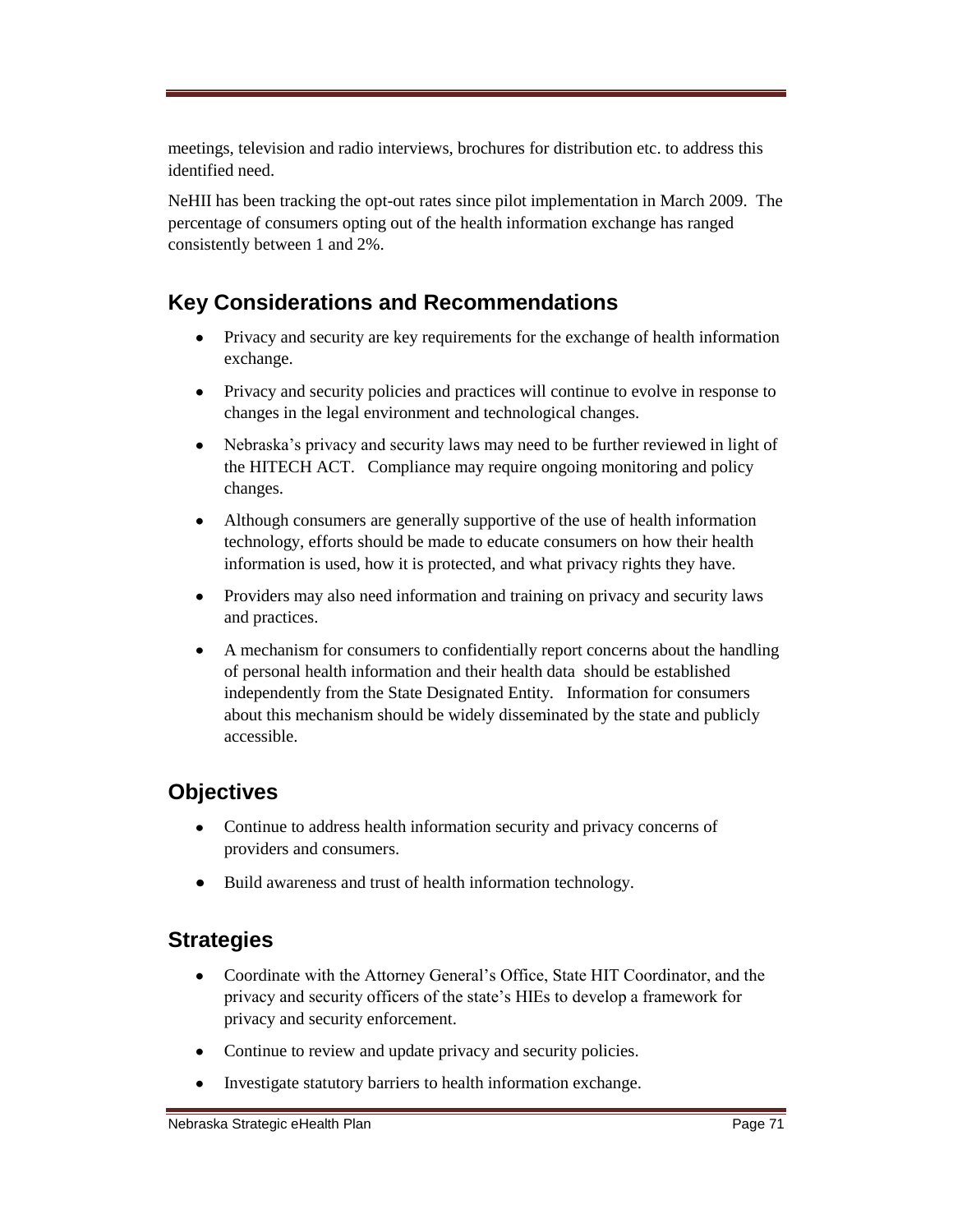- Provide information on privacy and security to providers and consumers through  $\bullet$ a statewide consumer education campaign, a privacy and security website, and a brochure for statewide distribution.
- Establish a collaborative infrastructure with the ongoing capacity to identify  $\bullet$ issues, consider options, and advance recommendations through a transparent and inclusive decision-making process.
- Encourage the harmonization of policies related to access, authentication, audit  $\bullet$ and authorization.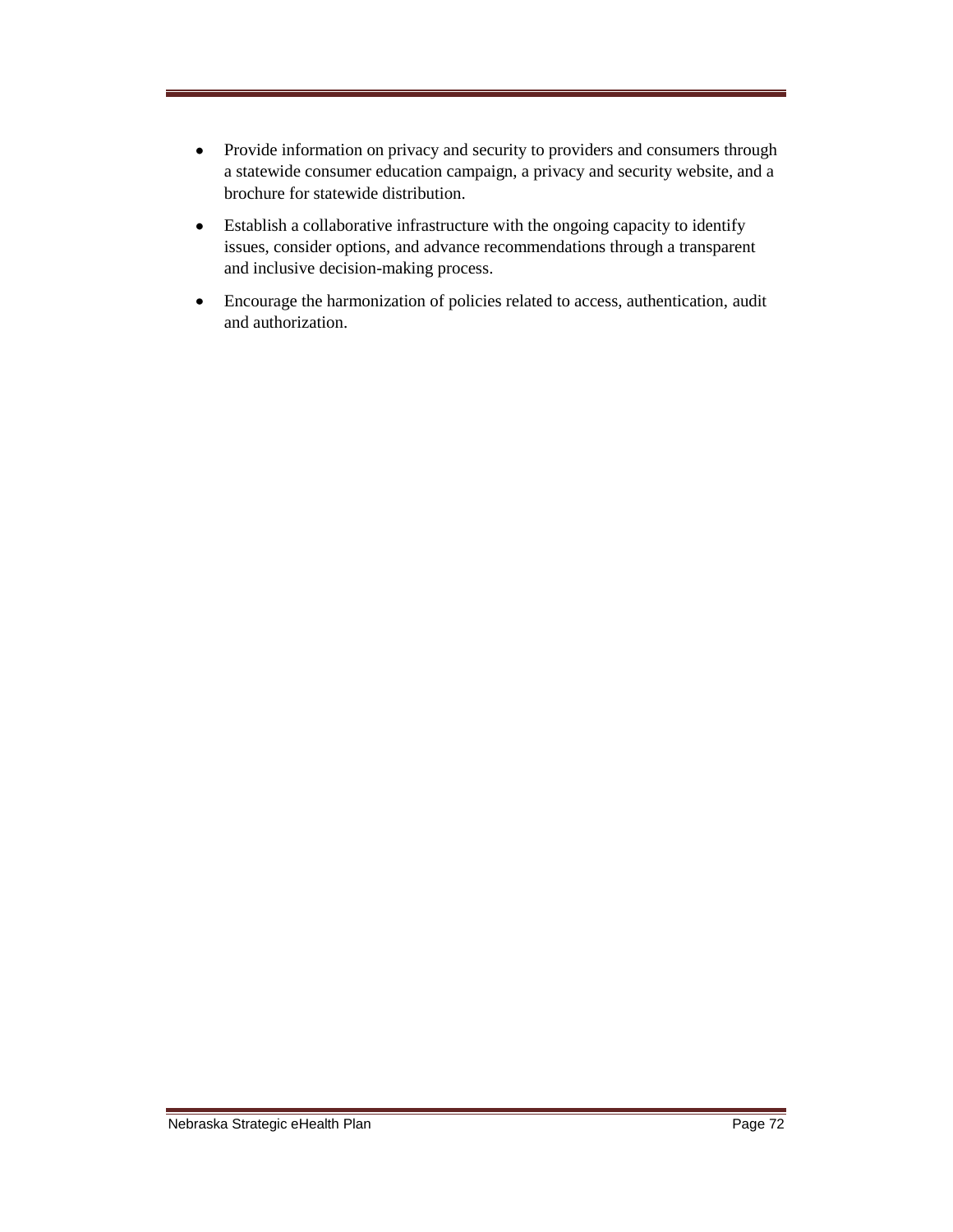### **Appendix A**

# **eHealth Council and Work Group Members**

# **eHealth Council Members**

### **The State of Nebraska/Federal Government**

- o Steve Henderson, Office of the CIO
- o Senator Annette Dubas, Nebraska Legislature
- o Dennis Berens, Department of Health and Human Services, Office of Rural Health
- o Congressman Jeff Fortenberry, represented by Marie Woodhead

### **Health Care Providers**

- o Daniel Griess, Box Butte General Hospital, Alliance
- o Dr. Delane Wycoff, Pathology Services, PC
	- Dr. Harris A. Frankel (alternate)
- o Joni Cover, Nebraska Pharmacists Association
- o September Stone, Nebraska Health Care Association
- o John Roberts, Nebraska Rural Health Association

### **eHealth Initiatives**

- o Donna Hammack, Nebraska Statewide Telehealth Network and St. Elizabeth Foundation
- o Ken Lawonn, NeHII and Alegent Health
- o Harold Krueger, Western Nebraska Health Information Exchange and Chadron Community Hospital
- o Wende Baker, Southeast Nebraska Behavioral Health Information Network and Region V Systems

### **Public Health**

- o David Lawton, Department of Health and Human Services, Public Health Assurance
- o Jeff Kuhr, Three Rivers Public Health Department, Fremont
	- Rita Parris, Public Health Association of Nebraska, alternate
- o Kay Oestmann, Southeast District Health Department
	- Shirleen Smith, West Central District Health Department, North Platte, alternate
- o Dr. Keith Mueller, UNMC College of Public Health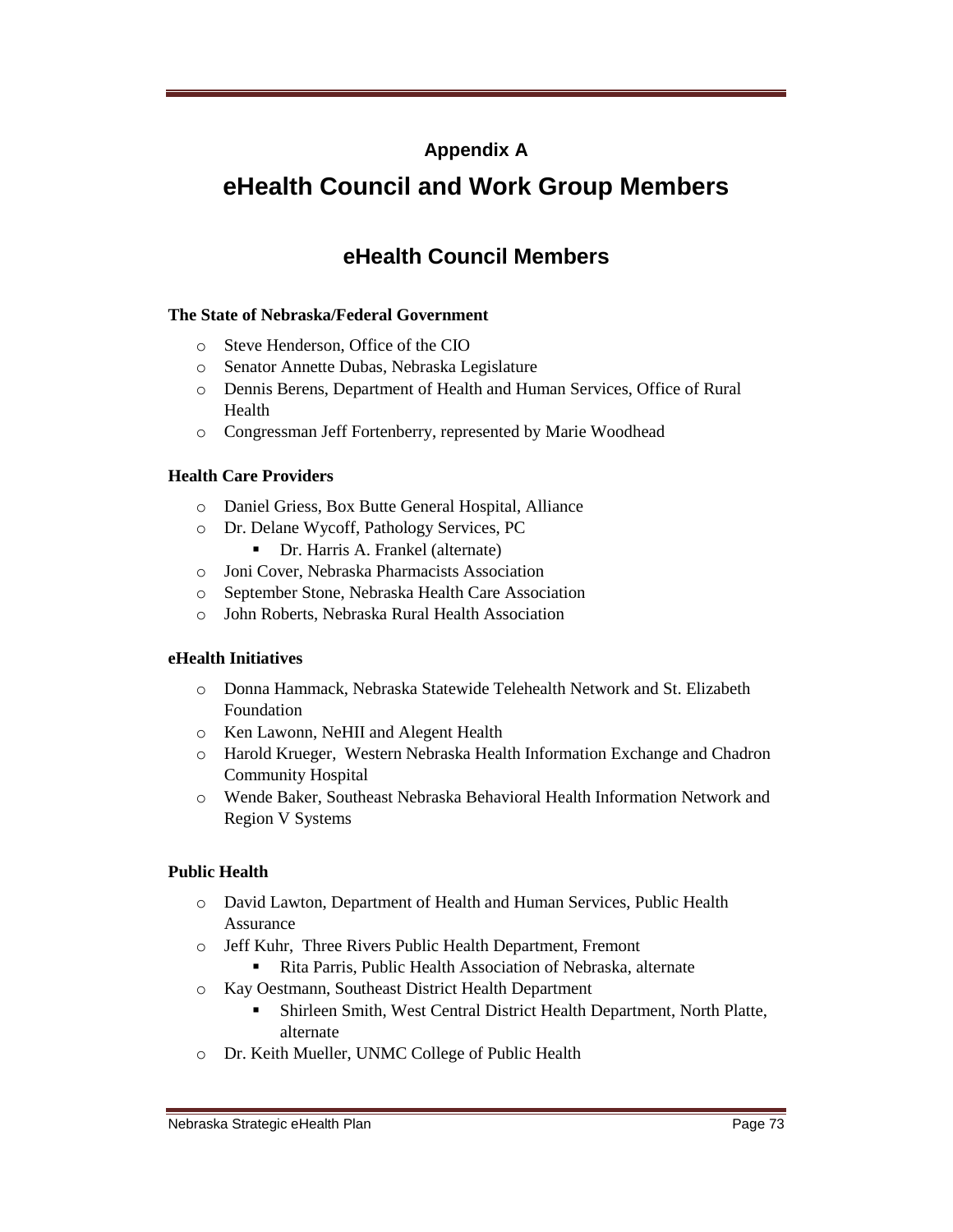### **Payers and Employers**

- o Susan Courtney, Blue Cross Blue Shield
- o Ron Hoffman, Jr., Mutual of Omaha
- o Vivianne Chaumont, Department of Health And Human Services, Division of Medicaid and Long-Term Care

### **Consumers**

- o Nancy Shank, Public Policy Center
- o Alice Henneman, University of Nebraska-Lincoln Extension in Lancaster County

### **Resource Providers, Experts, and Others**

- o Joyce Beck, Thayer County Health System
- o Kimberly Galt, Creighton University School of Pharmacy and Health Professions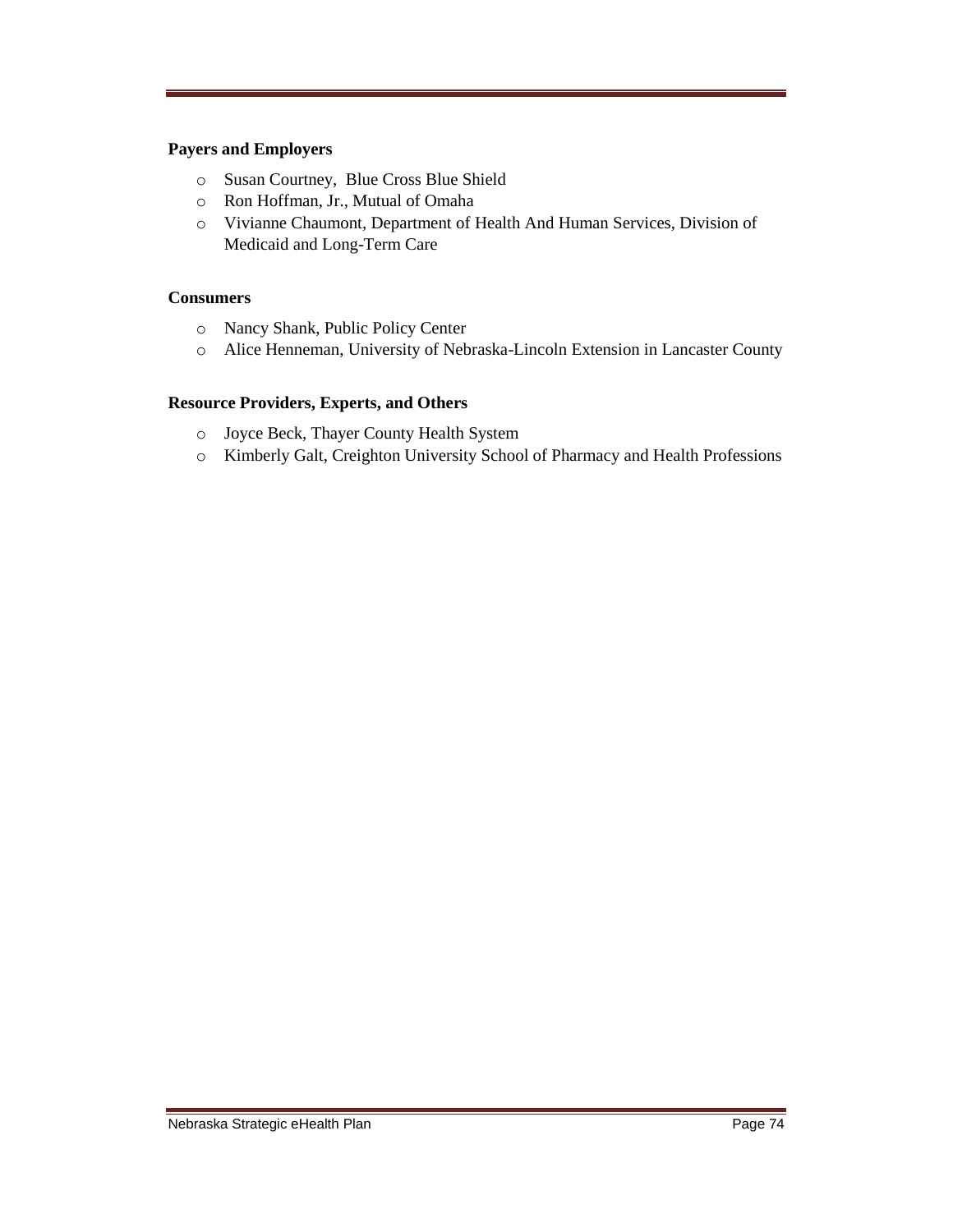# **PHR Work Group Members**

- Henry Zach, HDC 4Point Dynamics
- Marsha Morien, UNMC
- Ellen Jacobs, College of St. Mary
- Anne Skinner, UNMC
- Dan Griess, Box Butte General Hospital
- Clint Williams, Blue Cross Blue Shield of Nebraska
- Lisa Fisher, Blue Cross Blue Shield of Nebraska (alternate)
- Dr. James Canedy, Simply Well
- Michelle Hood, Nebraska Department of Health and Human Services, Immunization Registry
- Kevin Fuji, Creighton University
- Roger Wilson, State of Nebraska, Human Resources
- David Lawton, Nebraska Department of Health and Human Services
- Karen Paschal, Creighton University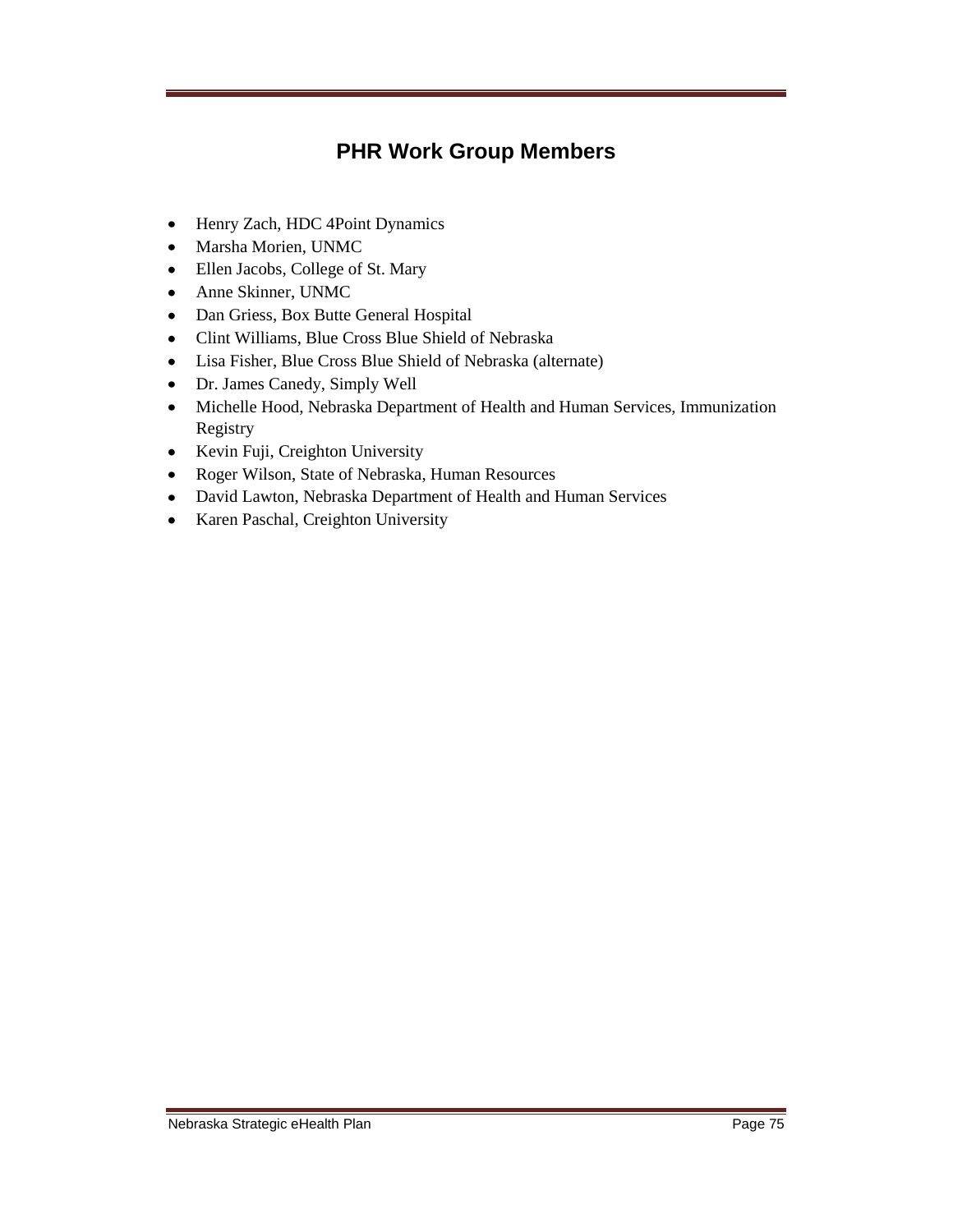# **E-Prescribing Work Group Members**

- Mark Siracuse, E-Prescribing Work Group Chair, Creighton University
- Wende Baker, Southeast Nebraska Behavioral Health Information Network
- Deb Bass, Bass and Associates
- Joyce Beck, Thayer County Health System and Southeast Nebraska Health Information Exchange
- Kevin Borcher, Nebraska Methodist Health System & Nebraska State Board of Pharmacy
- Anne Byers, Nebraska Information Technology Commission  $\bullet$
- Gary Cochran, UNMC
- Kevin Conway, Nebraska Hospital Association
- Joni Cover, Nebraska Pharmacists Association
- Eric Gall, RP
- Kimberly Galt, Creighton University  $\bullet$
- Dave Glover, Family Practice Associates, Kearney  $\bullet$
- Chris Henkenius, Bass and Associates
- Tony Kopf, Nebraska State Board of Pharmacy
- David Lawton, Nebraska Department of Health and Human Services
- Dale Mahlman, Nebraska Medical Association
- Marcia Mueting, Nebraska Pharmacists Association
- Carey Potter, National Association of Chain Drug Stores
- September Stone, Nebraska Health Care Association
- Clint Williams, Blue Cross and Blue Shield of Nebraska (also representing NeHII)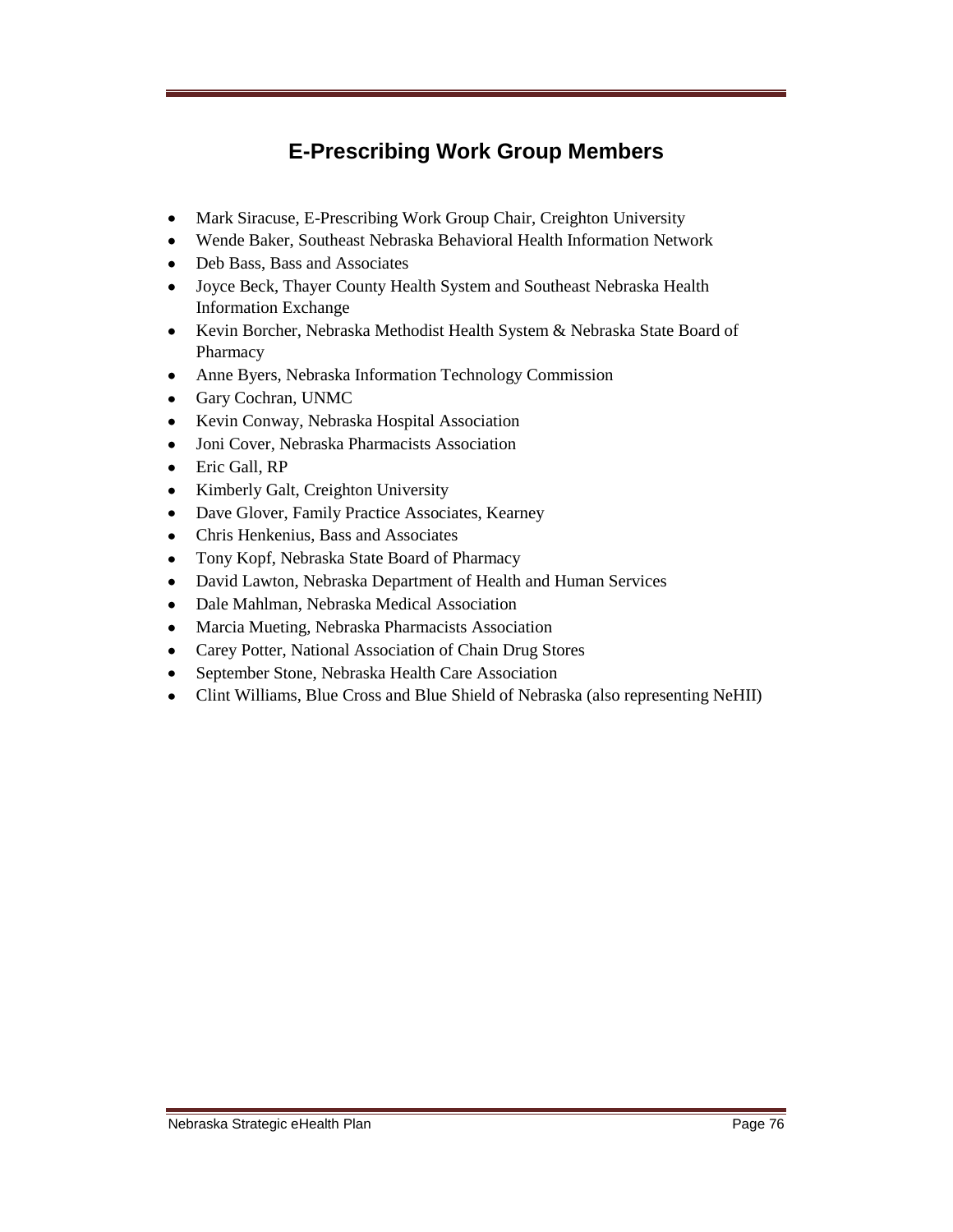## **Public Health/eHealth Work Group Members**

### **Nebraska Department of Health and Human Services**

- o Public Health Informatics & Biosecurity--David Lawton
- o Administration--Dr. JoAnn Schaefer
- o Public Health Data--Dave Palm and Colleen Svoboda (alternate)
- o Immunization Registry--Michelle Hood
- o Epidemiology--Tom Safranek
- o EMS—Doug Fuller
- o Licensure—Helen Meeks and Joann Erickson (alternate)
- o Vital Stats—Stan Cooper or Mark Miller

### **Local Health Departments or Districts**

- o Douglas County Health Department— Anne O'Keefe
- o Lincoln-Lancaster County Health Department—Bruce Dart and Kathy Cook (alternate)
- o Nebraska SACCO/Two Rivers Public Health Department—Terry Krohn
- o Three Rivers Public Health Department--Jeff Kuhr

### **Health Information Organizations**

- o NeHII (Nebraska Health Information Initiative)—Kevin Conway
- o SNBHIN (Southeast Nebraska Behavioral Health Information Network)--Wende Baker
- o WNHIE (Western Nebraska Health Information Exchange)--Kim Engel and Kim Woods (alternate)

### **UNMC College of Public Health**

o Chair: Keith Mueller and Li-Wu Chen (alternate)

### **Other Key e-Health Public Health Entities with Decision-making Authority**

o Public Health Association of Nebraska--Rita Parris

### **Providers and Provider Associations**

- o Nebraska Health Information Management Association—Kim Hazelton
- o Douglas County Community Mental Health Center—John Sheehan
- o UNMC—Dr. James Campbell

### **NITC Staff**

o Anne Byers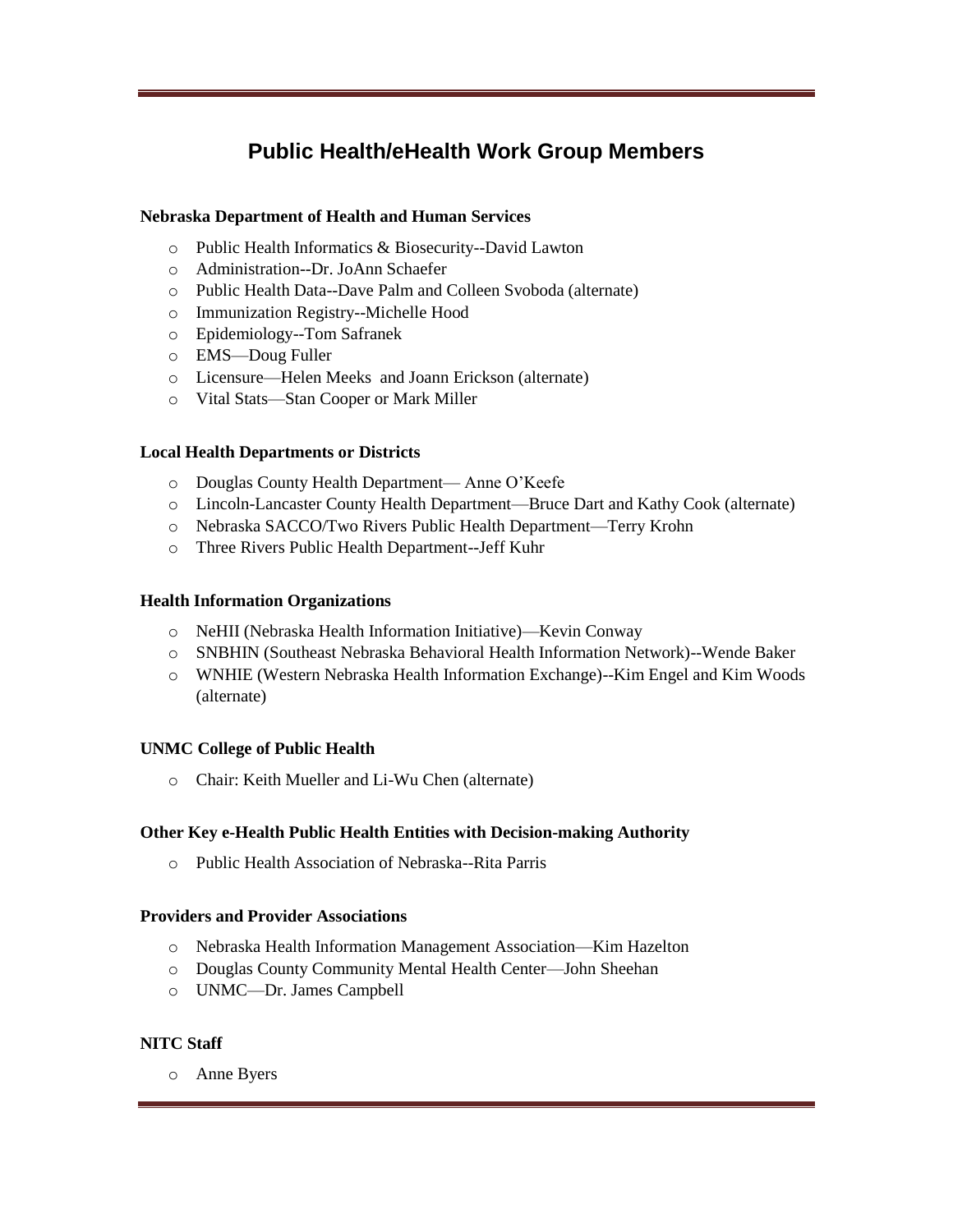## **Appendix B**

# **Reports, Recommendations, and Related Research**

## **Adoption**

### **Related Research**

- Creighton Health Services Research Program Report: Status of Health Information [Technology In Nebraska: Focus on Electronic Health Records in Physician Offices \(](http://chrp.creighton.edu/Documents/EHR_Report/Status_of_Health_Information_Technology_in_Nebraska_March_2008.pdf)2008)
- Creighton Health Services Research Program Report: State of Patient Safety in Nebraska [Pharmacy](http://chrp.creighton.edu/Documents/Dyke_Anderson_Report/State_of_Patient_Safety_in_Nebraska_Pharmacy_December_2008.pdf) (2008)

### **Work Group Reports and Recommendations**

- E-Prescribing Work Group [Report and Recommendations](http://www.nitc.nebraska.gov/eHc/plan/reports/EPrescribingRecommendations.pdf) (2009)
- [PHR Work Group Report and Recommendations](http://www.nitc.nebraska.gov/eHc/plan/reports/PHRrecommendations.pdf) (2009)

### **Interoperability**

### **Work Group Reports and Recommendations**

HIE representatives recommendations (pending)

## **Privacy and Security**

### **Related Research**

- Baird Holm [Legal Review](http://www.nitc.nebraska.gov/ehc/plan/reports/Bairdholm%20review%20032009.pdf) (2009)  $\bullet$
- University of Nebraska Public Policy Center Report: Sharing Health Records Electronically: [The Views of Nebraskans](http://ppc.unl.edu/userfiles/file/Documents/projects/eHealth/Sharing_Health_Records_Electronically_Final_Report.pdf) (2008)
- Creighton Health Services Research Report: [Survey of Health/Licensure/Certification and](http://chrp.creighton.edu/Documents/HISPC_Report_1.pdf)  [Facilities Oversight Board Managers](http://chrp.creighton.edu/Documents/HISPC_Report_1.pdf) (2007)
- Creighton Health Services Research Report: Survey of Health Professions Organizations [Leadership](http://chrp.creighton.edu/Documents/HISPC_Report_2.pdf) (2007)
- Creighton Health Services Research Report: Study of Consumer View Points on Health [Information, Security, and Privacy](http://chrp.creighton.edu/Documents/HISPC_Report_3.pdf) (2007)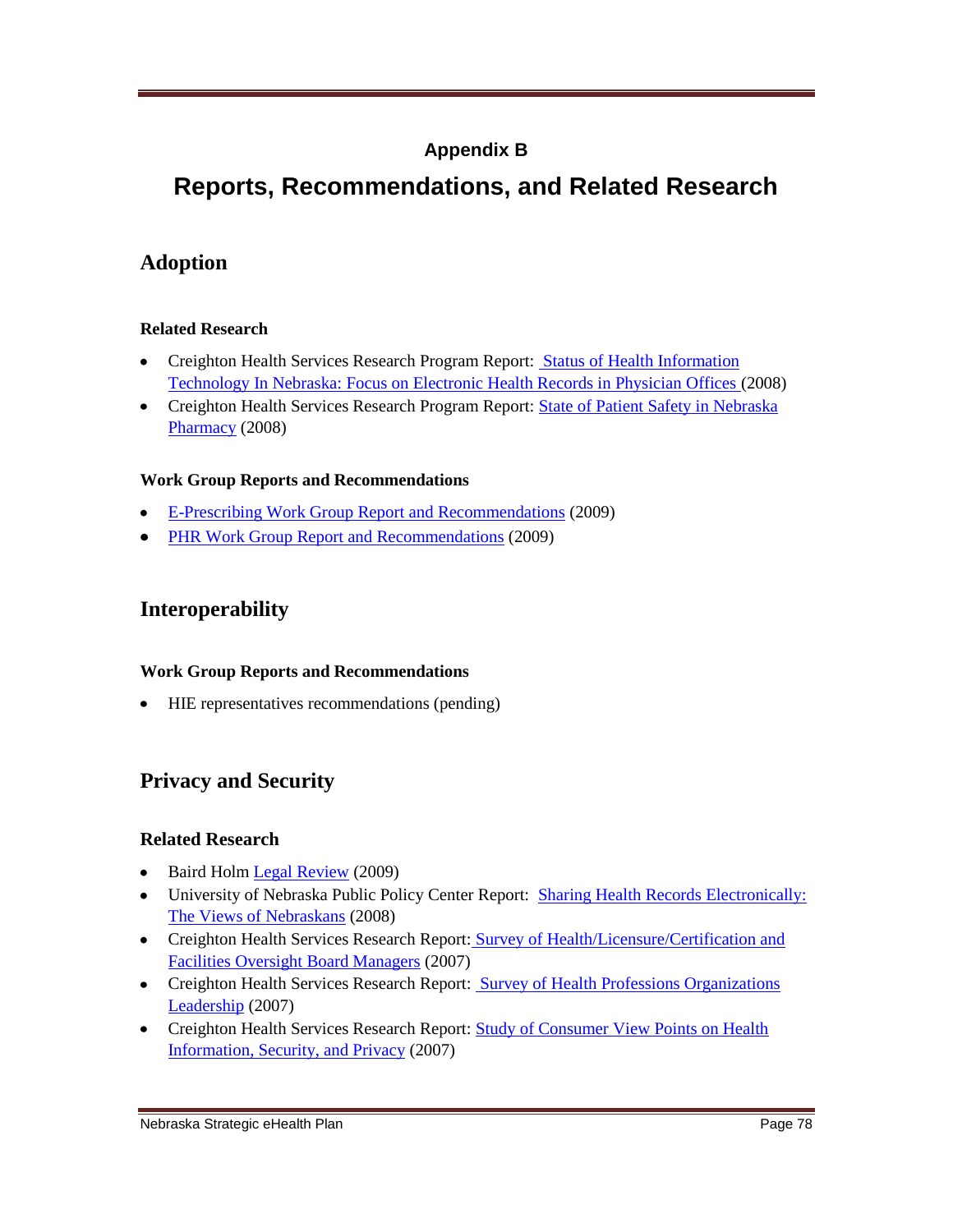### **Work Group Reports and Recommendations**

- [HISPC Summary Report—Executive Summary Only](http://www.nitc.nebraska.gov/eHc/plan/reports/HISPCIIExecSummary.pdf) (2009)  $\bullet$
- [HISPC Summary Report](http://www.nitc.nebraska.gov/eHc/plan/reports/HISPCIIReport.pdf) (2009)  $\bullet$
- HISPC: [Security and Privacy Barriers to Health Information Interoperability](http://chrp.creighton.edu/Documents/Final_HISPC_Report.pdf) (2007)  $\bullet$
- **HISPC: [Recommendations Summary](http://chrp.creighton.edu/Documents/Final_HISPC_Report_Recommendations_Summary.pdf) (2007)**  $\bullet$

*Se[e http://www.nitc.nebraska.gov/eHc/plan/reports/](http://www.nitc.nebraska.gov/eHc/plan/reports/) for the latest list of reports, recommendations and related research.*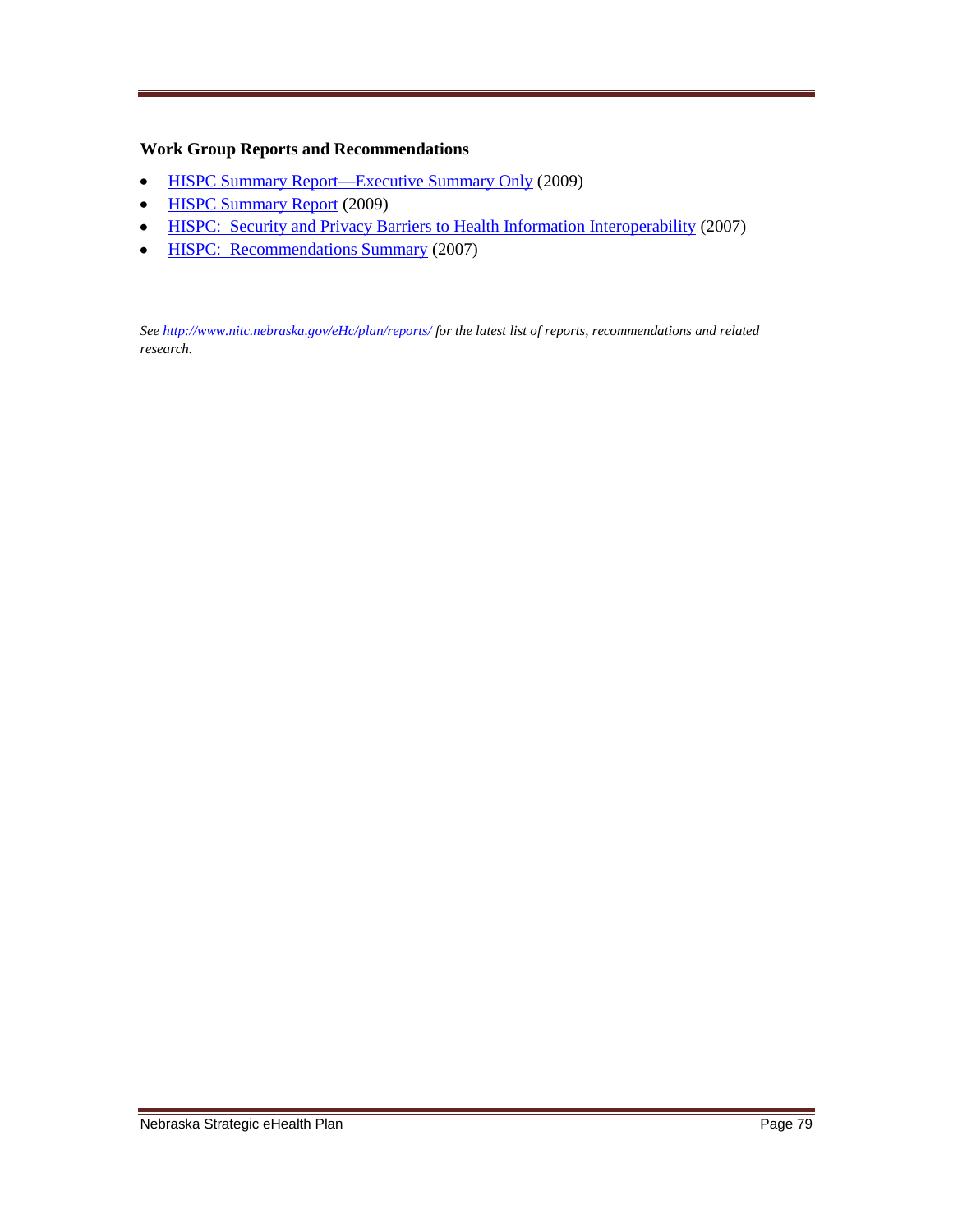# **Appendix C Health Information Exchanges**

## **NeHII**

**Governance.** As the State Designated Entity, NeHII will assume the primary responsibility for directing and executing the State Health Information Exchange Cooperative Agreement program in Nebraska. NeHII is a Nebraska corporation organized under the Nebraska Nonprofit Corporation Act. It was formed by a collaboration of not-for-profit Nebraska hospitals, private entities, state associations, healthcare providers, independent labs, imaging centers and pharmacies. Representatives of these entities and the Lt. Governor sit on the Board of Directors of NeHII. Members of the NeHII Board of Directors are listed in the Appendix. In 2007, a Decision Accelerator meeting, with representatives of health organizations from across the state, jump started the endeavor. NeHII expects to receive its  $501(c)$ 3 tax exempt status within the next 30 days. NeHII's Board of Directors is listed below.

### **NeHII Elected Directors**

- **President:** Harris Frankel, MD, Goldner, Cooper, Cotton, Sundell, Frankel, Franco Neurologists, Omaha, NE
- **Vice President:** Ken Lawonn, Alegent Health System, Omaha, NE
- **Secretary:** George Sullivan, Mary Lanning Memorial Hospital, Hastings, NE
- **Treasurer:** Steve Martin, Blue Cross and Blue Shield of Nebraska
- Delane Wycoff, MD Pathology Services PC, North Platte, NE
- Michael Westcott, MD Alegent Health System, Omaha, NE
- Lisa Bewley Regional West Medical Center, Scottsbluff, NE
- Dan Griess Box Butte General Hospital, Alliance, NE
- Roger Hertz Methodist Health System, Omaha, NE
- Bill Dinsmoor The Nebraska Medical Center, Omaha, NE
- Ken Foster BryanLGH Health System, Lincoln, NE
- Gary Perkins Children's Hospital & Medical Center, Omaha, NE
- Vivianne Chaumont, Director of Medicaid and Long-Term Care, Lincoln, NE  $\bullet$

### **NeHII Appointed Directors**

- Lt. Gov. Rick Sheehy
- Kevin Conway Professional Organizations, Nebraska Hospital Association, Lincoln, NE
- Deb Bass Executive Director, Bass & Associates Inc., Omaha, NE
- Sandy Johnson, Consumer Representative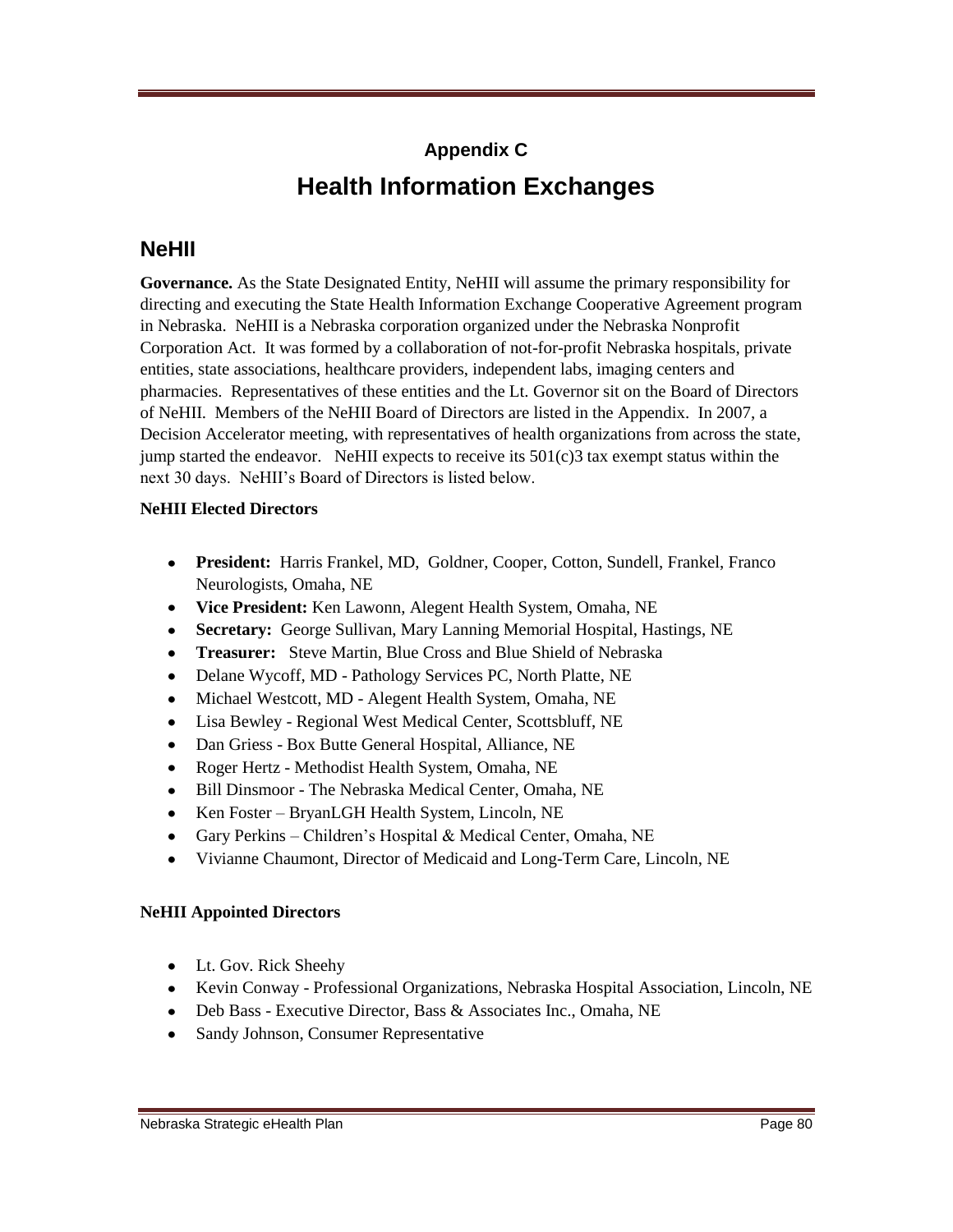**Business Model.** The business model for NeHII is structured to be fully sustainable through the issue of operating licenses. NeHII purchases licenses from the software vendor and sells them to participants based on organizational structure. The margin from the licenses is used for operating expenses.

**Technical Infrastructure and Business Operations.** NeHII is a hybrid federated model in which providers send data to unique Edge Servers in standard transaction formats through VPN. Providers access the interoperability hub through the internet to access information using a master patient index and record locator service.

The servers are all located in a secure environment with complete backup and disaster recovery capability. Additionally, the information on each server is kept separately by each data provider. The diagram below illustrates NeHII's architecture.



Business and technical operations will support meaningful use and will be delivered efficiently through collaboration, cooperation, and consolidation. The statewide health information exchange through NeHII will provide the following services:

- Eligibility information from BlueCross BlueShield of Nebraska, Medicaid, and possibly other payers.
- Outcome and quality reporting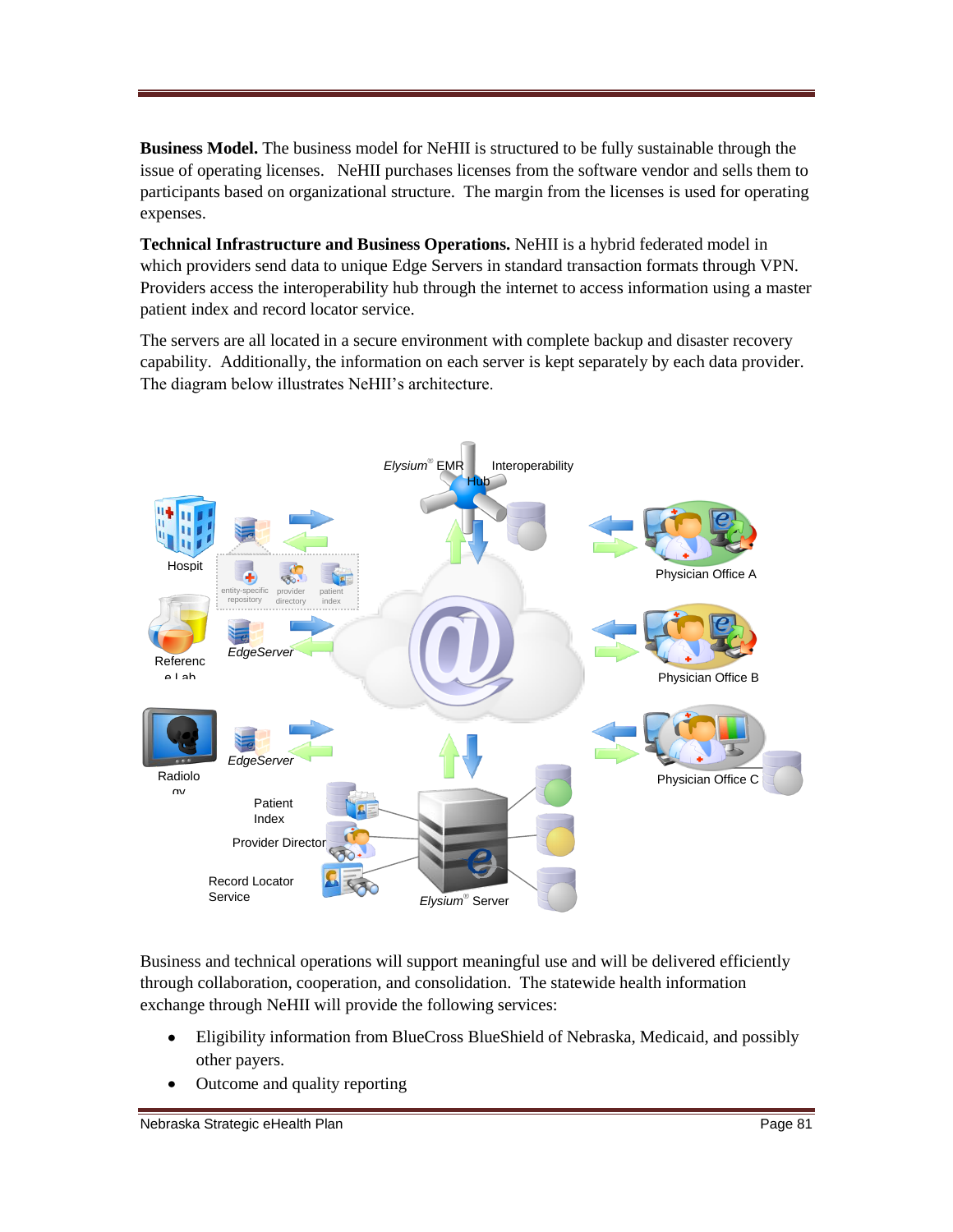- Public health reporting and population health outcomes
- Electronic prescribing and refill requests
- Electronic clinical laboratory ordering and results delivery
- Prescription fill status and/or medication fill history
- Clinical summary exchange for care coordination and patient engagement  $\bullet$

As initial capability has been established, additional functionality to address meaningful use requirements is being assessed and prioritized. Funding from operational overhead and grant opportunities will be leveraged to meet the meaningful use requirements as the majority of technical issues have been successfully completed by NeHII.

NeHII has been involved in national discussions on the definition of meaningful use and has a representative on the HIT policy workgroups to develop meaningful use criteria.

**Legal/Policy.** NeHII has developed extensive privacy and security policies with broad stakeholder representation using nationally recognized legal health IT experts to support the statewide health information exchange. Other states have expressed interest in purchasing the policies for use within their state health information exchange projects.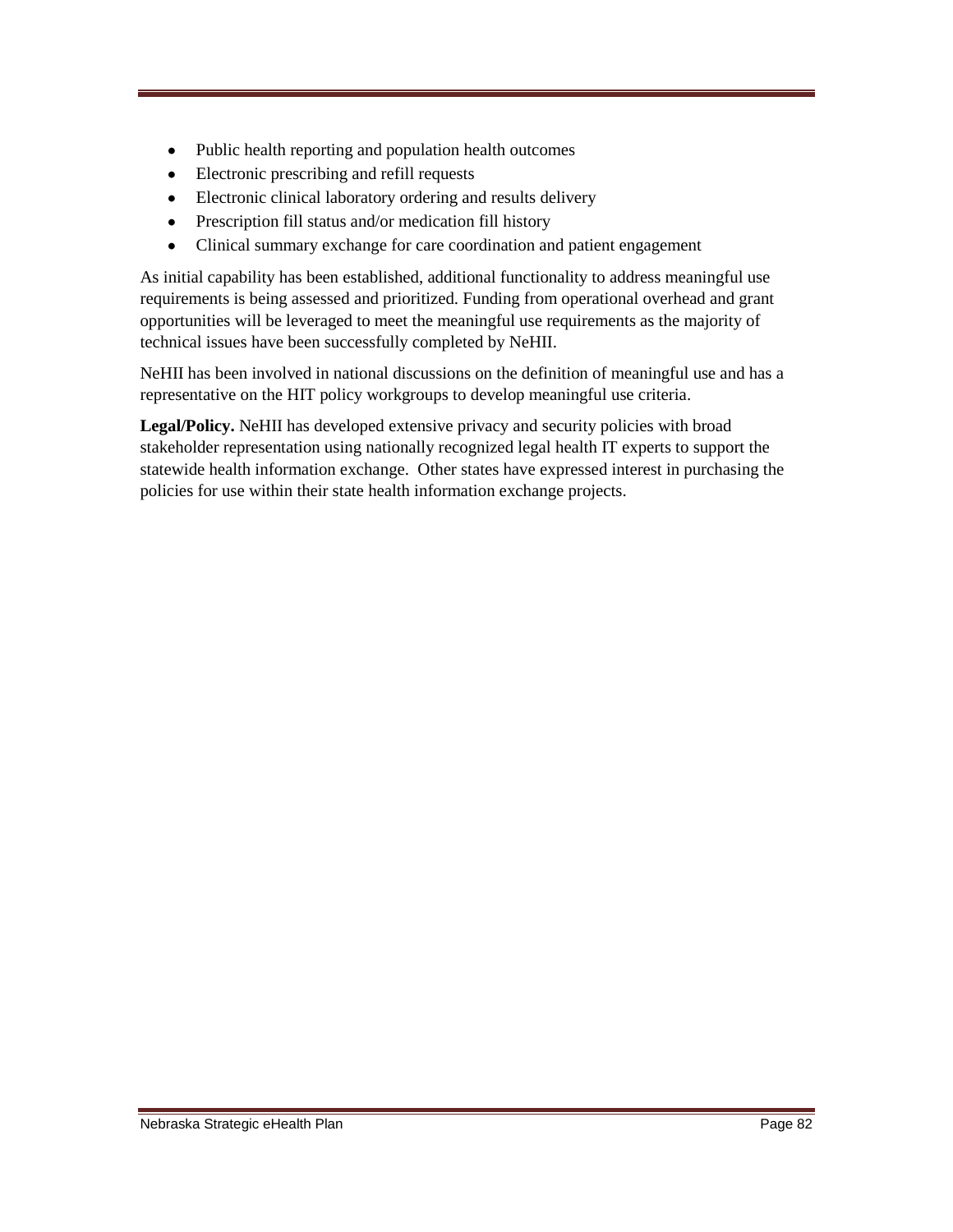## **SENHIE**

**Governance.**The Southeast Nebraska Health Information Exchange (SENHIE) was formed as a result of Thayer County Health Services (TCHS) receiving a Critical Access Hospital-HIT grant enabling them to create an electronic health information exchange across the continuum of care for the patients of TCHS. Health information exchange occurs between EMS, clinics, hospital, nursing homes, assisted living pharmacy and tertiary hospital for the patients of TCHS. Exchange members include Thayer County Health Services, Blue Valley Lutheran Home, Blue Valley Care Home, The Gardens, Parkview Haven Nursing Home, Meadowlark Heights, Priefert's Pharmacy, St. Elizabeth Regional Medical Center, Hebron Fire and Rescue, Deshler Fire and Rescue, and Thayer County Ambulance.

The governance is currently the responsibility of Thayer County Health Services. The CEO together with the Board of Directors for Thayer County Health Services is responsible for the oversight of SENHIE.

**Business Model.** SENHIE has strong community support and has developed a sustainable business model for sustaining operations. SENHIE used grant funds for initial development of the project.

**Techncical Infrastructure and Business Operations.** The project goals will include enhancing interoperability between Thayer County Health Services and the six long term care facilities, St. Elizabeth Regional Medical Center and Priefert Pharmacy. Currently long term care in Thayer County has portal accessibility to medical records. In the future we would enhance the connectivity and allow an exchange of information between TCHS and afore mentioned entities. This enhancement would allow long term care facilities in Thayer County to have access to their residents' clinic EMR at Thayer County Health Services. Allowing this access would enable long term care facilities to obtain necessary lab and radiology results. Long term care nurses would message physicians with care concerns and in turn TCHS physicians would message long term care with physician orders. Medication orders would be placed electronically through Eprescribing software which automatically updates the clinic EMR as well as the hospital retail pharmacy. The hospital retail pharmacy would then produce the e-mar for the long term care facility to access/use. The long term care facility would use the e-mar as their medication administration record providing administration records back to the hospital retail pharmacy. This system would allow for medication reconciliation between the long term care facilities, the clinic EMR, and hospital retail pharmacy. The other piece of information that would be exchanged would be updated allergy information. Medication reconciliation and the exchange of current allergy information greatly impacts patient safety. This enhanced interoperability would be made possible through Mirth Corporation.

In addition the same technology would be utilized to allow lab results to be available to long term care facilities at the same time it is available to Thayer County Health Services. Mirth technology would be utilized for communication to take place between Nebraska LabLinc and Thayer County Health Services. The same technology would then be used to communicate long term care residents' lab results to their respective facility making the necessary information available to all entities involved in the care of the resident. In house lab results would also be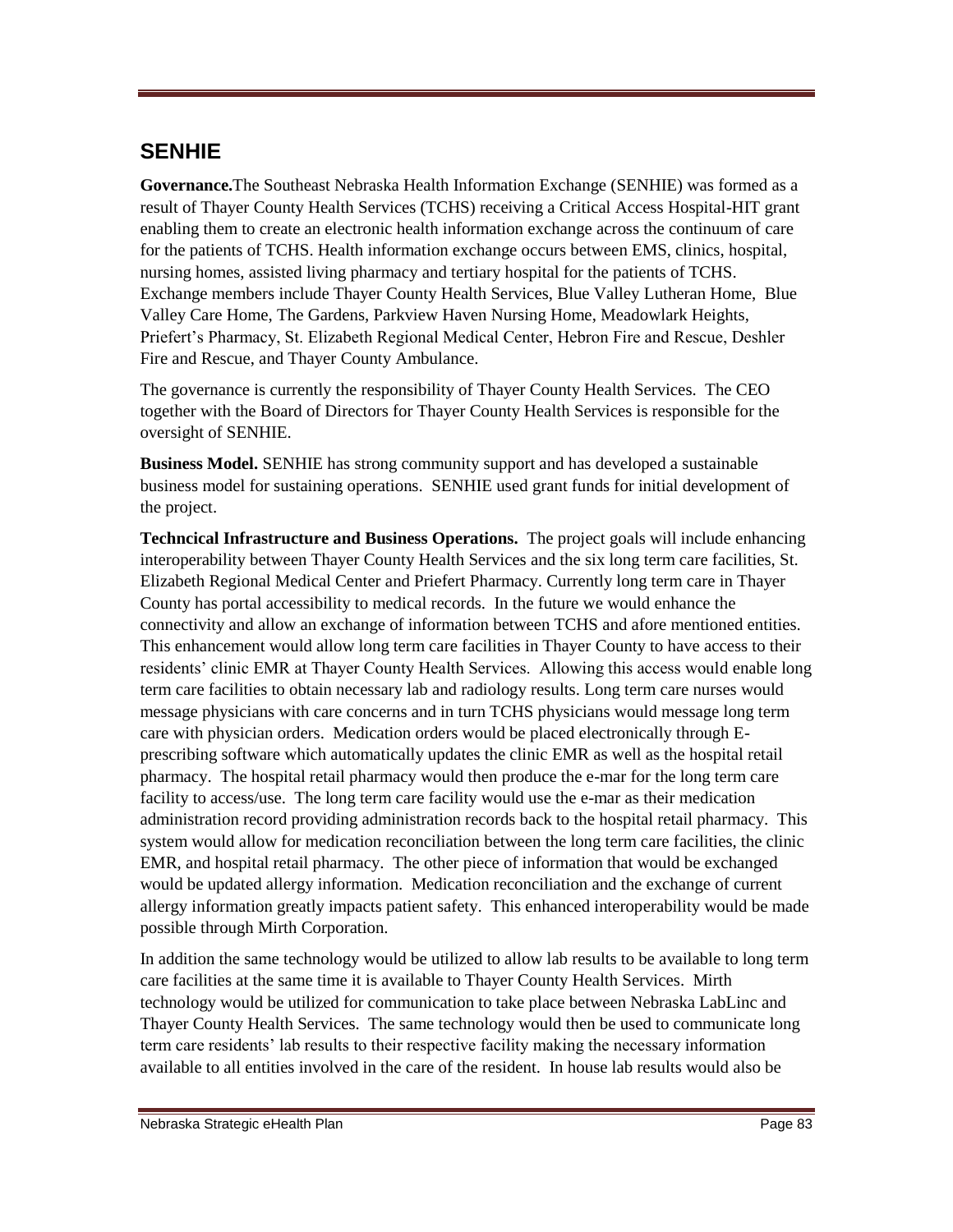available to the long term care facilities through Mirth technology. This would allow results to be available to the long term care facilities as it is available to TCHS.

Also included in future projects will be an enhanced connection with Priefert Pharmacy. Currently hospice patients receive medications from Priefert Pharmacy. This medication information would be made available between Priefert Pharmacy and the retail pharmacy at TCHS through a QS1 to QS1 connection between the two facilities. This would again allow for proper medication reconciliation and current allergy information.

In addition connectivity to the tertiary facility SERMC would allow for patient information exchange to TCHS. This exchange would utilize Mirth technology to enhance current electronic communication. This would greatly benefit the shared patient base at the time of transfer.



SENHIE's architecture is illustrated below.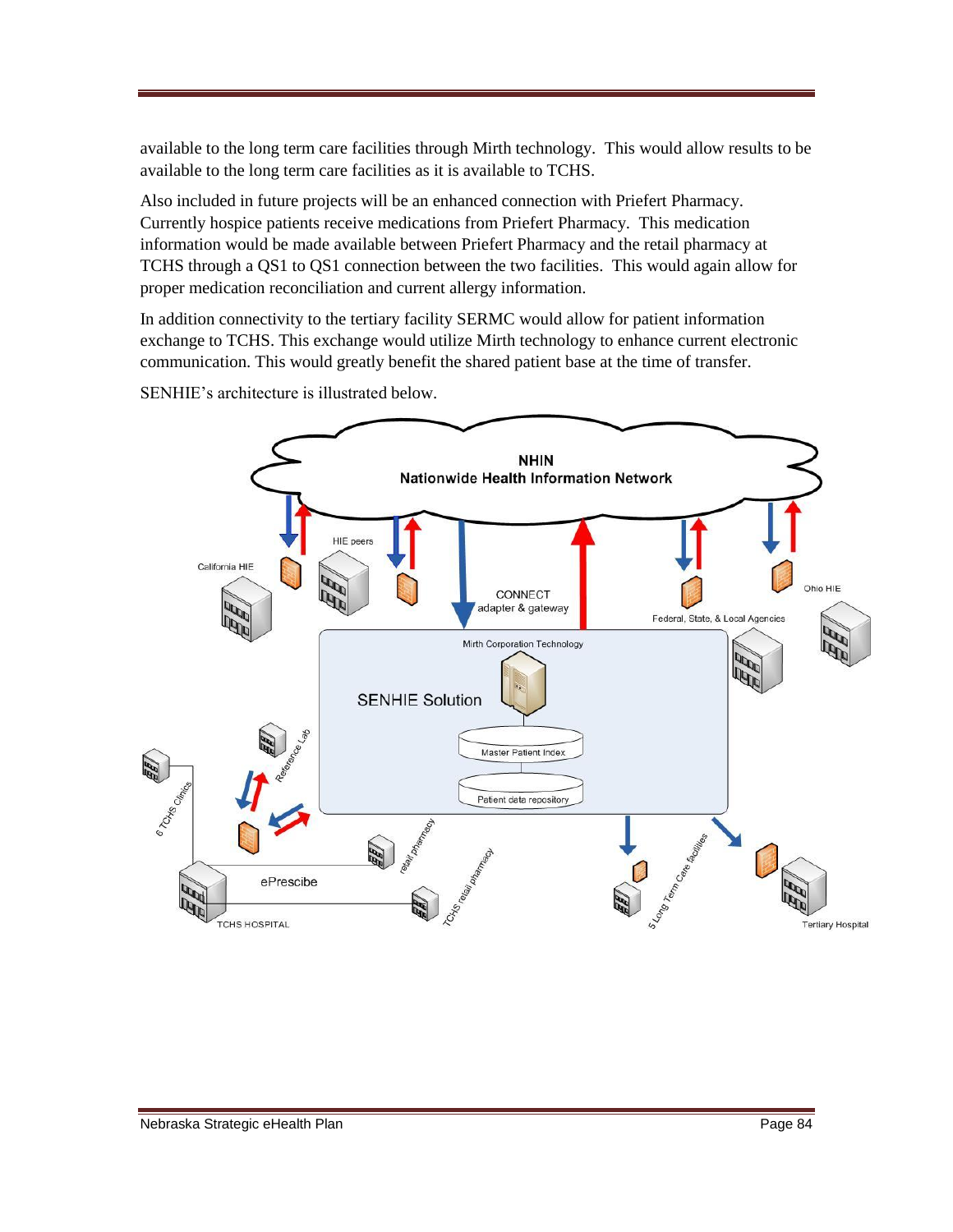**Legal/Policy.** SENHIE'**s** privacy and security regulations are up to date with current regulations and meet all regulations with the use of secure data, filtering information and allowing access to those that need access by segregating the patient population for the entity they reside. Agreements such as business associate agreements have been put in place.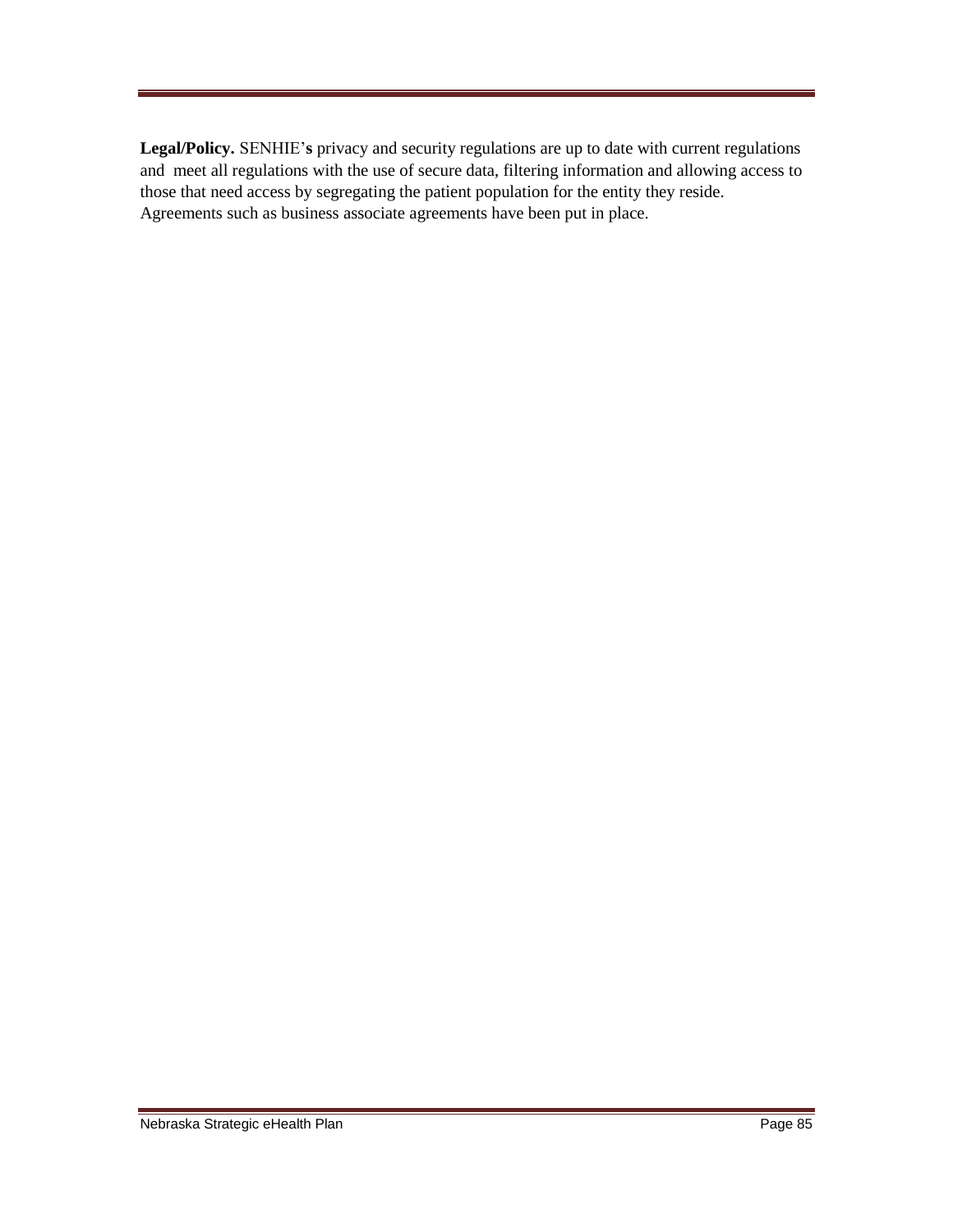## **SNBHIN**

**Governance.** The Southeast Nebraska Behavioral Health Information Exchange (SNBHIN) is a tax exempt 501(c)3 private, non-profit corporation that serves as a Regional Health Information Organization (RHIO) for providers of Behavioral Health services in southeast Nebraska. The governing Board of Directors is made up of stakeholder representatives who have been working together since 2003 to promote health information exchange as a means to improve patient care, integrate with primary care and improve efficiency of behavioral health care service delivery. The RHIO serves as the primary governing body providing oversight for the financing, development, and implementation of a Health Information Exchange (HIE) among behavioral health providers in southeast Nebraska. SNBHIN will offer HIE services to other Behavioral Health regions in Nebraska as made possible by time and resources. SNBHIN Board Members are listed below:

### **SNBHIN Board Members**

- Ken Foster, BryanLGH Medical Center & Heartland Health Alliance  $\bullet$
- C.J. Johnson, Region V Systems
- Dean Settle, Community Mental Health Center of Lancaster County
- Shannon Engler, BryanLGH Medical Center Mental Health Services
- Jon Day, Blue Valley Behavioral Health
- Julie Fisher-Erickson, Lutheran Family Services
- Joleen TenHulzen Huneke, Southeast Rural Physicians Alliance
- Jonah Deppe, National Alliance for the Mentally Ill
- $\bullet$ Kevin Karmazin, Lutheran Family Services/Community Mental Health Center

### **Network Members**

- $\bullet$ Blue Valley Behavioral Health Center
- **CenterPointe**
- Child Guidance Center
- Community Mental Health Center of Lancaster County
- Cornhusker Place
- Houses of Hope
- Lincoln Council on Alcoholism and Drugs
- Lincoln Medical Education Partnership
- Lutheran Family Services
- Mental Health Association
- Region V Systems
- St. Monica's

**Business Model.** Fund development for system sustainability will include the establishment of provider maintenance fees and the pursuit of other funding sources including local, state, and federal support. The recruitment of additional providers will also be a focus To address disparities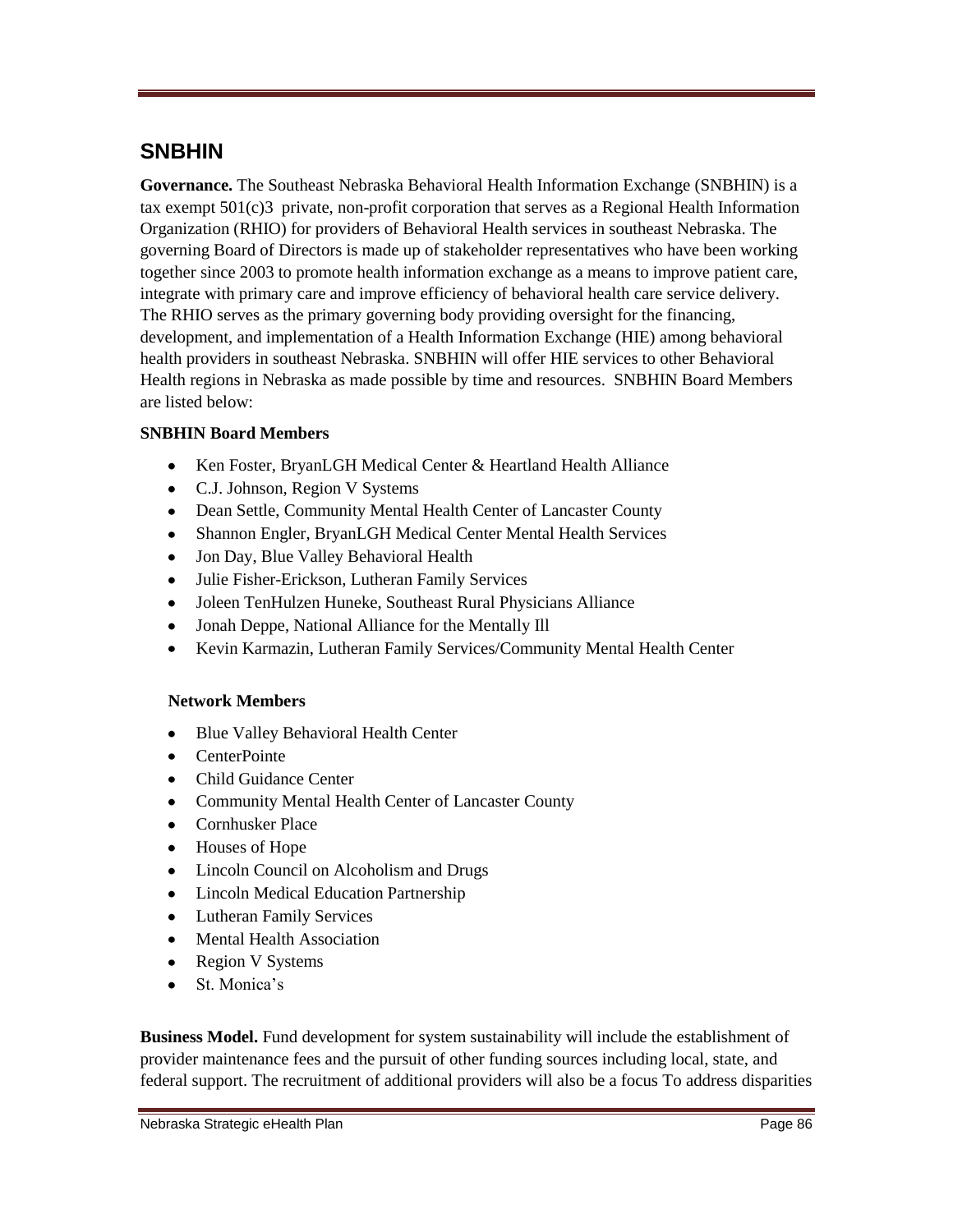in provider capacity, SNBHIN is subsidizing the maintenance fees initially with incremental increases in member contributions of maintenance and membership fees over the five years of the project to help providers to transition resources.

**Technical Infrastructure and Business Operations.** The SNBHIN HIE will include software with true enterprise architecture for the six Behavioral Health Regions of the state and the behavioral healthcare providers contracting with the Regions. Accessible via web portal, this enterprise architecture is a software solution that operates on a single database or Central Data Repository (CDR) that supports the unique requirements of multiple organizations, multiple provider organizations, and multiple locations. The CDR proposed for this HIE system will include a centralized data base with the functional capability of maintaining wait list/referral management coordination functionality, easy access to centralized consumer data, cost efficiencies, e-prescribing and lab results .

SNBHIN is using a hybrid Federated model, also known as a Blended model. The Central Data Repository will contain data which is common and relevant to all behavioral healthcare providers in the RHIO. The Document Locator Service will be used to share other data and documents among providers for those consumers who haven't excluded themselves. It is an index of the location of documentation held by participating organizations. The CDR proposed for this HIE system will include a centralized data base with the functional capability of maintaining wait list/referral management coordination functionality, easy access to centralized consumer data, cost efficiencies, e-prescribing and lab results .

**Legal/Policy.** A special consideration for the **SNBHIN** project is that in addition to the requirements specified through the Health Insurance Privacy and Portability Act, The Code of Federal Regulations (CFR) Subpart 42 defines additional privacy constraints governing mental health and substance abuse medical records. The code specifically outlines the requirement for Patient Authorization to be obtained in order to share treatment information between providers. For this reason, the "opt-in" system of record sharing authorization will be employed. All access to consumer records is driven by consumer consent, but also by the "need to know" role based access to records will limit the viewing of consumer information specific to the task performed by the person viewing it. In addition to system design, these issues will be addressed in both the Participation Agreements and Network Policies and Procedures.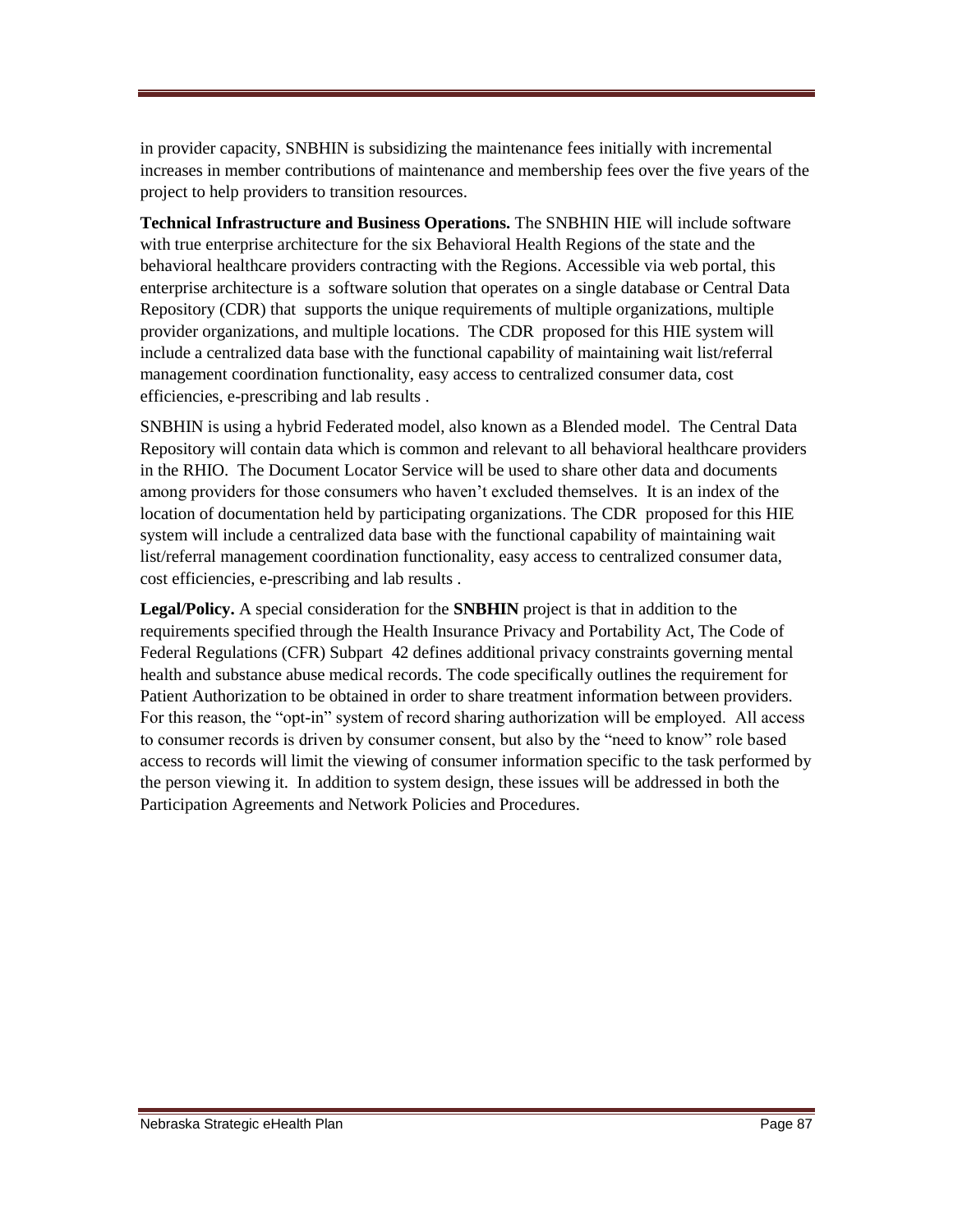## **WNHIE**

**Governance.** The Western Nebraska Health Information Exchange (WNHIE) is a collaborative effort of the major healthcare providers in the Panhandle. Partners who have developed the Exchange have been working together since 2004. The operating body, the Western Nebraska Health Information Exchange is an LLC organized under Nebraska State law. The Rural Nebraska Healthcare Project is its "parent" organization. A seven-member board is responsible for overseeing the planning and implementation of the Exchange. The Exchange Managers are listed below:

### **Exchange Managers**

- Lisa Bewley, President Regional West Medical Center (CIO)
- Kim Engel Panhandle Public Health District (Executive Director)
- Danielle Gearhart Memorial Health Center (CEO)
- Dan Griess Box Butte General Hospital (CEO)
- David Griffiths Regional West Medical Center (CFO)
- Jeff Tracy, Vice President Panhandle Community Services Health Clinic (Director)
- Sharyn Wohlers, Secretary-Treasurer Panhandle Mental Health Center (Regional Administrator)

**Business Model.** WNHIE has developed a business plan for the Exchange that is self-supporting in operating costs by Year 3 and that has a very positive operating cash position at the end of 5 years. Western Nebraska is on the cusp of making one the largest technological advancements in its history. The Rural Nebraska Healthcare Network (RNHN) has been awarded \$22 million to deploy a state-of-the-art fiber optic medical network. This network will bring new, advanced telehealth and critical care services to one of the most rural and underserved areas in the nation. In doing so, the quality and care provided to the panhandle's employers, employees, families, children and communities will be vastly improved, and will parallel the advanced medical capabilities found in major metropolitan areas. Future revenue from the fiber are slated for the HIE's sustainability.

**Technical Infrastructure and Business Operations.** WNHIE is not utilizing a "rip and replace" solution, rather it implements new sharing technology between current electronic and paper-based systems. WNHIE has decided on hybrid (federated and centralized) architecture with a Master Patient Index, Record Locator Service, and some centralized storage of specific data for analytics. The Grid Technology chosen is a scalable care collaboration platform that utilizes an Intelligent Agent Grid which is an effective technology for exchanging information across disparate systems and care locations, adapting to community dynamics and interacting with people and computers. The Grid Technology leverages existing computing and storage and is easily installed and supported. The Grid has different "skills" to provide flexibility and adaptability such as HAL exchange, document image exchange, work lists, patient ID mapping, application interfaces, filtering, batch printing, report generation and more. An important component of the Grid Technology is the aggregation and standardization of data to enable broad community collaboration as well as connection with other local, regional, state and national health information exchanges.